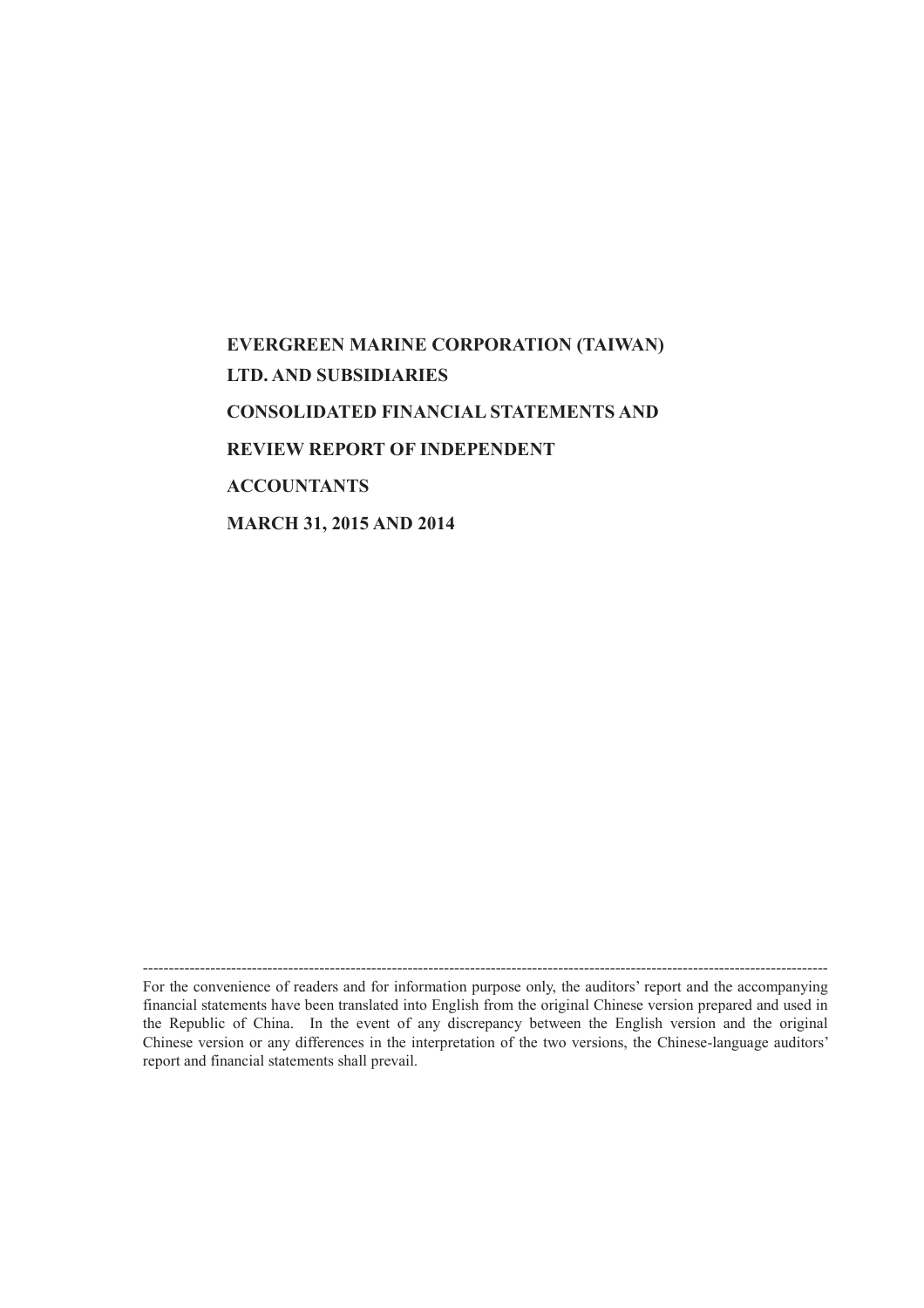#### REVIEW REPORT OF INDEPENDENT ACCOUNTANTS TRANSLATED FROM CHINESE

To the Board of Directors and Shareholders of Evergreen Marine Corporation (Taiwan) Ltd.

We have reviewed the accompanying consolidated balance sheets of Evergreen Marine Corporation (Taiwan) Ltd. and subsidiaries as of March 31, 2015 and 2014, and the related consolidated statements of comprehensive income, of changes in equity and of cash flows for the three-month periods then ended. These consolidated financial statements are the responsibility of the Company's management. Our responsibility is to express an opinion on these consolidated financial statements based on our reviews. We did not review the financial statements of all the consolidated subsidiaries. Those financial statements and the information disclosed in Note 13 were reviewed by other independent accountants whose reports thereon have been furnished to us, and our opinion expressed herein is based solely on the review reports of other independent accountants. These statements reflect total assets of NT\$69,478,111 thousand and NT\$66,462,452 thousand, constituting 36.37% and 36.03% of total consolidated assets as of March 31, 2015 and 2014, respectively, and operating revenues of NT\$13,319,453 thousand and NT\$12,543,819 thousand, constituting 37.73% and 36.55% of the total consolidated operating revenues for the three-month periods then ended. In addition, we did not review the financial statements of certain investee companies accounted for using equity method. Those statements were reviewed by other independent accountants, whose reports thereon have been furnished to us, and our opinion expressed herein, insofar as it relates to the amounts included for those investee companies accounted for using equity method and information disclosed in Note 13 relating to these long-term equity investments, is based solely on the review reports of other independent accountants. Long-term investments in these investee companies amounted to NT\$13,448,533 thousand and NT\$14,173,679 thousand, constituting 7.04% and 7.68% of total consolidated assets as of March 31, 2015 and 2014, respectively, and comprehensive income (including share of profit or loss and share of other comprehensive income of associates and joint ventures accounted for using equity method) was NT\$106,047 thousand and comprehensive loss was NT\$750,695 thousand for the three-month periods then ended.

Except as explained in the following paragraph, we conducted our reviews in accordance with the Statement of Auditing Standards No. 36, "Engagements to Review Financial Statements" in the Republic of China. A review consists principally of inquiries of company personnel and analytical procedures applied to financial data. It is substantially less in scope than an audit conducted in accordance with generally accepted auditing standards, the objective of which is the expression of an opinion regarding the financial statements taken as a whole. Accordingly, we do not express such an opinion.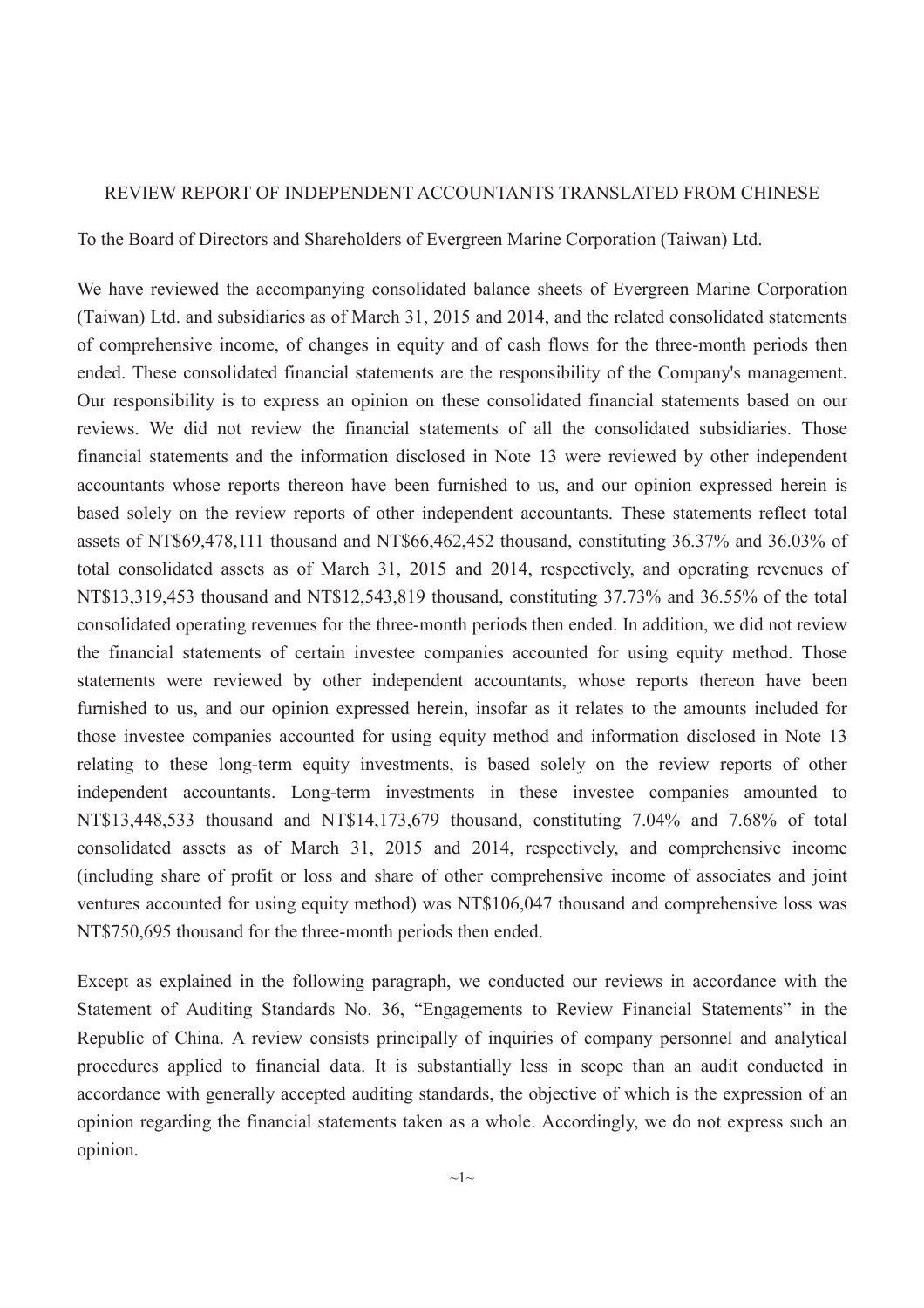As described in Note 6(8) to the consolidated financial statements, we did not review certain financial statements of investee companies accounted for using equity method, which statements reflect investments accounted for using equity method of NT\$2,042,502 thousand and NT\$1,997,692 thousand, constituting 1.07% and 1.08% of total consolidated assets as of March 31, 2015 and 2014, respectively, and comprehensive income (including share of profit or loss and share of other comprehensive income of associates and joint ventures accounted for using equity method) was NT\$12,551 thousand and NT\$9,463 thousand for the three-month periods then ended. These amounts and the related information disclosed in Note 13 were based on the unreviewed financial statements of such investees companies.

Based on our reviews and the reports of the other independent accountants, except for the effect on the consolidated financial statements and related disclosures of such adjustments, if any, as might have been determined to be necessary had the financial statements of certain investee companies accounted for using equity method been reviewed by independent accountants as explained in the preceding paragraph, we are not aware of any material modifications that should be made to the consolidated financial statements referred to in the first paragraph for them to be in conformity with the "Regulations Governing the Preparation of Financial Reports by Securities Issuers", and International Accounting Standards No. 34 "Interim Financial Reporting", as endorsed by the Financial Supervisory Commission.

PricewaterhouseCoopers, Taiwan May 15, 2015 Taipei, Taiwan Republic of China

<sup>-------------------------------------------------------------------------------------------------------------------------------------------------</sup> The accompanying consolidated financial statements are not intended to present the financial position and results of operations and cash flows in accordance with accounting principles generally accepted in countries and jurisdictions other than the Republic of China. The standards, procedures and practices in the Republic of China governing the audit of such financial statements may differ from those generally accepted in countries and jurisdictions other than the Republic of China. Accordingly, the accompanying consolidated financial statements and report of independent accountants are not intended for use by those who are not informed about the accounting principles or auditing standards generally accepted in the Republic of China, and their applications in practice.

As the financial statements are the responsibility of the management, PricewaterhouseCoopers cannot accept any liability for the use of, or reliance on, the English translation or for any errors or misunderstandings that may derive from the translation.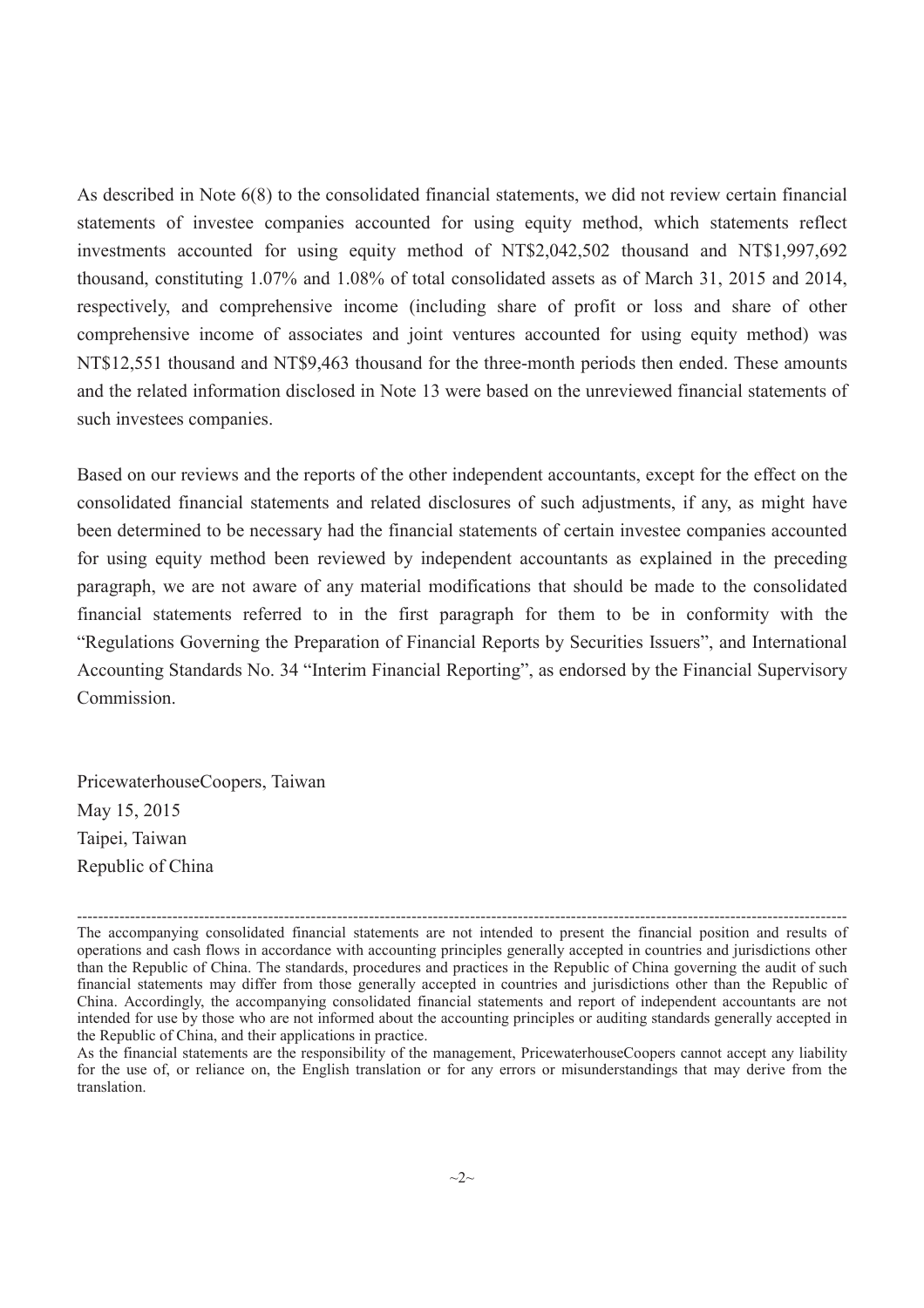|                                                   |                | March 31, 2015   |                           | December 31, 2014   |              |               | March 31, 2014 |                         |
|---------------------------------------------------|----------------|------------------|---------------------------|---------------------|--------------|---------------|----------------|-------------------------|
| Assets<br><b>Current assets</b>                   | <b>Notes</b>   | <b>AMOUNT</b>    | $\sqrt[0]{\phantom{0}}_0$ | <b>AMOUNT</b>       | $\%$         |               | <b>AMOUNT</b>  | $\sqrt[0]{\phantom{0}}$ |
|                                                   |                |                  |                           |                     |              |               |                |                         |
| Cash and cash equivalents                         | 6(1)           | \$<br>33,662,237 | 18                        | \$<br>32,826,541    | 17           | $\mathcal{S}$ | 33, 473, 684   | 18                      |
| Financial assets at fair value through $6(2)$     |                |                  |                           |                     |              |               |                |                         |
| profit or loss - current                          |                | 531,065          | $\overline{\phantom{a}}$  |                     |              |               | 352,397        |                         |
| Notes receivable, net                             |                | 72,274           |                           | 68,095              |              |               | 88,054         |                         |
| Accounts receivable, net                          | 6(5)           | 11,888,984       | 6                         | 14, 167, 175        | 8            |               | 13,575,289     | 8                       |
| Accounts receivable, net - related                | $\tau$         |                  |                           |                     |              |               |                |                         |
| parties                                           |                | 862,962          | 1                         | 451,085             |              |               | 369,866        |                         |
| Other receivables                                 |                | 365,174          |                           | 441,545             |              |               | 356,404        |                         |
| Other receivables - related parties               | 7              | 468,578          |                           | 318,063             |              |               | 394,508        |                         |
| Current income tax assets                         |                | 5,652            |                           | 2,788               |              |               | 10,399         |                         |
| Inventories                                       | 6(6)           | 3,763,012        | 2                         | 4,492,807           | 2            |               | 5,399,927      | $\mathfrak{Z}$          |
| Prepayments                                       |                | 983,436          | 1                         | 1,005,630           | 1            |               | 1,025,785      | $\mathbf{1}$            |
| Other current assets                              | $6(7)$ , 7 and |                  |                           |                     |              |               |                |                         |
|                                                   | 8              | 4,003,434        | $\mathbf{2}$              | 3,495,230           | $\mathbf{2}$ |               | 3, 151, 735    | $\sqrt{2}$              |
| <b>Current assets</b>                             |                | 56,606,808       | 30                        | 57, 268, 959        | 30           |               | 58, 198, 048   | 32                      |
| Non-current assets                                |                |                  |                           |                     |              |               |                |                         |
| Available-for-sale financial assets - $6(3)$      |                |                  |                           |                     |              |               |                |                         |
| non-current                                       |                | 2,741,913        | 1                         | 2, 211, 369         | 1            |               | 1,948,067      | 1                       |
| Held-to-maturity financial assets -               | 6(4)           |                  |                           |                     |              |               |                |                         |
| non-current                                       |                | 370,000          |                           | 370,000             |              |               | 370,000        |                         |
| Investments accounted for using                   | 6(8)           |                  |                           |                     |              |               |                |                         |
| equity method                                     |                | 24, 240, 434     | 13                        | 23,550,100          | 13           |               | 24, 424, 726   | 13                      |
| Property, plant and equipment, net $6(9)$ , 7 and |                |                  |                           |                     |              |               |                |                         |
|                                                   | $\,$ 8 $\,$    | 101,882,577      | 53                        | 99, 524, 289        | 53           |               | 87, 291, 686   | 48                      |
| Investment property, net                          | $6(10)$ and 8  | 1,981,152        | $\mathbf{1}$              | 1,987,214           | 1            |               | 2,002,394      | 1                       |
| Intangible assets                                 |                | 20,945           |                           | 22,578              |              |               | 10,419         |                         |
| Deferred income tax assets                        |                | 397,090          |                           | 386,009             |              |               | 500,293        |                         |
| Other non-current assets                          | $6(11)$ and 8  | 2,767,594        | $\mathfrak{2}$            | 3,614,489           | $\mathbf{2}$ |               | 9,708,594      | 5                       |
| Non-current assets                                |                | 134, 401, 705    | 70                        | 131,666,048         | $70\,$       |               | 126, 256, 179  | 68                      |
|                                                   |                |                  |                           |                     |              |               |                |                         |
| <b>Total assets</b>                               |                | 191,008,513      | 100                       | \$<br>188, 935, 007 | 100          |               | 184, 454, 227  | 100                     |

#### EVERGREEN MARINE CORPORATION (TAIWAN) LTD. AND SUBSIDIARIES CONSOLIDATED BALANCE SHEETS (Expressed in thousands of New Taiwan Dollars)

(The consolidated balance sheets as of March 31, 2015 and 2014 are reviewed, not audited)

(Continued)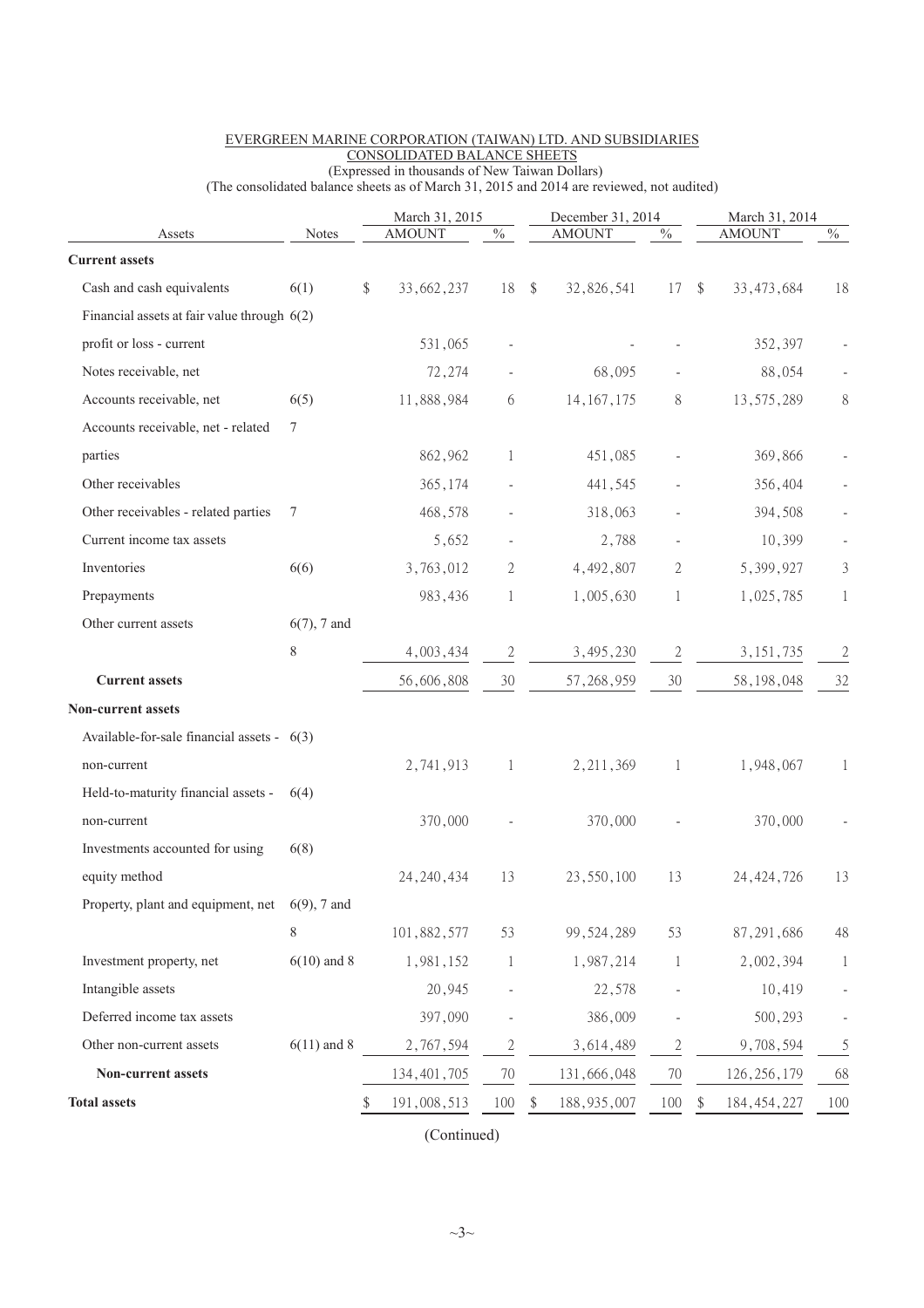|                                           |               | March 31, 2015    |                           | December 31, 2014   |               | March 31, 2014      |                |
|-------------------------------------------|---------------|-------------------|---------------------------|---------------------|---------------|---------------------|----------------|
| Liabilities and Equity                    | <b>Notes</b>  | <b>AMOUNT</b>     | $\sqrt[0]{\phantom{0}}_0$ | <b>AMOUNT</b>       | $\frac{0}{0}$ | <b>AMOUNT</b>       | $\frac{0}{6}$  |
| <b>Current liabilities</b>                |               |                   |                           |                     |               |                     |                |
| Short-term loans                          | 6(12)         | \$                |                           | \$                  |               | \$<br>1,218,420     | 1              |
| Derivative financial liabilities for      |               |                   |                           |                     |               |                     |                |
| hedging - current                         |               | 6,135             |                           |                     |               |                     |                |
| Accounts payable                          |               | 16,360,030        | 9                         | 14, 385, 345        | 8             | 13,361,690          | 7              |
| Accounts payable - related parties        | 7             | 656,484           |                           | 667,569             |               | 250,052             |                |
| Other payables                            |               | 2,062,430         | 1                         | 2,399,967           | 1             | 2,576,410           | $\overline{c}$ |
| Other payables - related parties          | $\tau$        | 96,090            |                           | 118,835             |               | 120,310             |                |
| Current income tax liabilities            |               | 1,061,094         | 1                         | 900,973             | 1             | 248,625             |                |
| Other current liabilities                 | $6(13)$ and 7 | 21,914,063        | 11                        | 22, 180, 734        | 12            | 20, 937, 640        | 11             |
| <b>Current liabilities</b>                |               | 42, 156, 326      | 22                        | 40, 653, 423        | 22            | 38,713,147          | 21             |
| <b>Non-current liabilities</b>            |               |                   |                           |                     |               |                     |                |
| Corporate bonds payable                   | 6(14)         | 3,000,000         | 1                         | 3,000,000           | 1             | 3,000,000           | $\overline{2}$ |
| Long-term loans                           | 6(15)         | 60, 297, 186      | 32                        | 61,022,348          | 32            | 63,502,719          | 34             |
| Deferred income tax liabilities           |               | 1,231,155         | 1                         | 1,196,839           | 1             | 1,191,515           | $\mathbf{1}$   |
| Other non-current liabilities             | 6(16)(17)     | 17, 317, 359      | 9                         | 18,226,064          | 10            | 19,010,522          | 10             |
| <b>Non-current liabilities</b>            |               | 81, 845, 700      | 43                        | 83, 445, 251        | 44            | 86,704,756          | 47             |
| <b>Total liabilities</b>                  |               | 124,002,026       | 65                        | 124,098,674         | 66            | 125, 417, 903       | 68             |
| Equity attributable to owners of the      |               |                   |                           |                     |               |                     |                |
| parent                                    |               |                   |                           |                     |               |                     |                |
| Capital                                   | 6(19)         |                   |                           |                     |               |                     |                |
| Common stock                              |               | 34, 775, 802      | 18                        | 34,775,802          | 18            | 34, 749, 523        | 19             |
| <b>Capital surplus</b>                    | 6(20)         |                   |                           |                     |               |                     |                |
| Capital surplus                           |               | 7,985,241         | 4                         | 7,292,458           | 4             | 7,271,957           | 4              |
| <b>Retained earnings</b>                  | 6(21)         |                   |                           |                     |               |                     |                |
| Legal reserve                             |               | 9,115,638         | 5                         | 9,115,638           | 5             | 9,115,638           | 5              |
| Special reserve                           |               | 828,940           |                           | 828,940             |               | 5,814,993           | 3              |
| Unappropriated retained earnings          |               |                   |                           |                     |               |                     |                |
| (accumulated deficit)                     |               | 8,766,459         | 5                         | 7,240,507           | 4(            | 584,296)            |                |
| Other equity interest                     | 6(22)         |                   |                           |                     |               |                     |                |
| Other equity interest                     |               | 1,438,188         | 1                         | 1,627,440           |               | 98,129              |                |
| <b>Equity attributable to owners</b>      |               |                   |                           |                     |               |                     |                |
| of the parent                             |               | 62,910,268        | 33                        | 60,880,785          | 32            | 56, 465, 944        | 31             |
| Non-controlling interest                  |               | 4,096,219         | $\overline{c}$            | 3,955,548           | $\mathbf{2}$  | 2,570,380           | $\mathbf{1}$   |
| <b>Total equity</b>                       |               | 67,006,487        | $35\,$                    | 64, 836, 333        | 34            | 59,036,324          | 32             |
| <b>Significant Contingent Liabilities</b> | 9             |                   |                           |                     |               |                     |                |
| <b>And Unrecognized Contract</b>          |               |                   |                           |                     |               |                     |                |
| <b>Commitments</b>                        |               |                   |                           |                     |               |                     |                |
| <b>Total liabilities and equity</b>       |               | \$<br>191,008,513 | 100                       | \$<br>188, 935, 007 | 100           | \$<br>184, 454, 227 | 100            |
|                                           |               |                   |                           |                     |               |                     |                |

#### EVERGREEN MARINE CORPORATION (TAIWAN) LTD. AND SUBSIDIARIES CONSOLIDATED BALANCE SHEETS (Expressed in thousands of New Taiwan Dollars)

(The consolidated balance sheets as of March 31, 2015 and 2014 are reviewed, not audited)

The accompanying notes are an integral part of these consolidated financial statements. See review report of independent accountants dated May 15, 2015.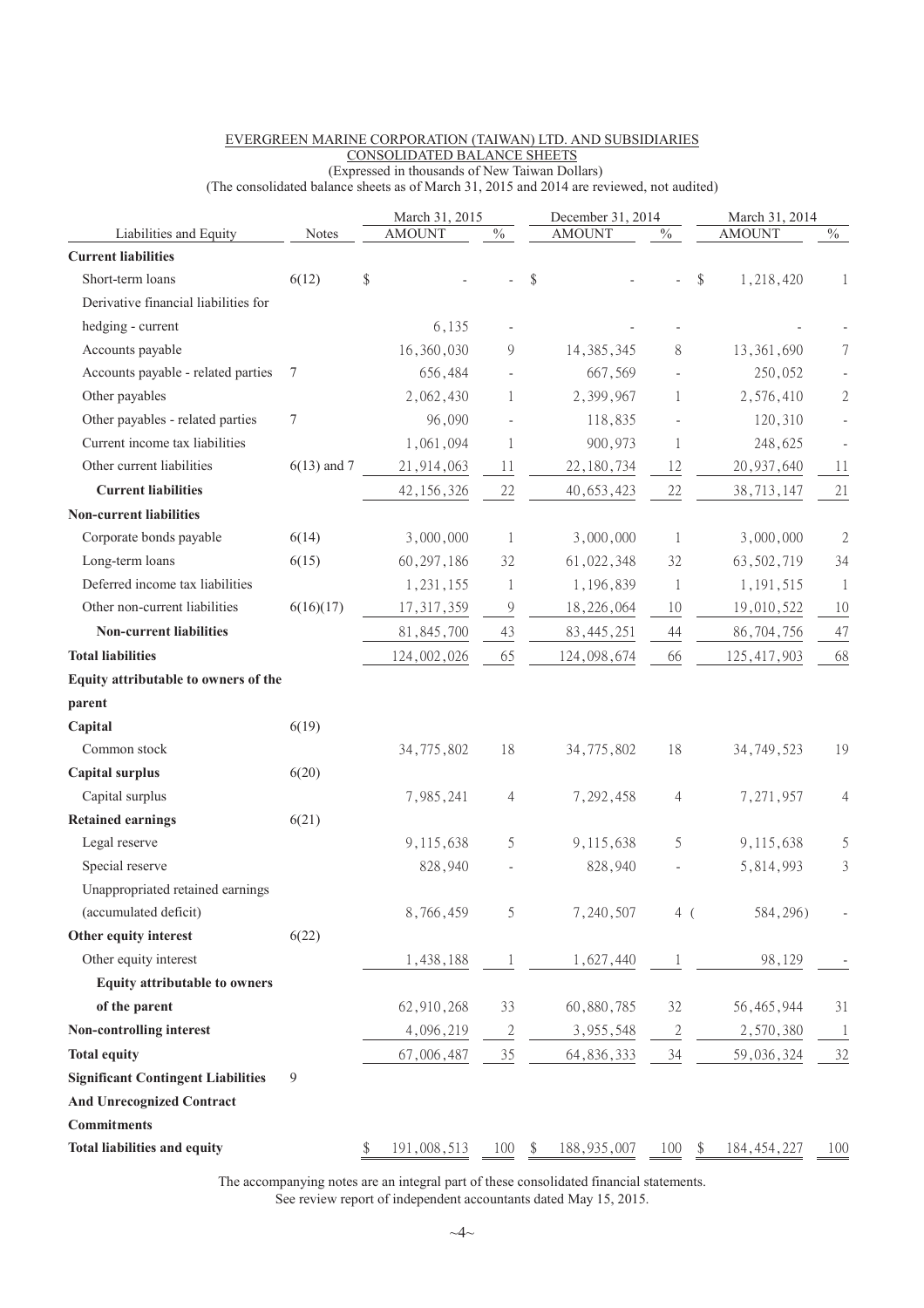#### EVERGREEN MARINE CORPORATION (TAIWAN) LTD. AND SUBSIDIARIES CONSOLIDATED STATEMENTS OF COMPREHENSIVE INCOME (Expressed in thousands of New Taiwan Dollars, except earnings (loss) per share) (Reviewed, not audited)

|                                               |                          |                 |                  |                       | For the three-month periods ended March 31 |                  |
|-----------------------------------------------|--------------------------|-----------------|------------------|-----------------------|--------------------------------------------|------------------|
|                                               |                          |                 | 2015             |                       | 2014                                       |                  |
|                                               | <b>Notes</b>             |                 | <b>AMOUNT</b>    | $\frac{0}{0}$         | <b>AMOUNT</b>                              | $\%$             |
| <b>Operating revenue</b>                      | $\overline{6(23)}$ and 7 | \$              | 35, 304, 000     | 100<br>\$             | 34, 320, 714                               | 100              |
| <b>Operating costs</b>                        | $6(28)(29)$ and 7        |                 | 32, 138, 061)    | 91)                   | 34, 496, 092) (                            | 101)             |
| Gross profit (loss)                           |                          |                 | 3,165,939        | $\mathbf Q$           | $175,378$ ) (                              | 1)               |
| Unrealized profit from sales                  |                          |                 | 15,944)          |                       |                                            |                  |
| Realized profit on from sales                 |                          |                 | 318              |                       |                                            |                  |
| Gross profit (loss), net                      |                          |                 | 3,150,313        | 9                     | $175,378$ ) (                              | 1)               |
| <b>Operating expenses</b>                     | $6(28)(29)$ and 7        |                 | $1,373,501$ (    | $4)$ (                | 1,399,295)(                                | 4)               |
| Other gains, net                              | 6(24)                    |                 | 46,382           |                       | 193,584                                    | 1                |
| <b>Operating profit (loss)</b>                |                          |                 | $\sqrt{823,194}$ | 5                     | $\overline{,}381,089)$                     | 4)               |
| Non-operating income and expenses             |                          |                 |                  |                       |                                            |                  |
| Other income                                  | 6(25)                    |                 | 150,643          |                       | 225,854                                    | 1                |
| Other gains and losses                        | 6(26)                    |                 | 179,839          | $\mathbf{1}$          | 63,561                                     |                  |
| Finance costs                                 | 6(27)                    |                 | $217,472$ ) (    | $1)$ (                | 128,087)                                   |                  |
| Share of income (loss) of associates and      |                          |                 |                  |                       |                                            |                  |
| joint ventures accounted for using equity     |                          |                 |                  |                       |                                            |                  |
| method                                        |                          |                 | 154,306          |                       | $686,659$ )                                | (2)              |
| Total non-operating income and                |                          |                 |                  |                       |                                            |                  |
| expenses                                      |                          |                 | 267,316          |                       | $525,331)$ (                               | 1)               |
| Profit (loss) before income tax               |                          |                 | 2,090,510        | 6                     | $1,906,420$ ) (                            | $\overline{5}$ ) |
| Income tax expense                            | 6(30)                    |                 | 233,948)         | 1)                    | 19,831)                                    |                  |
| Profit (loss) for the period                  |                          |                 | ,856,562         | 5                     | ,926,251)                                  | 5)               |
| Other comprehensive income (loss), net        |                          |                 |                  |                       |                                            |                  |
| <b>Components of other comprehensive</b>      |                          |                 |                  |                       |                                            |                  |
| income that will be reclassified to profit or |                          |                 |                  |                       |                                            |                  |
| loss                                          |                          |                 |                  |                       |                                            |                  |
| Exchange differences on translating the       |                          |                 |                  |                       |                                            |                  |
| financial statements of foreign operations    |                          | (               | $962, 134)$ (    | $3)$ \$               | 713,218                                    | 2                |
| Unrealized gain on valuation of               |                          |                 |                  |                       |                                            |                  |
| available-for-sale financial assets           |                          |                 | 543,347          | 2                     | 5,147                                      |                  |
| Cash flow hedges                              |                          |                 | 6,181)           |                       |                                            |                  |
| Share of other comprehensive income of        |                          |                 |                  |                       |                                            |                  |
| associates and joint ventures accounted for   |                          |                 |                  |                       |                                            |                  |
| using equity method                           |                          |                 | 60,138           |                       | 85,103                                     |                  |
| Income tax relating to the components of      |                          |                 |                  |                       |                                            |                  |
| other comprehensive income (loss)             |                          |                 | 14,361)          |                       | 1,144)                                     |                  |
| <b>Components of other comprehensive</b>      |                          |                 |                  |                       |                                            |                  |
| income that will be reclassified to           |                          |                 |                  |                       |                                            |                  |
| profit or loss                                |                          |                 | 379, 191)        |                       | 802,324                                    |                  |
| Other comprehensive (loss) income for the     |                          |                 |                  |                       |                                            |                  |
| period, net of income tax                     |                          |                 | 379, 191)        |                       | 802,324                                    | $\overline{2}$   |
| Total comprehensive income (loss) for the     |                          |                 |                  |                       |                                            |                  |
| period                                        |                          | $\frac{1}{2}$   | 1,477,371        | (\$<br>4              | 1, 123, 927                                | 3)               |
| Profit (loss), attributable to:               |                          |                 |                  |                       |                                            |                  |
| Owners of the parent                          |                          |                 | 1,525,952        | $\frac{1}{2}$<br>4    | $1,693,835$ )                              | 4)               |
| Non-controlling interest                      |                          | $\frac{\$}{\$}$ | 330,610          | $\underline{\$}$      | $232,416$ )                                | $\mathbf{1}$     |
| Comprehensive income (loss) attributable      |                          |                 |                  |                       |                                            |                  |
| to:                                           |                          |                 |                  |                       |                                            |                  |
| Owners of the parent                          |                          |                 | 1,336,700        | <u>(\$</u>            | 766,766)                                   |                  |
| Non-controlling interest                      |                          | $rac{1}{2}$     | 140,671          | $\sqrt{3}$            | 357,161)                                   |                  |
|                                               |                          |                 |                  |                       |                                            |                  |
| Earnings (loss) per share (in dollars)        | 6(31)                    |                 |                  |                       |                                            |                  |
| Basic earnings (loss) per share               |                          |                 |                  |                       |                                            |                  |
|                                               |                          | $rac{1}{3}$     |                  | 0.44<br>$\frac{1}{2}$ |                                            | (0.49)           |
| Diluted earnings (loss) per share             |                          |                 |                  | 0.44<br>$($ \$        |                                            | 0.49             |

The accompanying notes are an integral part of these consolidated financial statements. See review report of independent accountants dated May 15, 2015.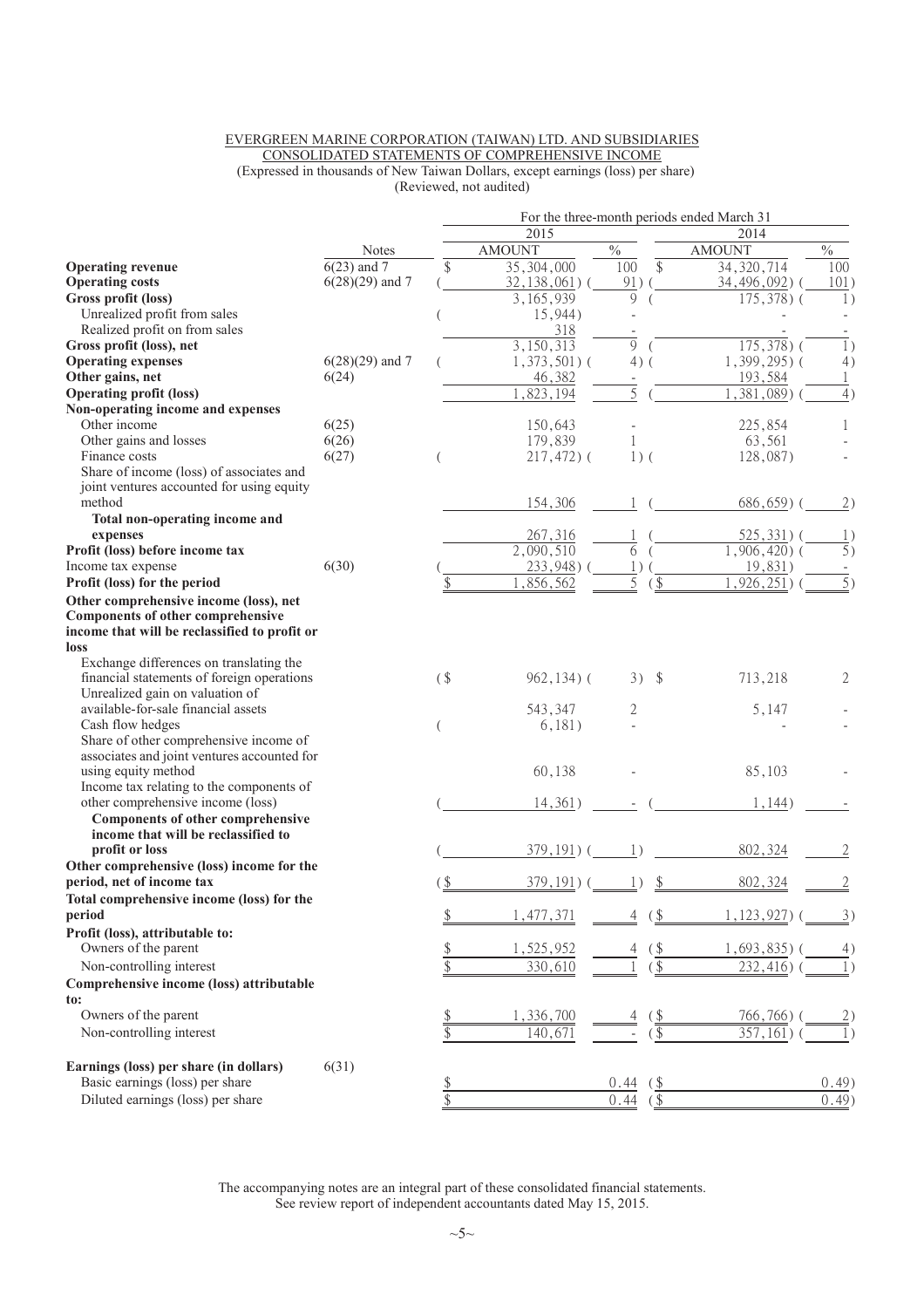EVERGREEN MARINE CORPORATION (TAIWAN) LTD. AND SUBSIDIARIES<br>FOR THE THREE-MONTH PERIODS ENDED MARCH 31, 2015 AND 2014<br>FOR THE THREE-MONTH PERIODS ENDED MARCH 31, 2015 AND 2014<br>(Expressed in thousands of New Taiwan Dollars)

|                                                                                          |       |              |                 |               |                          | Equity attributable to owners of the parent                        |                                                                                                      |                                                                                |                                                                                      |                 |    |                             |                     |
|------------------------------------------------------------------------------------------|-------|--------------|-----------------|---------------|--------------------------|--------------------------------------------------------------------|------------------------------------------------------------------------------------------------------|--------------------------------------------------------------------------------|--------------------------------------------------------------------------------------|-----------------|----|-----------------------------|---------------------|
|                                                                                          |       |              |                 |               | <b>Retained Earnings</b> |                                                                    |                                                                                                      | Other equity interest                                                          |                                                                                      |                 |    |                             |                     |
|                                                                                          | Notes | Common stock | Capital surplus | Legal reserve | Special reserve          | Unappropriated<br>retained<br>earnings<br>(accumulated<br>deficit) | Exchange<br>differences on<br>translating the<br>financial<br>statements of<br>foreign<br>operations | Unrealized<br>gain or loss<br>on<br>available-for<br>-sale financial<br>assets | Hedging<br>instrument gain<br>(loss) on<br>effective hedge<br>of cash flow<br>hedges | Total           |    | Non-controlling<br>interest | Total equity        |
| Year 2014                                                                                |       |              |                 |               |                          |                                                                    |                                                                                                      |                                                                                |                                                                                      |                 |    |                             |                     |
| Balance at January 1, 2014                                                               |       | \$34,749,523 | \$ 7,271,957    | \$9,115,638   | \$5,814,993              | \$1,109,539                                                        | 804,815) (\$<br>( S                                                                                  | $36,456$ ) \$                                                                  | 12,331                                                                               | \$57,232,710    | -S | 2,927,541                   | 60, 160, 251<br>\$. |
| Net loss for the period                                                                  |       |              |                 |               | $\Delta \sim 10^{-11}$   | 1,693,835)                                                         |                                                                                                      |                                                                                |                                                                                      | $1,693,835$ ) ( |    | $232,416$ )                 | $1,926,251$ )       |
| Other comprehensive income (loss) $6(22)$<br>for the period                              |       |              |                 |               |                          |                                                                    | 922,487                                                                                              | 6,477                                                                          | 1,895)                                                                               | 927,069         |    | 124,745                     | 802,324             |
| Balance at March 31, 2014                                                                |       | \$34,749,523 | \$7,271,957     | \$9,115,638   | \$5,814,993              | 584,296<br>(S)                                                     | 117,672<br>s                                                                                         | 29,979<br>(S)                                                                  | 10,436                                                                               | \$56,465,944    |    | 2,570,380                   | \$59,036,324        |
| Year 2015                                                                                |       |              |                 |               |                          |                                                                    |                                                                                                      |                                                                                |                                                                                      |                 |    |                             |                     |
| Balance at January 1, 2015                                                               |       | \$34,775,802 | \$7,292,458     | \$9,115,638   | 828,940                  | \$ 7,240,507                                                       | \$1,356,698                                                                                          | 636,519<br>s.                                                                  | 365,777)<br>(                                                                        | \$60,880,785    |    | 3,955,548                   | \$64,836,333        |
| Adjustments to share of changes in $6(20)$<br>equity of associates and joint<br>ventures |       | $\sim$       | 692,783         |               |                          |                                                                    |                                                                                                      |                                                                                | ٠                                                                                    | 692,783         |    |                             | 692.783             |
| Net profit for the period                                                                |       |              |                 |               | $\sim$                   | 1.525.952                                                          |                                                                                                      |                                                                                | $\sim$                                                                               | 1.525.952       |    | 330,610                     | 1,856,562           |
| Other comprehensive income<br>(loss) for the period                                      | 6(22) |              |                 |               |                          |                                                                    | 815,642                                                                                              | 577,919                                                                        | 48,471                                                                               | 189,252         |    | 189,939                     | 379,191             |
| Balance at March 31, 2015                                                                |       | \$34,775,802 | \$7,985,241     | \$9,115,638   | 828,940                  | \$ 8,766,459                                                       | 541,056                                                                                              | \$1,214,438                                                                    | 317,306)<br>$\left( \mathcal{S} \right)$                                             | \$62,910,268    |    | 4,096,219                   | \$ 67,006,487       |

The accompanying notes are an integral part of these consolidated financial statements. See review report of independent accountants dated May 15, 2015.

 $~\sim\!6\sim$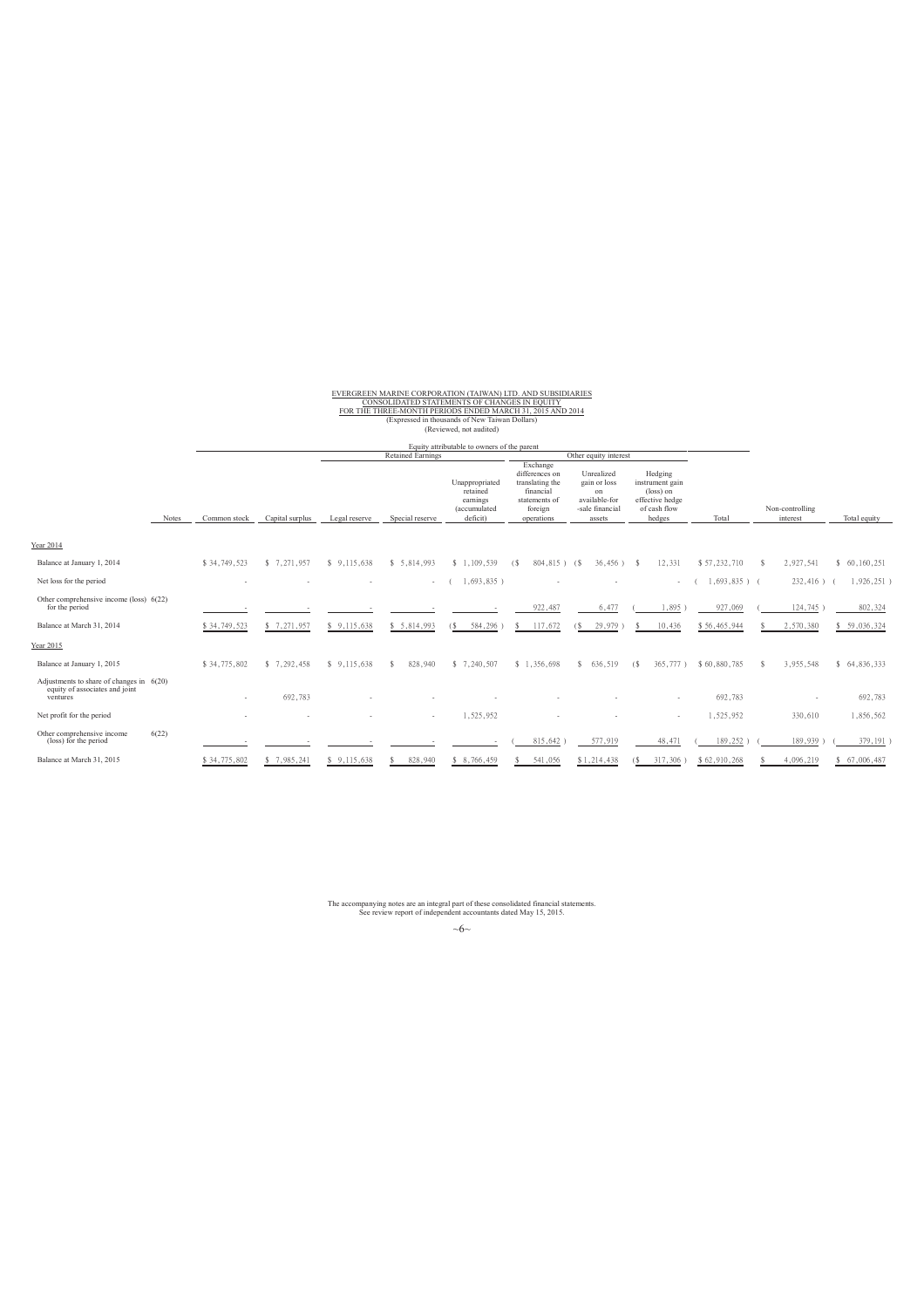#### EVERGREEN MARINE CORPORATION (TAIWAN) LTD. AND SUBSIDIARIES CONSOLIDATED STATEMENTS OF CASH FLOWS FOR THE THREE-MONTH PERIODS ENDED MARCH 31

(Expressed in thousands of New Taiwan Dollars)

(Reviewed, not audited)

|                                                                | <b>Notes</b> |                  | 2015          |                                                      | 2014          |
|----------------------------------------------------------------|--------------|------------------|---------------|------------------------------------------------------|---------------|
| CASH FLOWS FROM OPERATING ACTIVITIES                           |              |                  |               |                                                      |               |
| Consolidated profit (loss) before tax for the period           |              | \$               | 2,090,510     | $\left( \begin{array}{c} 1 \\ 2 \end{array} \right)$ | $1,906,420$ ) |
| Adjustments                                                    |              |                  |               |                                                      |               |
| Income and expenses having no effect on cash flows             |              |                  |               |                                                      |               |
| Financial assets at fair value through profit or loss          | 6(26)        | $\overline{(}$   | 692)          |                                                      | 2,960         |
| Depreciation                                                   | 6(9)(10)     |                  | 2,004,309     |                                                      | 1,837,319     |
| Amortization                                                   | 6(28)        |                  | 3,863         |                                                      | 2,910         |
| Bad debts expense                                              | 6(5)         |                  | 11,225        |                                                      | 277           |
| Amortization of bond discounts                                 |              |                  |               |                                                      | 3,150         |
| Interest income                                                | 6(25)        | $\left($         | $59,670$ ) (  |                                                      | 96,845)       |
| Interest expense                                               | 6(27)        |                  | 217,472       |                                                      | 128,087       |
| Dividend income                                                | 6(25)        | $\overline{(\ }$ | 38,822) (     |                                                      | 31,530)       |
| Loss on disposal of investments accounted for using equity     |              |                  |               |                                                      |               |
| method                                                         |              |                  | 7,550         |                                                      |               |
| Share of (income) loss of associates and joint ventures        |              |                  |               |                                                      |               |
| accounted for using equity method                              |              | $\overline{(\ }$ | 154,306)      |                                                      | 686,659       |
| Net gain on disposal of property, plant and equipment          |              | $\overline{(\ }$ | $46,382$ )    |                                                      | 193,584)      |
| Gain on disposal of investments                                |              |                  |               |                                                      | 69,771)       |
| Realized income with affiliated companies                      |              | $\overline{(\ }$ | $2,551$ ) (   |                                                      | 2,233)        |
| Unrealized income with affiliated companies                    |              |                  | 15,944        |                                                      |               |
| Changes in assets/liabilities relating to operating activities |              |                  |               |                                                      |               |
| Net changes in assets relating to operating activities         |              |                  |               |                                                      |               |
| Financial assets at fair value through profit or loss          |              | (                | 530,373) (    |                                                      | 350,184)      |
| Notes receivable, net                                          |              | $\overline{(}$   | 5,014)        |                                                      | 16,316        |
| Accounts receivable                                            |              |                  | 2,119,463     | $\left($                                             | $617,258$ )   |
| Accounts receivable, net - related parties                     |              | (                | $415,774$ )   | $\left($                                             | 28,226)       |
| Other receivables                                              |              |                  | 73,725        |                                                      | 160,175       |
| Other receivables - related parties                            |              | $\left($         | $154,321$ )   | $\left($                                             | 44,197)       |
| Inventories                                                    |              |                  | 682,427       |                                                      | 123,336)      |
| Prepayments                                                    |              |                  | 11,790        |                                                      | $103,727$ )   |
| Other current assets                                           |              | $\overline{(}$   | 547,937) (    |                                                      | 169,725)      |
| Other non-current assets                                       |              | $\overline{(}$   | $2,099$ ) (   |                                                      | $1,549$ )     |
| Net changes in liabilities relating to operating activities    |              |                  |               |                                                      |               |
| Accounts payable                                               |              |                  | 2,122,405     |                                                      | 950,809       |
| Accounts payable - related parties                             |              | $\overline{(}$   | $3,560$ ) (   |                                                      | 483,055)      |
| Other payables                                                 |              |                  | 492,772) (    |                                                      | $123,280$ )   |
| Other current liabilities                                      |              |                  | $1,277,737$ ) |                                                      | 859,269       |
| Other non-current liabilities                                  |              |                  | 19,371        |                                                      | 26,276)       |
| Cash generated from operations                                 |              |                  | 5,648,044     |                                                      | 276,735       |
| Interest received                                              |              |                  | 59,670        |                                                      | 96,845        |
| Interest paid                                                  |              |                  | $220,409$ )   | $\left($                                             | 163, 168)     |
| Income tax paid                                                |              |                  | 64,890)       |                                                      | $40,369$ )    |
| Net cash provided by operating activities                      |              |                  | 5,422,415     |                                                      | 170,043       |
|                                                                |              |                  |               |                                                      |               |

(Continued)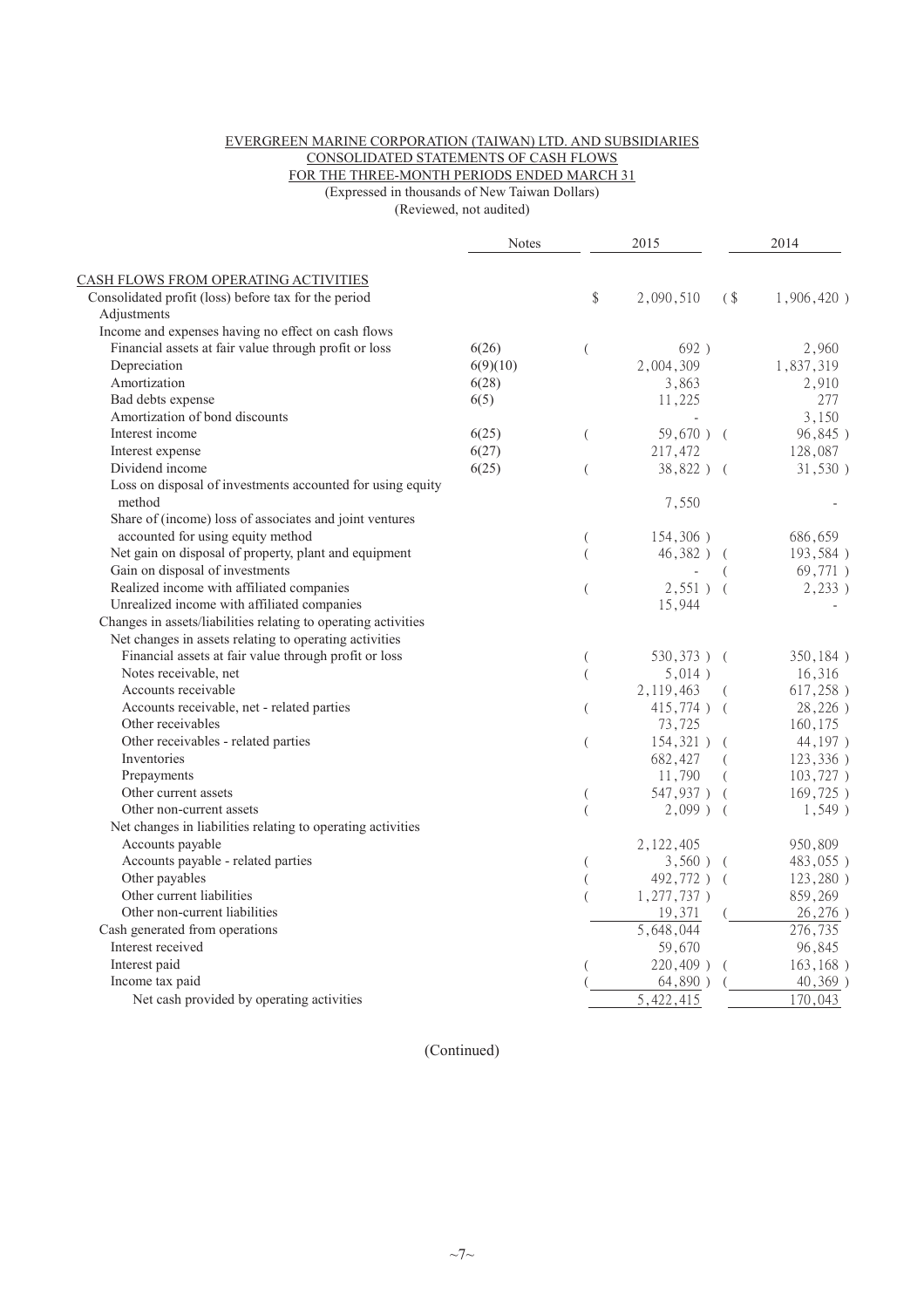#### EVERGREEN MARINE CORPORATION (TAIWAN) LTD. AND SUBSIDIARIES CONSOLIDATED STATEMENTS OF CASH FLOWS FOR THE THREE-MONTH PERIODS ENDED MARCH 31 (Expressed in thousands of New Taiwan Dollars)

(Reviewed, not audited)

|                                                              | <b>Notes</b> |          | 2015             |               | 2014                        |  |
|--------------------------------------------------------------|--------------|----------|------------------|---------------|-----------------------------|--|
| CASH FLOWS FROM INVESTING ACTIVITIES                         |              |          |                  |               |                             |  |
| Acquisition of investments accounted for using equity method |              | $($ \$   | $25,568$ ) $\$$  |               | 864,351)                    |  |
| Disposal of subsidiaries                                     |              |          |                  |               | 151,429)                    |  |
| Acquisition of property, plant and equipment                 | 6(32)        | $\left($ |                  |               | 922,809) ( 1,432,487)       |  |
| Proceeds from disposal of property, plant and equipment      |              |          | 81,068           |               | 206,954                     |  |
| Acquisition of intangible assets                             |              | $\left($ | $2,922$ ) (      |               | 3,635)                      |  |
| Increase in other non-current assets                         | 6(32)        |          | $3,485,611$ ) (  |               | 5,591,974)                  |  |
| Dividend received                                            |              |          | 87,199           |               | 31,530                      |  |
| Net cash used in investing activities                        |              |          |                  |               | 4, 268, 643) ( 7, 805, 392) |  |
| CASH FLOWS FROM FINANCING ACTIVITIES                         |              |          |                  |               |                             |  |
| Increase in short-term loans                                 |              |          |                  |               | 609,210                     |  |
| (Decrease) increase in other payables                        | 7            | $\left($ | 1,230)           |               | 1,762                       |  |
| Increase in long-term loans                                  |              |          | 13,631,586       |               | 9,790,273                   |  |
| Decrease in long-term loans                                  |              | (        | $12,718,048$ ) ( |               | $2,315,260$ )               |  |
| Decrease in other non-current liabilities                    |              |          |                  |               | $723,855$ ) (684,320)       |  |
| Net cash provided by financing activities                    |              |          | 188,453          |               | 7,401,665                   |  |
| Effect of exchange rate changes                              |              |          | $506, 529$ )     |               | 204,926                     |  |
| Increase (decrease) in cash and cash equivalents             |              |          | 835,696          |               | 28,758)                     |  |
| Cash and cash equivalents at beginning of period             |              |          | 32,826,541       |               | 33, 502, 442                |  |
| Cash and cash equivalents at end of period                   |              | \$       | 33,662,237       | $\frac{1}{2}$ | 33, 473, 684                |  |

The accompanying notes are an integral part of these consolidated financial statements. See review report of independent accountants dated May 15, 2015.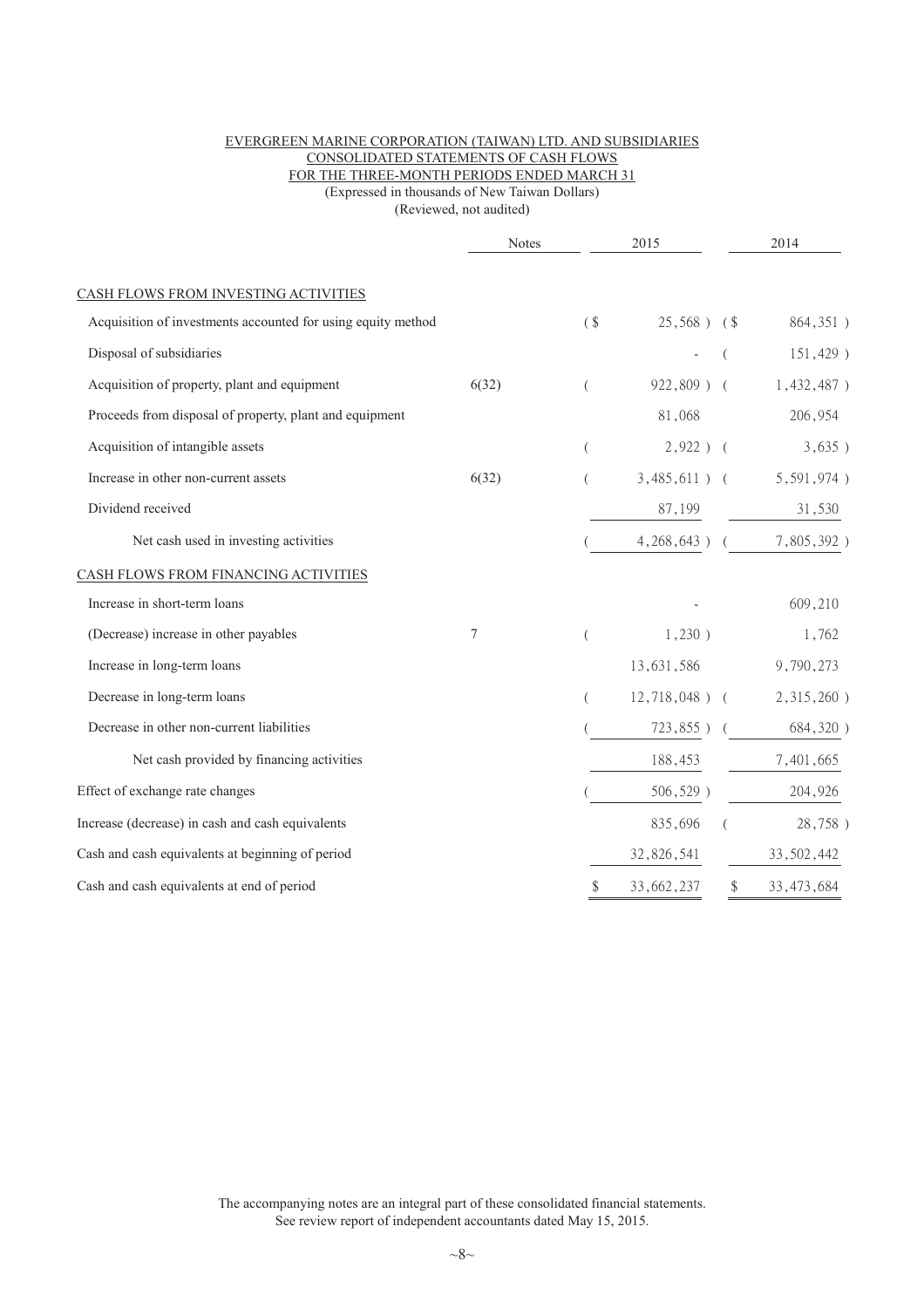# EVERGREEN MARINE CORPORATION (TAIWAN) LTD. AND SUBSIDIARIES NOTES TO THE CONSOLIDATED FINANCIAL STATEMENTS (Expressed in thousands of New Taiwan Dollars, except as otherwise indicated)

(Reviewed, not audited)

# 1. HISTORY AND ORGANIZATION

Evergreen Marine Corporation (Taiwan) Ltd. (the "Company") was established in the Republic of China. The Company and its subsidiaries (collectively referred herein as the "Group") are mainly engaged in domestic and international marine transportation, shipping agency services, and the distribution of containers. The Company was approved by the Securities and Futures Bureau (SFB), Financial Supervisory Commission, Executive Yuan, R.O.C. to be a public company on November 2, 1982 and was further approved by the SFB to be a listed company on July 6, 1987. The Company's shares have been publicly traded on the Taiwan Stock Exchange since September 21, 1987.

2. THE DATE OF AUTHORIZATION FOR ISSUANCE OF THE CONSOLIDATED FINANCIAL STATEMENTS AND PROCEDURES FOR AUTHORIZATION

These consolidated financial statements were authorised by the Board of Directors on May 15, 2015.

- 3. APPLICATION OF NEW STANDARDS, AMENDMENTS AND INTERPRETATIONS
- (1) Effect of the adoption of new issuances of or amendments to International Financial Reporting Standards ("IFRS") as endorsed by the Financial Supervisory Commission ("FSC")

According to Financial-Supervisory-Securities-Auditing No. 1030010325 issued by FSC on April 3, 2014, commencing 2015, companies with shares listed on the TWSE or traded on the Taipei Exchange or Emerging Stock Market shall adopt the 2013 version of IFRS (not including IFRS 9, 'Financial instruments') as endorsed by the FSC and Regulations Governing the Preparation of Financial Reports by Securities Issuers effective January 1, 2015 (collectively referred herein as the "2013 version of IFRS") in preparing the consolidated financial statements. The impact of adopting the 2013 version of IFRS is listed below:

A.IAS 19 (revised), 'Employee benefits'

The revised standard makes amendments that net interest amount, calculated by applying the discount rate to the net defined benefit asset or liability, replaces the finance charge and expected return on plan assets. The revised standard eliminates the accounting policy choice that the actuarial gains and losses could be recognised based on corridor approach or recognised in profit or loss. The revised standard requires that the actuarial gains and losses can only be recognised immediately in other comprehensive income when incurred. Past service cost will be recognised immediately in the period incurred and will no longer be amortised using straight-line basis over the average period until the benefits become vested. An entity is required to recognise termination benefits at the earlier of when the entity can no longer withdraw an offer of those benefits and when it recognises any related restructuring costs, rather than when the entity is demonstrably committed to a termination. Additional disclosures are required for defined benefit plans.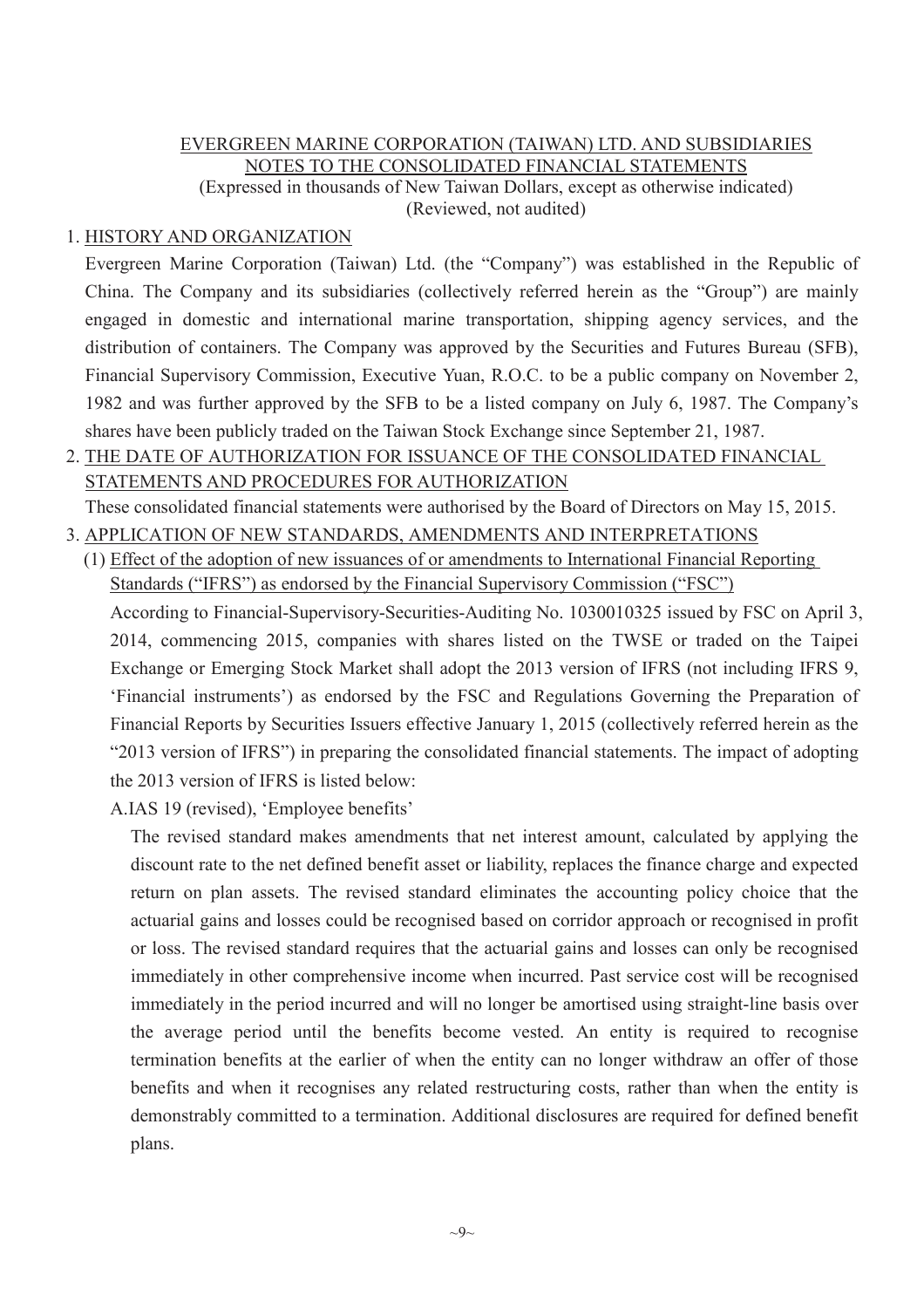The Group expected to recognise previously unrecognised past service cost. Net interest expense or income, calculated by applying the discount rate to the net defined benefit asset or liability, replace the finance charge and expected return on plan assets. The Group increased deferred tax assets by \$1,913 and accrued pension liabilities by \$11,251 and decreased unappropriated earnings by \$9,338 at Janaury 1, 2014. The Group increased accounts payable by \$86, deferred tax liabilities by \$1 and unappropriated earnings by \$256 and decreased investment accounted for using equity method by \$10, deferred tax assets by \$71 and accrued pension liabilities by \$424 at March 31, 2014. The Group increased deferred tax assets by \$6,735, accounts payable by \$339, accrued pension liabilities by \$26,507 and exchange differences on translation of foreign financial statements by \$989 and decreased deferred tax liabilities by \$939 and unappropriated earnings by \$20,161 at December 31, 2014.

The Group increased share of loss of associates and joint ventures accounted for using equity method by \$10 and income tax expense by \$72 and decreased operating costs by \$105 and operating expenses by \$233 for the three-month period ended March 31, 2014.

B.IAS 1, 'Presentation of financial statements'

The amendment requires entities to separate items presented in OCI classified by nature into two groups on the basis of whether they are potentially reclassifiable to profit or loss subsequently when specific conditions are met. If the items are presented before tax then the tax related to each of the two groups of OCI items (those that might be reclassified and those that will not be reclassified) must be shown separately. Accordingly, the Group will adjust its presentation of the statement of comprehensive income.

C.IFRS 12, 'Disclosure of interests in other entities'

The standard integrates the disclosure requirements for subsidiaries, joint arrangements, associates and unconsolidated structured entities. Also, the Group will disclose additional information about its interests in consolidated entities and unconsolidated entities accordingly.

D.IFRS 13, 'Fair value measurement'

The standard defines fair value as the price that would be received to sell an asset or paid to transfer a liability in an orderly transaction between market participants at the measurement date. The standard sets out a framework for measuring fair value from market participants' perspective, and requires disclosures about fair value measurements. For non-financial assets only, fair value is determined based on the highest and best use of the asset. Based on the Group's assessment, the adoption of the standard has no significant impact on its consolidated financial statements, and the Group will disclose additional information about fair value measurements accordingly.

(2) Effect of new issuances of or amendments to IFRSs as endorsed by the FSC but not yet adopted by the Group

None.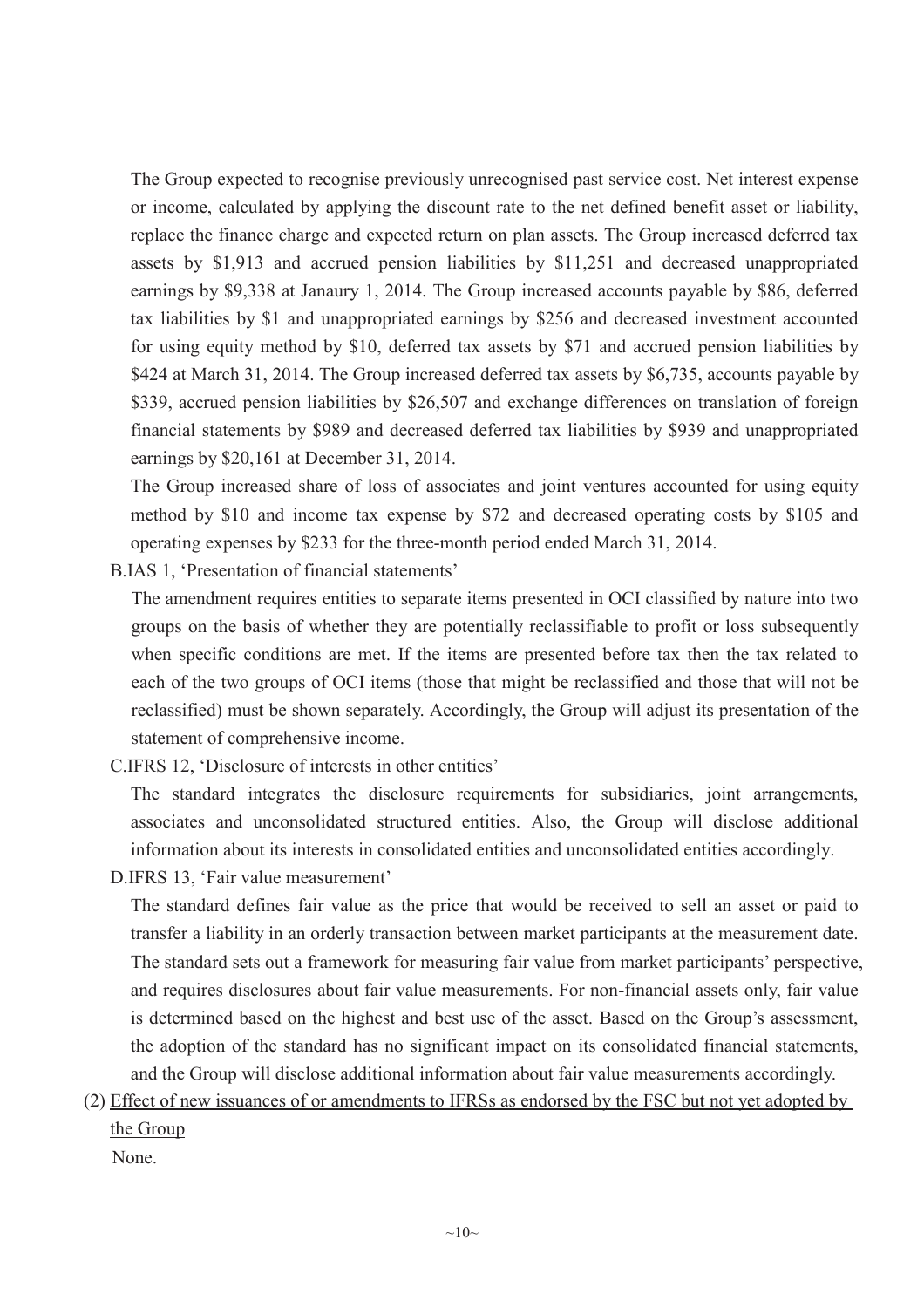#### (3) Effect of IFRSs issued by IASB but not yet endorsed by the FSC

New standards, interpretations and amendments issued by IASB but not yet included in the 2013 version of IFRS as endorsed by the FSC:

| New Standards, Interpretations and Amendments                                                                                  | <b>Effective Date by</b><br><b>International Accounting</b><br><b>Standards Board</b> |
|--------------------------------------------------------------------------------------------------------------------------------|---------------------------------------------------------------------------------------|
| IFRS 9, 'Financial instruments'                                                                                                | January 1, 2018                                                                       |
| Sale or contribution of assets between an investor and its<br>associate or joint venture<br>(amendments to IFRS 10 and IAS 28) | January 1, 2016                                                                       |
| Investment entities: applying the consolidation exception<br>(amendments to IFRS 10, IFRS 12 and IAS 28)                       | January 1, 2016                                                                       |
| Accounting for acquisition of interests in joint operations<br>(amendment to IFRS 11)                                          | January 1, 2016                                                                       |
| IFRS 14, 'Regulatory deferral accounts'                                                                                        | January 1, 2016                                                                       |
| IFRS 15, 'Revenue from contracts with customers'                                                                               | January 1, 2017                                                                       |
| Disclosure initiative (amendment to IAS 1)                                                                                     | January 1, 2016                                                                       |
| Clarification of acceptable methods of depreciation and<br>amortisation (amendments to IAS 16 and IAS 38)                      | January 1, 2016                                                                       |
| Agriculture: bearer plants<br>(amendments to IAS 16 and IAS 41)                                                                | January 1, 2016                                                                       |
| Defined benefit plans: employee contributions<br>(amendment to IAS 19R)                                                        | July 1, 2014                                                                          |
| Equity method in separate financial statements<br>(amendment to IAS 27)                                                        | January 1, 2016                                                                       |
| Recoverable amount disclosures for non-financial assets<br>(amendment to IAS 36)                                               | January 1, 2014                                                                       |
| Novation of derivatives and continuation of hedge<br>accounting (amendment to IAS 39)                                          | January 1, 2014                                                                       |
| IFRIC 21, 'Levies'                                                                                                             | January 1, 2014                                                                       |
| Improvements to IFRSs 2010-2012                                                                                                | July 1, 2014                                                                          |
| Improvements to IFRSs 2011-2013                                                                                                | July 1, 2014                                                                          |
| Improvements to IFRSs 2012-2014                                                                                                | January 1, 2016                                                                       |

The Group is assessing the potential impact of the new standards, interpretations and amendments above. The impact will be disclosed when the assessment is complete.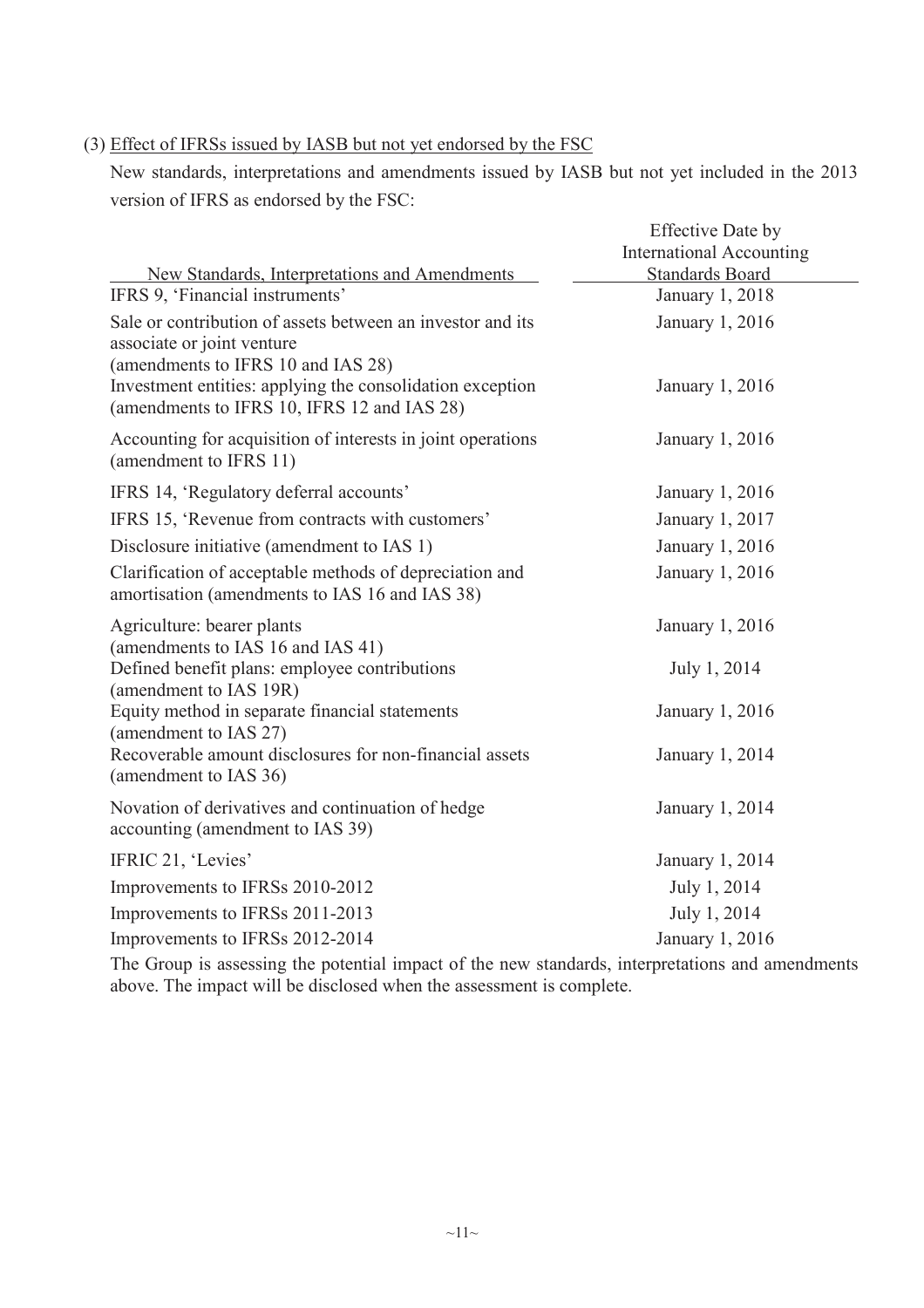# 4. SUMMARY OF SIGNIFICANT ACCOUNTING POLICIES

The principal accounting policies applied in the preparation of these consolidated financial statements are set out below. These policies have been consistently applied to all the periods presented, unless otherwise stated.

(1) Compliance statement

These consolidated financial statements of the Group have been prepared in accordance with the Regulations Governing the Preparation of Financial Reports by Securities Issuers and IAS 34, 'Interim Financial Reporting' as endorsed by the FSC.

- (2) Basis of preparation
	- A.Except for the following items, these consolidated financial statements have been prepared under the historical cost convention:
		- (a)Financial assets and financial liabilities (including derivative instruments) at fair value through profit or loss.
		- (b)Available-for-sale financial assets measured at fair value.
		- (c)Liabilities on cash-settled share-based payment arrangements measured at fair value.
		- (d)Defined benefit liabilities recognised based on the net amount of pension fund assets less present value of defined benefit obligation.
	- B. The preparation of financial statements in conformity with International Financial Reporting Standards, International Accounting Standards, IFRIC Interpretations, and SIC Interpretations as endorsed by the FSC (collectively referred herein as the "IFRSs") requires the use of certain critical accounting estimates. It also requires management to exercise its judgment in the process of applying the Group's accounting policies. The areas involving a higher degree of judgment or complexity, or areas where assumptions and estimates are significant to the consolidated financial statements are disclosed in Note 5.
- (3) Basis of consolidation
	- A.Basis for preparation of consolidated financial statements
		- (a)All subsidiaries are included in the Group's consolidated financial statements. Subsidiaries are all entities (including special purpose entities) controlled by the Group. The Group controls an entity when the Group is exposed, or has rights, to variable returns from its involvement with the entity and has the ability to affect those returns through its power over the entity. Consolidation of subsidiaries begins from the date the Group obtains control of the subsidiaries and ceases when the Group loses control of the subsidiaries.
		- (b)Inter-company transactions, balances and unrealised gains or losses on transactions between companies within the Group are eliminated. Accounting policies of subsidiaries have been adjusted where necessary to ensure consistency with the policies adopted by the Group.
		- (c)Profit or loss and each component of other comprehensive income are attributed to the owners of the parent and to the non-controlling interests. Total comprehensive income is attributed to the owners of the parent and to the non-controlling interests even if this results in the non-controlling interests having a deficit balance.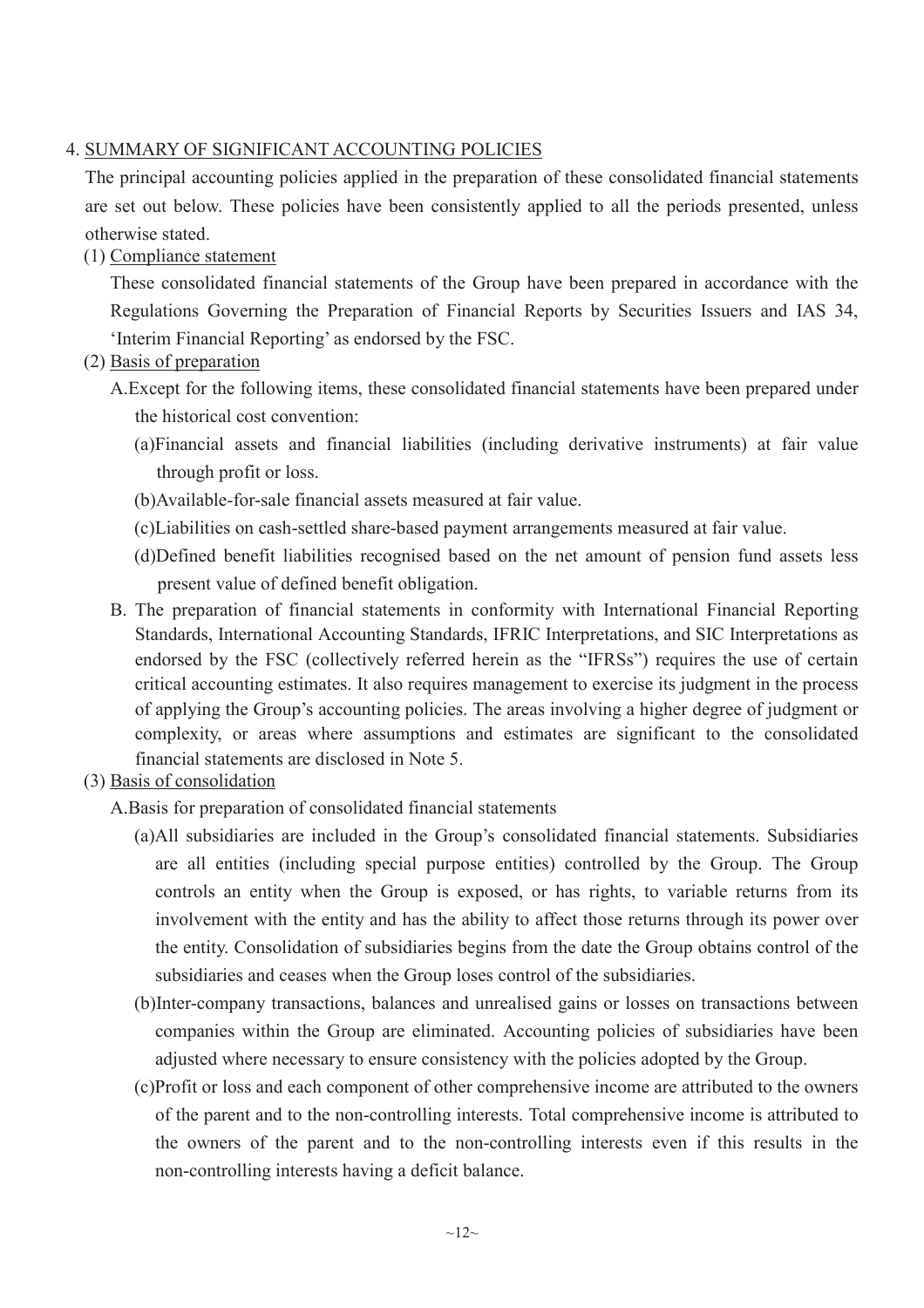- (d)Changes in a parent's ownership interest in a subsidiary that do not result in the parent losing control of the subsidiary (transactions with non-controlling interests) are accounted for as equity transactions, i.e. transactions with owners in their capacity as owners. Any difference between the amount by which the non-controlling interests are adjusted and the fair value of the consideration paid or received is recognised directly in equity.
- (e)When the Group loses control of a subsidiary, the Group remeasures any investment retained in the former subsidiary at its fair value. That fair value is regarded as the fair value on initial recognition of a financial asset or the cost on initial recognition of the associate or joint venture. Any difference between fair value and carrying amount is recognised in profit or loss. All amounts previously recognised in other comprehensive income in relation to the subsidiary are reclassified to profit or loss, on the same basis as would be required if the related assets or liabilities were disposed of. That is, when the Group loses control of a subsidiary, all gains or losses previously recognised in other comprehensive income in relation to the subsidiary should be reclassified from equity to profit or loss, if such gains or losses would be reclassified to profit or loss when the related assets or liabilities are disposed of.

|                     |                       |                                                                 |                   | Ownership $(\% )$    |                   |             |
|---------------------|-----------------------|-----------------------------------------------------------------|-------------------|----------------------|-------------------|-------------|
| Name of<br>Investor | Name of<br>Subsidiary | Main business<br>activities                                     | March 31,<br>2015 | December 31,<br>2014 | March 31,<br>2014 | Description |
| The<br>Company      | <b>TTSC</b>           | Cargo loading<br>and discharging                                | 55.00             | 55.00                | 55.00             |             |
| The<br>Company      | Peony                 | Investments in<br>transport-related<br>business                 | 100.00            | 100.00               | 100.00            |             |
| The<br>Company      | <b>ETS</b>            | <b>Terminal Services</b>                                        | 100.00            | 100.00               | 100.00            |             |
| Peony               | <b>GMS</b>            | <b>Container Shipping</b>                                       | 100.00            | 100.00               | 100.00            |             |
| Peony               | Clove                 | Investments in container<br>yards and port terminals            | 100.00            | 100.00               | 100.00            |             |
| Peony               | Vigor                 | Investment activities                                           |                   |                      | 100.00            | (a)         |
| Peony               | <b>EMU</b>            | Container shipping                                              | 51.00             | 51.00                | 51.00             |             |
| Peony               | EHIC(M)               | Manufacturing of<br>dry steel containers<br>and container parts | 84.44             | 84.44                | 84.44             |             |

B. Subsidiaries included in the consolidated financial statements: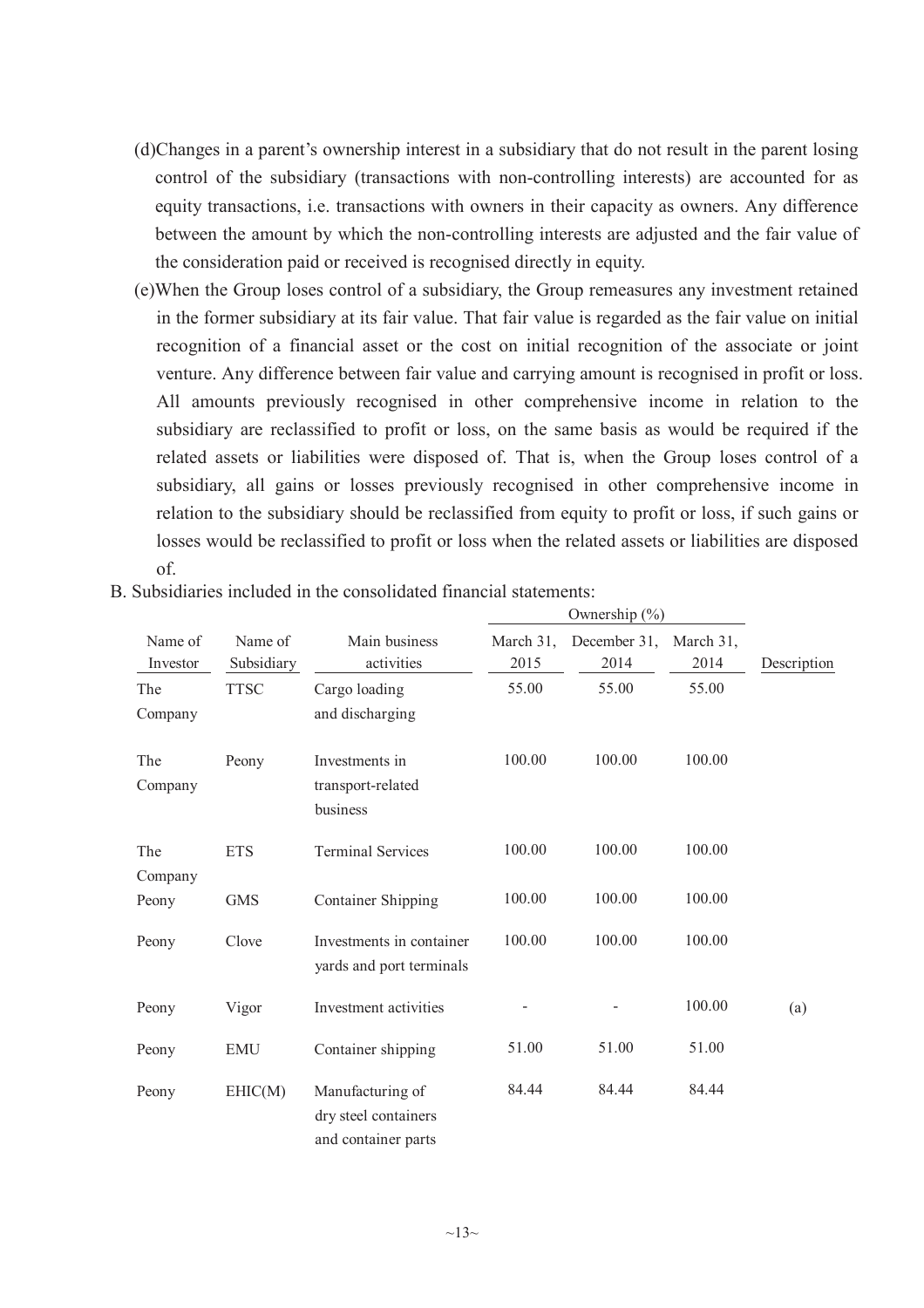|          |                |                                                                                  |           | Ownership $(\% )$ |           |             |
|----------|----------------|----------------------------------------------------------------------------------|-----------|-------------------|-----------|-------------|
| Name of  | Name of        | Main business                                                                    | March 31, | December 31,      | March 31, |             |
| Investor | Subsidiary     | activities                                                                       | 2015      | 2014              | 2014      | Description |
| Peony    | Armand<br>N.V. | Investments in container<br>yards and port terminals                             | 70.00     | 70.00             | 70.00     |             |
| Peony    | <b>KTIL</b>    | Loading,<br>discharging, storage,<br>repairs and cleaning                        | 20.00     | 20.00             | 20.00     | (b)         |
| Peony    | <b>MBPI</b>    | of containers<br>Containers storage<br>and inspections of<br>containers at the   | 95.03     | 95.03             | 95.03     |             |
| Peony    | <b>MBT</b>     | customs house<br>Inland transportation,<br>repairs and cleaning<br>of containers | 17.39     | 17.39             | 17.39     |             |
| Peony    | EGS            | Agency services dealing<br>with port formalities                                 | 51.00     | 51.00             | 51.00     |             |
| Peony    | EGK            | Agency services dealing<br>with port formalities                                 | 100.00    | 100.00            | 100.00    |             |
| Peony    | <b>EGT</b>     | Agency services dealing<br>with port formalities                                 | 51.00     | 51.00             | 51.00     |             |
| Peony    | EGI            | Agency services dealing<br>with port formalities                                 | 99.99     | 99.99             | 99.99     |             |
| Peony    | <b>EMA</b>     | Agency services dealing<br>with port formalities                                 | 67.50     | 67.50             | 67.50     |             |
| Peony    | <b>EIT</b>     | Agency services dealing<br>with port formalities                                 | 55.00     | 55.00             | 55.00     |             |
| Peony    | <b>EES</b>     | Agency services dealing<br>with port formalities                                 | 55.00     | 55.00             | 55.00     |             |
| Peony    | <b>ERU</b>     | Agency services dealing<br>with port formalities                                 | 51.00     | 51.00             | 51.00     |             |
| Peony    | <b>EGD</b>     | Agency services dealing<br>with port formalities                                 | 100.00    | 100.00            | 100.00    |             |
| Peony    | <b>EGUD</b>    | Agency services dealing<br>with port formalities                                 | 100.00    | 100.00            | 100.00    |             |
| Peony    | EGD-WWX        | Agency services dealing<br>with port formalities                                 | 100.00    | 100.00            | 100.00    |             |
| Peony    | EGF            | Agency services dealing<br>with port formalities                                 | 100.00    | 100.00            | 100.00    |             |
| Peony    | <b>EGN</b>     | Agency services dealing<br>with port formalities                                 | 100.00    | 100.00            | 100.00    |             |
| Peony    | EGV            | Agency services dealing<br>with port formalities                                 | 51.00     | 51.00             | 51.00     |             |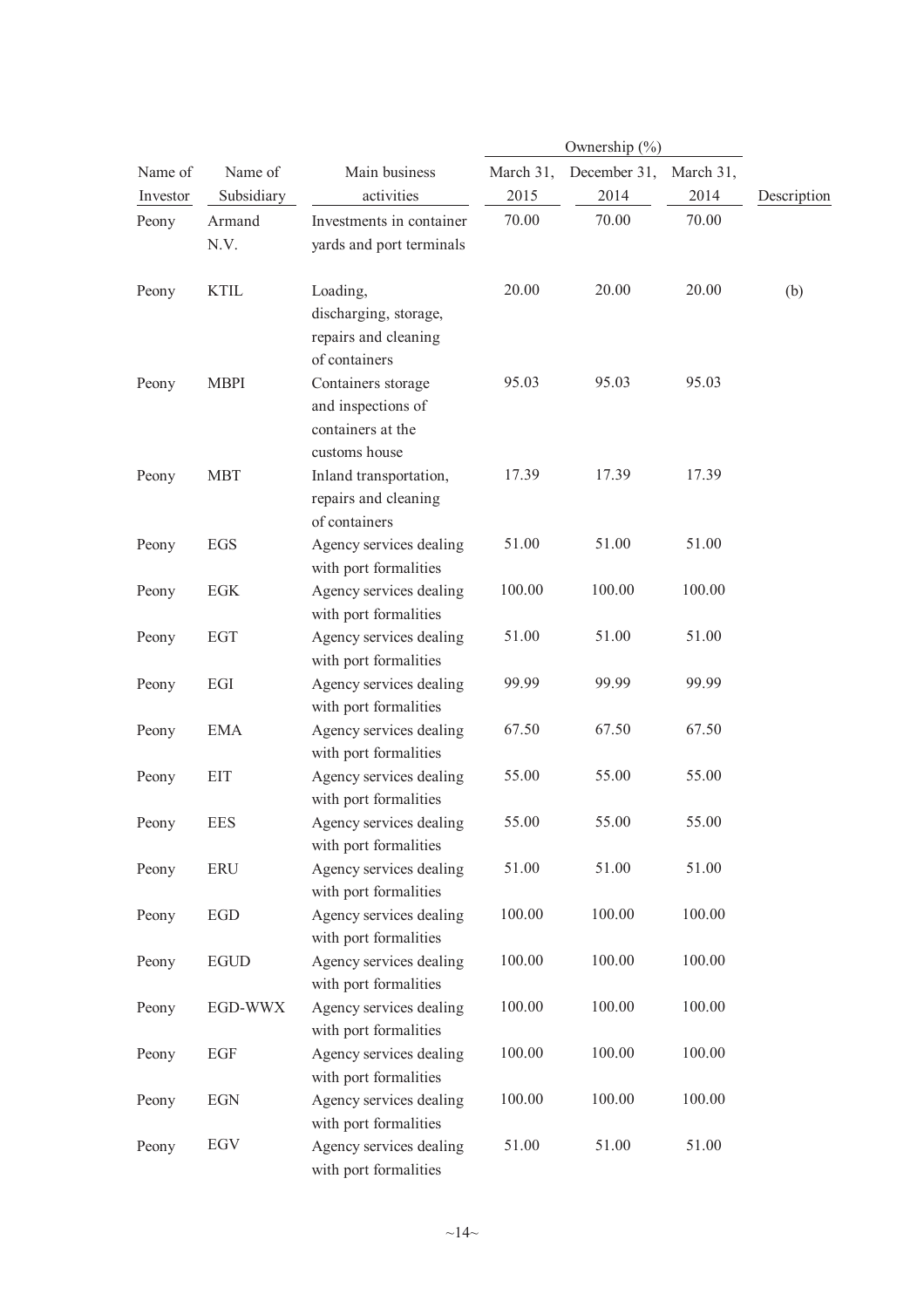|                     |                       |                                                                                           |                   | Ownership (%)        |                   |             |
|---------------------|-----------------------|-------------------------------------------------------------------------------------------|-------------------|----------------------|-------------------|-------------|
| Name of<br>Investor | Name of<br>Subsidiary | Main business<br>activities                                                               | March 31,<br>2015 | December 31,<br>2014 | March 31,<br>2014 | Description |
| Peony               | <b>ESA</b>            | Agency services dealing<br>with port formalities                                          | 55.00             | 55.00                | 55.00             |             |
| Peony               | EGB                   | Real estate leasing                                                                       | 95.00             | 95.00                | 95.00             |             |
| <b>EMU</b>          | Island                | Investments in<br>operating machinery<br>and equipment of<br>port terminals               | 15.00             | 15.00                | 15.00             |             |
| <b>EMU</b>          | <b>KTIL</b>           | Loading,<br>discharging, storage,<br>repairs and cleaning<br>of containers                | 20.00             | 20.00                | 20.00             | (b)         |
| <b>EMU</b>          | <b>EGU</b>            | Agency services<br>dealing with port<br>formalities                                       | 100.00            | 100.00               | 100.00            |             |
| <b>EGD</b>          | <b>EGDL</b>           | Agency services<br>dealing with port<br>formalities                                       | 100.00            | 100.00               | 100.00            |             |
| <b>EGD</b>          | <b>EGDV</b>           | Agency services<br>dealing with port<br>formalities                                       | 100.00            | 100.00               | 100.00            |             |
| Clove               | Island                | Investments in<br>operating machinery<br>and equipment of<br>port terminals               | 36.00             | 36.00                | 36.00             |             |
| Armand<br>N.V.      | Armand<br>B.V.        | Investments in container<br>yards and port terminals                                      | 100.00            | 100.00               | 100.00            |             |
| Island              | Whitney               | Investments and<br>leases of operating<br>machinery and<br>equipment of port<br>terminals | 100.00            | 100.00               | 100.00            |             |
| Island              | Hemlock               | Investments and<br>leases of operating<br>machinery and<br>equipment of port<br>terminals | 100.00            | 100.00               | 100.00            |             |
| <b>MBPI</b>         | <b>MBT</b>            | Inland transportation,<br>repairs and cleaning<br>of containers                           | 72.95             | 72.95                | 72.95             |             |

(a)On December 31, 2014, the shareholders have resolved to liquidate the indirect subsidiary – Vigor and the liquidation was completed on that date.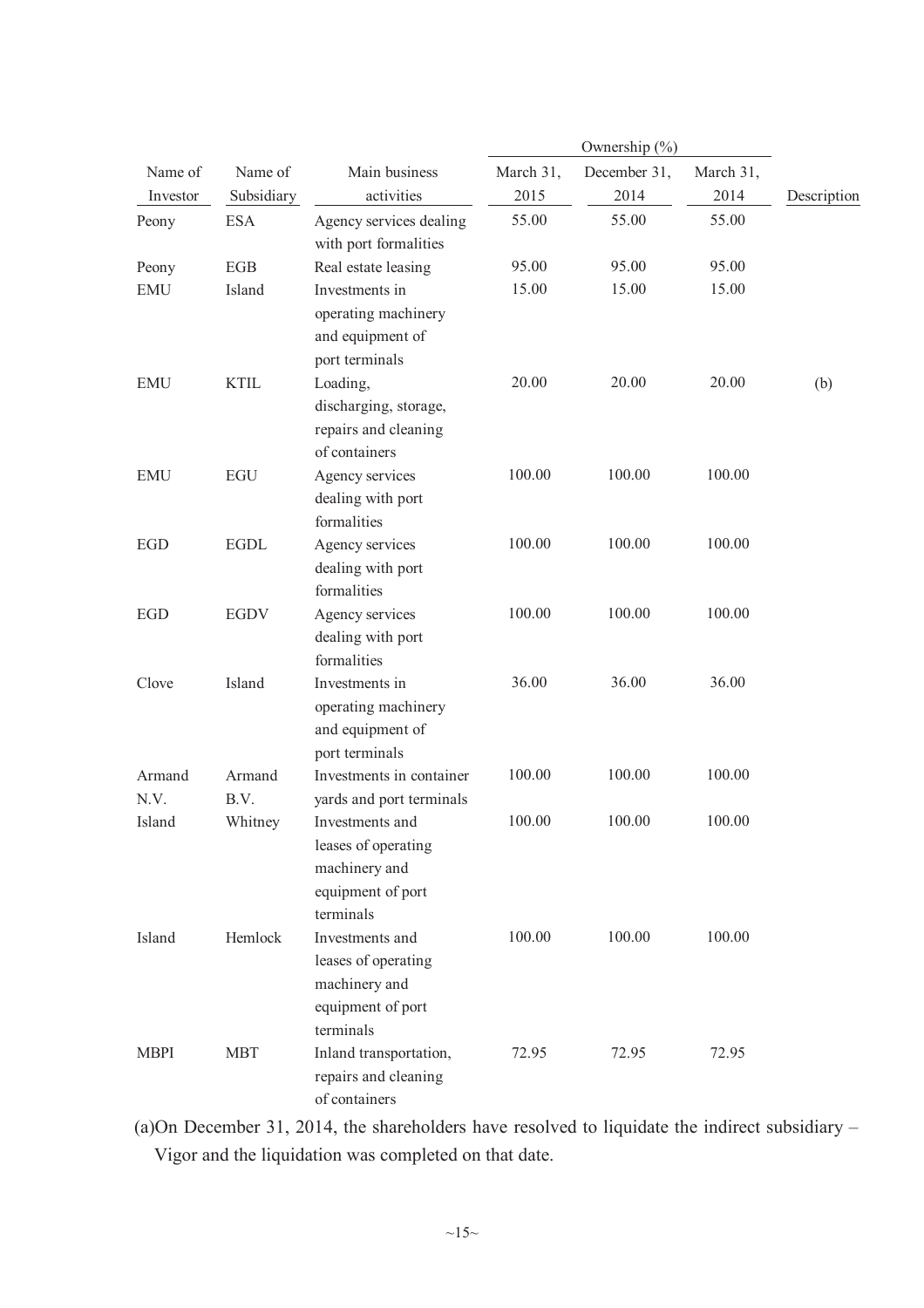- (b)The Group shall present consolidated financial statements in which it consolidates its investments in KTIL since control is presumed to exist when the Group merely owns 40% interests of the entity and when there is power to cast the majority of votes at meetings of the Board of Directors.
- C.Subsidiary not included in the consolidated financial statements: None.
- D.Adjustments for subsidiaries with different balance sheet dates: None.
- E.Nature and extent of the restrictions on fund remittance from subsidiaries to the parent company: None.
- F. Subsidiaries that have non-controlling interests that are material to the Group:

As of March 31, 2015, December 31, 2014 and March 31, 2014, the non-controlling interest amounted to \$4,096,219, \$3,955,548 and \$2,570,380, respectively. The information of non-controlling interest and respective subsidiaries is as follows:

|                 |             | Non-controlling interest |                |           |                                                                 |  |  |
|-----------------|-------------|--------------------------|----------------|-----------|-----------------------------------------------------------------|--|--|
|                 |             |                          |                |           |                                                                 |  |  |
| Principal place |             | Ownership                |                | Ownership |                                                                 |  |  |
| of business     | Amount      | $(\%)$                   | Amount         | $(\%)$    | Description                                                     |  |  |
| U.K.            | \$2,678,073 | 49%                      | \$2,477,021    | 49%       |                                                                 |  |  |
|                 |             |                          |                |           |                                                                 |  |  |
|                 |             |                          |                |           |                                                                 |  |  |
|                 |             |                          |                |           |                                                                 |  |  |
| Principal place |             |                          |                | Ownership |                                                                 |  |  |
| of business     |             |                          | Amount         | $(\%)$    | Description                                                     |  |  |
| U.K.            |             |                          | 1,105,531<br>S | 49%       |                                                                 |  |  |
|                 |             |                          | March 31, 2015 |           | December 31, 2014<br>Non-controlling interest<br>March 31, 2014 |  |  |

Summarised financial information of the subsidiaries: Balance sheets

|                         |    |                |   | <b>EMU</b>        |                |
|-------------------------|----|----------------|---|-------------------|----------------|
|                         |    | March 31, 2015 |   | December 31, 2014 | March 31, 2014 |
| Current assets          | \$ | 9,904,423      |   | 10,405,522        | 14, 182, 340   |
| Non-current assets      |    | 43, 194, 861   |   | 44,244,897        | 34,706,784     |
| Current liabilities     |    | $13,927,177$ ( |   | $14,677,522$ (    | 13,943,798)    |
| Non-current liabilities |    | 33,706,652)    |   | 34,917,752)       | 32,689,141)    |
| Total net assets        | ה. | 5,465,455      | S | 5,055,145         | 2,256,185      |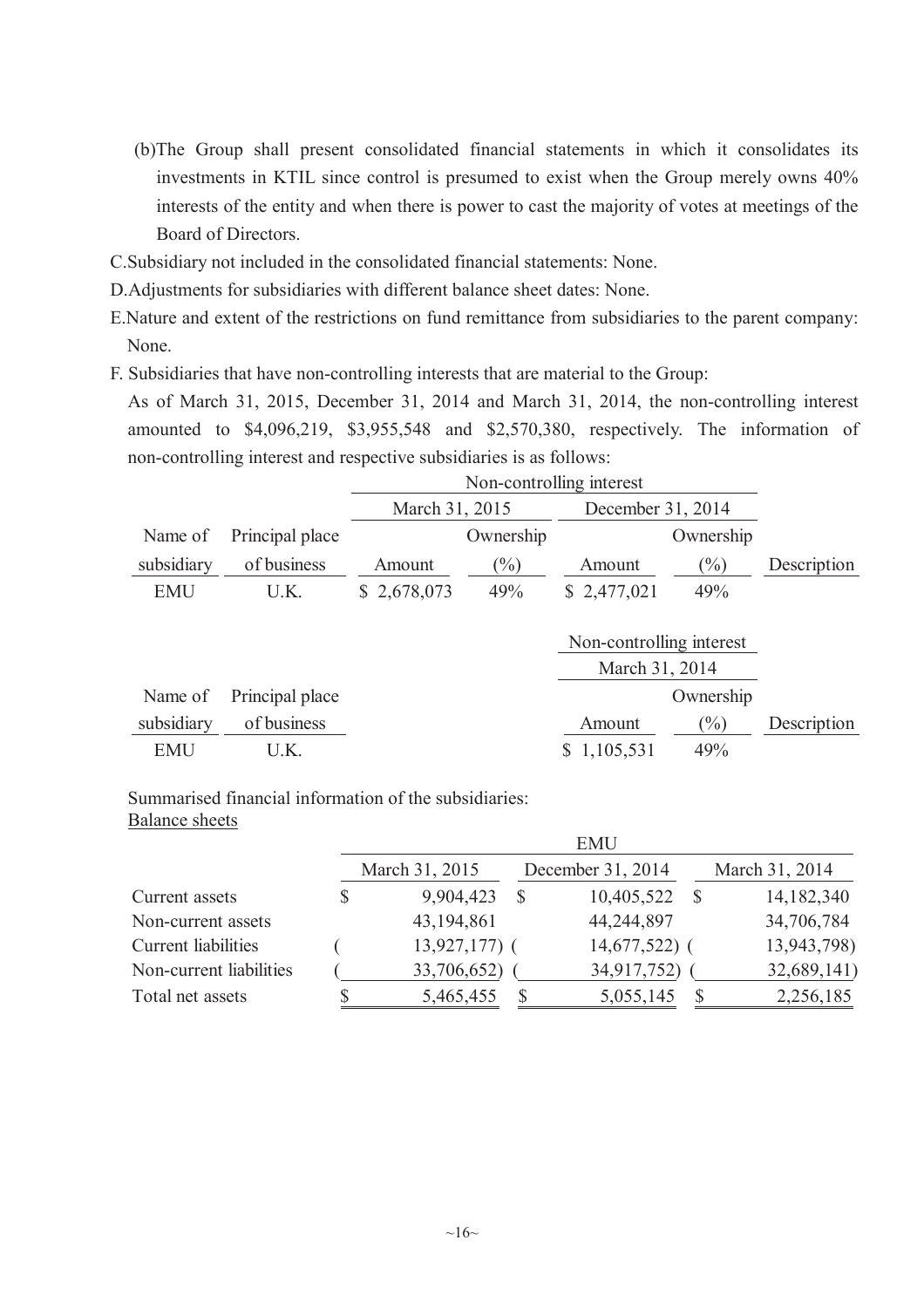# Statements of comprehensive income

|                                                                                            | <b>EMU</b>    |                                            |                            |                                            |  |  |  |
|--------------------------------------------------------------------------------------------|---------------|--------------------------------------------|----------------------------|--------------------------------------------|--|--|--|
|                                                                                            |               | Three-month period ended<br>March 31, 2015 |                            | Three-month period ended<br>March 31, 2014 |  |  |  |
| Revenue                                                                                    |               | 12,279,699                                 | $\mathbb S$                | 11,871,198                                 |  |  |  |
| Profit (loss) before income tax                                                            | $\frac{S}{S}$ | 479,221                                    | (S)                        | 622,076)                                   |  |  |  |
| Income tax (expense) benefit                                                               |               | 2,800                                      |                            | 8,886                                      |  |  |  |
| Profit (loss) for the period<br>from continuing operations                                 |               | 476,421                                    | $\left($                   | 613,190)                                   |  |  |  |
| Other comprehensive (loss)<br>income, net of tax                                           |               | 625)                                       |                            | 1,134                                      |  |  |  |
| Total comprehensive income<br>(loss) for the period                                        | \$            | 475,796                                    | $\left( \text{\$} \right)$ | 612,056)                                   |  |  |  |
| Statements of cash flows                                                                   |               |                                            | <b>EMU</b>                 |                                            |  |  |  |
|                                                                                            |               | Three-month period ended<br>March 31, 2015 |                            | Three-month period ended<br>March 31, 2014 |  |  |  |
| Net cash provided by (used in)<br>operating activities                                     | \$            | 814,744 (\$                                |                            | 2,557,184)                                 |  |  |  |
| Net cash used in investing<br>activities                                                   |               | $52,263)$ (                                |                            | 12,717                                     |  |  |  |
| Net cash (used in) provided by<br>financing activities<br>Effect of exchange rates on cash | (             | 404,495)                                   |                            | 2,178,237                                  |  |  |  |
| and cash equivalents                                                                       |               | 19,676)                                    |                            | 30,086                                     |  |  |  |
| Increase (decrease) in cash and<br>cash equivalents                                        |               | 338,310                                    | $\sqrt{2}$                 | 361,578)                                   |  |  |  |
| Cash and cash equivalents,<br>beginning of period                                          |               | 1,370,292                                  |                            | 1,576,345                                  |  |  |  |
| Cash and cash equivalents,<br>end of period                                                | \$            | 1,708,602                                  | \$                         | 1,214,767                                  |  |  |  |

(4) Foreign currency translation

Items included in the financial statements of each of the Group's entities are measured using the currency of the primary economic environment in which the entity operates (the "functional currency"). The consolidated financial statements are presented in New Taiwan Dollars, which is the Company's functional and the Group's presentation currency.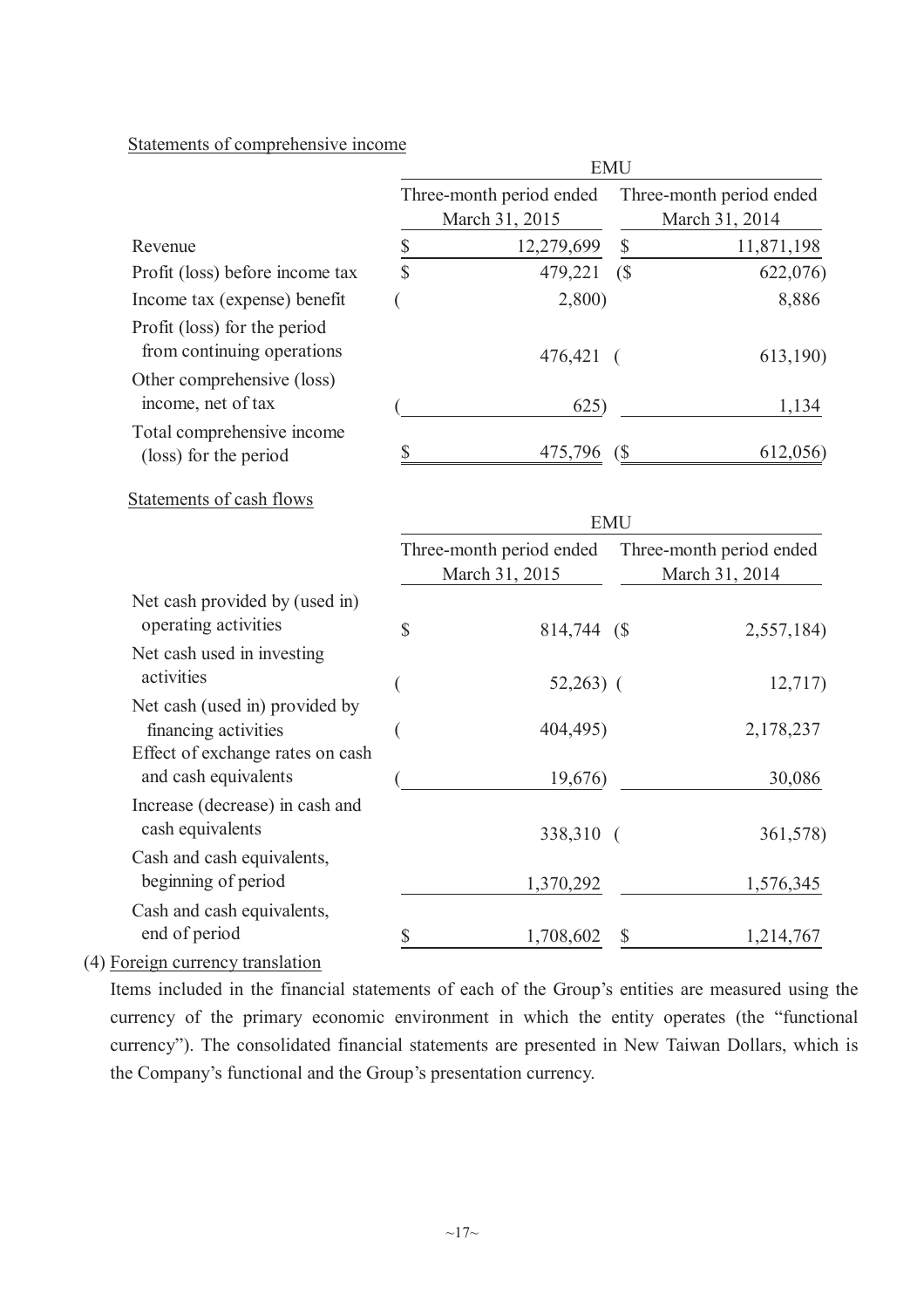- A.Foreign currency transactions and balances
	- (a)Foreign currency transactions are translated into the functional currency using the exchange rates prevailing at the dates of the transactions or valuation where items are remeasured. Foreign exchange gains and losses resulting from the settlement of such transactions are recognised in profit or loss in the period in which they arise, except when deferred in other comprehensive income as qualifying cash flow hedges and qualifying net investment hedges.
	- (b)Monetary assets and liabilities denominated in foreign currencies at the period end are re-translated at the exchange rates prevailing at the balance sheet date. Exchange differences arising upon re-translation at the balance sheet date are recognised in profit or loss.
	- (c)Non-monetary assets and liabilities denominated in foreign currencies held at fair value through profit or loss are re-translated at the exchange rates prevailing at the balance sheet date; their translation differences are recognised in profit or loss. Non-monetary assets and liabilities denominated in foreign currencies held at fair value through other comprehensive income are re-translated at the exchange rates prevailing at the balance sheet date; their translation differences are recognised in other comprehensive income. However, non-monetary assets and liabilities denominated in foreign currencies that are not measured at fair value are translated using the historical exchange rates at the dates of the initial transactions.
	- (d)All other foreign exchange gains and losses based on the nature of those transactions are presented in the statement of comprehensive income within 'other gains and losses'.
- B.Translation of foreign operations
	- (a)The operating results and financial position of all the group entities and associates that have a functional currency different from the presentation currency are translated into the presentation currency as follows:
		- i. Assets and liabilities for each balance sheet presented are translated at the closing exchange rate at the date of that balance sheet;
		- ii. Income and expenses for each statement of comprehensive income are translated at average exchange rates of that period; and
		- iii. All resulting exchange differences are recognised in other comprehensive income.
	- (b)When the foreign operation partially disposed of or sold is an associate, exchange differences that were recorded in other comprehensive income are proportionately reclassified to profit or loss as part of the gain or loss on sale. In addition, even when the Group still retains partial interest in the former foreign associate after losing significant influence over the former foreign associate, such transactions should be accounted for as disposal of all interest in these foreign operations.
	- (c)When the foreign operation partially disposed of or sold is a subsidiary, cumulative exchange differences that were recorded in other comprehensive income are proportionately transferred to the non-controlling interest in this foreign operation. In addition, even when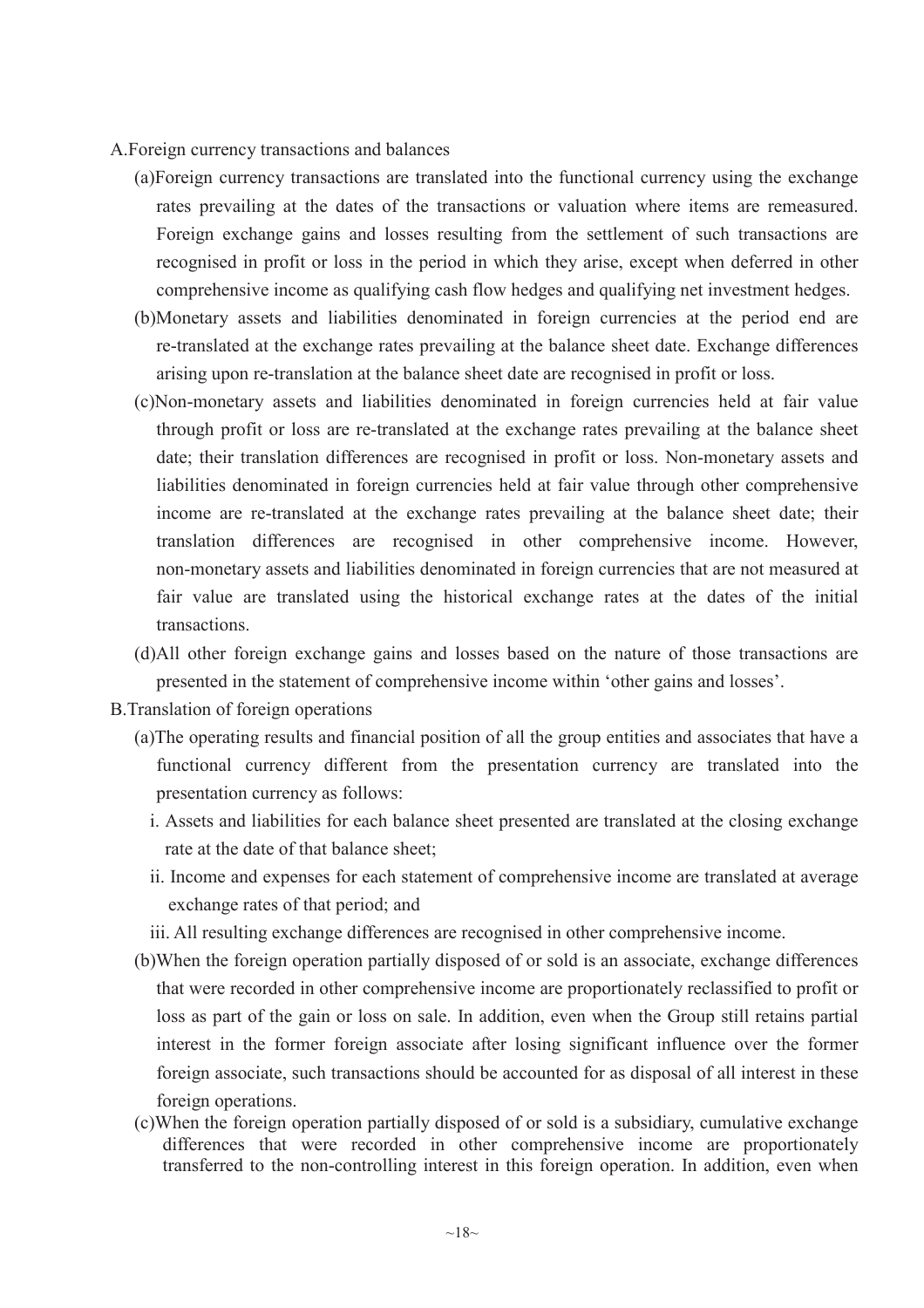the Group still retains partial interest in the former foreign subsidiary after losing control of the former foreign subsidiary, such transactions should be accounted for as disposal of all interest in the foreign operation.

- (5) Classification of current and non-current items
	- A.Assets that meet one of the following criteria are classified as current assets; otherwise they are classified as non-current assets:
		- (a)Assets arising from operating activities that are expected to be realised, or are intended to be sold or consumed within the normal operating cycle;
		- (b)Assets held mainly for trading purposes;
		- (c)Assets that are expected to be realised within twelve months from the balance sheet date;
		- (d)Cash and cash equivalents, excluding restricted cash and cash equivalents and those that are to be exchanged or used to pay off liabilities more than twelve months after the balance sheet date.
	- B.Liabilities that meet one of the following criteria are classified as current liabilities; otherwise they are classified as non-current liabilities:
		- (a)Liabilities that are expected to be paid off within the normal operating cycle;
		- (b)Liabilities arising mainly from trading activities;
		- (c)Liabilities that are to be paid off within twelve months from the balance sheet date;
		- (d)Liabilities for which the repayment date cannot be extended unconditionally to more than twelve months after the balance sheet date. Terms of a liability that could, at the option of the counterparty, result in its settlement by the issue of equity instruments do not affect its classification.
- (6) Cash equivalents

Cash equivalents refer to short-term, highly liquid investments that are readily convertible to known amounts of cash and which are subject to an insignificant risk of changes in value. Time deposits with original maturities of one year or less that meet the definition above and are held for the purpose of meeting short-term cash commitments in operations are classified as cash equivalents.

- (7) Financial assets at fair value through profit or loss
	- A.Financial assets at fair value through profit or loss are financial assets held for trading or financial assets designated as at fair value through profit or loss on initial recognition. Financial assets are classified in this category of held for trading if acquired principally for the purpose of selling in the short-term. Derivatives are also categorized as financial assets held for trading unless they are designated as hedges. Financial assets that meet one of the following criteria are designated as at fair value through profit or loss on initial recognition:

a)Hybrid (combined) contracts; or

- b)They eliminate or significantly reduce a measurement or recognition inconsistency; or
- c)They are managed and their performance is evaluated on a fair value basis, in accordance with a documented risk management or investment strategy.
- B.On a regular way purchase or sale basis, financial assets at fair value through profit or loss are recognised and derecognised using trade date accounting.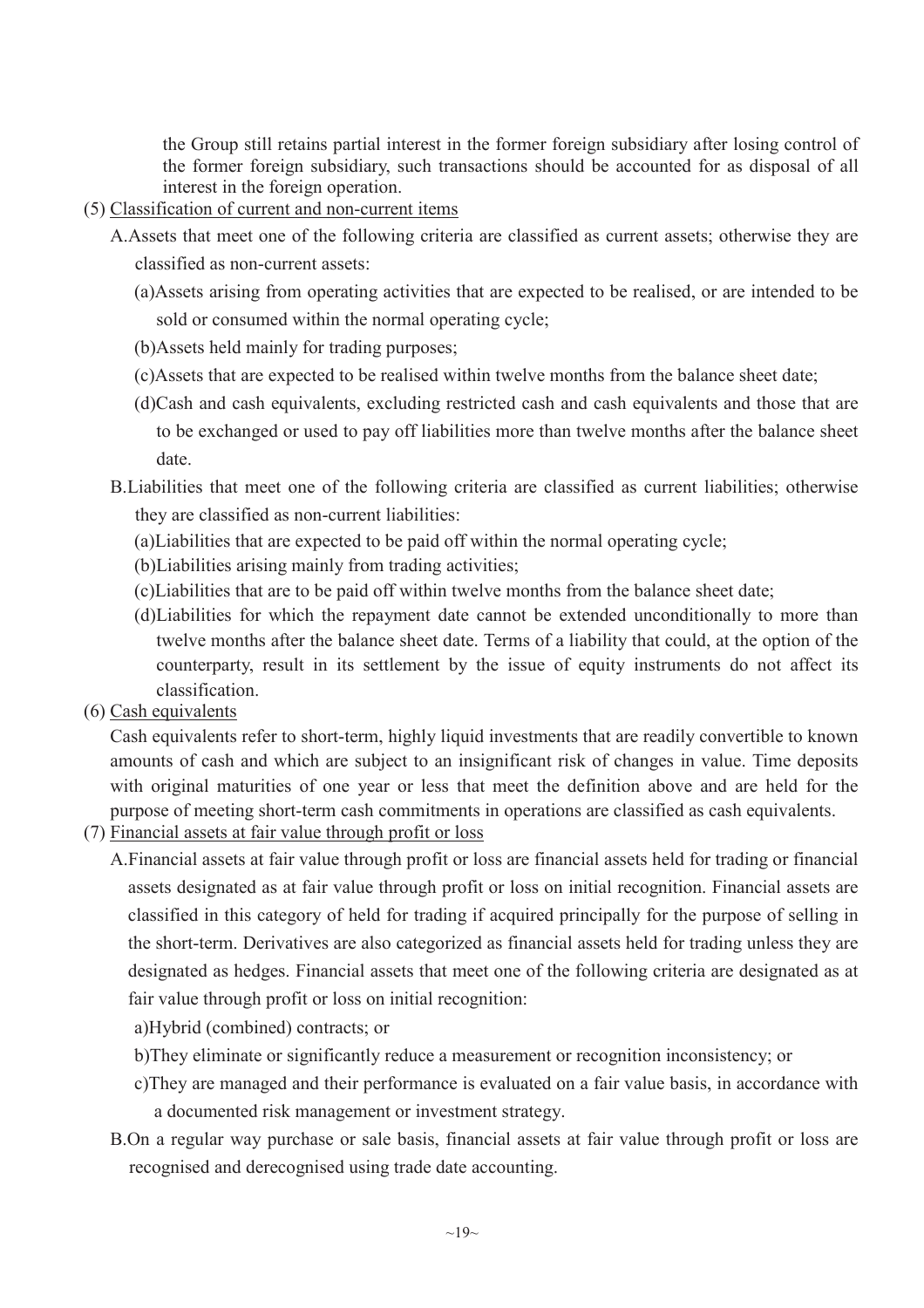- C.Financial assets at fair value through profit or loss are initially recognised at fair value. Related transaction costs are expensed in profit or loss. These financial assets are subsequently remeasured and stated at fair value, and any changes in the fair value of these financial assets are recognised in profit or loss.
- (8) Available-for-sale financial assets
	- A.Available-for-sale financial assets are non-derivatives that are either designated in this category or not classified in any of the other categories.
	- B.On a regular way purchase or sale basis, available-for-sale financial assets are recognised and derecognised using trade date accounting.
	- C.Available-for-sale financial assets are initially recognised at fair value plus transaction costs. These financial assets are subsequently remeasured and stated at fair value, and any changes in the fair value of these financial assets are recognised in other comprehensive income. Investments in equity instruments that do not have a quoted market price in an active market and whose fair value cannot be reliably measured are presented in 'financial assets carried at cost'.
- (9) Held-to-maturity financial assets
	- A.Held-to-maturity financial assets are non-derivative financial assets with fixed or determinable payments and fixed maturity date that the Group has the positive intention and ability to hold to maturity other than those that meet the definition of loans and receivables and those that are designated as at fair value through profit or loss or as available-for-sale on initial recognition.
	- B.On a regular way purchase or sale basis, held-to-maturity financial assets are recognised and derecognised using trade date accounting.
	- C.Held-to-maturity financial assets are initially recognised at fair value on the trade date plus transaction costs and subsequently measured at amortised cost using the effective interest method, less provision for impairment. Amortisation of a premium or a discount on such assets is recognised in profit or loss.
- (10) Notes, accounts and other receivables

Notes and accounts receivable are claims resulting from the sale of goods or services. Receivables arising from transactions other than the sale of goods or services are classified as other receivables. Notes, accounts and other receivables are recognised initially at fair value and subsequently measured at amortised cost using the effective interest method, less provision for impairment. However, short-term accounts receivable without bearing interest are subsequently measured at initial invoice amount as effect of discounting is immaterial.

- (11) Impairment of financial assets
	- A.The Group assesses at each balance sheet date whether there is objective evidence that a financial asset or a group of financial assets is impaired as a result of one or more events that occurred after the initial recognition of the asset (a 'loss event') and that loss event (or events) has an impact on the estimated future cash flows of the financial asset or group of financial assets that can be reliably estimated.
	- B.The criteria that the Group uses to determine whether there is objective evidence of an impairment loss is as follows:

(a)Significant financial difficulty of the issuer or debtor;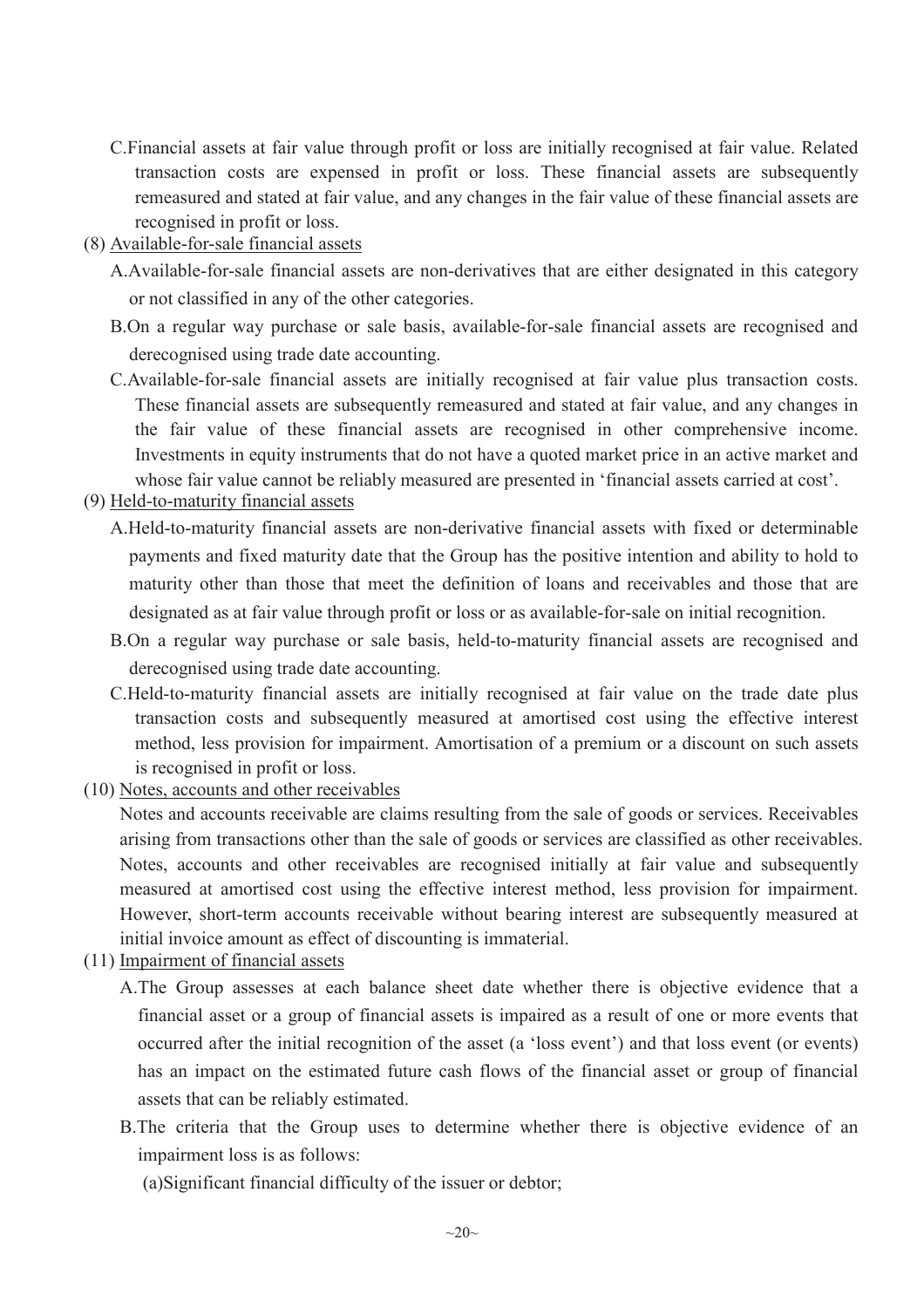- (b)A breach of contract, such as a default or delinquency in interest or principal payments;
- (c)The Group, for economic or legal reasons relating to the borrower's financial difficulty, granted the borrower a concession that a lender would not otherwise consider;
- (d)It becomes probable that the borrower will enter bankruptcy or other financial reorganisation;
- (e)The disappearance of an active market for that financial asset because of financial difficulties:
- (f)Observable data indicating that there is a measurable decrease in the estimated future cash flows from a group of financial assets since the initial recognition of those assets, although the decrease cannot yet be identified with the individual financial asset in the group, including adverse changes in the payment status of borrowers in the group or national or local economic conditions that correlate with defaults on the assets in the group;
- (g)Information about significant changes with an adverse effect that have taken place in the technology, market, economic or legal environment in which the issuer operates, and indicates that the cost of the investment in the equity instrument may not be recovered; or
- (h)A significant or prolonged decline in the fair value of an investment in an equity instrument below its cost.
- C.When the Group assesses that there has been objective evidence of impairment and an impairment loss has occurred, accounting for impairment is made as follows according to the category of financial assets:
	- (a)Financial assets measured at cost

The amount of the impairment loss is measured as the difference between the asset's carrying amount and the present value of estimated future cash flows discounted at current market return rate of similar financial assets, and is recognised in profit or loss. Impairment loss recognised for this category shall not be reversed subsequently. Impairment loss is recognised by adjusting the carrying amount of the asset through the use of an impairment allowance account.

(b)Available-for-sale financial assets

The amount of the impairment loss is measured as the difference between the asset's acquisition cost (less any principal repayment and amortisation) and current fair value, less any impairment loss on that financial asset previously recognised in profit or loss, and is reclassified from 'other comprehensive income' to 'profit or loss'. If, in a subsequent period, the fair value of an investment in a debt instrument increases, and the increase can be related objectively to an event occurring after the impairment loss was recognised, then such impairment loss is reversed through profit or loss. Impairment loss of an investment in an equity instrument recognised in profit or loss shall not be reversed through profit or loss. Impairment loss is recognised and reversed by adjusting the carrying amount of the asset through the use of an impairment allowance account.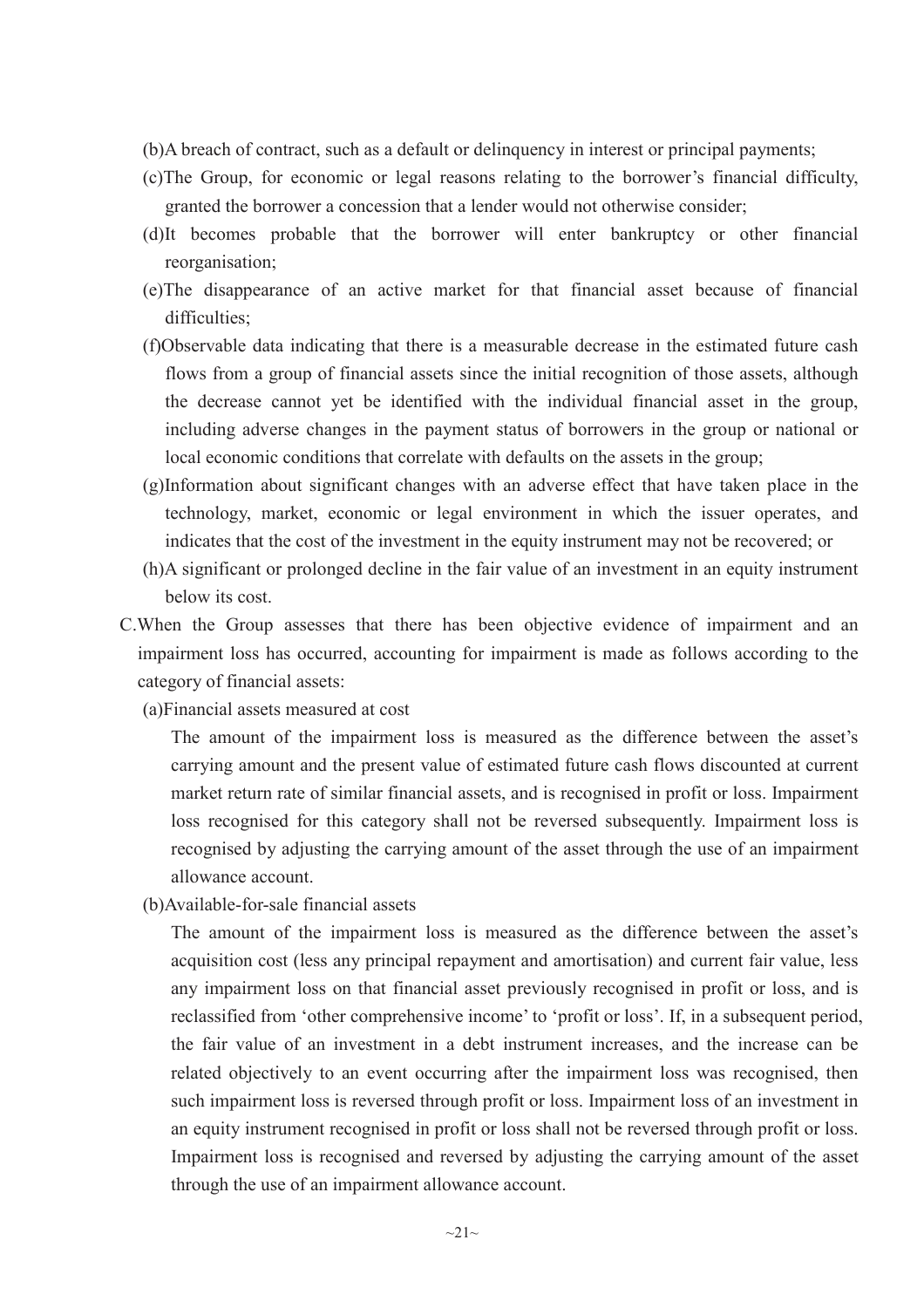#### (12) Derecognition of financial assets

The Group derecognises a financial asset when one of the following conditions is met:

- A.The contractual rights to receive cash flows from the financial asset expire.
- B.The contractual rights to receive cash flows from the financial asset have been transferred and

the Group has transferred substantially all risks and rewards of ownership of the financial asset.

C.The contractual rights to receive cash flows from the financial asset have been transferred; however, the Group has not retained control of the financial asset.

(13) Leases (lessor)

Lease income from an operating lease (net of any incentives given to the lessee) is recognised in profit or loss on a straight-line basis over the lease term.

(14) Inventories

Inventories refer to fuel inventories and steel inventories. Fuel inventories are physically measured by the crew of each ship and reported back to the Head Office through telegraph for recording purposes at balance sheet date. Valuation of inventories is based on the exchange rate prevailing at balance sheet date.

The perpetual inventory system is adopted for steel inventory recognition. Steel inventories are stated at cost. The cost is determined using the weighted-average method. At the end of period, inventories are evaluated at the lower of cost or net realisable value, and the individual item approach is used in the comparison of cost and net realisable value. The calculation of net realisable value should be based on the estimated selling price in the normal course of business, net of estimated costs of completion and estimated selling expenses.

# (15) Investments accounted for using equity method / associates

- A.Associates are all entities over which the Group has significant influence but not control. In general, it is presumed that the investor has significant influence, if an investor holds, directly or indirectly 20 percent or more of the voting power of the investee. Investments in associates are accounted for using the equity method and are initially recognised at cost.
- B.The Group's share of its associates' post-acquisition profits or losses is recognised in profit or loss, and its share of post-acquisition movements in other comprehensive income is recognised in other comprehensive income. When the Group's share of losses in an associate equals or exceeds its interest in the associate, including any other unsecured receivables, the Group does not recognise further losses, unless it has incurred legal or constructive obligations or made payments on behalf of the associate.
- C.When changes in an associate's equity that are not recognised in profit or loss or other comprehensive income of the associate and such changes not affecting the Group's ownership percentage of the associate, the Group recognises the Group's share of change in equity of the associate in 'capital surplus' in proportion to its ownership.
- D.Unrealised gains and loss on transactions between the Group and its associates are eliminated to the extent of the Group's interest in the associates. Unrealised losses are also eliminated unless the transaction provides evidence of an impairment of the asset transferred. Accounting policies of associates have been adjusted where necessary to ensure consistency with the policies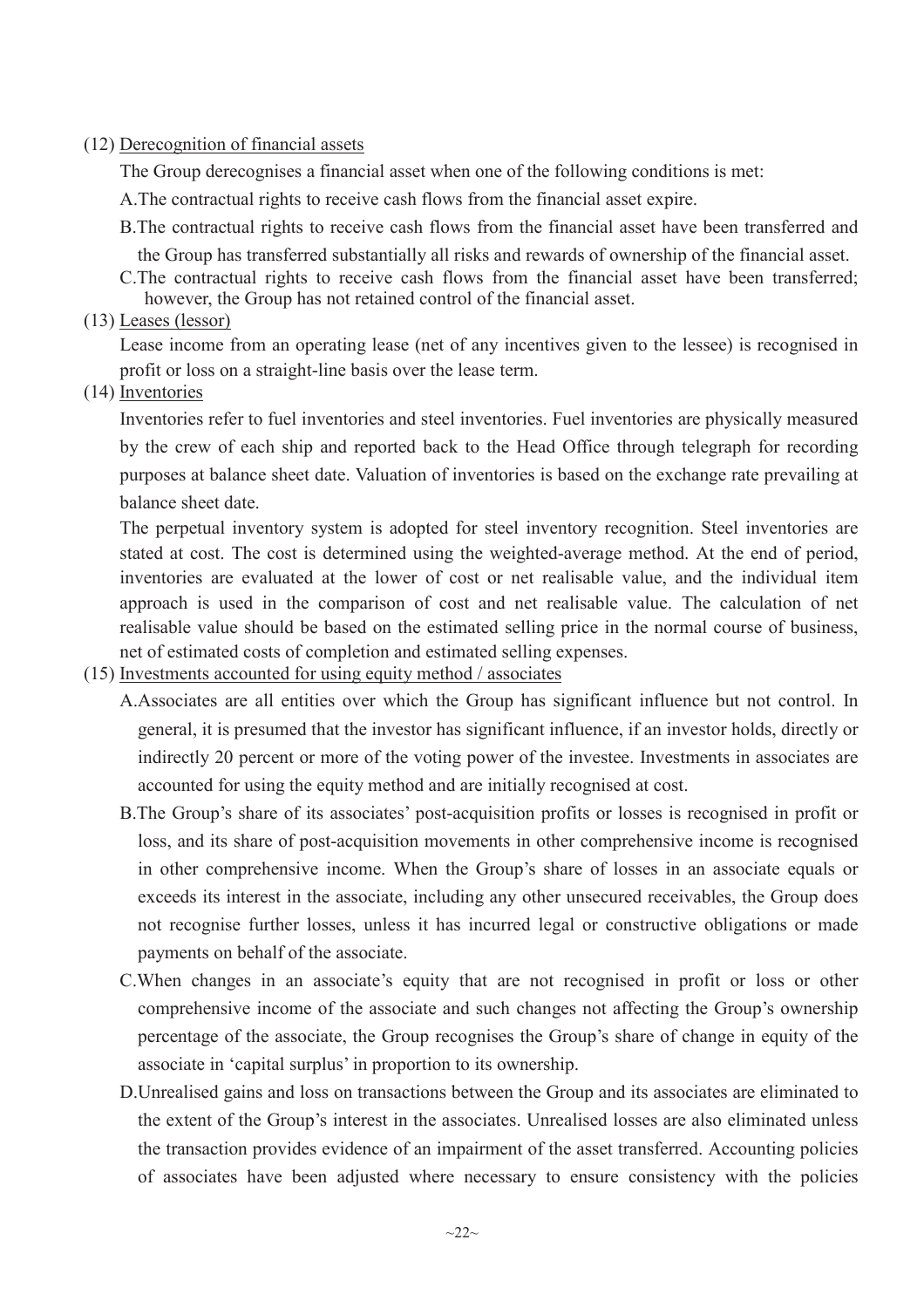adopted by the Group.

- E.In the case that an associate issues new shares and the Group does not subscribe or acquire new shares proportionately, which results in a change in the Group's ownership percentage of the associate but maintains significant influence on the associate, then 'capital surplus' and 'investments accounted for using equity method' shall be adjusted for the increase or decrease of its share of equity interest. If the above condition causes a decrease in the Group's ownership percentage of the associate, in addition to the above adjustment, the amounts previously recognised in other comprehensive income in relation to the associate are reclassified to profit or loss proportionately on the same basis as would be required if the relevant assets or liabilities were disposed of.
- F.Upon loss of significant influence over an associate, the Group remeasures any investment retained in the former associate at its fair value. Any difference between fair value and carrying amount is recognised in profit or loss.
- G.When the Group disposes its investment in an associate, if it loses significant influence over this associate, the amounts previously recognised in other comprehensive income in relation to the associate, are reclassified to profit or loss, on the same basis as would be required if the relevant assets or liabilities were disposed of. If it still retains significant influence over this associate, then the amounts previously recognised in other comprehensive income in relation to the associate are reclassified to profit or loss proportionately in accordance with the aforementioned approach.
- H.When the Group disposes its investment in an associate, if it loses significant influence over this associate, the amounts previously recognised as capital surplus in relation to the associate are transferred to profit or loss. If it still retains significant influence over this associate, then the amounts previously recognised as capital surplus in relation to the associate are transferred to profit or loss proportionately.
- (16) Property, plant and equipment
	- A.Property, plant and equipment are initially recorded at cost. Borrowing costs incurred during the construction period are capitalised.
	- B.Subsequent costs are included in the asset's carrying amount or recognised as a separate asset, as appropriate, only when it is probable that future economic benefits associated with the item will flow to the Group and the cost of the item can be measured reliably. The carrying amount of the replaced part is derecognised. All other repairs and maintenance are charged to profit or loss during the financial period in which they are incurred.
	- C.Land is not depreciated. Other property, plant and equipment apply cost model and are depreciated using the straight-line method to allocate their cost over their estimated useful lives. Each part of an item of property, plant, and equipment with a cost that is significant in relation to the total cost of the item must be depreciated separately.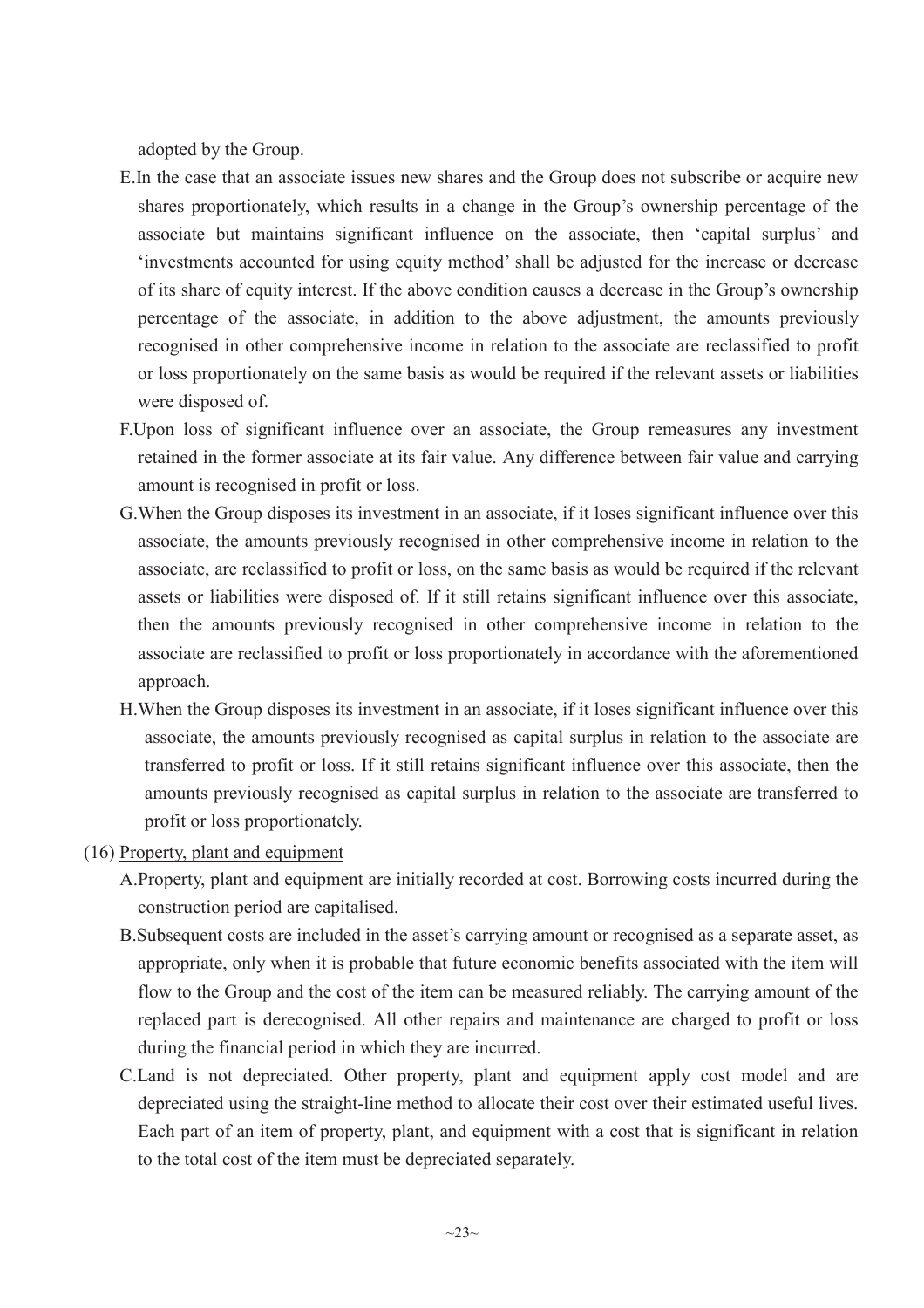D.The assets' residual values, useful lives and depreciation methods are reviewed, and adjusted if appropriate, at each balance sheet date. If expectations for the assets' residual values and useful lives differ from previous estimates or the patterns of consumption of the assets' future economic benefits embodied in the assets have changed significantly, any change is accounted for as a change in estimate under IAS 8, 'Accounting Policies, Changes in Accounting Estimates and Errors', from the date of the change. The estimated useful lives of property, plant and equipment are as follows:

| <b>Buildings</b>                                                   | $20 \sim 60$ years |
|--------------------------------------------------------------------|--------------------|
| Loading and unloading equipment                                    | $2 \sim 20$ years  |
| <b>Ships</b>                                                       | $18 \sim 25$ years |
| Transportation equipment                                           | $6 \sim 10$ years  |
| Lease assets                                                       | $3 \sim 90$ years  |
| Other equipment<br>$\mathbf{A}$ , and the contract of $\mathbf{A}$ | $1 \sim 15$ years  |

(17) Leased assets/ leases (lessee)

- A.Based on the terms of a lease contract, a lease is classified as a finance lease if the Group assumes substantially all the risks and rewards incidental to ownership of the leased asset.
	- (a)A finance lease is recognised as an asset and a liability at the lease's commencement at the lower of the fair value of the leased asset or the present value of the minimum lease payments.
	- (b)The minimum lease payments are apportioned between the finance charges and the reduction of the outstanding liability. The finance charges are allocated to each period over the lease term so as to produce a constant periodic rate of interest on the remaining balance of the liability.
	- (c)Property, plant and equipment held under finance leases are depreciated over their estimated useful lives. If there is no reasonable certainty that the Group will obtain ownership at the end of the lease, the asset shall be depreciated over the shorter of the lease term and its useful life.
- B.Payments made under an operating lease (net of any incentives received from the lessor) are recognised in profit or loss on a straight-line basis over the lease term.
- C.The accounting treatment of sale and leaseback transactions depends on the substance of the transaction. If sale and finance leaseback is in substance a financing transaction, the difference between the sales proceeds and the carrying value of the asset is deferred and amortised to the income statement over the lease term. If the sale price is below the fair value, the difference between sale price and carrying amount should be recognised immediately except that, if a loss arising is compensated by future rent at below market price, it should be deferred and amortised in proportion to the rent payments over the period for which the asset is expected to be used. If the sale price is above the fair value, the excess of proceeds over fair value should be deferred and amortised over the period for which the asset is expected to be used.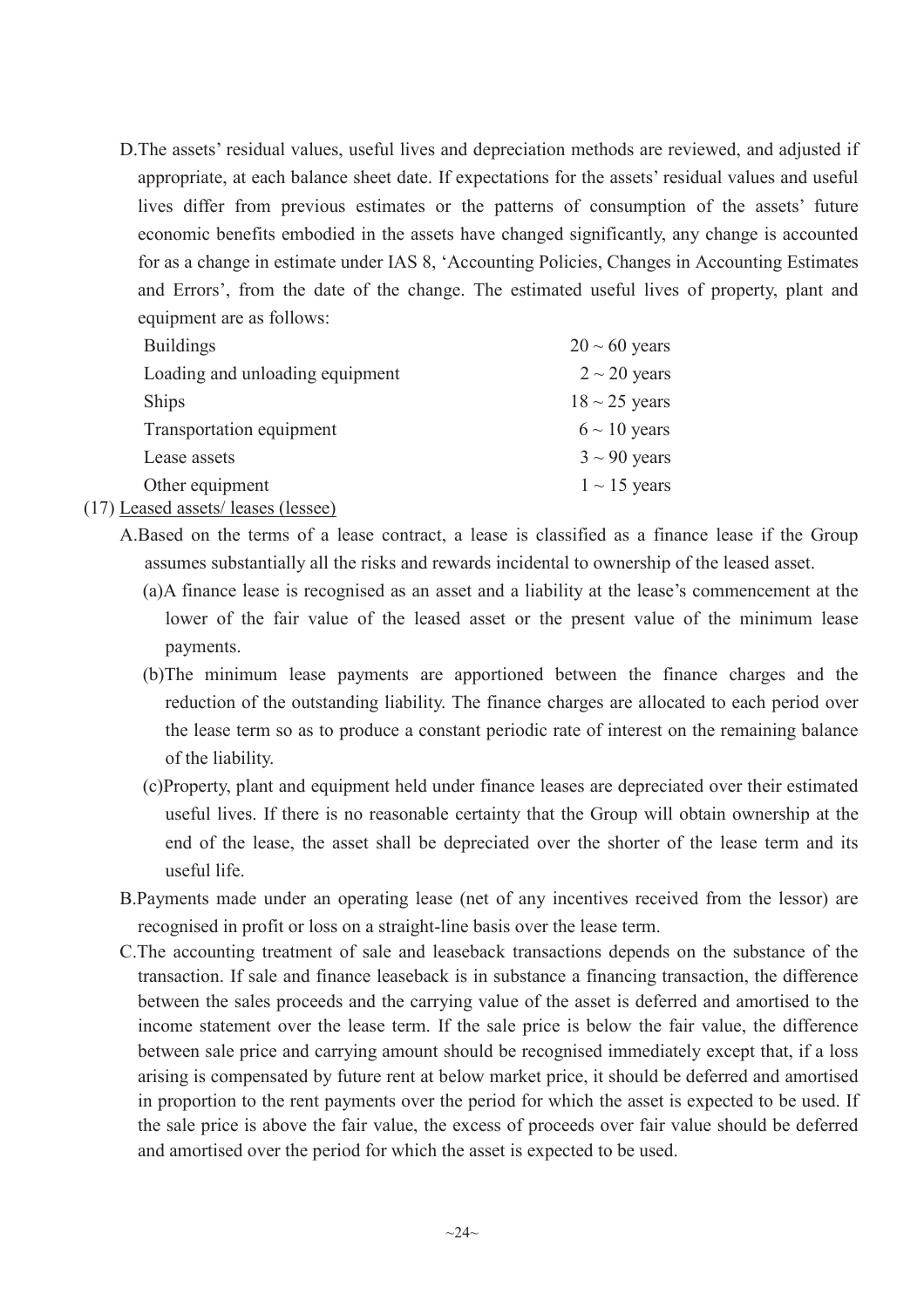# (18) Investment property

An investment property is stated initially at its cost and measured subsequently using the cost model. Except for land, investment property is depreciated on a straight-line basis over its estimated useful life of  $50 \sim 60$  years.

(19) Intangible assets

Computer software is stated at cost and amortised on a straight-line basis over its estimated useful life of 3 years.

(20) Impairment of non-financial assets

The Group assesses at each balance sheet date the recoverable amounts of those assets where there is an indication that they are impaired. An impairment loss is recognised for the amount by which the asset's carrying amount exceeds its recoverable amount. The recoverable amount is the higher of an asset's fair value less costs to sell or value in use. When the circumstances or reasons for recognizing impairment loss for an asset in prior years no longer exist or diminish, the impairment loss is reversed. The increased carrying amount due to reversal should not be more than what the depreciated or amortised historical cost would have been if the impairment had not been recognised.

- (21) Loans
	- A.Borrowings are recognised initially at fair value, net of transaction costs incurred. Borrowings are subsequently stated at amortised cost; any difference between the proceeds (net of transaction costs) and the redemption value is recognised in profit or loss over the period of the borrowings using the effective interest method.
	- B.Fees paid on the establishment of loan facilities are recognised as transaction costs of the loan to the extent that it is probable that some or all of the facility will be drawn down. In this case, the fee is deferred until the draw-down occurs. To the extent there is no evidence that it is probable that some or all of the facility will be drawn down, the fee is capitalised as a pre-payment for liquidity services and amortised over the period of the facility to which it relates.
- (22) Accounts payable

Notes and accounts payable are obligations to pay for goods or services that have been acquired in the ordinary course of business from suppliers. They are recognised initially at fair value and subsequently measured at amortised cost using the effective interest method. However, short-term accounts payable without bearing interest are subsequently measured at initial invoice amount as effect of discounting is immaterial.

- (23) Financial liabilities at fair value through profit or loss
	- A.Financial liabilities at fair value through profit or loss are financial liabilities held for trading or financial liabilities designated as at fair value through profit or loss on initial recognition. Financial liabilities are classified in this category of held for trading if acquired principally for the purpose of repurchasing in the short-term. Derivatives are also categorized as financial liabilities held for trading unless they are designated as hedges. Financial liabilities that meet one of the following criteria are designated as at fair value through profit or loss on initial recognition:

(a)Hybrid (combined) contracts; or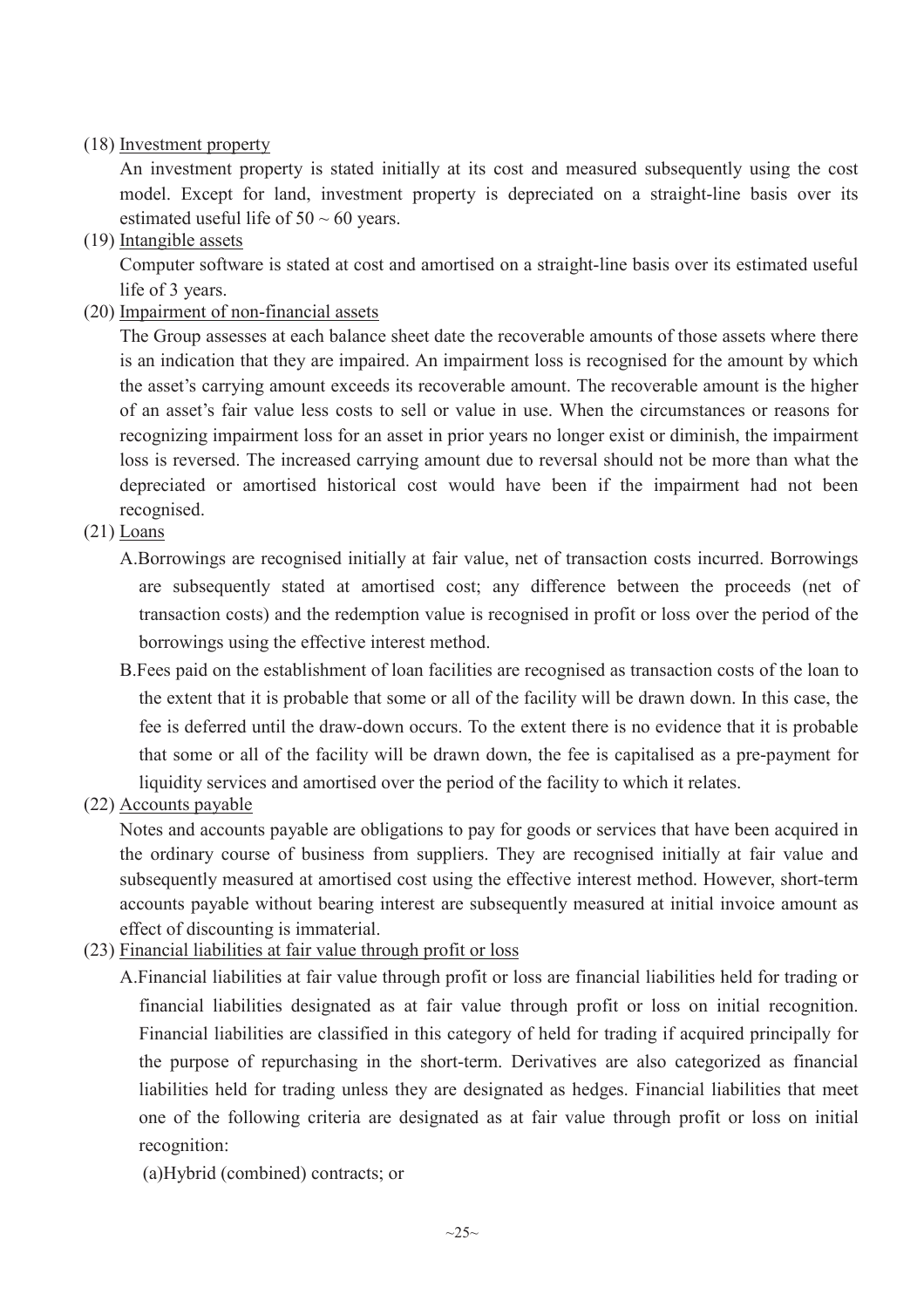- (b)They eliminate or significantly reduce a measurement or recognition inconsistency; or
- (c)They are managed and their performance is evaluated on a fair value basis, in accordance with a documented risk management policy.
- B.Financial liabilities at fair value through profit or loss are initially recognised at fair value. Related transaction costs are expensed in profit or loss. These financial liabilities are subsequently remeasured and stated at fair value, and any changes in the fair value of these financial liabilities are recognised in profit or loss. Derivative liabilities that are linked to equity instruments which do not have a quoted market price in an active market and whose fair value cannot be reliably measured, and that must be settled by delivery of such unquoted equity instruments are presented in 'financial liabilities measured at cost'.
- (24) Derecognition of financial liabilities

A financial liability is derecognised when the obligation under the liability specified in the contract is discharged or cancelled or expires.

(25) Offsetting financial instruments

Financial assets and liabilities are offset and reported in the net amount in the balance sheet when there is a legally enforceable right to offset the recognised amounts and there is an intention to settle on a net basis or realise the asset and settle the liability simultaneously.

- (26) Financial liabilities and equity instruments
	- A.Ordinary corporate bonds issued by the Group are initially recognised at fair value, net of transaction costs incurred. Ordinary corporate bonds are subsequently stated at amortised cost; any difference between the proceeds (net of transaction costs) and the redemption value is accounted for as the premium or discount on bonds payable and presented as an addition to or deduction from bonds payable, which is amortised in profit or loss as an adjustment to the 'finance costs' over the period of bond circulation using the effective interest method.
	- B.Convertible corporate bonds issued by the Group contain conversion options (that is, the bondholders have the right to convert the bonds into the Group's common shares by exchanging a fixed amount of cash for a fixed number of common shares), call options and put options. The Group classifies the bonds payable and derivative features embedded in convertible corporate bonds on initial recognition as a financial asset, a financial liability or an equity instrument. Convertible corporate bonds are accounted for as follows:
		- (a)Call options and put options embedded in convertible corporate bonds are recognised initially at net fair value as 'financial assets or financial liabilities at fair value through profit or loss'. They are subsequently remeasured and stated at fair value on each balance sheet date; the gain or loss is recognised as 'gain or loss on valuation of financial assets or financial liabilities at fair value through profit or loss'.
		- (b)Bonds payable of convertible corporate bonds is initially recognised at fair value and subsequently stated at amortised cost. Any difference between the proceeds and the redemption value is accounted for as the premium or discount on bonds payable and presented as an addition to or deduction from bonds payable, which is amortised in profit or loss as an adjustment to the 'finance costs' over the period of bond circulation using the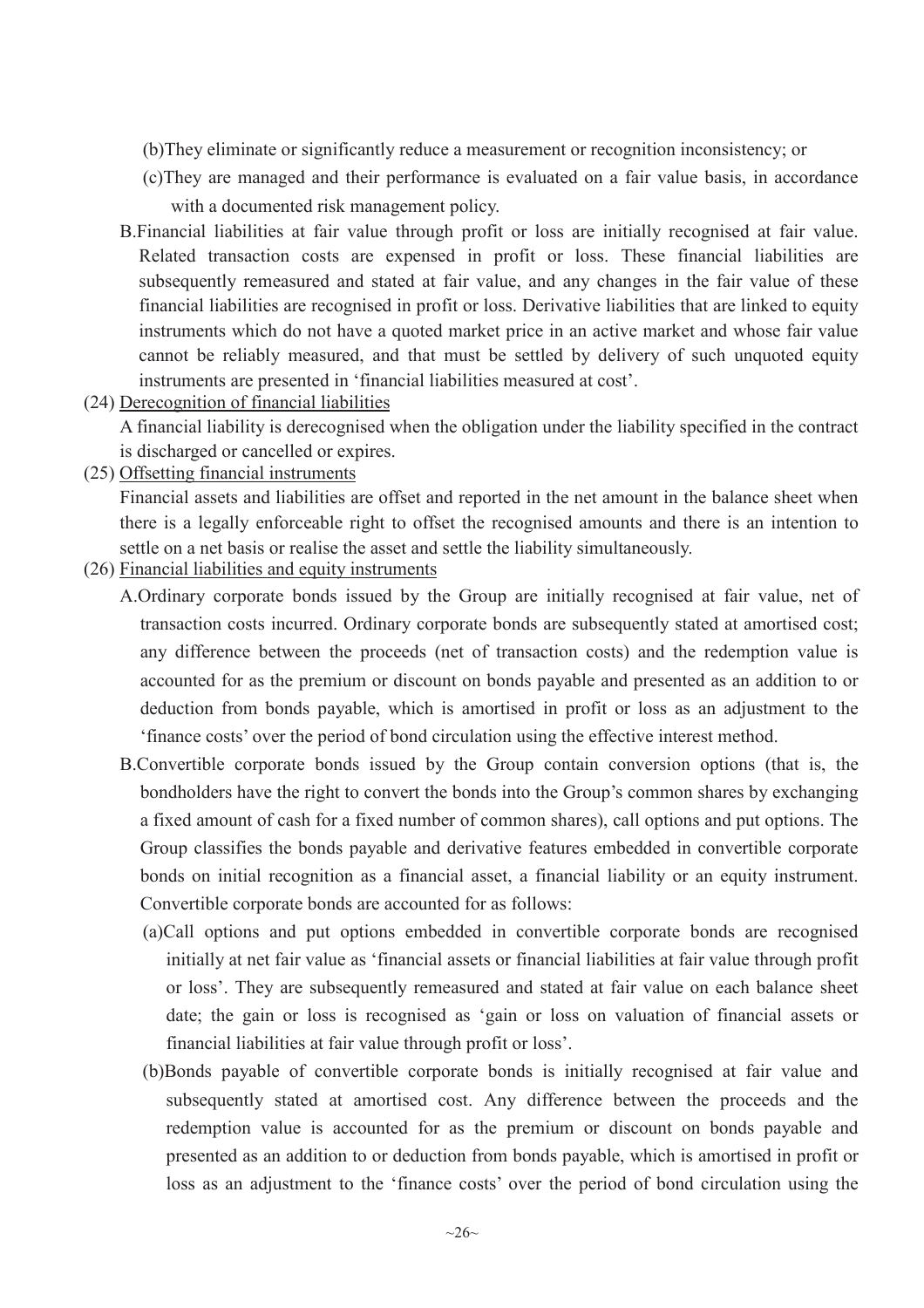effective interest method.

- (c)Conversion options embedded in convertible corporate bonds issued by the Group, which meet the definition of an equity instrument, are initially recognised in 'capital surplus—stock warrants' at the residual amount of total issue price less amounts of 'financial assets or financial liabilities at fair value through profit or loss' and 'bonds payable—net' as stated above. Conversion options are not subsequently remeasured.
- (d)Any transaction costs directly attributable to the issuance of convertible corporate bonds are allocated to the liability and equity components in proportion to the allocation of proceeds.
- (e)When bondholders exercise conversion options, the liability component of the bonds (including 'bonds payable' and 'financial assets or financial liabilities at fair value through profit or loss') shall be remeasured on the conversion date. The book value of common shares issued due to the conversion shall be based on the adjusted book value of the above-mentioned liability component plus the book value of capital surplus - stock warrants.
- (27) Derivative financial instruments and hedging activities
	- A.Derivatives are initially recognised at fair value on the date a derivative contract is entered into and are subsequently remeasured at their fair value. Any changes in the fair value are recognised in profit or loss.
	- B.The Group designates certain derivatives as hedges of a particular risk associated with a recognised asset or liability or a highly probable forecast transaction (cash flow hedge).
	- C.The Group documents at the inception of the transaction the relationship between hedging instruments and hedged items, as well as its risk management objectives and strategy for undertaking various hedging transactions. The Group also documents its assessment, both at hedge inception and on an ongoing basis, of whether the derivatives that are used in hedging transactions are highly effective in offsetting changes in fair values or cash flows of hedged items.
	- D.The full fair value of a hedging derivative is classified as a non-current asset or liability when the remaining maturity of the hedged item is more than 12 months, and as a current asset or liability when the remaining maturity of the hedged item is less than 12 months. Trading derivatives are classified as current assets or liabilities.
	- E.Cash flow hedge
		- (a)The effective portion of changes in the fair value of derivatives that are designated and qualified as cash flow hedges is recognised in other comprehensive income. The gain or loss relating to the ineffective portion is recognised immediately in the statement of comprehensive income within 'other gains and losses'.
		- (b)Amounts accumulated in other comprehensive income are reclassified into profit or loss in the periods when the hedged item affects profit or loss. The gain or loss relating to the effective portion of interest rate swaps hedging variable rate borrowings is recognised in the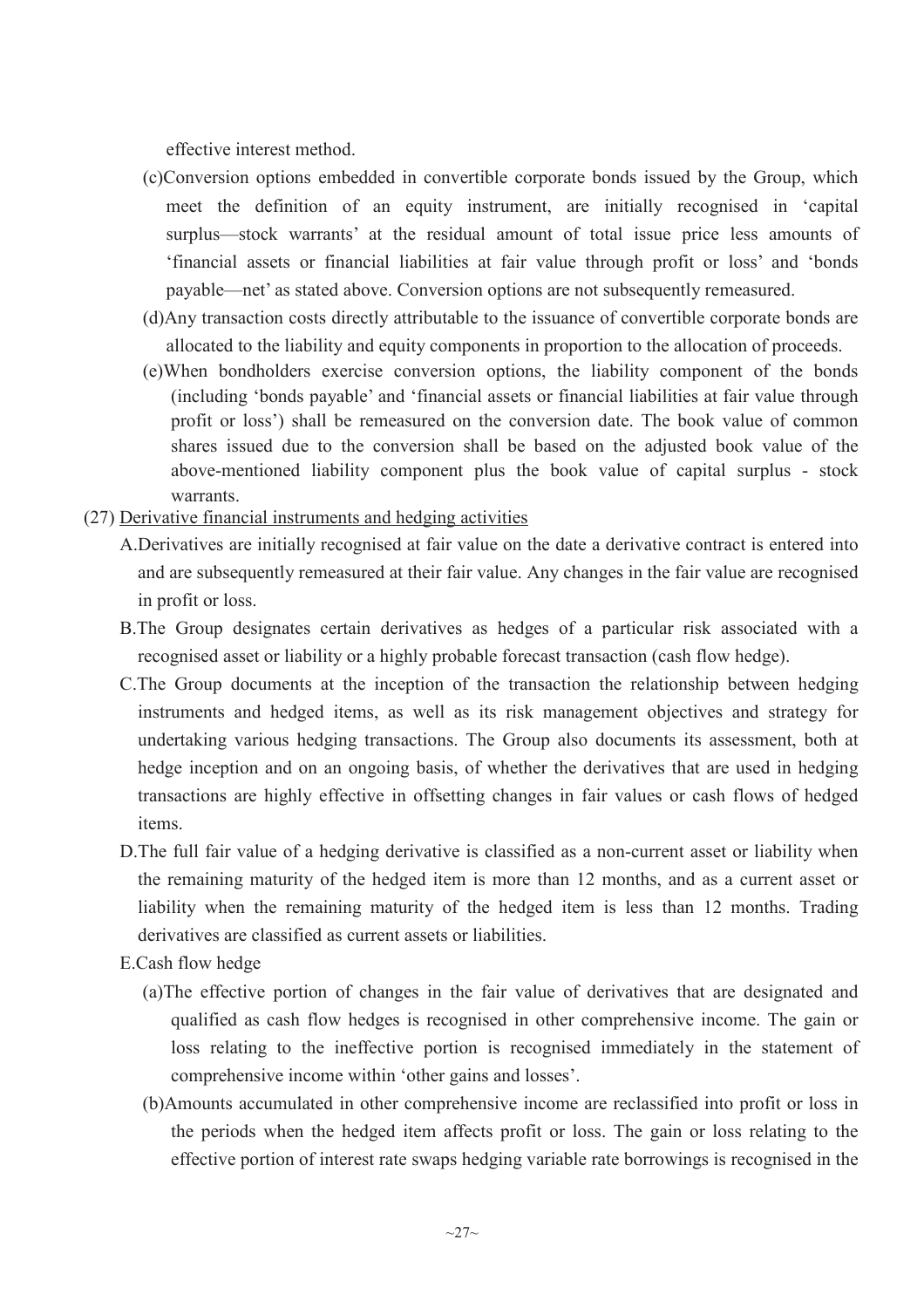statement of comprehensive income within 'finance costs'. However, when the forecast transaction that is hedged results in the recognition of a non-financial asset or financial liability, the gains and losses previously deferred in other comprehensive income are reclassified into profit or loss in the periods when the asset acquired or the liability assumed affects profit or loss. The deferred amounts are ultimately recognised in operating costs.

(c)When a hedging instrument expires, or is sold, cancelled or executed, or when a hedge no longer meets the criteria for hedge accounting, any cumulative gain or loss existing in other comprehensive income at that time remains in other comprehensive income. When a forecast transaction occurs or is no longer expected to occur, the cumulative gain or loss that was reported in other comprehensive income is transferred to profit or loss in the periods when the hedged forecast cash flow affects profit or loss.

# (28) Employee benefits

A.Short-term employee benefits

Short-term employee benefits are measured at the undiscounted amount of the benefits expected to be paid in respect of service rendered by employees in a period and should be recognised as expenses in that period when the employees render service.

#### B.Pensions

(a)Defined contribution plans

For defined contribution plans, the contributions are recognised as pension expenses when they are due on an accrual basis. Prepaid contributions are recognised as an asset to the extent of a cash refund or a reduction in the future payments.

# (b)Defined benefit plans

- i. Net obligation under a defined benefit plan is defined as the present value of an amount of pension benefits that employees will receive on retirement for their services with the Group in current period or prior periods. The liability recognised in the balance sheet in respect of defined benefit pension plans is the present value of the defined benefit obligation at the balance sheet date less the fair value of plan assets, together with adjustments for unrecognised past service costs. The defined benefit net obligation is calculated annually by independent actuaries using the projected unit credit method. The rate used to discount is determined by using interest rates of high-quality corporate bonds that are denominated in the currency in which the benefits will be paid, and that have terms to maturity approximating to the terms of the related pension liability; when there is no deep market in high-quality corporate bonds, the Group uses interest rates of government bonds (at the balance sheet date) instead.
- ii. Actuarial gains and losses arising on defined benefit plans are recognised in other comprehensive income in the period in which they arise and adjust to undistributed earnings.
- iii. Past service costs are recognised immediately in profit or loss.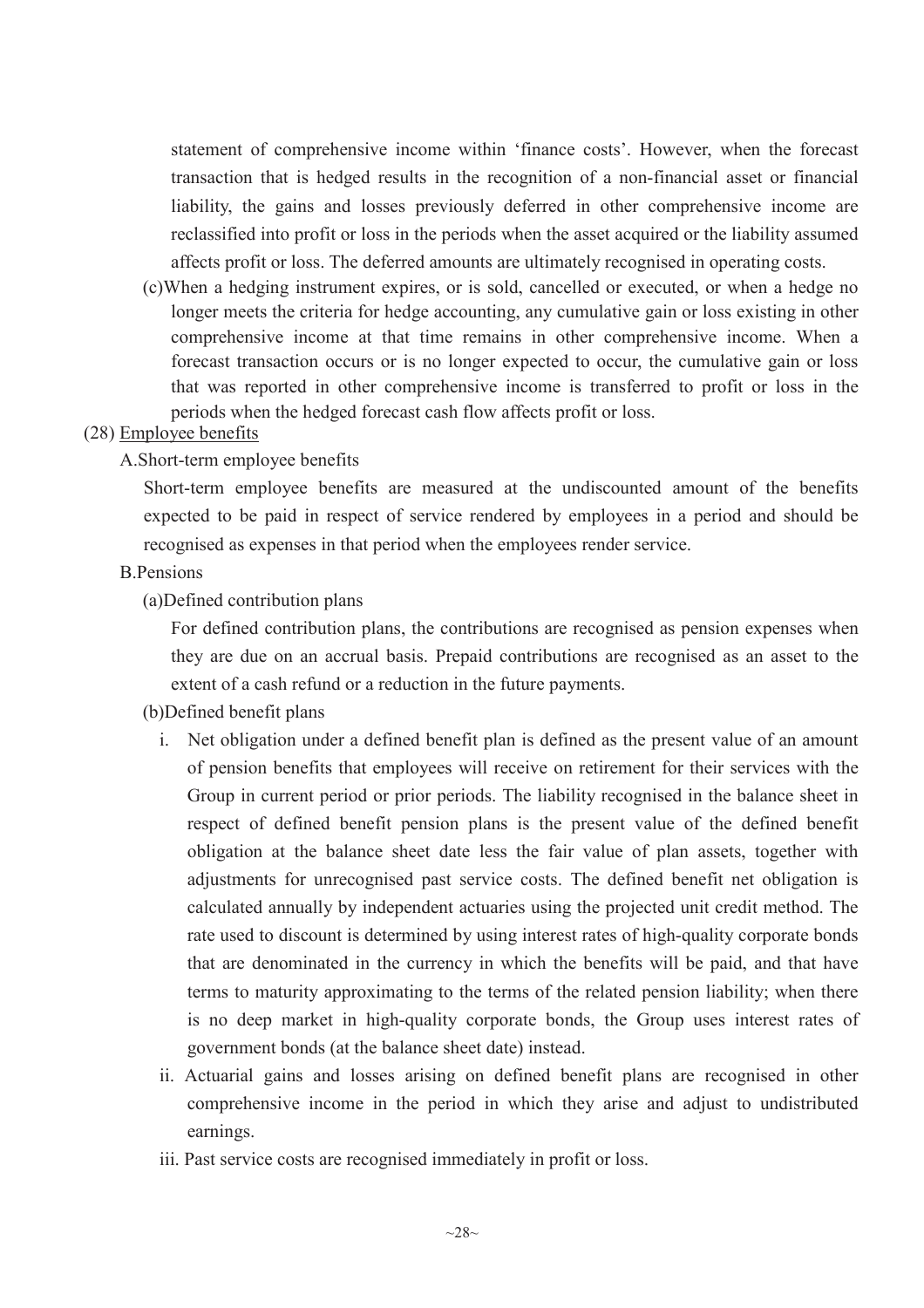- iv. Pension cost for the interim period is calculated on a year-to-date basis by using the pension cost rate derived from the actuarial valuation at the end of the prior financial year, adjusted for significant market fluctuations since that time and for significant curtailments, settlements, or other significant one-off events. And, the related information is disclosed accordingly.
- C.Termination benefits

Termination benefits are employee benefits provided in exchange for the termination of employment as a result from either the Group's decision to terminate an employee's employment before the normal retirement date, or an employee's decision to accept an offer of redundancy benefits in exchange for the termination of employment. The Group recognises termination benefits when it is demonstrably committed to a termination, when it has a detailed formal plan to terminate the employment of current employees and when it can no longer withdraw the plan. In the case of an offer made by the Group to encourage voluntary termination of employment, the termination benefits are recognised as expenses only when it is probable that the employees are expected to accept the offer and the number of the employees taking the offer can be reliably estimated. Benefits falling due more than 12 months after balance sheet date are discounted to their present value.

D.Employees' bonus and directors' and supervisors' remuneration

Employees' bonus and directors' and supervisors' remuneration are recognised as expenses and liabilities, provided that such recognition is required under legal obligation or constructive obligation and those amounts can be reliably estimated. However, if the accrued amounts for employees' bonus and directors' and supervisors' remuneration are different from the actual distributed amounts as resolved by the stockholders at their stockholders' meeting subsequently, the differences should be recognised based on the accounting for changes in estimates. The Group calculates the number of shares of employees' stock bonus based on the fair value per share at the previous day of the stockholders' meeting held in the year following the financial reporting year, and after taking into account the effects of ex-rights and ex-dividends.

- (29) Income tax
	- A.The tax expense for the period comprises current and deferred tax. Tax is recognised in profit or loss, except to the extent that it relates to items recognised in other comprehensive income or items recognised directly in equity, in which cases the tax is recognised in other comprehensive income or equity.
	- B.The current income tax expense is calculated on the basis of the tax laws enacted or substantively enacted at the balance sheet date in the countries where the Company and its subsidiaries operate and generate taxable income. Management periodically evaluates positions taken in tax returns with respect to situations in accordance with applicable tax regulations. It establishes provisions where appropriate based on the amounts expected to be paid to the tax authorities. An additional 10% tax is levied on the unappropriated retained earnings and is recorded as income tax expense in the year the stockholders resolve to retain the earnings.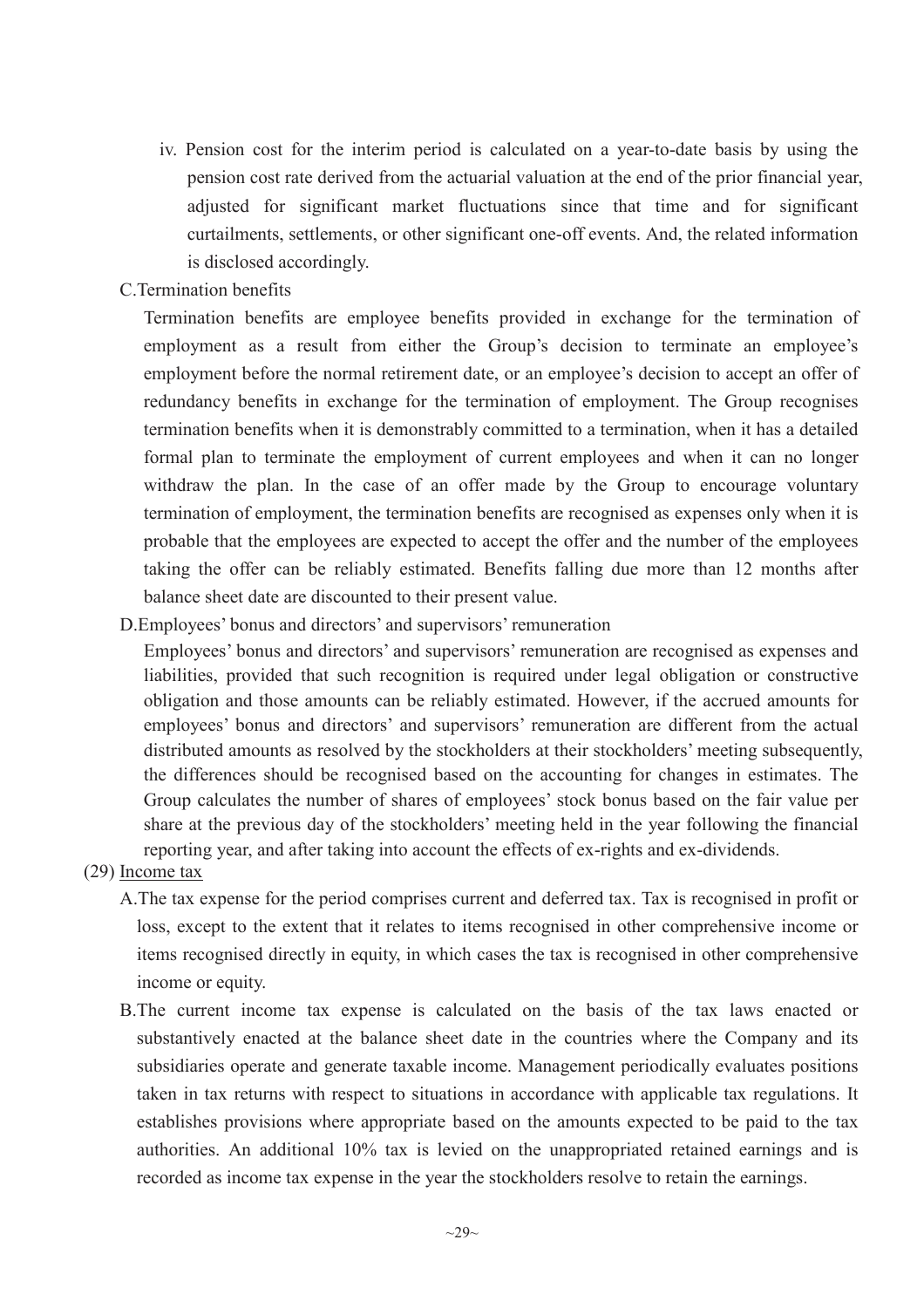- C.Deferred income tax is recognised, using the balance sheet liability method, on temporary differences arising between the tax bases of assets and liabilities and their carrying amounts in the consolidated balance sheet. Deferred income tax is provided on temporary differences arising on investments in subsidiaries and associates, except where the timing of the reversal of the temporary difference is controlled by the Group and it is probable that the temporary difference will not reverse in the foreseeable future. Deferred income tax is determined using tax rates and laws that have been enacted or substantially enacted by the balance sheet date and are expected to apply when the related deferred income tax asset is realised or the deferred income tax liability is settled.
- D.Deferred income tax assets are recognised only to the extent that it is probable that future taxable profit will be available against which the temporary differences can be utilized. At each balance sheet date, unrecognised and recognised deferred income tax assets are reassessed.
- E.Current income tax assets and liabilities are offset and the net amount reported in the balance sheet when there is a legally enforceable right to offset the recognised amounts and there is an intention to settle on a net basis or realise the asset and settle the liability simultaneously. Deferred income tax assets and liabilities are offset on the balance sheet when the entity has the legally enforceable right to offset current tax assets against current tax liabilities and they are levied by the same taxation authority on either the same entity or different entities that intend to settle on a net basis or realise the asset and settle the liability simultaneously.
- F. A deferred tax asset shall be recognised for the carryforward of unused tax credits resulting from acquisitions of equipment or technology, research and development expenditures and equity investments to the extent that it is possible that future taxable profit will be available against which the unused tax credits can be utilised.
- G.The interim period income tax expense is recognised based on the estimated average annual effective income tax rate expected for the full financial year applied to the pretax income of the interim period, and the related information is disclosed accordingly.

(30) Dividends

Dividends are recorded in the Company's financial statements in the period in which they are approved by the Company's shareholders. Cash dividends are recorded as liabilities; stock dividends are recorded as stock dividends to be distributed and are reclassified to ordinary shares on the effective date of new shares issuance.

# (31) Revenue recognition

# A.Sales of goods

Revenue is measured at the fair value of the consideration received or receivable taking into account of business tax, returns, rebates and discounts for the sale of goods to external customers in the ordinary course of the Group's activities. Revenue arising from the sales of goods should be recognised when the Group has delivered the goods to the customer, the amount of sales revenue can be measured reliably and it is probable that the future economic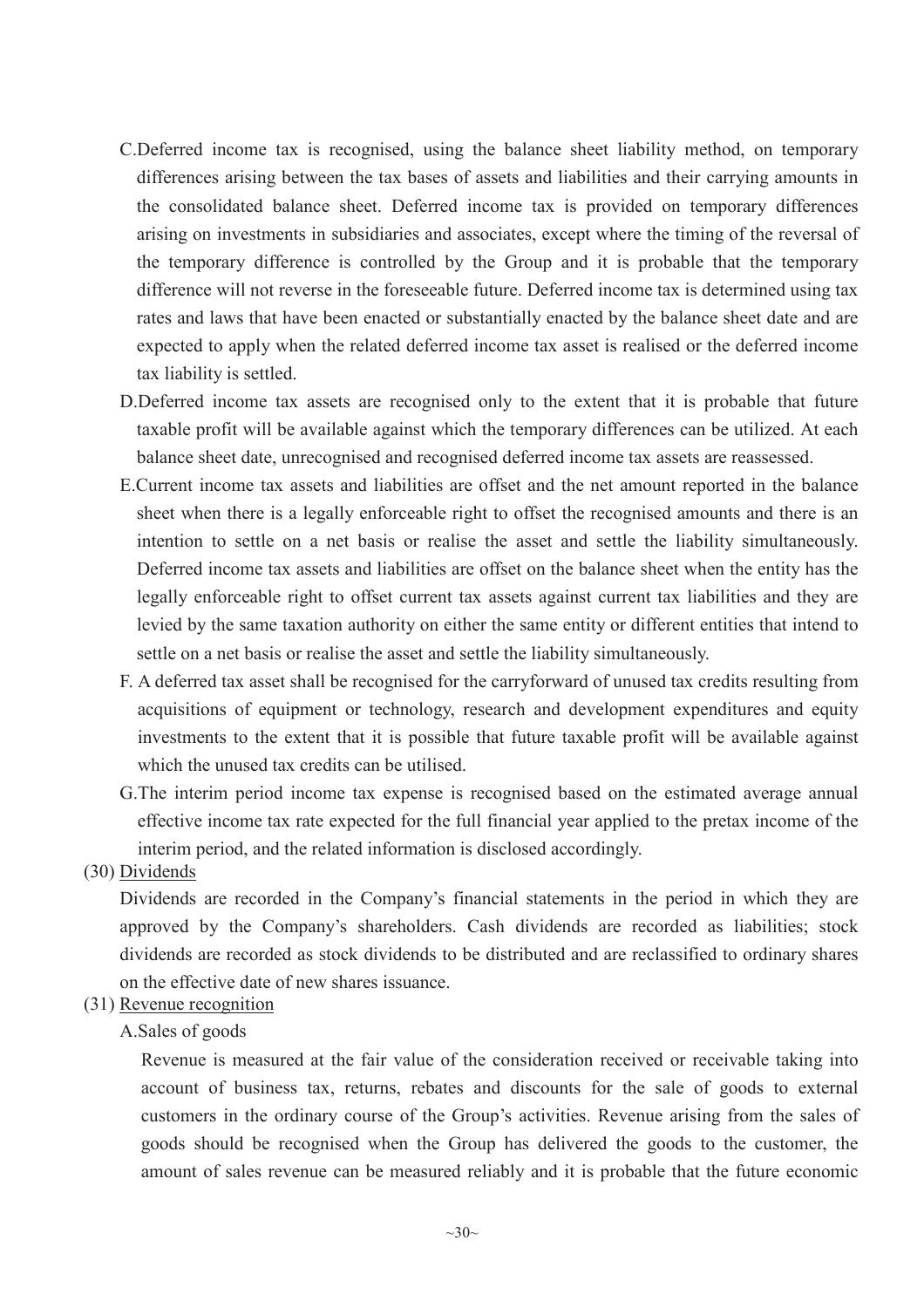benefits associated with the transaction will flow to the entity. The delivery of goods is completed when the significant risks and rewards of ownership have been transferred to the customer, the Group retains neither continuing managerial involvement to the degree usually associated with ownership nor effective control over the goods sold, and the customer has accepted the goods based on the sales contract or there is objective evidence showing that all acceptance provisions have been satisfied.

B.Sales of services

Revenue from delivering services is recognised under the percentage-of-completion method when the outcome of services provided can be estimated reliably. The stage of completion of a service contract is measured by the percentage of the actual services performed as of the financial reporting date to the total services to be performed. If the outcome of a service contract cannot be estimated reliably, contract revenue should be recognised only to the extent that contract costs incurred are likely to be recoverable.

(32) Operating segments

Operating segments are reported in a manner consistent with the internal reporting provided to the chief operating decision-maker. The chief operating decision-maker is responsible for allocating resources and assessing performance of the operating segments.

# 5. CRITICAL ACCOUNTING JUDGEMENTS, ESTIMATES AND KEY SOURCES OF

# ASSUMPTION UNCERTAINTY

The preparation of these consolidated financial statements requires management to make critical judgements in applying the Group's accounting policies and make critical assumptions and estimates concerning future events. Assumptions and estimates may differ from the actual results and are continually evaluated and adjusted based on historical experience and other factors. Such assumptions and estimates have a significant risk of causing a material adjustment to the carrying amounts of assets and liabilities within the next financial year; and the related information is addressed below:

(1) Critical judgements in applying the Group's accounting policies

Financial assets—impairment of equity investments

The Group follows the guidance of IAS 39 to determine whether a financial asset—equity investment is impaired. This determination requires significant judgement. In making this judgement, the Group evaluates, among other factors, the duration and extent to which the fair value of an equity investment is less than its cost and the financial health of and short-term business outlook for the investee, including factors such as industry and sector performance, changes in technology and operational and financing cash flow.

If the decline of the fair value of an individual equity investment below cost was considered significant or prolonged, the Group would transfer the accumulated fair value adjustments recognised in other comprehensive income on the impaired available-for-sale financial assets to profit or loss or being the recognition of the impairment loss on the impaired financial assets measured at cost in profit or loss. For the three-month period ended March 31, 2015, the Group did not recognise any impairment loss on financial assets-equity investment.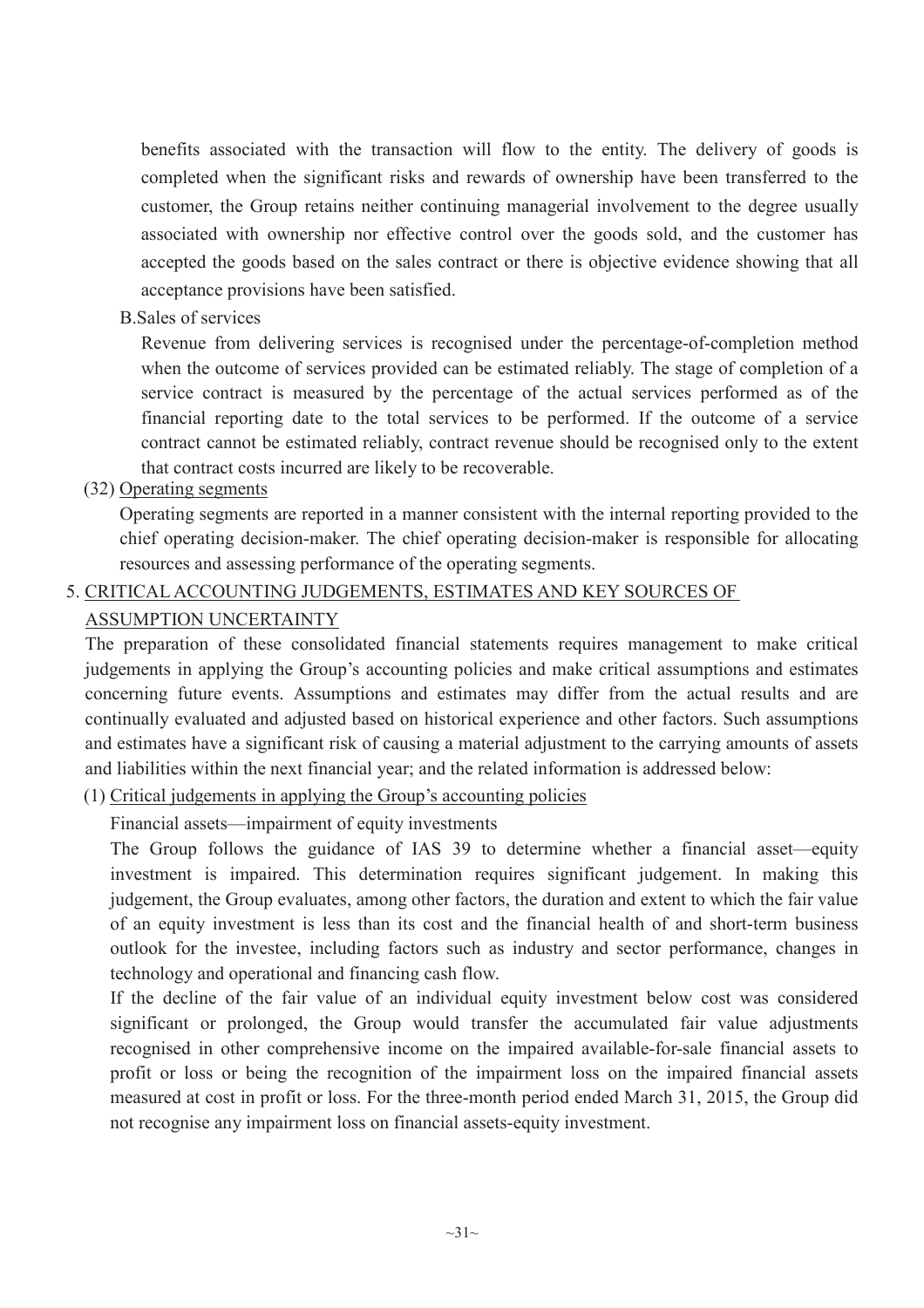#### (2) Critical accounting estimates and assumptions

#### A.Revenue recognition

Revenue from delivering services and related costs are recognised under the percentage-of-completion method when the outcome of services provided can be estimated reliably. The stage of completion of a service contract is measured by the percentage of the actual services performed as of the financial reporting date to the total services to be performed.

B.Impairment assessment of tangible and intangible assets (excluding goodwill)

The Group assesses impairment based on its subjective judgement and determines the separate cash flows of a specific group of assets, useful lives of assets and the future possible income and expenses arising from the assets depending on how assets are utilized and industrial characteristics. Any changes of economic circumstances or estimates due to the change of Group strategy might cause material impairment on assets in the future.

C.Impairment assessment of investments accounted for using equity method

The Group assesses the impairment of an investment accounted for using equity method as soon as there is any indication that it might have been impaired and its carrying amount cannot be recoverable. The Group assesses the recoverable amounts of an investment accounted for using equity method based on the present value of the Group's share of expected future cash flows of the investee, and analyzes the reasonableness of related assumptions.

D.Realisability of deferred income tax assets

Deferred income tax assets are recognised only to the extent that it is probable that future taxable profit will be available against which the deductible temporary differences can be utilised. Assessment of the realisability of deferred income tax assets involves critical accounting judgements and estimates of the management, including the assumptions of expected future sales revenue growth rate and profit rate, available tax credits, tax planning, etc. Any variations in global economic environment, industrial environment, and laws and regulations might cause material adjustments to deferred income tax assets.

As of March 31, 2015, the Group recognised deferred income tax assets amounting to \$397,090.

E.Calculation of accrued pension obligations

When calculating the present value of defined pension obligations, the Group must apply judgements and estimates to determine the actuarial assumptions on balance sheet date, including discount rates and future salary growth rate. Any changes in these assumptions could significantly impact the carrying amount of defined pension obligations.

As of March 31, 2015, the carrying amount of accrued pension obligations was \$2,882,525.

F.Financial assets—fair value measurement of unlisted stocks without active market

The fair value of unlisted stocks held by the Group that are not traded in an active market is determined considering those companies' recent funding raising activities, fair value assessment of other companies of the same type, market conditions and other economic indicators existing on balance sheet date. Any changes in these judgements and estimates will impact the fair value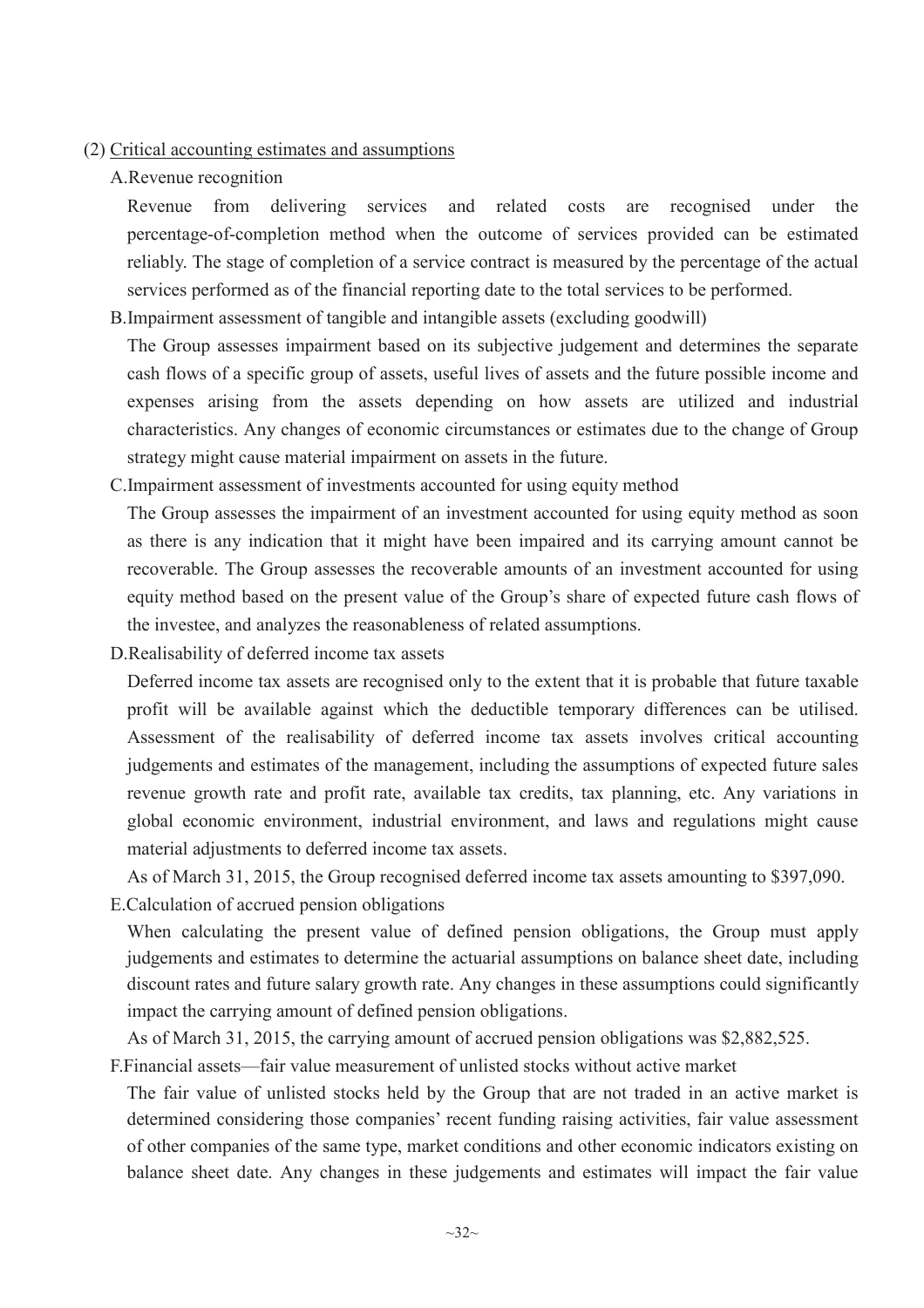measurement of these unlisted stocks. Please refer to Note 12(3) for the financial instruments fair value information.

As of March 31, 2015, the carrying amount of unlisted stocks without active market was \$1,319,419.

G.Impairment assessment of financial assets without active markets

When there is an impairment indication that a financial instrument is impaired so the carrying amount of such investment may not be recoverable, the Group would assess the impairment loss of the investment accordingly. For a financial asset without an active market, the Group assesses its impairment based on the present value of estimated future cash flows from the expected cash dividends and disposal value discounted using the market rate of return at the balance sheet date for a similar financial instrument to determine its recoverable amount as well as by analysing the reasonableness of the related assumptions used.

# 6. DETAILS OF SIGNIFICANT ACCOUNTS

(1) Cash and cash equivalents

|                             | March 31, 2015   |               | December 31, 2014 |  | March 31, 2014 |  |
|-----------------------------|------------------|---------------|-------------------|--|----------------|--|
| Cash on hand and petty cash | \$<br>18,444     | $\mathcal{S}$ | 16,994            |  | 14,943         |  |
| Checking accounts and       |                  |               |                   |  |                |  |
| demand deposits             | 5,210,035        |               | 8,404,158         |  | 3,988,829      |  |
| Time deposits               | 28,283,961       |               | 24,075,581        |  | 28,590,397     |  |
| Cash equivalents            | 149,797          |               | 329,808           |  | 879,515        |  |
|                             | \$<br>33,662,237 |               | 32,826,541        |  | 33,473,684     |  |

A.The Group transacts with a variety of financial institutions all with high credit quality to disperse credit risk, so it expects that the probability of counterparty default is remote. The Group's maximum exposure to credit risk at balance sheet date is the carrying amount of all cash and cash equivalents.

B.The Group has no cash and cash equivalents pledged to others.

#### (2) Financial assets at fair value through profit or loss

| Items                                                                                                          | March 31, 2015 |                           | December 31, 2014 |                | March 31, 2014 |                           |
|----------------------------------------------------------------------------------------------------------------|----------------|---------------------------|-------------------|----------------|----------------|---------------------------|
| Current items:<br>Financial assets held for trading<br>Beneficiary certificates<br><b>Embedded derivatives</b> |                | 530,373                   | <b>S</b>          | $\blacksquare$ | - S            | 350,185<br>1,819          |
| Valuation adjustment                                                                                           | \$             | 530,373<br>692<br>531,065 |                   |                |                | 352,004<br>393<br>352,397 |

A.The Group recognised net gain of \$692 and net loss of \$2,960 on financial assets held for trading for the three-month periods ended March 31, 2015 and 2014, respectively.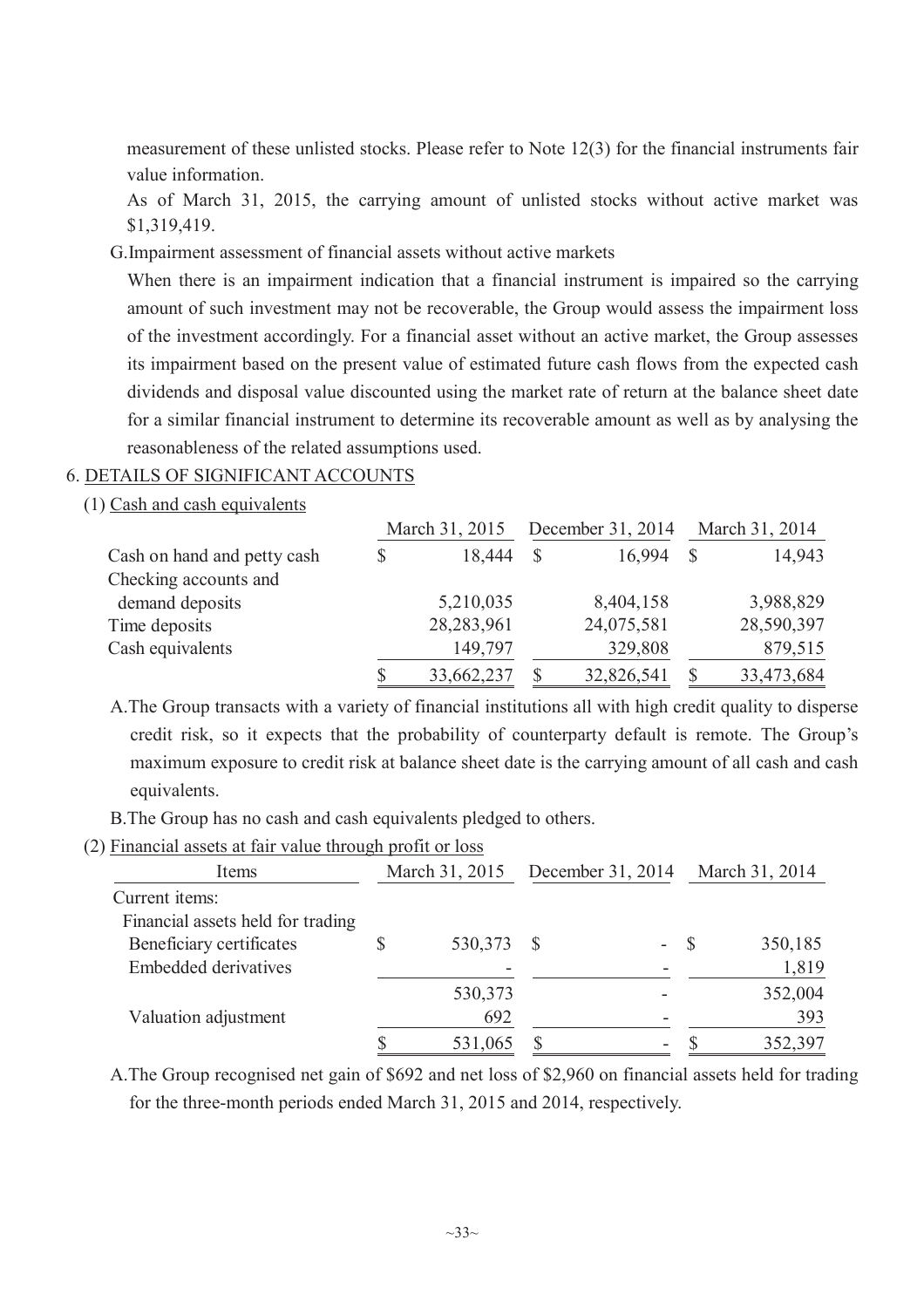- B.The counterparties of the Group's debt instrument investments have good credit quality. The maximum exposure to credit risk at balance sheet date is the carrying amount of financial assets at fair value through profit or loss—debt instruments.
- C.The Group has no financial assets at fair value through profit or loss pledged to others.
- (3) Available-for-sale financial assets

| Items                       |              | March 31, 2015 |              | December 31, 2014 |               | March 31, 2014 |  |
|-----------------------------|--------------|----------------|--------------|-------------------|---------------|----------------|--|
| Non-current items:          |              |                |              |                   |               |                |  |
| Listed (TSE and OTC) stocks | $\mathbb{S}$ | 490,801        | S            | 490,801           | $\mathcal{S}$ | 490,801        |  |
| Emerging stocks             |              | 1,250,000      |              | 1,250,000         |               | 1,250,000      |  |
| Unlisted stocks             |              | 266,736        |              | 268,972           |               | 262,295        |  |
|                             |              | 2,007,537      |              | 2,009,773         |               | 2,003,096      |  |
| Valuation adjustment        |              | 736,220        |              | 203,440           |               | 53,185)        |  |
| Accumulated impairment      |              | 1,844)         |              | 1,844)            |               | 1,844)         |  |
|                             | Я            | 2,741,913      | $\mathbb{S}$ | 2,211,369         | S             | 1,948,067      |  |

A.The Group recognised \$532,780 and \$11,248 in other comprehensive income for fair value change for the three-month periods ended March 31, 2015 and 2014, respectively.

B.The Group recognised impairment loss of \$1,844 on unlisted stocks.

(4) Held-to-maturity financial assets

| <b>Items</b>                          |  |            |            | March 31, 2015 December 31, 2014 March 31, 2014 |         |
|---------------------------------------|--|------------|------------|-------------------------------------------------|---------|
| Non-current items:<br>Financial bonds |  | 370,000 \$ | 370,000 \$ |                                                 | 370,000 |

A.The Group recognised interest income of \$2,546 and \$2,539 for amortised cost in profit or loss for the three-month periods ended March 31, 2015 and 2014, respectively.

B.The counterparties of the Group's investments have good credit quality.

C.The Group has no held-to-maturity financial assets held by the Group pledged to others.

#### (5) Accounts receivable, net

|                               |  |                 | March 31, 2015 December 31, 2014 March 31, 2014 |               |  |            |  |
|-------------------------------|--|-----------------|-------------------------------------------------|---------------|--|------------|--|
| Accounts receivable           |  | $11,911,943$ \$ |                                                 | 14,204,264 \$ |  | 13,596,349 |  |
| Less: allowance for bad debts |  | $22,959$ (      |                                                 | 37,089) (     |  | 21,060)    |  |
|                               |  | 11,888,984      |                                                 | 14, 167, 175  |  | 13,575,289 |  |

A.The credit quality of accounts receivable that were neither past due nor impaired was in the following categories based on the Group's credit quality control policy.

|         | March 31, 2015 | December 31, 2014 | March 31, 2014 |
|---------|----------------|-------------------|----------------|
| Group 1 | 889,120        | 1,340,048         | 817,014        |
| Group 2 | 10,190,018     | 11,353,551        | 10,088,576     |
|         | 11,079,138     | 12,693,599        | 10,905,590     |
|         |                |                   |                |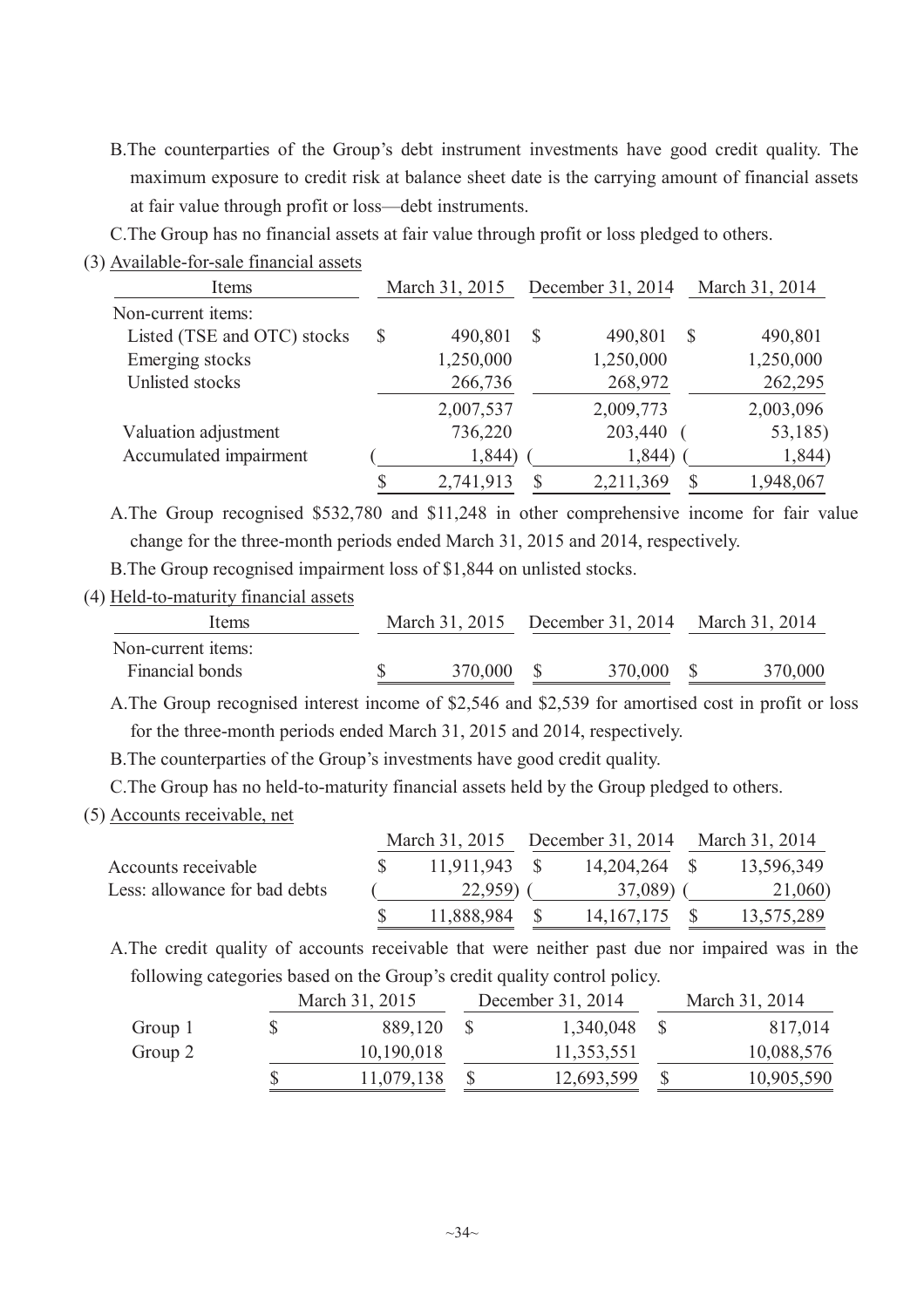Note:

Group1: Low risk: The Group's ten largest customers, with sound performance and high transparency of financial information, are approved based on the Group's credit quality control policy.

Group 2: General risk.

B.The ageing analysis of accounts receivable that were past due but not impaired is as follows:

|                | March 31, 2015 | December 31, 2014 |
|----------------|----------------|-------------------|
| Up to 30 days  | 628,173        | 1,166,474         |
| 31 to 180 days | 181,673        | 307,102           |
|                | 809,846        | 1,473,576         |

The above ageing analysis was based on past due date.

C.Movement analysis of financial assets that were impaired is as follows:

(a)As of March 31, 2015, December 31, 2014 and March 31, 2014, the Group's accounts receivable that were impaired amounted to \$22,959, 37,089 and \$21,060, respectively.

(b)Movements on the Group provision for impairment of accounts receivable are as follows:  $2015$ 

|                          |      | 201J                 |  |                 |         |  |  |  |  |
|--------------------------|------|----------------------|--|-----------------|---------|--|--|--|--|
|                          |      | Individual provision |  | Group provision | Total   |  |  |  |  |
| At January 1             | (\$  | 37,089) \$           |  | (S<br>÷.        | 37,089) |  |  |  |  |
| Provision for impairment |      | 11,225               |  | -               | 11,225  |  |  |  |  |
| Reversal of impairment   |      | 22,213               |  |                 | 22,213  |  |  |  |  |
| Net exchange differences |      | 3,142                |  |                 | 3,142   |  |  |  |  |
| At March 31              |      | 22,959)              |  |                 | 22,959) |  |  |  |  |
|                          | 2014 |                      |  |                 |         |  |  |  |  |
|                          |      | Individual provision |  | Group provision | Total   |  |  |  |  |
| At January 1             | (\$  | 34,284) \$           |  | (S<br>$\sim$    | 34,284) |  |  |  |  |
| Provision for impairment |      | 277)                 |  |                 | 277)    |  |  |  |  |
| Reversal of impairment   |      | 14,062               |  |                 | 14,062  |  |  |  |  |
| Net exchange differences |      | 561)                 |  |                 | 561)    |  |  |  |  |
| At March 31              |      | 21,060)              |  | (\$             | 21,060) |  |  |  |  |

D.The Group does not hold any collateral as security.

(6) Inventories

|                  |                 | March 31, 2015 |   |  |            |  |  |  |
|------------------|-----------------|----------------|---|--|------------|--|--|--|
|                  | Allowance for   |                |   |  |            |  |  |  |
|                  | Cost            | valuation loss |   |  | Book value |  |  |  |
| Ship fuel        | \$<br>3,272,515 |                | ۰ |  | 3,272,515  |  |  |  |
| Steel and others | 490,497         |                | - |  | 490,497    |  |  |  |
|                  | \$<br>3,763,012 |                | - |  | 3,763,012  |  |  |  |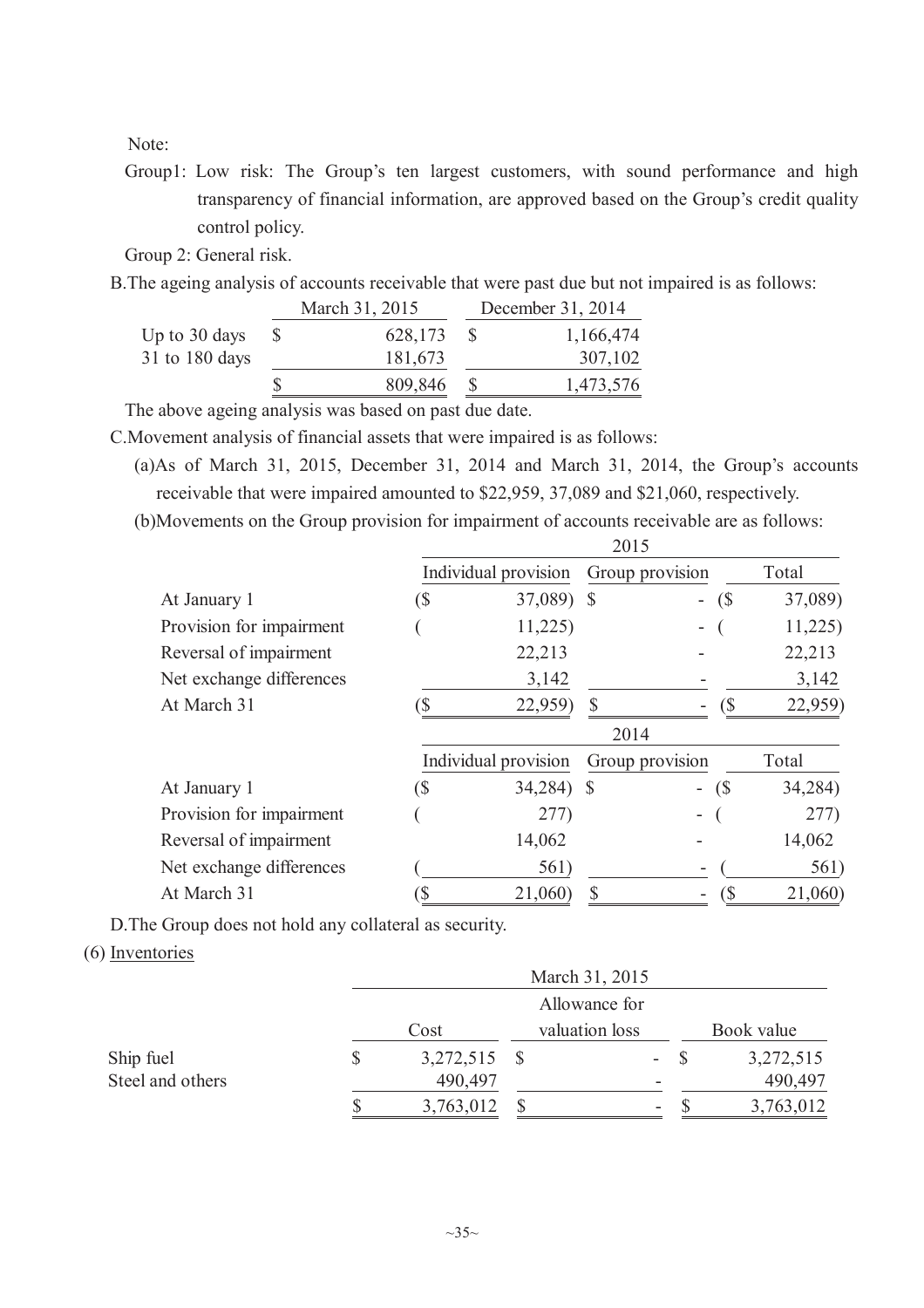|                          | December 31, 2014 |                |               |                   |               |                |  |  |  |
|--------------------------|-------------------|----------------|---------------|-------------------|---------------|----------------|--|--|--|
|                          |                   |                |               | Allowance for     |               |                |  |  |  |
|                          |                   | Cost           |               | valuation loss    | Book value    |                |  |  |  |
| Ship fuel                | $\mathbb{S}$      | 3,904,729      | $\mathcal{S}$ |                   | $\mathcal{S}$ | 3,904,729      |  |  |  |
| Steel and others         |                   | 588,078        |               |                   |               | 588,078        |  |  |  |
|                          | S                 | 4,492,807      | \$            |                   | $\mathcal{S}$ | 4,492,807      |  |  |  |
|                          |                   |                |               | March 31, 2014    |               |                |  |  |  |
|                          |                   |                |               | Allowance for     |               |                |  |  |  |
|                          | Cost              |                |               | valuation loss    |               | Book value     |  |  |  |
| Ship fuel                | $\mathbb{S}$      | 4,825,858      | $\mathcal{S}$ |                   | $\mathcal{S}$ | 4,825,858      |  |  |  |
| Steel and others         |                   | 574,069        |               |                   |               | 574,069        |  |  |  |
|                          | \$                | 5,399,927      | \$            |                   | \$            | 5,399,927      |  |  |  |
| (7) Other current assets |                   |                |               |                   |               |                |  |  |  |
|                          |                   | March 31, 2015 |               | December 31, 2014 |               | March 31, 2014 |  |  |  |
| Shipowner's accounts     | \$                | 2,434,869      | $\mathbb{S}$  | 2,161,105         | $\mathbb{S}$  | 1,523,596      |  |  |  |
| Agency accounts          |                   | 917,354        |               | 728,386           |               | 977,084        |  |  |  |
| Other financial assets   |                   | 212,877        |               | 275,244           |               | 277,870        |  |  |  |
| Temporary debits         |                   | 438,334        |               | 330,495           |               | 373,185        |  |  |  |
|                          | \$                | 4,003,434      | $\mathbb{S}$  | 3,495,230         | \$            | 3,151,735      |  |  |  |
|                          |                   |                |               |                   |               |                |  |  |  |

### A. Shipowner's accounts:

- (a)Temporary accounts, between the Group and other related parties Evergreen International S.A., Gaining Enterprise S.A., Italia Marittima S.p.A., Evergreen Marine (Hong Kong) Ltd. and Evergreen Marine (Singapore) Pte. Ltd. incurred due to foreign port formalities and pier rental expenses.
- (b)In response to market competition and enhancement of global transportation network to provide better logistics services to customers, the Group has joined Cosco Container Lines Co., Ltd., Kawasaki Kisen Kaisha, Ltd., Yang Ming (UK), Ltd. and Hanjin Shipping Co., Ltd. to form the new CKYHE Alliance Transactions for trading of shipping spaces.

#### B.Agency accounts:

The Group entered into agency agreements with its related parties, whereby the related parties act as the Group's agents to deal with domestic and foreign port formalities, such as arrival and departure of the Group's ships, cargo stevedoring and forwarding, freight collection, and payment of expenses incurred in domestic and foreign ports.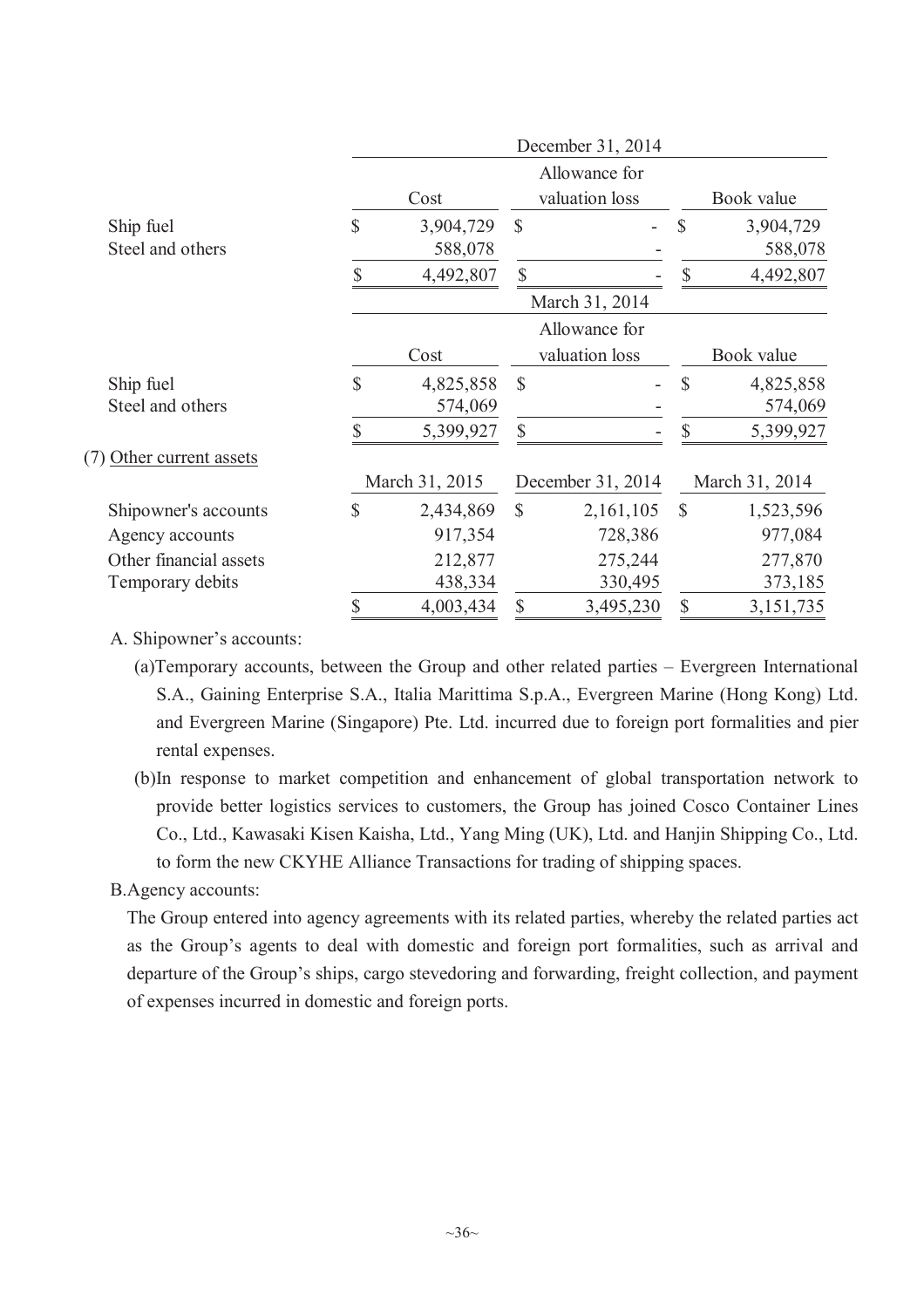| A.Details of long-term equity investments accounted for using equity method are set forth below |              |                |              |                   |
|-------------------------------------------------------------------------------------------------|--------------|----------------|--------------|-------------------|
|                                                                                                 |              | March 31, 2015 |              | December 31, 2014 |
| Evergreen International Storage and<br><b>Transport Corporation</b>                             | $\mathbb{S}$ | 8,387,623      | $\mathbb{S}$ | 8,323,749         |
| <b>EVA Airways Corporation</b>                                                                  |              | 7,626,183      |              | 6,544,364         |
| Taipei Port Container Terminal Corporation                                                      |              | 1,460,646      |              | 1,469,596         |
| Charng Yang Development Co., Ltd.                                                               |              | 500,952        |              | 484,175           |
| Luanta Investment (Netherlands) N.V.                                                            |              | 2,363,218      |              | 2,439,505         |
| Balsam Investment (Netherlands) N.V.                                                            |              | 338,970        |              | 696,474           |
| Colon Container Terminal S.A.                                                                   |              | 2,644,383      |              | 2,671,525         |
| Others                                                                                          |              | 918,459        |              | 920,712           |
|                                                                                                 | \$           | 24, 240, 434   | $\mathbb{S}$ | 23,550,100        |
|                                                                                                 |              |                |              | March 31, 2014    |
| Evergreen International Storage and<br><b>Transport Corporation</b>                             |              |                | $\mathbb{S}$ | 7,898,330         |
| <b>EVA Airways Corporation</b>                                                                  |              |                |              | 6,756,670         |
| Taipei Port Container Terminal Corporation                                                      |              |                |              | 1,449,398         |
| Charng Yang Development Co., Ltd.                                                               |              |                |              | 464,778           |
| Luanta Investment (Netherlands) N.V.                                                            |              |                |              | 2,509,019         |
| Balsam Investment (Netherlands) N.V.                                                            |              |                |              | 1,916,723         |
| Colon Container Terminal S.A.                                                                   |              |                |              | 2,509,899         |
| Others                                                                                          |              |                |              | 919,909           |
|                                                                                                 |              |                | \$           | 24,424,726        |

### (8) Investments accounted for using equity method

A.Details of long-term equity investments accounted for using equity method are set forth below:

### B.Associates

(a)The basic information of the associates that are material to the Group is as follows:

|                                                                       | Principal |                   |                                      |                   |                                                         |                  |
|-----------------------------------------------------------------------|-----------|-------------------|--------------------------------------|-------------------|---------------------------------------------------------|------------------|
|                                                                       | place of  |                   |                                      |                   | Nature of                                               | Methods of       |
| Company name                                                          | business  |                   | Ownership $\left(\frac{6}{6}\right)$ |                   | relationship                                            | measurement      |
|                                                                       |           | March<br>31, 2015 | December<br>31, 2014                 | March<br>31, 2014 |                                                         |                  |
| Evergreen<br>International<br>Storage and<br>Transport<br>Corporation | TW        | 39.74%            | 39.74%                               |                   | with a right<br>39.74% over 20% to<br>vote              | Equity<br>method |
| <b>EVA Airways</b><br>Corporation                                     | TW        | 16.31%            | 19.32%                               | 19.32%            | have a right<br>to vote in the<br>Board of<br>Directors | Equity<br>method |

(b)The summarised financial information of the associates that are material to the Group is as below: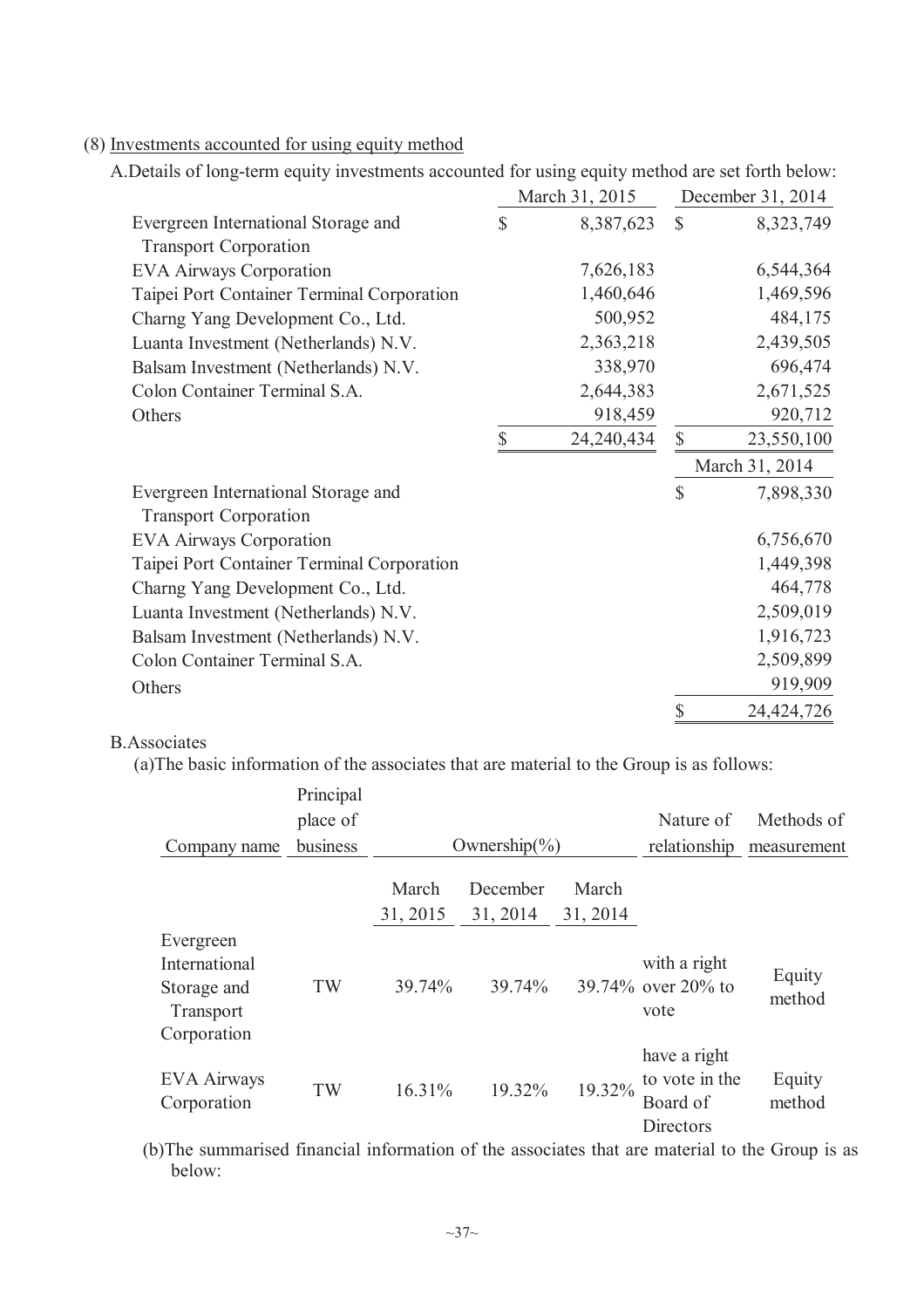# Balance sheet

|                                                                      | Evergreen International Storage and Transport Corporation |                      |                           |                                |                |                    |                                                           |  |
|----------------------------------------------------------------------|-----------------------------------------------------------|----------------------|---------------------------|--------------------------------|----------------|--------------------|-----------------------------------------------------------|--|
|                                                                      |                                                           |                      |                           |                                |                |                    | March 31, 2015 December 31, 2014 March 31, 2014           |  |
| Current assets                                                       | \$                                                        | 5,766,250            | $\mathcal{S}$             |                                | 5,204,483      | $\mathcal{S}$      | 5,914,679                                                 |  |
| Non-current assets                                                   |                                                           | 28,167,950           |                           | 26,898,034                     |                |                    | 18,531,013                                                |  |
| Current liabilities                                                  |                                                           | $2,781,225$ (        |                           |                                | $1,176,033$ (  |                    | 654,919)                                                  |  |
| Non-current liabilities                                              |                                                           | 9,778,673)           |                           |                                | $9,750,657$ (  |                    | 3,687,626)                                                |  |
| Total net assets                                                     | \$                                                        | 21,374,302           | $\mathbb S$               | 21,175,827                     |                | \$                 | 20, 103, 147                                              |  |
| Share in associate's net assets<br>Unrealized income with affiliated | \$                                                        | 8,405,248            | \$                        |                                | 8,325,748      | $\mathbb{S}$       | 7,898,330                                                 |  |
| companies                                                            |                                                           | 17,625)              |                           |                                | 1,999)         |                    |                                                           |  |
| Carrying amount of the associate                                     | \$                                                        | 8,387,623            | $\boldsymbol{\mathsf{S}}$ |                                | 8,323,749      | \$                 | 7,898,330                                                 |  |
|                                                                      |                                                           |                      |                           | <b>EVA Airways Corporation</b> |                |                    |                                                           |  |
|                                                                      |                                                           |                      |                           |                                |                |                    | March 31, 2015 December 31, 2014 March 31, 2014           |  |
| Current assets                                                       | $\mathsf{\$}$                                             | 62, 634, 122         | $\mathbb{S}$              | 50,095,894                     |                | $\mathbb{S}$       | 45,566,482                                                |  |
| Non-current assets                                                   |                                                           | 122,668,285          |                           | 117,464,306                    |                |                    | 105,587,167                                               |  |
| <b>Current</b> liabilities                                           |                                                           | 52,577,579) (        |                           |                                | $51,352,783$ ( |                    | 39,589,020)                                               |  |
| Non-current liabilities                                              |                                                           | 80,575,812)          |                           |                                | $76,530,416$ ( |                    | 72,027,152)                                               |  |
| Total net assets                                                     | \$                                                        | 52,149,016           | $\mathcal{S}$             | 39,677,001                     |                | $\mathbb{S}$       | 39,537,477                                                |  |
| Share in associate's net assets                                      | \$                                                        | 7,626,183            | \$                        |                                | 6,544,364      | \$                 | 6,756,670                                                 |  |
| Statement of comprehensive income                                    |                                                           |                      |                           |                                |                |                    |                                                           |  |
|                                                                      |                                                           |                      |                           |                                |                |                    | Evergreen International Storage and Transport Corporation |  |
|                                                                      |                                                           | Three-month period   |                           |                                |                |                    | Three-month period                                        |  |
|                                                                      |                                                           | ended March 31, 2015 |                           |                                |                |                    | ended March 31, 2014                                      |  |
| Revenue                                                              |                                                           | \$                   |                           | 1,765,985                      | \$             |                    | 1,471,603                                                 |  |
| Profit for the period from                                           |                                                           |                      |                           |                                |                |                    |                                                           |  |
| continuing operations                                                |                                                           | \$                   |                           | 196,944                        | \$             |                    | 117,679                                                   |  |
| Other comprehensive income, net of tax                               |                                                           |                      |                           | 1,351                          |                |                    | 188,988                                                   |  |
| Total comprehensive income                                           |                                                           | \$                   |                           | 198,295                        | \$             |                    | 306,667                                                   |  |
| Dividends received from associates                                   |                                                           | \$                   |                           |                                | \$             |                    |                                                           |  |
|                                                                      |                                                           |                      |                           | <b>EVA Airways Corporation</b> |                |                    |                                                           |  |
|                                                                      |                                                           | Three-month period   |                           |                                |                | Three-month period |                                                           |  |
|                                                                      |                                                           | ended March 31, 2015 |                           |                                |                |                    | ended March 31, 2014                                      |  |
| Revenue                                                              |                                                           | \$                   |                           | 33, 374, 491                   | \$             |                    | 30,392,098                                                |  |
| Profit (loss) for the period from                                    |                                                           |                      |                           |                                |                |                    |                                                           |  |

continuing operations  $\qquad$  \$ 2,141,433 (\$ 781,121)

Other comprehensive income, net of tax 331,399 64,443 Total comprehensive income (loss)  $\frac{\$}{2,472,832}$  ( $\$$  716,678)

Dividends received from associates  $\frac{\$}{\$}$  -  $\frac{\$}{\$}$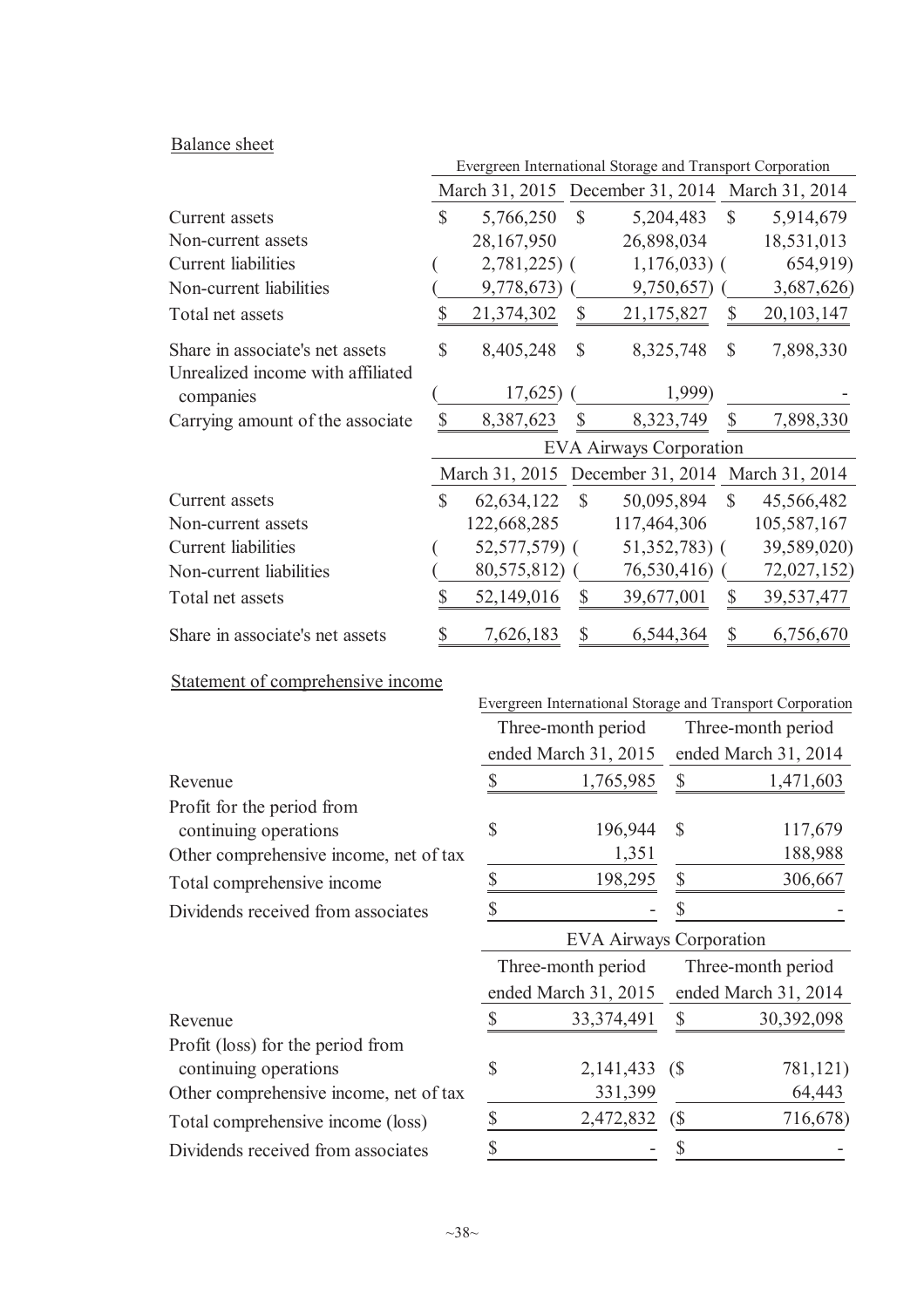(c)The carrying amount of the Group's interests in all individually immaterial associates and the Group's share of the operating results are summarised below:

As of March 31, 2015, December 31, 2014 and March 31, 2014, the carrying amount of the Group's individually immaterial associates amounted to \$8,226,628, \$8,681,987 and \$9,769,726, respectively.

|                                                                                            |            | Three-month period   | Three-month period |                      |  |
|--------------------------------------------------------------------------------------------|------------|----------------------|--------------------|----------------------|--|
|                                                                                            |            | ended March 31, 2015 |                    | ended March 31, 2014 |  |
| Loss for the period from continuing<br>operations                                          | $\sqrt{S}$ | 497,673) (\$         |                    | 1,097,588)           |  |
| Other comprehensive income, net of tax                                                     |            | -                    |                    |                      |  |
| Total comprehensive loss                                                                   |            | $497,673$ (\$)       |                    | 1,097,588)           |  |
| C. The fair value of the Group's associates which have quoted market price was as follows: |            |                      |                    |                      |  |

|                                                              |              | March 31, 2015 December 31, 2014 March 31, 2014 |            |  |            |
|--------------------------------------------------------------|--------------|-------------------------------------------------|------------|--|------------|
| Evergreen International Storage<br>and Transport Corporation | 7,569,512 \$ |                                                 | 7,781,544  |  | 8,587,262  |
| <b>EVA Airways Corporation</b>                               | 14,446,640   |                                                 | 13,943,054 |  | 9,631,093  |
|                                                              | 22,016,152   |                                                 | 21,724,598 |  | 18,218,355 |

D.The Board of Directors has resolved that the subsidiary - Peony Investment S.A. to participate in Greenpen Properties Sdn. Bhd.'s capital increase as the original shareholder, and the investment amount was MYR 1,200 thousand for the period ended Jaunary 14, 2015. The shareholding ratio remained at 30% after the capital increase and Greenpen Properties Sdn. Bhd. is accounted for using equity method.

- E.The Board of Directors has resolved that the subsidiary Peony Investment S.A. to participate in Luanta Investment (Netherlands) N.V.'s capital increase as the original shareholder, and the investment amount was EUR 400 thousand and EUR 1,600 thousand for the periods ended Jaunary 8, 2015 and December 31, 2014, respectively. The shareholding ratio remained at 50% after the capital increase and Luanta Investment (Netherlands) N.V. is accounted for using equity method.
- F.The Board of Directors has resolved that the subsidiary Peony Investment S.A. to participate in Balsam Investment (Netherlands) N.V.'s capital increase as the original shareholder, and the investment amount was EUR 19,600 thousand for the year ended December 31, 2014. The shareholding ratio remained at 49% after the capital increase and Balsam Investment (Netherlands) N.V. is accounted for using equity method.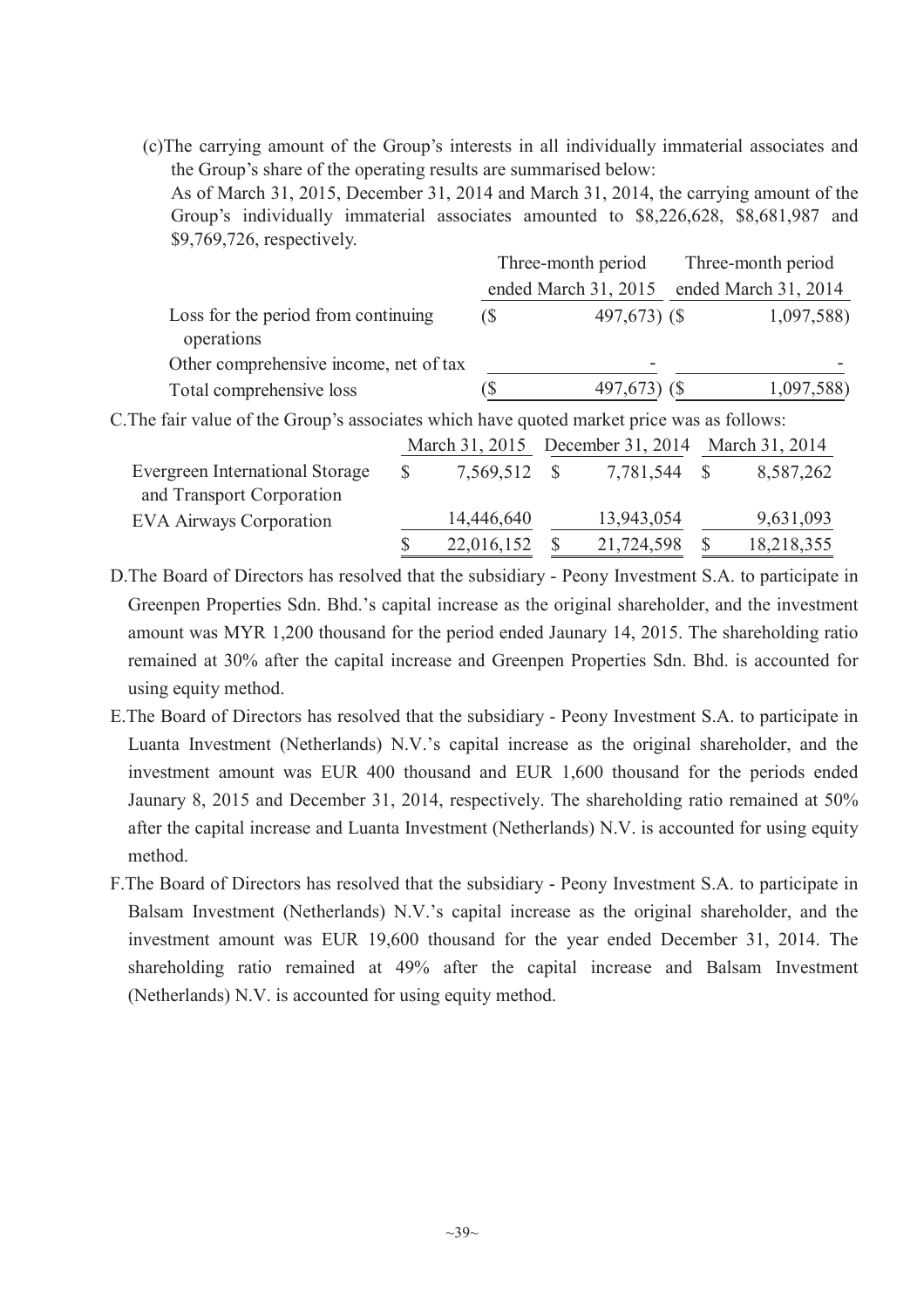#### (9) Property, plant and equipment, net

| тторену, рыны ана едигритент, нег               |            |                  |             | Loading           |               |                 |                 |                |                 |              |                 |
|-------------------------------------------------|------------|------------------|-------------|-------------------|---------------|-----------------|-----------------|----------------|-----------------|--------------|-----------------|
|                                                 |            |                  |             | and               | Computer and  |                 |                 |                |                 |              |                 |
|                                                 |            |                  | Machinery   | unloading         | communication | Transportation  |                 | Office         | Lease           | Leasehold    |                 |
|                                                 | Land       | <b>Buildings</b> | equipment   | equipment         | equipment     | equipment       | Ships           | equipment      | assets          | improvements | Total           |
| At January 1, 2015                              |            |                  |             |                   |               |                 |                 |                |                 |              |                 |
| Cost                                            | \$843,655  | \$1,846,873      | \$757,910   | $$7,521,651$ \ \$ | 256,551       | \$17,894,326    | \$99,827,604    | \$513,386      | \$22,761,125    | 228,617<br>S | \$152,451,698   |
| Accumulated                                     |            |                  |             |                   |               |                 |                 |                |                 |              |                 |
| depreciation                                    |            | 1,054,389)       | 565,562)    | 4,915,222)        | 216,249)      | 6,249,241       | 34,797,467)     | 429,329)<br>S. | 4,570,222)      | 129,728)     | 52,927,409)     |
|                                                 | \$843,655  | 792,484          | \$192,348   | \$2,606,429       | 40,302        | \$11,645,085    | \$65,030,137    | 84,057         | \$18,190,903    | 98,889       | 99,524,289      |
| 2015<br>Opening net book                        |            |                  |             |                   |               |                 |                 |                |                 |              |                 |
| amount                                          | \$843,655  | 792,484<br>-S    | \$192,348   | \$2,606,429       | -S<br>40,302  | \$11,645,085    | \$65,030,137    | S.<br>84,057   | \$18,190,903 \$ | 98,889       | 99,524,289<br>S |
| Additions                                       | 84         |                  |             | 12,263            | 3,918         | 1,143,464       | 85,789          | 7,059          | 60              | 32,249       | 1,284,886       |
| Disposals                                       |            | $\sim$           | $41)$ (     | $4,284$ ) (       | $8)$ (        | 4,132)          | $-$ (           | $18)$ (        | 26,428)         | $-$ (        | 34,911)         |
| Reclassifications                               |            |                  |             | $802,169$ (       | 14)           | $\sim$          | 3,319,007       |                |                 | ٠            | 4,121,162       |
| Depreciation                                    | - (        | $13,435$ ) (     | $7,462$ ) ( | $90,981$ (        | $5,421)$ (    | 353,754) (      | 1,044,096) (    | $8,676$ (      | 465,777) (      | $9,777)$ (   | 1,999,379)      |
| Net exchange<br>differences<br>Closing net book | 21,599)    | 21,100           | 13,230)     | 19,955            | 1,683)        | 110,533         | 597,424)        | 3,820)         | 223,356)        | 770)         | 1,013,470)      |
| amount                                          | \$822,140  | 757,949          | \$171,615   | \$3,305,641       | 37,094<br>-S  | \$12,320,130    | \$66,793,413    | 78,602<br>\$   | \$17,475,402    | 120,591<br>S | \$101,882,577   |
| At March 31, 2015                               |            |                  |             |                   |               |                 |                 |                |                 |              |                 |
| Cost                                            | \$822,140  | \$1,750,626      | \$704.464   | \$8,234,984 \$    | 247,212       | \$18,813,632    | \$102,241,594   | \$494,352      | \$22,418,435    | 259,598<br>S | \$155,987,037   |
| Accumulated<br>depreciation                     |            | 992,677)         | 532,849)    | 4,929,343)        | 210,118)      | 6,493,502)      | 35,448,181)     | 415,750)       | 4,943,033)      | 139,007      | 54, 104, 460)   |
|                                                 | \$ 822,140 | 757,949          | \$171,615   | \$3,305,641       | 37,094        | 12,320,130<br>S | 66,793,413<br>S | 78,602<br>S    | \$17,475,402    | 120,591      | \$101,882,577   |
|                                                 |            |                  |             |                   |               |                 |                 |                |                 |              |                 |

 $~10~$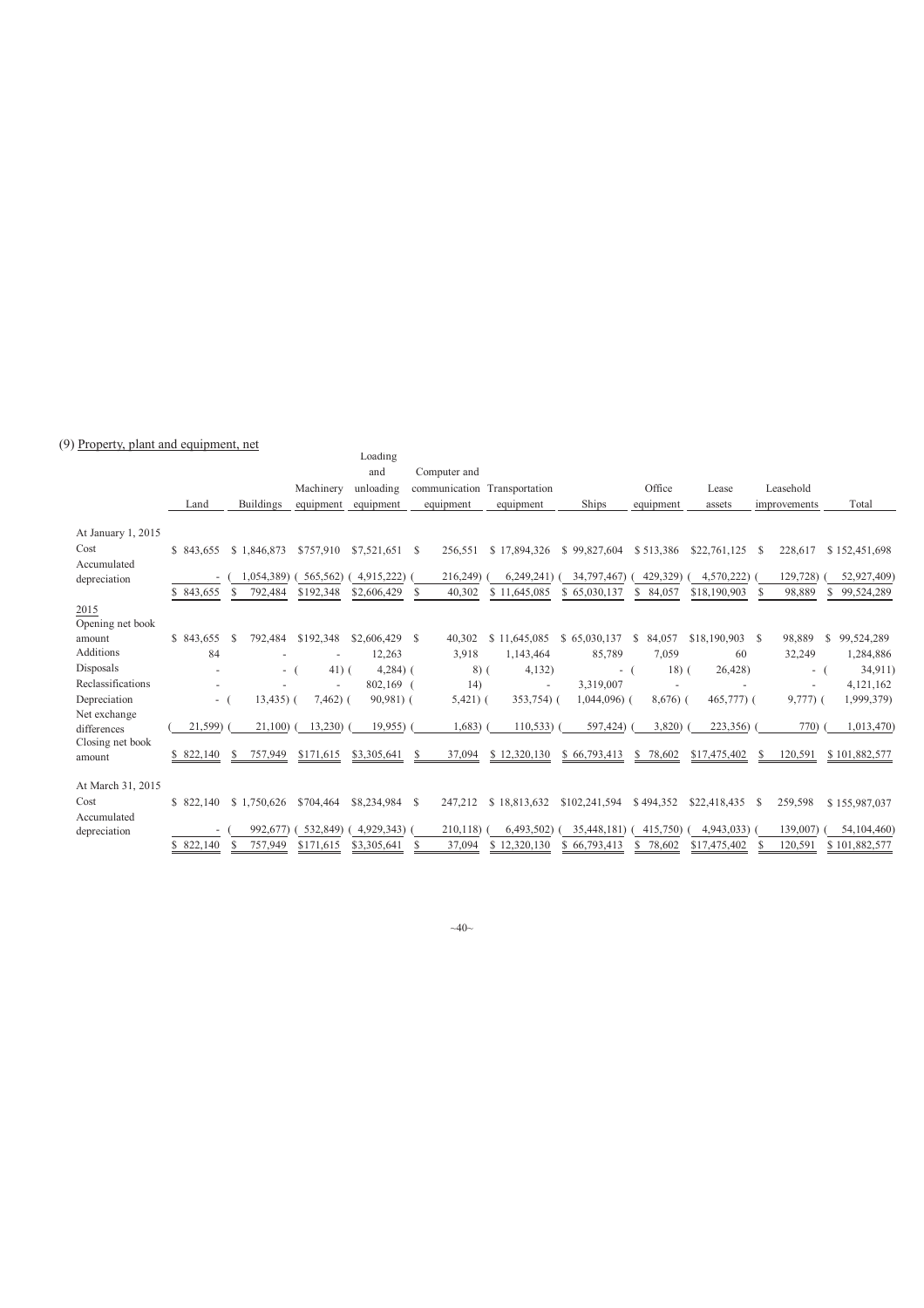|                                   |           |                  | Machinery   | Loading and<br>unloading | Computer and | communicatio Transportation |              | Office       | Lease        | Leasehold                |                  |
|-----------------------------------|-----------|------------------|-------------|--------------------------|--------------|-----------------------------|--------------|--------------|--------------|--------------------------|------------------|
|                                   | Land      | <b>Buildings</b> | equipment   | equipment                | $\mathbf n$  | equipment                   | Ships        | equipment    | assets       | improvements             | Total            |
|                                   |           |                  |             |                          |              |                             |              |              |              |                          |                  |
| At January 1, 2014                |           |                  |             |                          |              |                             |              |              |              |                          |                  |
| Cost                              | \$732,621 | \$1,860,505      | \$767,850   | \$ 6,496,491             | 313,365<br>S | \$19,892,061                | \$72,704,920 | \$542,631    | \$21,665,751 | 215,363<br><sup>\$</sup> | \$125,191,558    |
| Accumulated                       |           |                  |             |                          |              |                             |              |              |              |                          |                  |
| depreciation                      |           | 1,018,845)       | 545,501)    | 4,987,724)               | 264,008)     | 9.800.923)                  | 29,338,110)  | 449,761)     | 2,516,746)   | 100,857)                 | 49,022,475)      |
|                                   | \$732,621 | \$ 841,660       | \$222,349   | \$1,508,767              | 49,357<br>S  | \$10.091.138                | \$43,366,810 | \$92,870     | \$19,149,005 | 114,506                  | 76,169,083<br>S. |
| 2014<br>Opening net book          |           |                  |             |                          |              |                             |              |              |              |                          |                  |
| amount                            | \$732,621 | S.<br>841,660    | \$222,349   | \$1,508,767              | S<br>49,357  | \$10,091,138                | \$43,366,810 | 92,870<br>S  | \$19,149,005 | 114,506<br>-S            | 76,169,083<br>S  |
| <b>Additions</b>                  |           |                  |             | 104,903                  | 3,368        | 2,039,254                   | 75,094       | 4,775        |              | 4,176                    | 2,231,570        |
| Disposals                         |           |                  |             | - (                      | $5)$ (       | 43,304)                     | - (          | $66)$ (      | 5,858)       | - (                      | 49,233           |
| Reclassifications                 |           |                  |             |                          |              |                             | 9,498,945    |              |              |                          | 9,498,945        |
| Depreciation                      | $-1$      | $15,514$ ) (     | $7,812$ $($ | $67,578$ ) (             | $5,035$ ) (  | $445,123$ ) (               | 813,496) (   | $8,113)$ (   | $462,640$ (  | $7,063$ ) (              | 1,832,374)       |
| Consolidated<br>entity's movement |           |                  |             |                          |              | - (                         | $15,869$ (   | 4,015        |              | - (                      | 19,884)          |
| Net exchange                      |           |                  |             |                          |              |                             |              |              |              |                          |                  |
| differences                       | 10,459    | 8,416            | 6,313       | 27,545                   | 835          | 169,682                     | 681,427      | 1,860        | 386,702      | 340                      | 1,293,579        |
| Closing net book<br>amount        | \$743,080 | \$ 834,562       | \$220,850   | \$1,573,637              | S<br>48,520  | \$11,811,647                | \$52,792,911 | 87,311<br>\$ | \$19,067,209 | 111,959<br>\$            | \$ 87,291,686    |
| At March 31, 2014                 |           |                  |             |                          |              |                             |              |              |              |                          |                  |
| Cost                              | \$743.080 | \$1,887,719      | \$790,167   | \$6,650,103              | 321,297<br>S | \$21,773,668                | \$83,508,117 | \$529,585    | \$22,099,703 | 220,069<br>-S            | \$138,523,508    |
| Accumulated                       |           |                  |             |                          |              |                             |              |              |              |                          |                  |
| depreciation                      |           | 1.053.157        | 569,317)    | 5,076,466)               | 272,777)     | 9.962.021                   | 30,715,206)  | 442,274)     | 3,032,494)   | 108, 110                 | 51,231,822)      |
|                                   | \$743,080 | \$ 834,562       | \$220,850   | \$1,573,637              | S<br>48,520  | \$11,811,647                | \$52,792,911 | 87,311       | \$19,067,209 | 111,959<br>S             | 87,291,686<br>\$ |

A.The Group has issued a negative pledge to granting banks for drawing borrowings within the credit line to purchase the above transportation equipment.

B.Information about the property, plant and equipment that were pledged to others as collaterals is provided in Note 8.

 $~1~1~$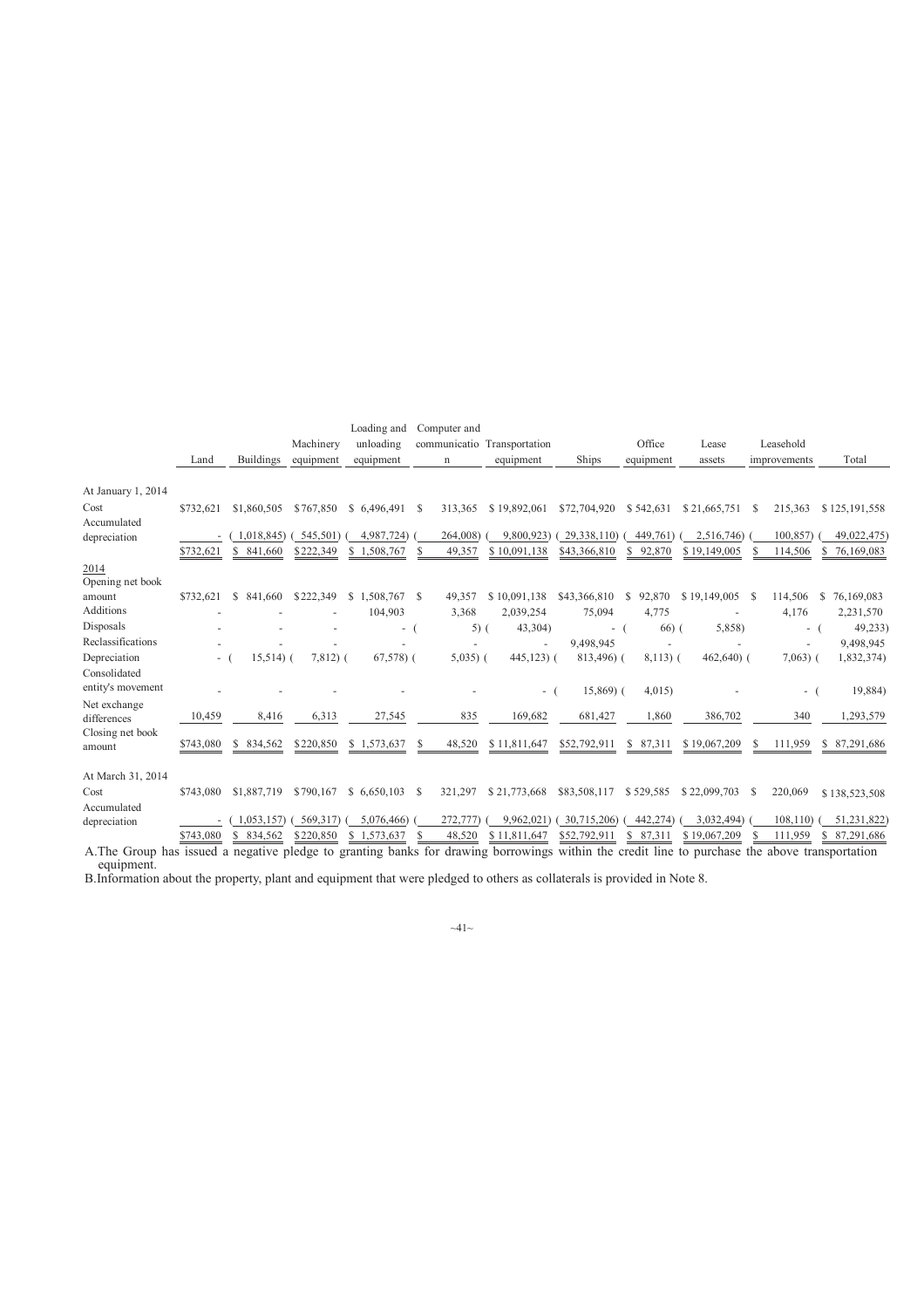(10) Investment property, net

|                          |                           | Land      |                           | <b>Buildings</b> | Total                     |                       |  |
|--------------------------|---------------------------|-----------|---------------------------|------------------|---------------------------|-----------------------|--|
| At January 1, 2015       |                           |           |                           |                  |                           |                       |  |
| Cost                     | $\boldsymbol{\mathsf{S}}$ | 1,414,008 | $\mathbb{S}$              | 1,005,858        | $\mathcal{S}$             | 2,419,866             |  |
| Accumulated depreciation |                           |           |                           | 432,652)         |                           | 432,652)              |  |
|                          | $\mathbb S$               | 1,414,008 | $\mathbb{S}$              | 573,206          | $\mathbb{S}$              | 1,987,214             |  |
| 2015                     |                           |           |                           |                  |                           |                       |  |
| Opening net book amount  | \$                        | 1,414,008 | \$                        | 573,206          | $\mathbb{S}$              | 1,987,214             |  |
| Depreciation             |                           |           |                           | $4,930$ (        |                           | 4,930)                |  |
| Net exchange differences |                           |           |                           | 1,132)           |                           | 1,132)                |  |
| Closing net book amount  | $\boldsymbol{\mathsf{S}}$ | 1,414,008 | $\boldsymbol{\mathsf{S}}$ | 567,144          | $\boldsymbol{\mathsf{S}}$ | 1,981,152             |  |
| At March 31, 2015        |                           |           |                           |                  |                           |                       |  |
| Cost                     | $\mathbb{S}$              | 1,414,008 | $\mathbb{S}$              | 1,004,280        | $\mathbb{S}$              | 2,418,288             |  |
| Accumulated depreciation |                           |           |                           | 437,136)         |                           | 437,136)              |  |
|                          | $\mathbb{S}$              | 1,414,008 | $\mathbb{S}$              | 567,144          | $\mathbb{S}$              | 1,981,152             |  |
|                          |                           | Land      |                           | <b>Buildings</b> |                           | Total                 |  |
|                          |                           |           |                           |                  |                           |                       |  |
| At January 1, 2014       |                           |           |                           |                  |                           |                       |  |
| Cost                     | \$                        | 1,414,008 | $\mathbb{S}$              | 1,012,695        | $\mathbb{S}$              | 2,426,703             |  |
| Accumulated depreciation |                           |           |                           | 414,697)         |                           | 414,697)              |  |
|                          | \$                        | 1,414,008 | $\boldsymbol{\mathsf{S}}$ | 597,998          | $\boldsymbol{\mathsf{S}}$ | 2,012,006             |  |
| 2014                     |                           |           |                           |                  |                           |                       |  |
| Opening net book amount  | \$                        | 1,414,008 | \$                        | 597,998          | $\mathbb{S}$              | 2,012,006             |  |
| Depreciation             |                           |           |                           | $4,945$ ) (      |                           | 4,945                 |  |
| Net exchange differences |                           |           |                           | 4,667)           |                           | 2,007,061             |  |
| Closing net book amount  | $\mathbb{S}$              | 1,414,008 | $\mathbb{S}$              | 588,386          | $\mathbb{S}$              | 2,002,394             |  |
| At March 31, 2014        |                           |           |                           |                  |                           |                       |  |
| Cost                     | \$                        | 1,414,008 | $\mathbb{S}$              | 1,006,370        | $\mathcal{S}$             |                       |  |
| Accumulated depreciation |                           |           |                           | 417,984)         |                           | 2,420,378<br>417,984) |  |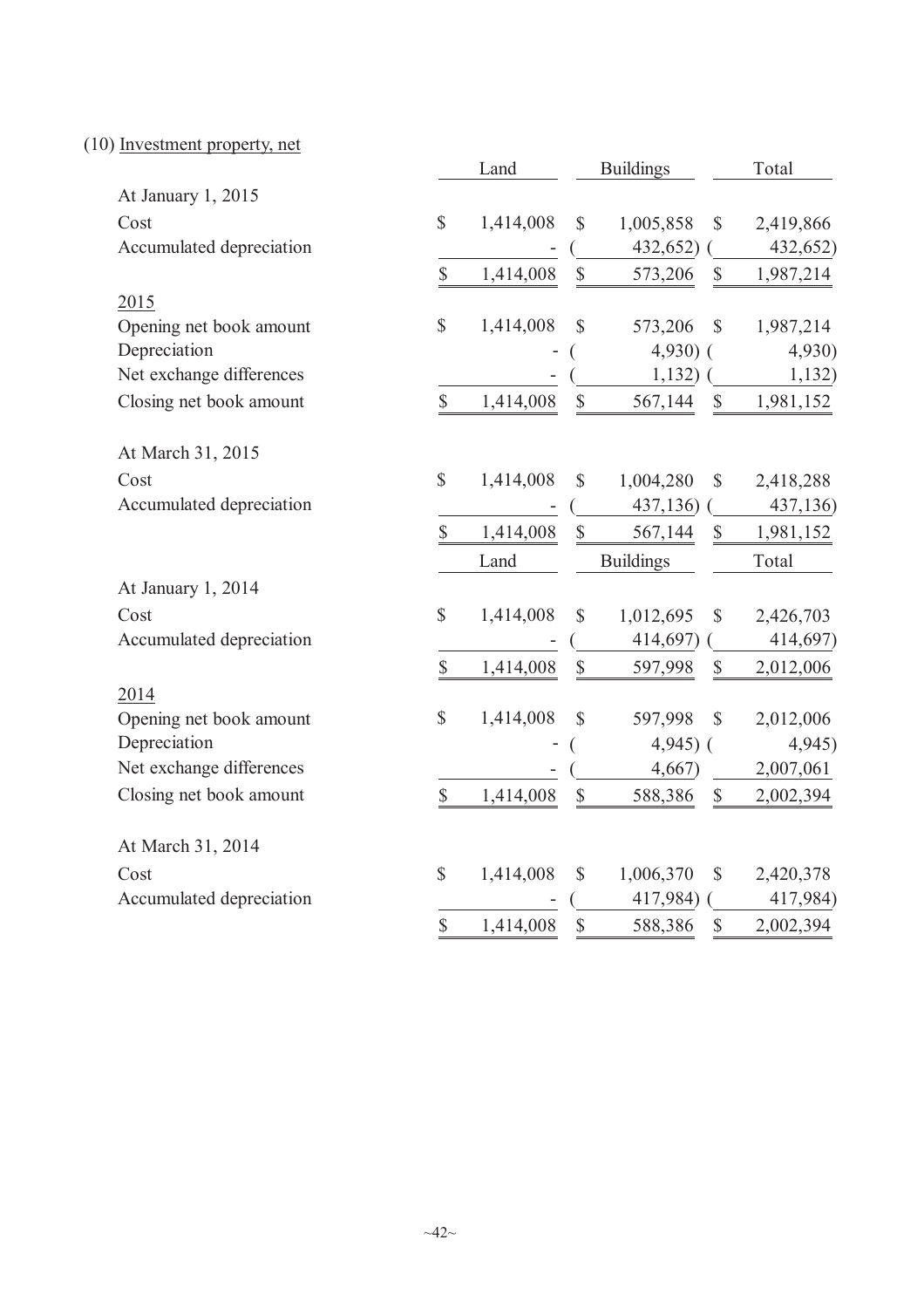A.Rental income from the investment property and direct operating expenses arising from the investment property are shown below:

|                                                                                                             | Three-month period   | Three-month period   |        |  |  |
|-------------------------------------------------------------------------------------------------------------|----------------------|----------------------|--------|--|--|
|                                                                                                             | ended March 31, 2015 | ended March 31, 2014 |        |  |  |
| Rental revenue from the lease of the<br>investment property                                                 | 25,238               |                      | 26,010 |  |  |
| Direct operating expenses arising<br>from the investment property<br>that generated rental income           |                      |                      |        |  |  |
| in the period                                                                                               | 5,385                |                      | 5,318  |  |  |
| Direct operating expenses arising<br>from the investment property that<br>did not generate rental income in |                      |                      |        |  |  |
| the period                                                                                                  | 618                  |                      | 240    |  |  |

B.The fair value of the investment property held by the Group as at March 31, 2015, December 31, 2014 and March 31, 2014 was \$3,200,912, \$3,467,369 and \$3,208,163, respectively. The fair value measurements were based on the market prices of recently sold properties in the immediate vicinity of a certain property.

C.Information about the investment property that were pledged to others as collaterals is provided in Note 8.

(11) Other non-current assets

|                           | March 31, 2015 |  | December 31, 2014 | March 31, 2014 |           |  |
|---------------------------|----------------|--|-------------------|----------------|-----------|--|
| Prepayments for equipment | 2,660,477 \$   |  | 3,508,591         |                | 9,588,195 |  |
| Refundable deposits       | 106,726        |  | 105,457           |                | 111,604   |  |
| Others                    | 391            |  | 441               |                | 8,795     |  |
|                           | 2,767,594      |  | 3,614,489         |                | 9,708,594 |  |

Amount of borrowing costs capitalised as part of prepayment for equipment and the range of the interest rates for such capitalisation are as follows:

|                         |  | Three-month period<br>ended March 31, 2015 |                   |                      | Three-month period<br>ended March 31, 2014 |                      |  |
|-------------------------|--|--------------------------------------------|-------------------|----------------------|--------------------------------------------|----------------------|--|
|                         |  |                                            |                   |                      |                                            |                      |  |
| Amount capitalised      |  |                                            | 9,123             |                      |                                            | 47,160               |  |
| Interest rate           |  | $1.23\% \sim 1.88\%$                       |                   | $1.09\% \sim 1.95\%$ |                                            |                      |  |
| $(12)$ Short-term loans |  |                                            |                   |                      |                                            |                      |  |
|                         |  | March 31, 2015                             | December 31, 2014 |                      |                                            | March 31, 2014       |  |
| Secured loans           |  | ۰                                          |                   |                      |                                            | 1,218,420            |  |
| Interest rate           |  |                                            |                   |                      |                                            | $1.73\% \sim 2.30\%$ |  |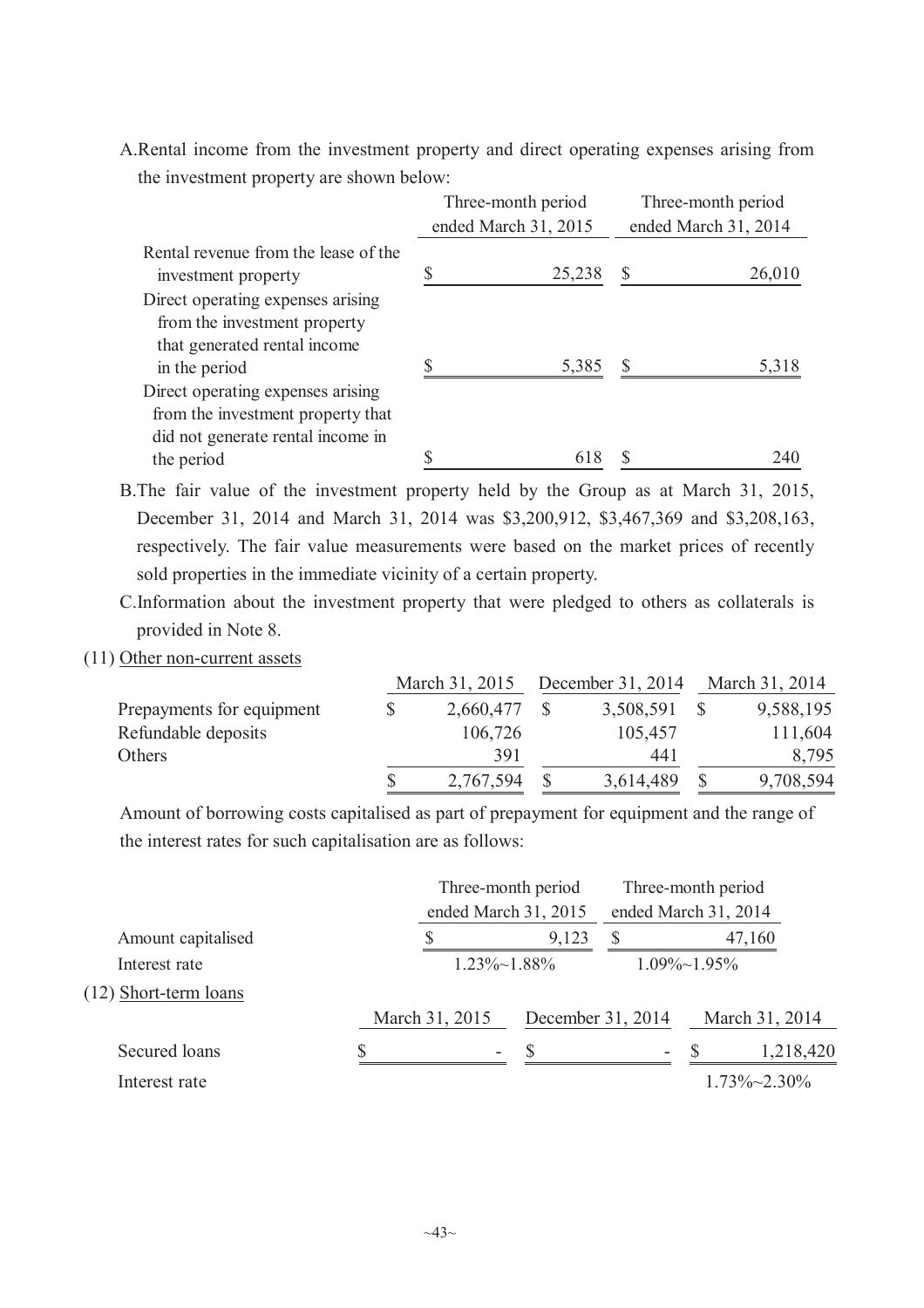|                                                     |               | March 31, 2015 |                           | December 31, 2014 |
|-----------------------------------------------------|---------------|----------------|---------------------------|-------------------|
| Receipt in advance                                  | $\mathsf{\$}$ | 394,751        | $\mathbb{S}$              | 255,216           |
| Long-term liabilities - current portion             |               | 15,277,693     |                           | 14,170,541        |
| Shipowner's accounts                                |               | 1,436,725      |                           | 1,950,409         |
| Agency accounts                                     |               | 2,576,726      |                           | 3,579,244         |
| Long-term leases payable - current                  |               | 2,206,390      |                           | 2,195,524         |
| Others                                              |               | 21,778         |                           | 29,800            |
|                                                     | \$            | 21,914,063     | \$                        | 22,180,734        |
|                                                     |               |                |                           | March 31, 2014    |
| Receipt in advance                                  |               |                | $\mathsf{\$}$             | 298,640           |
| Long-term liabilities - current portion             |               |                |                           | 12,612,909        |
| Shipowner's accounts                                |               |                |                           | 1,744,516         |
| Agency accounts                                     |               |                |                           | 3,993,440         |
| Long-term leases payable - current                  |               |                |                           | 2,265,909         |
| Others                                              |               |                |                           | 22,226            |
|                                                     |               |                | \$                        | 20,937,640        |
| (14) Corporate bonds payable                        |               |                |                           |                   |
|                                                     |               | March 31, 2015 |                           | December 31, 2014 |
| Domestic unsecured convertible bonds                | \$            |                | $\boldsymbol{\mathsf{S}}$ |                   |
| Domestic secured corporate bonds                    |               | 3,000,000      |                           | 3,000,000         |
| Less: discount on corporate bonds                   |               |                |                           |                   |
|                                                     |               | 3,000,000      |                           | 3,000,000         |
| Less: current portion or exercise of put<br>options |               |                |                           |                   |
|                                                     | \$            | 3,000,000      | $\mathbb{S}$              | 3,000,000         |
|                                                     |               |                |                           | March 31, 2014    |
| Domestic unsecured convertible bonds                |               |                | \$                        | 568,400           |
| Domestic secured corporate bonds                    |               |                |                           | 3,000,000         |
| Less: discount on corporate bonds                   |               |                |                           | 4,227             |
|                                                     |               |                |                           | 3,564,173         |
| Less: current portion or exercise of put            |               |                |                           |                   |
| options                                             |               |                |                           | 564,173)          |
|                                                     |               |                | \$                        | 3,000,000         |

A.On August 7, 2009, the Company issued its third domestic unsecured convertible bonds (referred herein as the "Third Bonds") at face value, totaling \$2,500,000. The major terms of the issuance are set forth below:

a) Period: 5 years (August 7, 2009 to August 7, 2014)

b) Coupon rate: 0% per annum

(13) Other current liabilities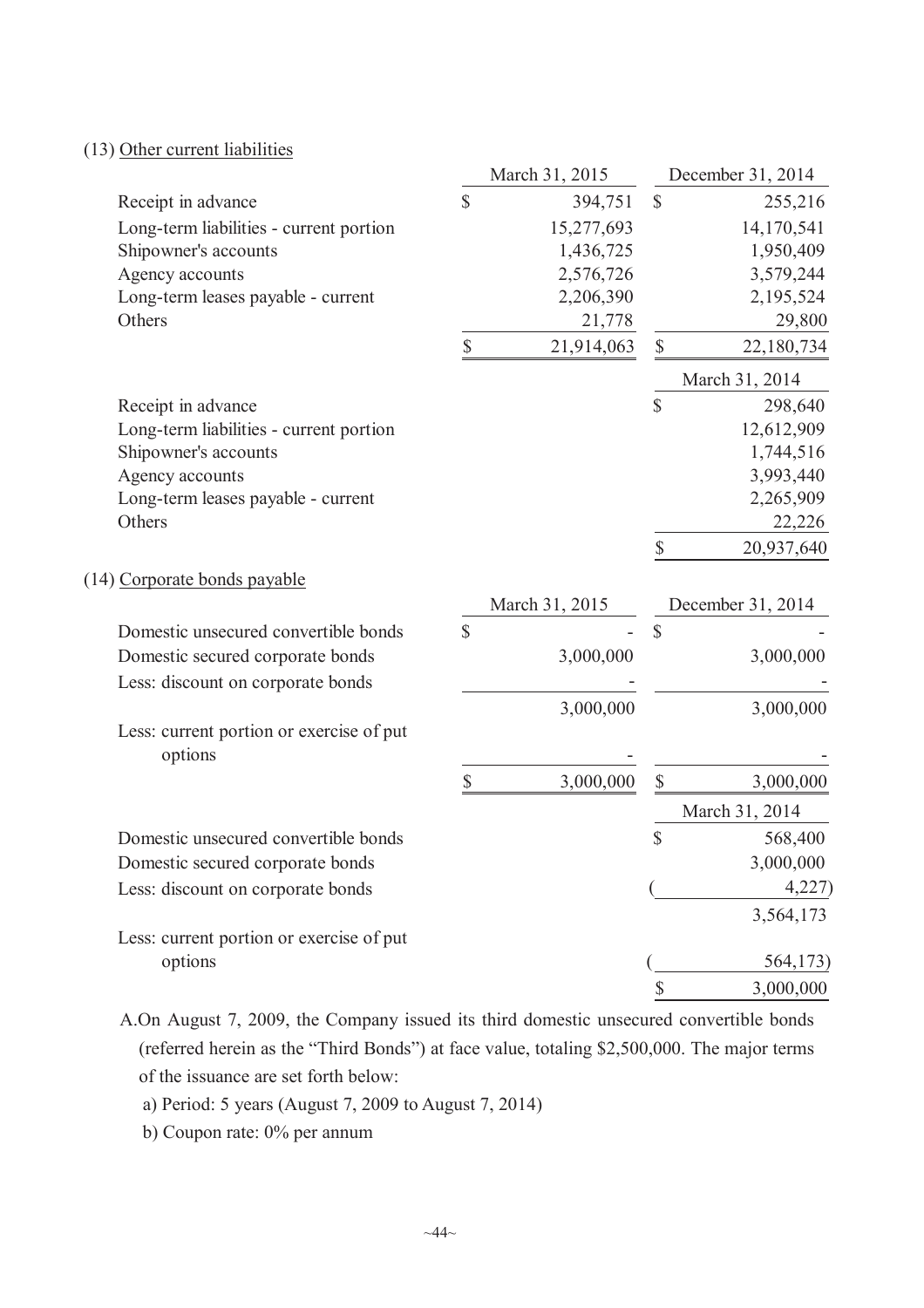c) Principal repayment and interest payment

Unless the Third Bonds are redeemed, repurchased, resold, converted or deregistered before maturity, or other events occur due to regulatory reasons, the principal of the Third Bonds shall be repaid in lump sum by cash at maturity based on the face value of the Bonds.

d) Collaterals

The Third Bonds are unsecured. However, if the Company subsequently issues other convertible bonds secured with collaterals, the rights of the holders of the Third Bonds to claim their credits and the collaterals are set at the same rank as the holders of the convertible bonds issued subsequently.

- e) Redemption at the Company's option
	- (a)During the period from one month after the issuance of the Third Bonds to 40 days before the maturity of the Third Bonds, if the closing price of the Company's common stock at the Taiwan Stock Exchange is equal to or more than 30% of the conversion price for a period of 30 consecutive trading days, the Company may redeem the outstanding bonds in cash at the face value of the Third Bonds within 30 trading days after the abovementioned 30 consecutive trading days.
	- (b)During the period from one month after the Third Bonds are issued to 40 days before the maturity of the Third Bonds, if the total amount of the Third Bonds outstanding after the conversion by the bondholders is less than \$250,000 (10% of the total issued amount), the Company may redeem the outstanding bonds at their face value any time during the 40 days before the maturity of the Third Bond.
	- (c)When the Company issues its redemption notice, if the bondholders do not reply before the effective redemption date, the Company may convert the bonds held by those bondholders into common stock at the conversion price in effect at the expiration of the notice period.
- f) Redemption at the bondholders' option

During the period from 30 days before the 2-year maturity of the Third Bonds to the date of maturity, or from 30 days before the 3-year maturity of the Third Bonds to the date of maturity, the bondholders may require the Company to redeem their bonds in cash at the face value plus interest compensation. The redemption price for the former is 101.00% of the face value with a yield rate of 0.50% per annum, and 101.51% of the face value with a yield rate of 0.50% for the latter.

- g) Terms of conversion
	- (a)Conversion period

The bondholders may convert the Third Bonds into the Company's common stock during the period from one month after the Third Bonds are issued to 10 days before the maturity of the Third Bonds.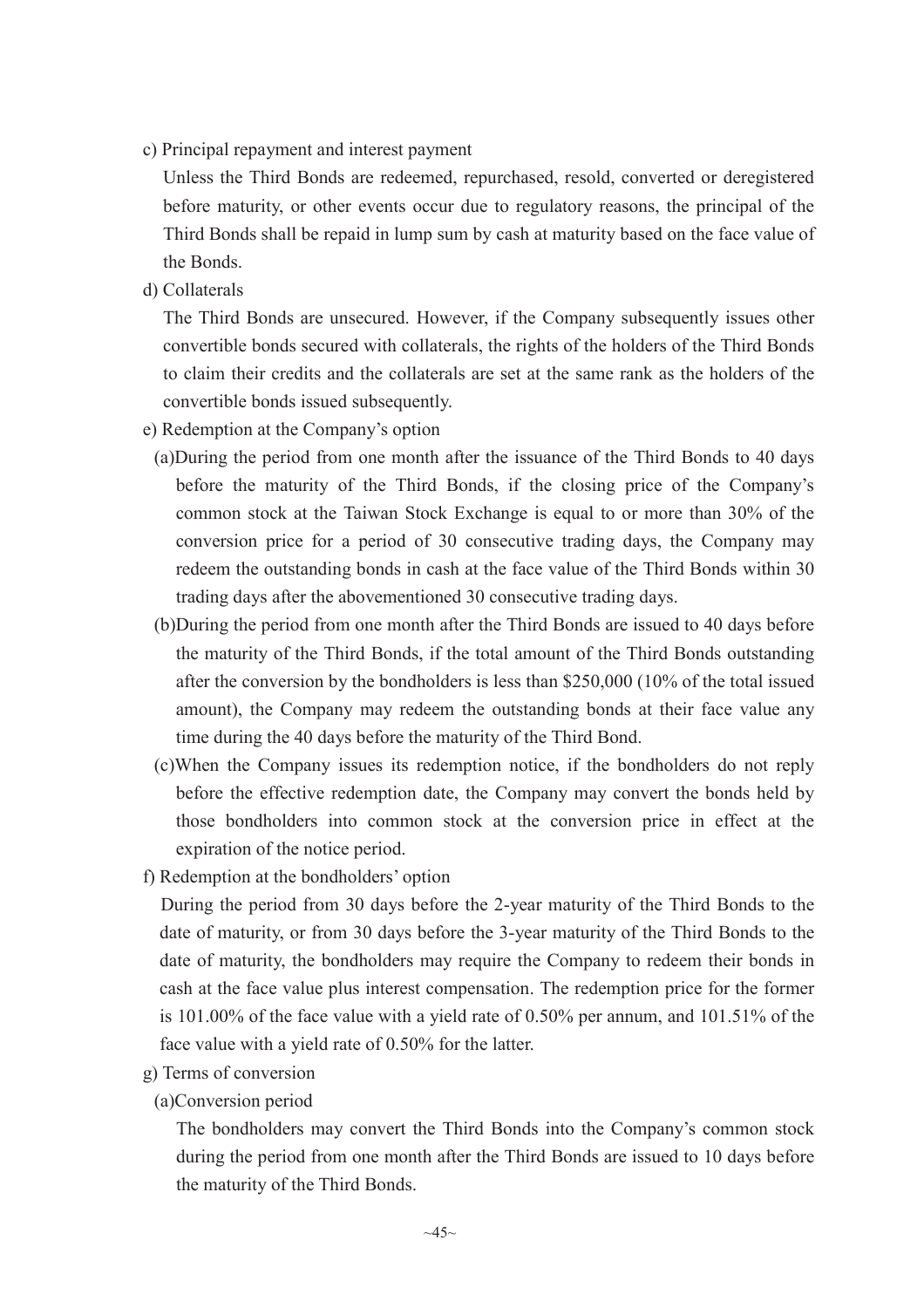The bondholders are prohibited from exercising their conversion right during the period from 3 trading days before the announcement of cash or stock dividends to the date of distribution of the cash or stock dividends.

(b)Conversion price

The base day for setting conversion price is July 30, 2009. The conversion price can be any of the three average closing prices of the Company's common stock during the 1, 3 and 5 trading days before the base day multiplied by 101.00%. If any cash or stock dividends are distributed before the base day, the closing price used in the computation of the conversion price must be adjusted for the effect of the dividend distribution. If any cash or stock dividends are distributed during the period from the date on which the conversion price is set to the date on which the Third Bonds are issued, the conversion price is required to be adjusted in accordance with the adjusting formula specified in the bond agreement. The conversion price at the issuance of the Third Bonds was set at \$20.40 (in dollars). Until the report release date, the conversion price of the Convertible Bonds was set at \$17.20 (in dollars).

h) Entitlement to cash dividends or stock dividends

The bondholders who request to convert the Third Bonds during the period from January 1 of the current year to any date which is more than 3 trading days before the announcement of cash or stock dividends are entitled to the cash or stock dividends resolved by the stockholders in the current year. Conversion of the Third Bonds is prohibited during the period from 3 trading days before the announcement of cash or stock dividends to the ex-dividend date. The bondholders who request to convert the Third Bonds during the period from the date following the ex-dividend date to December 31 of the current year are not entitled to the cash or stock dividends resolved by the stockholders in the current year, but are entitled to the cash or stock dividends resolved by the stockholders in the following year.

- B.On April 26, 2012, the Company issued its twelfth domestic secured corporate bonds (referred herein as the "Twelfth Bonds"), totaling \$3,000,000. The Twelfth Bonds are categorized into Bond A and B, depending on the guarantee institution. Bond A totals \$2,000,000, and Bond B totals \$1,000,000. The major terms of the issuance are set forth below:
	- a) Period: 5 years (April 26, 2012 to April 26, 2017)
	- b) Coupon rate: 1.28% fixed per annum
	- c) Principal repayment and interest payment

Repayments for the Twelfth Bonds are paid annually on coupon rate, starting a year from the issuing date. The principal of the Twelfth Bonds shall be repaid in lump sum at maturity.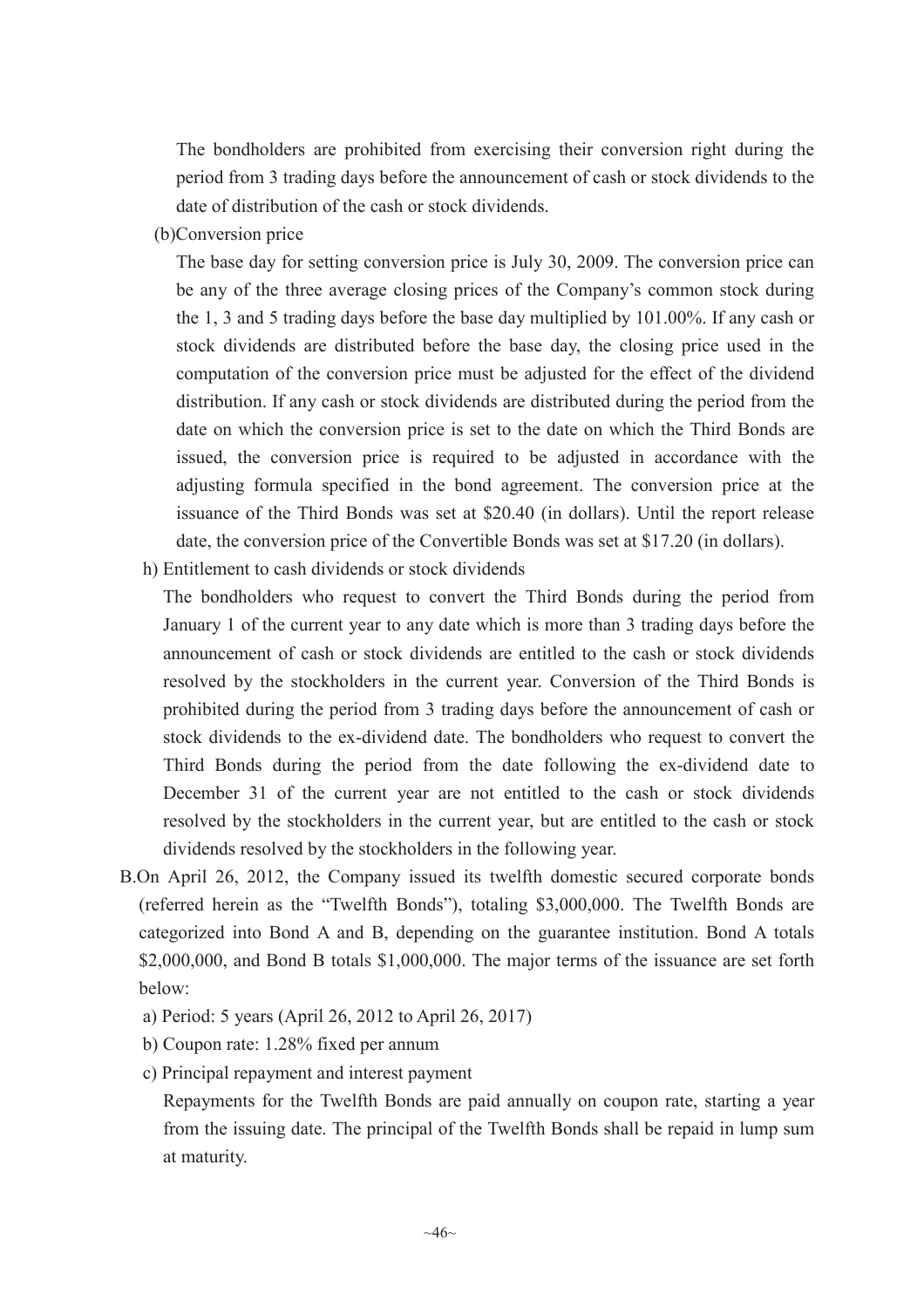# d) Collaterals

The Twelfth Bonds are secured. Bond A is guaranteed by Bank Sinopac, and Bond B is guaranteed by Far Eastern International Bank.

C.The conversion rights and debt component of the Third Bonds are recognised separately in accordance with IAS 39. The issuance cost of the Third Bonds is allocated to debt and equity components by the amount initially recognised. Accordingly, the account of "capital reserve from stock warrants" amounted to \$256,205.

The net value of the rights of repurchase and resold embedded in bonds payable was separated from bonds payable, and was recognised in "financial liabilities at fair value through profit or loss" in accordance with IAS 39.

(15) Long-term loans

|                                       |              | March 31, 2015       |               | December 31, 2014    |
|---------------------------------------|--------------|----------------------|---------------|----------------------|
| Secured bank loans                    | $\mathbb{S}$ | 57,692,192           | $\mathcal{S}$ | 56,900,307           |
| Unsecured bank loans                  |              | 17,427,778           |               | 17,721,811           |
| Add: unrealised foreign exchange loss |              | 485,096              |               | 603,840              |
| Less: hosting fee credit              |              | 30,187)              |               | 33,069)              |
|                                       |              | 75,574,879           |               | 75,192,889           |
| Less: current portion                 |              | 15,277,693)          |               | 14, 170, 541)        |
|                                       |              | 60,297,186           |               | 61,022,348           |
| Interest rate                         |              | $0.87\% \sim 5.22\%$ |               | $0.80\% \sim 5.22\%$ |
|                                       |              |                      |               | March 31, 2014       |
| Secured bank loans                    |              |                      | $\mathsf{\$}$ | 55,202,881           |
| Unsecured bank loans                  |              |                      |               | 20,120,238           |
| Add: unrealised foreign exchange loss |              |                      |               | 258,024              |
| Less: hosting fee credit              |              |                      |               | 29,688)              |
|                                       |              |                      |               | 75,551,455           |
| Less: current portion                 |              |                      |               | 12,048,736)          |
|                                       |              |                      |               | 63,502,719           |
| Interest rate                         |              |                      |               | $1.04\% \sim 5.22\%$ |

Please refer to Note 8 for details of the collaterals pledged for the above long-term loans.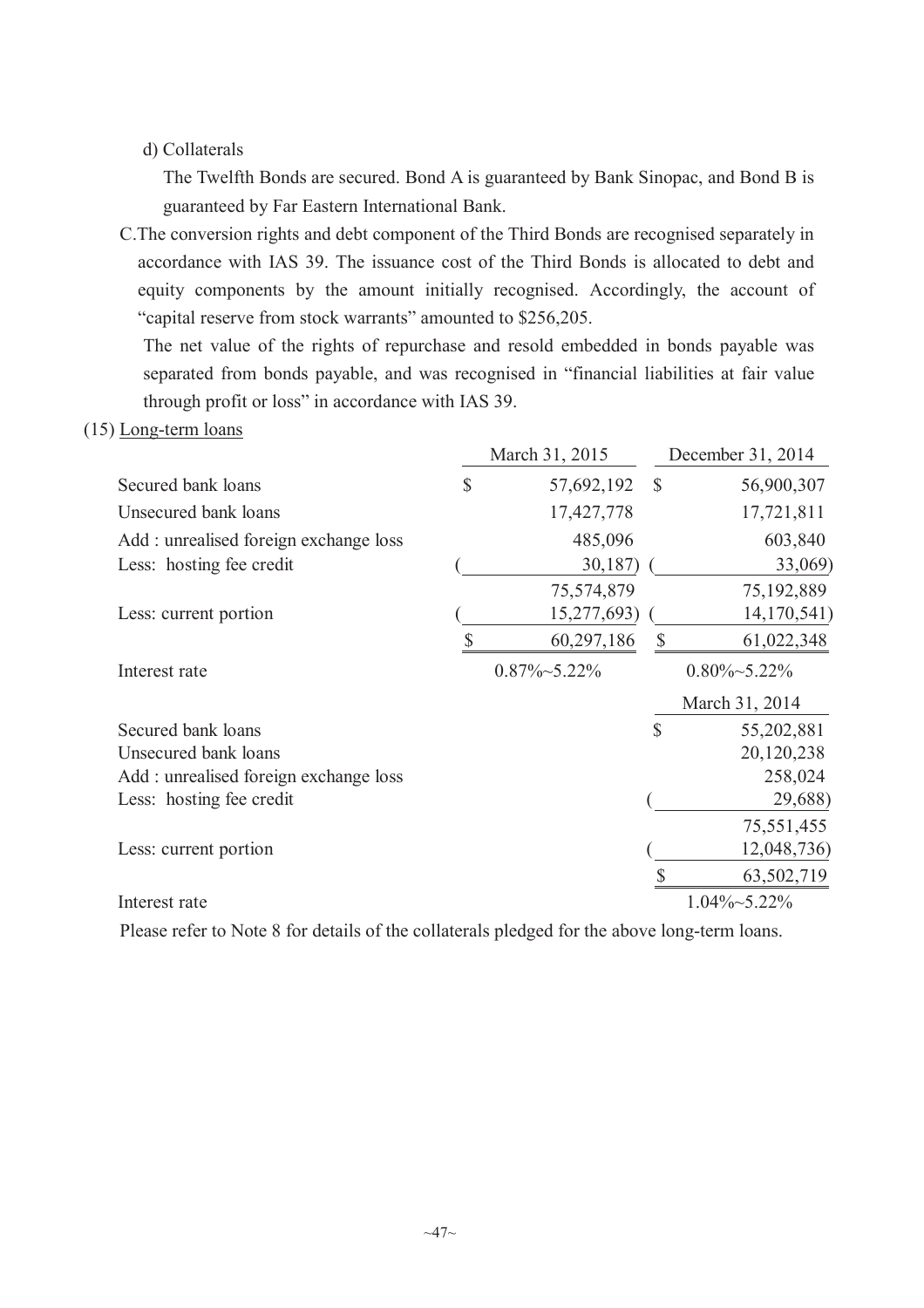# (16) Other non-current liabilities

|                                        | March 31, 2015 |            |    | December 31, 2014 |  |  |
|----------------------------------------|----------------|------------|----|-------------------|--|--|
| Long-term leases payable - non-current | S              | 14,289,475 | S  | 15,198,354        |  |  |
| Accrued pension liabilities            |                | 2,882,525  |    | 2,878,564         |  |  |
| Unrealised gain on sale and leaseback  |                | 103,725    |    | 105,778           |  |  |
| Guarantee deposits received            |                | 41,634     |    | 43,368            |  |  |
|                                        |                | 17,317,359 |    | 18,226,064        |  |  |
|                                        |                |            |    | March 31, 2014    |  |  |
| Long-term leases payable - non-current |                |            | \$ | 16,017,830        |  |  |
| Accrued pension liabilities            |                |            |    | 2,860,292         |  |  |
| Unrealised gain on sale and leaseback  |                |            |    | 98,171            |  |  |
| Guarantee deposits received            |                |            |    | 34,229            |  |  |
|                                        |                |            |    | 19,010,522        |  |  |

#### (17) Finance lease liabilities

The Group leases in loading and unloading equipment, ships and transportation equipment under finance lease, based on the terms of the lease contracts. Future minimum lease payments and their present values as at March 31, 2015, December 31, 2014 and March 31, 2014 are as follows:

|                                                      |    | Total finance lease |                            | Future finance |                           | Present value of          |
|------------------------------------------------------|----|---------------------|----------------------------|----------------|---------------------------|---------------------------|
|                                                      |    | liabilities         |                            | charges        |                           | finance lease liabilities |
| Current                                              |    |                     |                            |                |                           |                           |
| Not later than one year                              | \$ | 2,769,574           | \$                         | 563,184        | $\boldsymbol{\mathsf{S}}$ | 2,206,390                 |
| Non-current                                          |    |                     |                            |                |                           |                           |
| Later than one year but not<br>later than five years |    | 7,742,789           |                            | 1,635,693      |                           | 6,107,096                 |
| Over five years                                      |    | 8,822,753           |                            | 640,374        |                           | 8,182,379                 |
|                                                      |    | 16,565,542          |                            | 2,276,067      |                           | 14,289,475                |
|                                                      | \$ | 19,335,116          | $\mathbb{S}$               | 2,839,251      | $\mathbb{S}$              | 16,495,865                |
|                                                      |    |                     | December 31, 2014          |                |                           |                           |
|                                                      |    | Total finance lease |                            | Future finance |                           | Present value of          |
|                                                      |    | liabilities         |                            | charges        |                           | finance lease liabilities |
| Current                                              |    |                     |                            |                |                           |                           |
| Not later than one year                              | \$ | $2,752,339$ (\$)    |                            | 556,815)       | $\mathcal{S}$             | 2,195,524                 |
| Non-current                                          |    |                     |                            |                |                           |                           |
| Later than one year but not<br>later than five years |    | 8,089,443 (         |                            | 1,639,034)     |                           | 6,450,409                 |
| Over five years                                      |    | 9,450,625           |                            | 702,680)       |                           | 8,747,945                 |
|                                                      |    | 17,540,068          |                            | 2,341,714)     |                           | 15,198,354                |
|                                                      | \$ | 20,292,407          | $\left(\frac{1}{2}\right)$ | 2,898,529)     | $\mathcal{S}$             | 17,393,878                |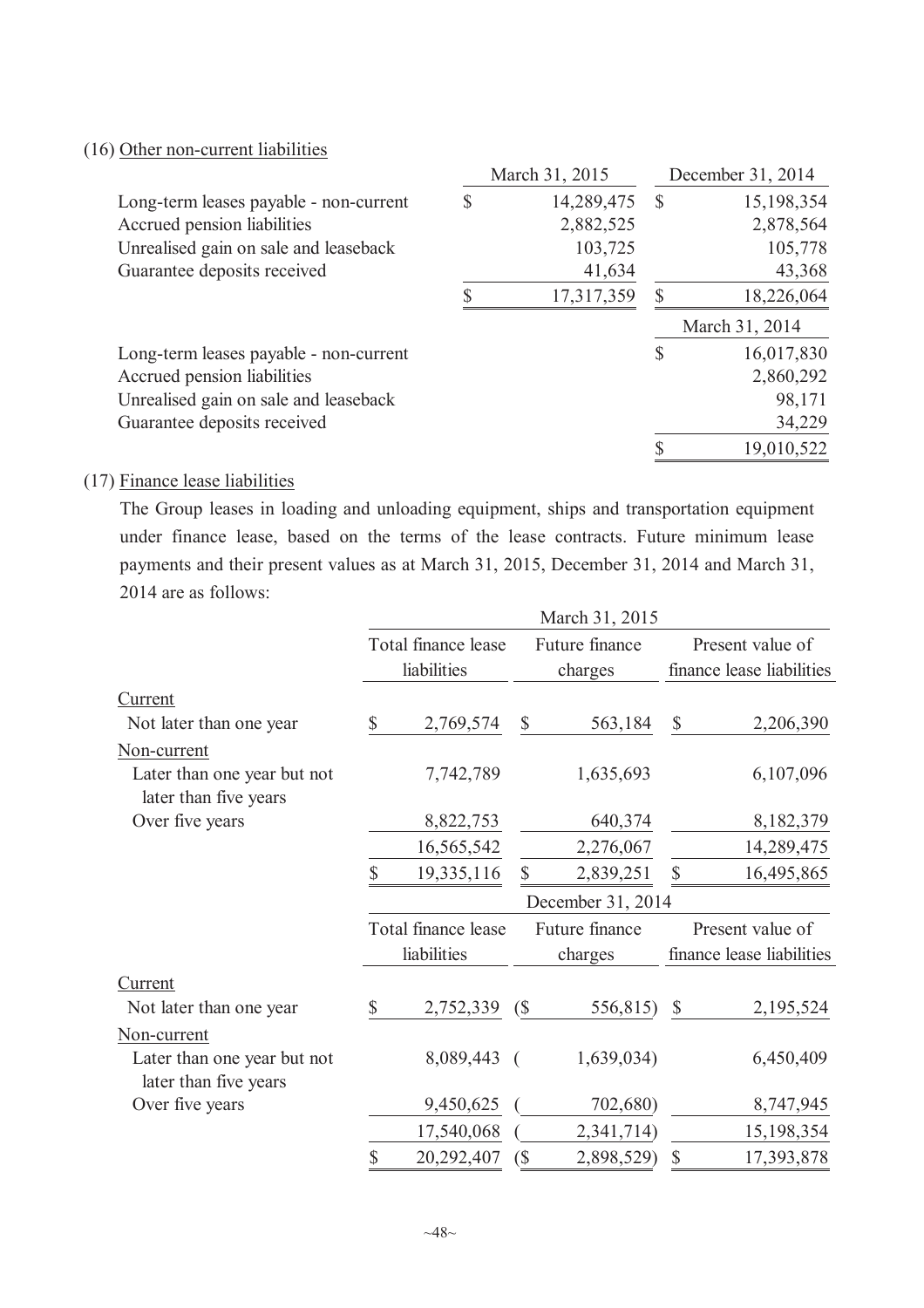|                                                      |                     |            | March 31, 2014            |              |                           |
|------------------------------------------------------|---------------------|------------|---------------------------|--------------|---------------------------|
|                                                      | Total finance lease |            | Future finance<br>charges |              | Present value of          |
|                                                      | liabilities         |            |                           |              | finance lease liabilities |
| Current                                              |                     |            |                           |              |                           |
| Not later than one year                              | 2,878,754           | $\sqrt{S}$ | 612,845)                  | $\mathbb{S}$ | 2,265,909                 |
| Non-current                                          |                     |            |                           |              |                           |
| Later than one year but not<br>later than five years | 8,261,620           |            | 1,793,667)                |              | 6,467,953                 |
| Over five years                                      | 10,472,318          |            | 922,441)                  |              | 9,549,877                 |
|                                                      | 18,733,938          |            | 2,716,108)                |              | 16,017,830                |
|                                                      | 21,612,692          |            | 3,328,953)                |              | 18,283,739                |

#### (18) Pension

- A.(a) In accordance with the Labor Pension Act ("the Act"), effective July 1, 2005, which adopted a defined contribution scheme, employees of the Company and its subsidiary-TTSC may choose to be subject to either the Act, maintaining their seniority before the enforcement of the Act, or the pension mechanism of the Labor Standard Law. Under the defined benefit pension plan, two units are accrued for each year of service for the first 15 years and one unit for each additional year thereafter, subject to a maximum of 45 units. Pension benefits are based on the number of units accrued and the average monthly salaries and wages of the last 6 months prior to retirement. The Company and its subsidiary-TTSC contribute monthly an amount equal to 15% of the employees' monthly salaries and wages to the retirement fund deposited with the Trust Department of Bank of Taiwan under the name of the Labor Pension Fund Supervisory Committee.
	- (b)The employees with R.O.C. nationality of the Group's subsidiaries, Greencompass Marine S. A. and Evergreen Marine (UK) Limited, adopted the Act. Under the defined benefit pension plan, two units are accrued for each year of service for the first 15 years and one unit for each additional year thereafter, subject to a maximum of 45 units. Pension benefits are based on the number of units accrued and the average monthly salaries and wages of the last 6 months prior to retirement.
	- (c) For the aforementioned pension plan, the Group recognised pension costs of \$58,066 and \$57,839 for the three-month periods ended March 31, 2015 and 2014, respectively.
	- (d) Expected contributions to the defined benefit pension plans of the Company and its subsidiary-TTSC for the year ended December 31, 2015 amount to \$60,920.
- B.(a)Effective July 1, 2005, the Company and its domestic subsidiary-TTSC have established a defined contribution pension plan (the "New Plan") under the Labor Pension Act (the "Act"), covering all regular employees with R.O.C. nationality. Under the New Plan, the Company and its domestic subsidiary-TTSC contribute monthly an amount based on 6% of the employees' monthly salaries and wages to the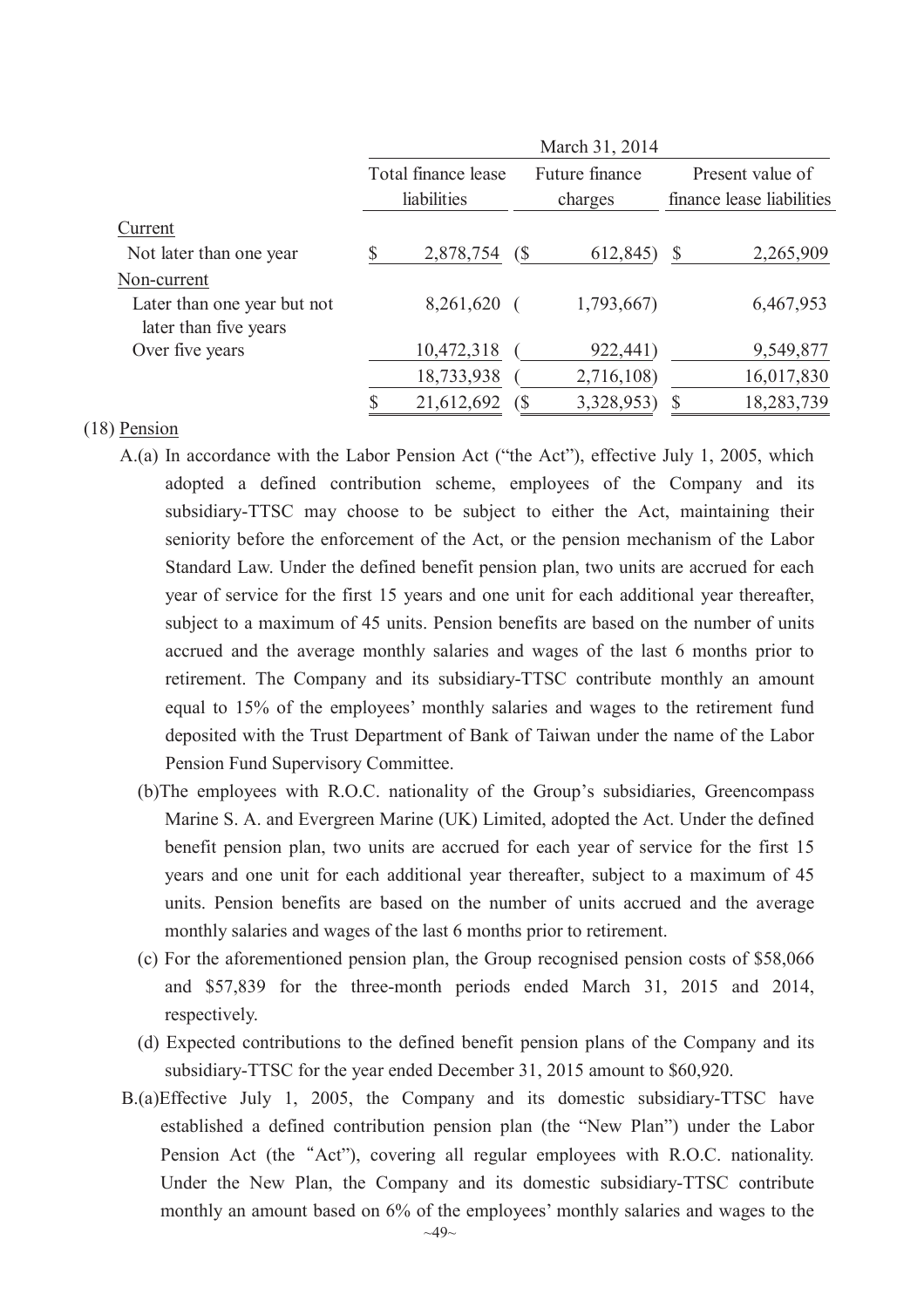employees' individual pension accounts at the Bureau of Labor Insurance. The benefits accrued are paid monthly or in lump sum upon termination of employment.

(b)The pension costs under defined contribution pension plans of the Group for the three-month periods ended March 31, 2015 and 2014 were \$37,451 and \$42,549, respectively.

#### (19) Capital stock

As of March 31, 2015, the Company's authorized capital was \$36,000,000, and the paid-in capital was \$ 34,775,802, consisting of 3,477,580 thousand shares of common stocks with a par value of \$10 (in dollars) per share. All proceeds from shares issued have been collected.

#### (20) Capital surplus

A.Pursuant to the R.O.C. Company Act, capital surplus arising from paid-in capital in excess of par value on issuance of common stocks and donations can be used to cover accumulated deficit or to issue new stocks or cash to shareholders in proportion to their share ownership, provided that the Company has no accumulated deficit. Further, the R.O.C. Securities and Exchange Law requires that the amount of capital surplus to be capitalised mentioned above should not exceed 10% of the paid-in capital each year. Capital surplus should not be used to cover accumulated deficit unless the legal reserve is insufficient.

|                                 | Three-month period ended March 31, 2015 |                |              |              |     |    |        |  |  |  |
|---------------------------------|-----------------------------------------|----------------|--------------|--------------|-----|----|--------|--|--|--|
|                                 | Adjustments to                          |                |              |              |     |    |        |  |  |  |
|                                 | share of changes                        |                |              |              |     |    |        |  |  |  |
|                                 |                                         |                | in equity of |              |     |    |        |  |  |  |
|                                 | Share                                   |                |              |              |     |    |        |  |  |  |
|                                 | premium                                 | joint ventures |              | assets       |     |    | Others |  |  |  |
| At January 1, 2015              | \$5,895,171                             | <sup>S</sup>   | 1,390,128    | $\mathbb{S}$ | 446 | \$ | 6,713  |  |  |  |
| Recognition of change in equity |                                         |                |              |              |     |    |        |  |  |  |
| of associates in proportion to  |                                         |                |              |              |     |    |        |  |  |  |
| the Company's ownership         |                                         |                | 692,783      |              |     |    |        |  |  |  |
| At March 31, 2015               | \$5,895,171                             |                | 2,082,911    |              | 446 |    | 6,713  |  |  |  |

#### (21) Retained earnings

A. According to the Company's Articles of Incorporation, if there is any profit for a fiscal year, the Company shall first make provision for all taxes and cover prior years' losses and then appropriate 10% of the residual amount as legal reserve. Dividends shall be proposed by the Board of Directors and resolved by the stockholders. Bonuses paid to employees shall be at least 0.5% of the total distributed amount and the remuneration paid to the directors and supervisors shall not exceed 5% of the total distributed amount.

#### B. Dividend policy

The Company is currently at the stable growth stage. In order to facilitate future expansion plans, dividends to stockholders are distributed mutually in the form of both cash and stocks with the basic principle that the ratio of cash dividends to total stock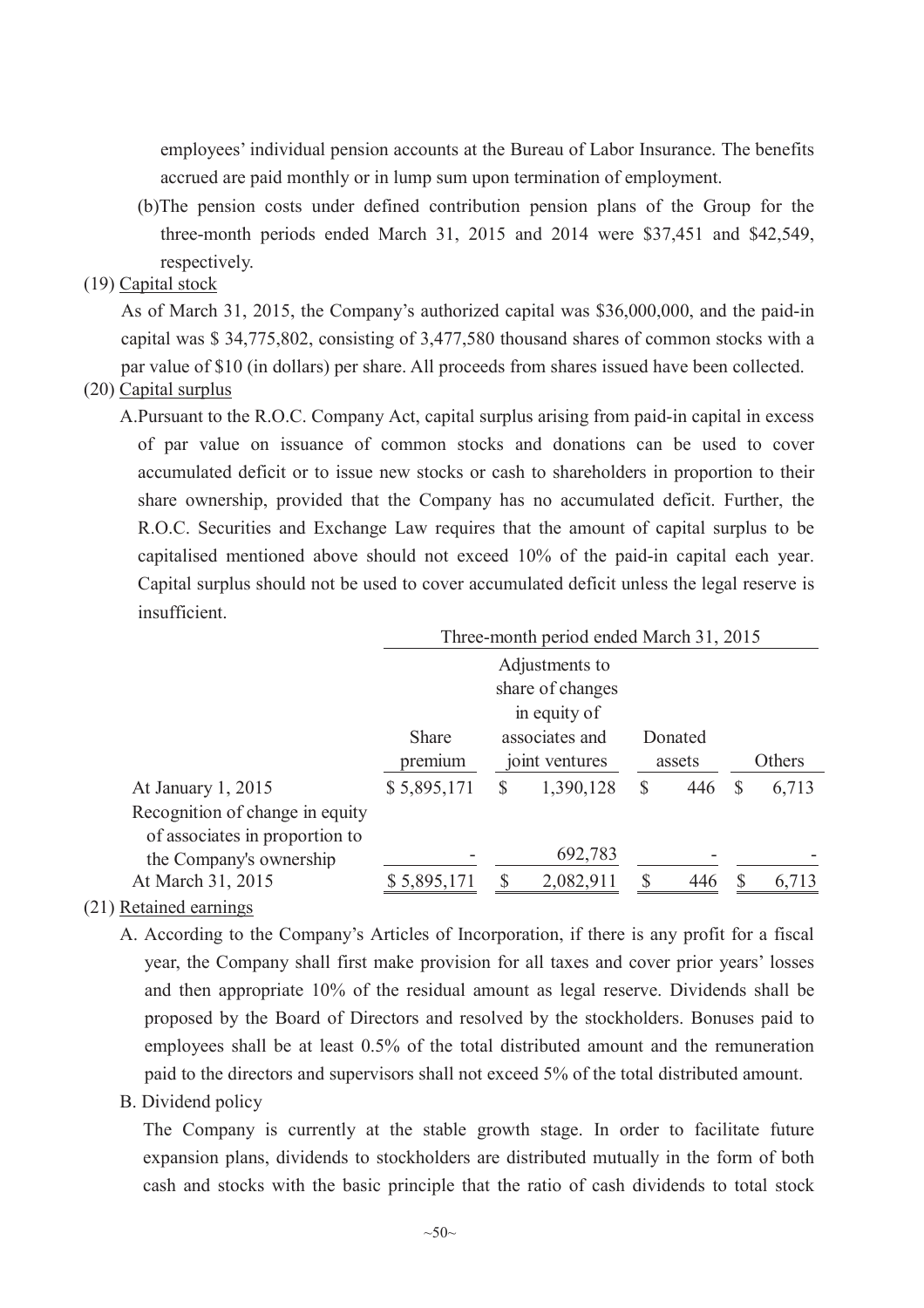dividends shall not be lower than 10%.

C. Legal reserve

Except for covering accumulated deficit or issuing new stocks or cash to shareholders in proportion to their share ownership, the legal reserve shall not be used for any other purpose. The use of legal reserve for the issuance of stocks or cash to shareholders in proportion to their share ownership is permitted, provided that the distribution of the reserve is limited to the portion in excess of 25% of the Company's paid-in capital.

- D. (a) In accordance with the regulations, the Company shall set aside special reserve from the debit balance on other equity items at the balance sheet date before distributing earnings. When debit balance on other equity items is reversed subsequently, the reversed amount could be included in the distributable earnings.
	- (b)The amounts previously set aside by the Company as special reserve on initial application of IFRSs in accordance with Jin-Guan-Zheng-Fa-Zi Letter No. 1010012865, dated April 6, 2012, shall be reversed proportionately when the relevant assets are used, disposed of or reclassified subsequently. Such amounts are reversed upon disposal or reclassified if the assets are investment property of land, and reversed over the use period if the assets are investment property other than land.
- E.In response to future operating plans, the Company has retained all distributable earnings and has not appropriated any bonus to shareholders, directors' and supervisors' remuneration and employees' bonus for the three-month period ended March 31, 2015.
- F.The employees' bonus of \$15,160 and directors' and supervisors' remuneration of \$11,000 for the year ended December 31, 2014 were accrued based on profit after tax for the year, as well as legal reserve and others. The basic accrual is within the percentage stated in the Company's Articles of Incorporation.
- G.The appropriation of 2014 earnings resolved by the Board of Directors on March 27, 2015 is as follows:

|                                             | Year ended December 31, 2014 |         |              |                    |  |  |  |
|---------------------------------------------|------------------------------|---------|--------------|--------------------|--|--|--|
|                                             |                              |         |              | Dividend per share |  |  |  |
|                                             |                              | Amount  | (in dollars) |                    |  |  |  |
| Accrual of legal reserve                    |                              | 117,604 |              |                    |  |  |  |
| Reversal of special reserve                 |                              | 828,940 |              |                    |  |  |  |
| Appropriate cash dividends to shareholders  |                              | 347,758 |              | 0 <sup>1</sup>     |  |  |  |
| Appropriate stock dividends to shareholders |                              | 347,758 |              | 0.1                |  |  |  |

Information about the appropriation of the Company's earnings as approved by the Board of Directors and resolved by the shareholders will be posted in the "Market Observation Post System" at the website of the Taiwan Stock Exchange.

As of May 15, 2015, the appropriation of 2014 earnings has not been resolved by the shareholders.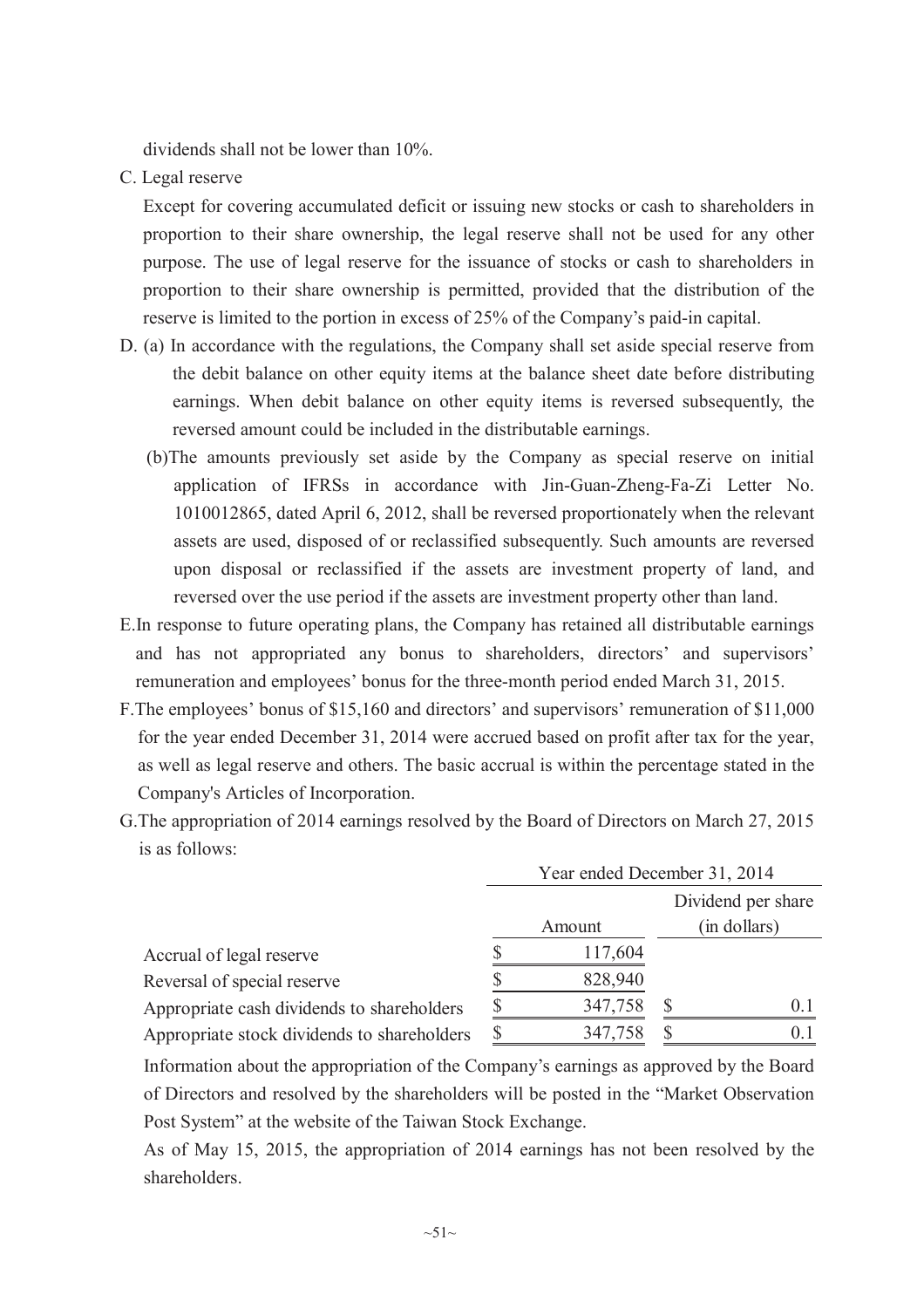# (22) Other equity items

|                                   |                            | Hedging     | Available-for-<br>Currency |                 |             |              |           |
|-----------------------------------|----------------------------|-------------|----------------------------|-----------------|-------------|--------------|-----------|
|                                   |                            | reserve     |                            | sale investment | translation |              | Total     |
| At January 1, 2015                | $\left( \text{\$} \right)$ | 365,777) \$ |                            | 636,519         | \$1,356,698 | $\mathbb{S}$ | 1,627,440 |
| $Revaluation - gross$             |                            |             |                            | 543,347         |             |              | 543,347   |
| $Revaluation - tax$               |                            | Ξ.          |                            | 14,632)         |             |              | 14,632)   |
| Revaluation – associates          |                            |             |                            | 49,204          |             |              | 49,204    |
| Cash flow hedges:                 |                            |             |                            |                 |             |              |           |
| - Fair value loss in the period   |                            | 6,181)      |                            |                 |             |              | 6,181)    |
| - Fair value loss in the period   |                            |             |                            |                 |             |              |           |
| – tax                             |                            | 263         |                            |                 |             |              | 263       |
| - Associates                      |                            | 54,389      |                            |                 |             |              | 54,389    |
| Currency translation differences: |                            |             |                            |                 |             |              |           |
| $-Group$                          |                            |             |                            |                 |             | $772,196$ (  | 772,196)  |
| $-Group - tax$                    |                            |             |                            |                 |             | 8            | 8         |
| -Associates                       |                            |             |                            |                 |             | 43,454       | 43,454)   |
| At March 31, 2015                 |                            | 317,306)    | \$                         | 1,214,438       | S           | 541,056      | 1,438,188 |

|                                   |              | Hedging                  |                            | Available-for-  | Currency       |          |
|-----------------------------------|--------------|--------------------------|----------------------------|-----------------|----------------|----------|
|                                   |              | reserve                  |                            | sale investment | translation    | Total    |
| At January 1, 2014                | $\mathbb{S}$ | 12,331                   | (S                         | $36,456$ (\$)   | $804,815$ (\$) | 828,940) |
| $Revaluation - gross$             |              |                          |                            | 5,147           |                | 5,147    |
| $Revaluation - tax$               |              | $\overline{\phantom{a}}$ |                            | 1,132)          | Ξ.             | 1,132)   |
| Revaluation – associates          |              |                          |                            | 2,462           |                | 2,462    |
| Cash flow hedges:                 |              |                          |                            |                 |                |          |
| -Associates                       |              | 1,895)                   |                            |                 | $\sim$         | 1,895)   |
| Currency translation differences: |              |                          |                            |                 |                |          |
| $-Group$                          |              |                          |                            |                 | 837,963        | 837,963  |
| $-Group - tax$                    |              |                          |                            | $\sim$          | $12)$ (        | 12)      |
| -Associates                       |              |                          |                            |                 | 84,536         | 84,536   |
| At March 31, 2014                 |              | 10,436                   | $\left( \text{\$} \right)$ | 29,979)         | 117,672        | 98,129   |

# (23) Operating revenue

|                                 |    | Three-month period   |                      | Three-month period |  |
|---------------------------------|----|----------------------|----------------------|--------------------|--|
|                                 |    | ended March 31, 2015 | ended March 31, 2014 |                    |  |
| Marine freight income           | S  | 32,326,883           | <sup>S</sup>         | 30,917,104         |  |
| Container manufacturing income  |    | 679,917              |                      | 638,981            |  |
| Ship rental and slottage income |    | 551,999              |                      | 209,729            |  |
| Commission income and agency    |    | 382,759              |                      | 329,584            |  |
| service income                  |    |                      |                      |                    |  |
| Container income and others     |    | 1,362,442            |                      | 2,225,316          |  |
|                                 | \$ | 35,304,000           |                      | 34,320,714         |  |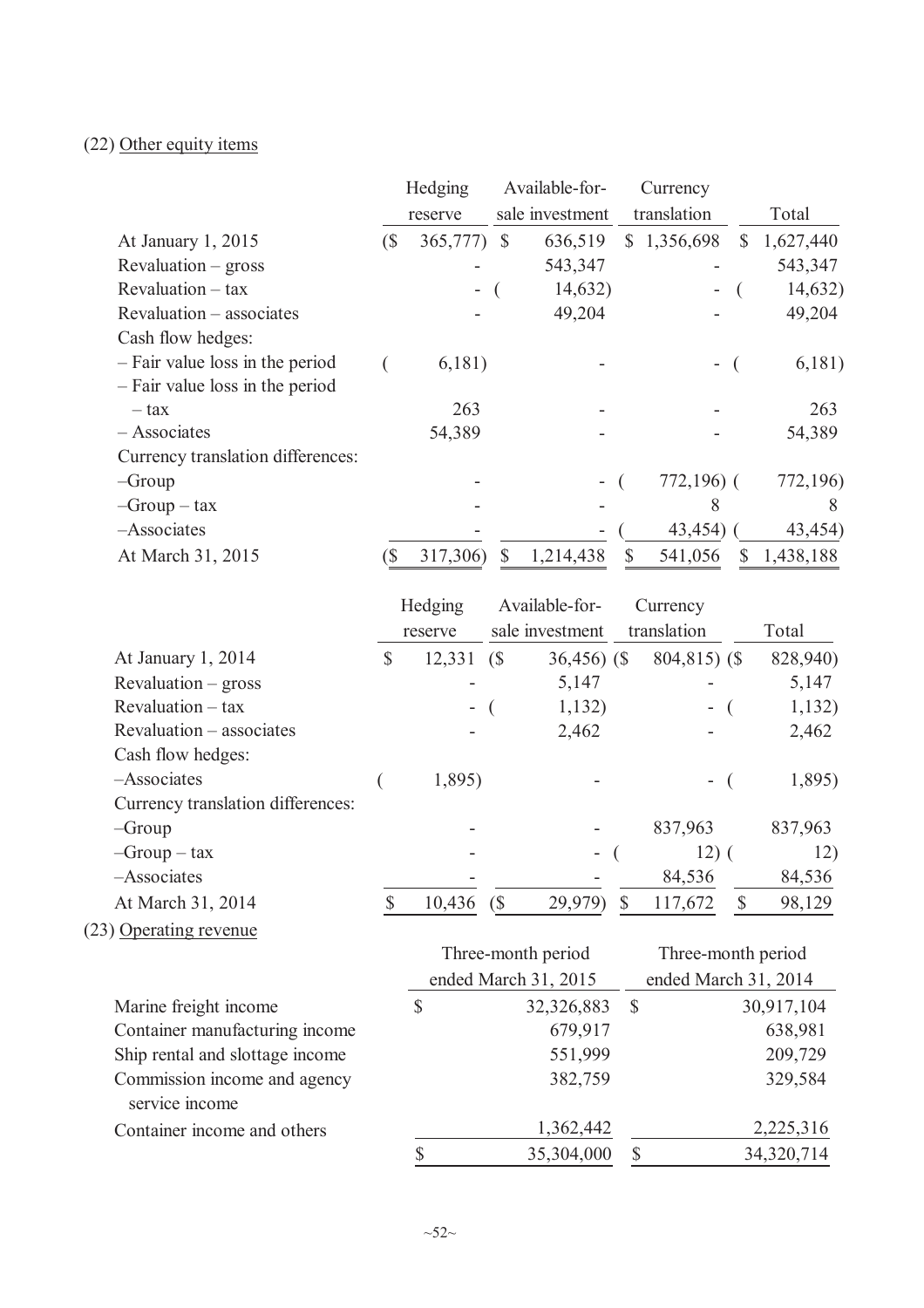# (24) Other gains, net

|                                           |                           | Three-month period   |                           | Three-month period   |
|-------------------------------------------|---------------------------|----------------------|---------------------------|----------------------|
|                                           |                           | ended March 31, 2015 |                           | ended March 31, 2014 |
| Gains on disposal of property, plant      |                           |                      |                           |                      |
| and equipment                             | \$                        | 46,382               | \$                        | 193,584              |
| $(25)$ Other income                       |                           |                      |                           |                      |
|                                           |                           | Three-month period   |                           | Three-month period   |
|                                           |                           | ended March 31, 2015 |                           | ended March 31, 2014 |
| Rental revenue                            | $\boldsymbol{\mathsf{S}}$ | 27,592               | $\mathbb{S}$              | 28,350               |
| Dividend income                           |                           | 38,822               |                           | 31,530               |
| Interest income:                          |                           |                      |                           |                      |
| Interest income from bank deposits        |                           | 57,124               |                           | 94,306               |
| Interest income from financial assets     |                           |                      |                           |                      |
| other than financial assets at fair       |                           |                      |                           |                      |
| value through profit or loss              |                           | 2,546                |                           | 2,539                |
| Other income - other                      |                           | 24,559               |                           | 69,129               |
|                                           | \$                        | 150,643              | $\mathbb{S}$              | 225,854              |
| (26) Other gains and losses               |                           |                      |                           |                      |
|                                           |                           | Three-month period   |                           | Three-month period   |
|                                           |                           | ended March 31, 2015 |                           | ended March 31, 2014 |
| Net gains (losses) on financial assets    |                           |                      |                           |                      |
| at fair value through profit or loss      | \$                        | 692                  | (S)                       | 2,960)               |
| Net currency exchange gains               |                           | 204,480              |                           | 12,300               |
| (Losses) gains on disposal of             |                           |                      |                           |                      |
| investments                               |                           | 6,836                |                           | 70,506               |
| Other non-operating expenses              |                           | 18,497)              |                           | 16,285)              |
|                                           | \$                        | 179,839              | $\boldsymbol{\mathsf{S}}$ | 63,561               |
| $(27)$ Finance costs                      |                           |                      |                           |                      |
|                                           |                           | Three-month period   |                           | Three-month period   |
|                                           |                           | ended March 31, 2015 |                           | ended March 31, 2014 |
| Interest expense:                         |                           |                      |                           |                      |
| <b>Bank</b> loans                         | \$                        | 217,127              | $\mathcal{S}$             | 162,629              |
| Corporate bonds                           |                           | 9,468                |                           | 12,618               |
|                                           |                           | 226,595              |                           | 175,247              |
| Less: capitalisation of qualifying assets |                           | 9,123)               |                           | 47,160)              |
| Finance costs                             | \$                        | 217,472              | $\mathbb{S}$              | 128,087              |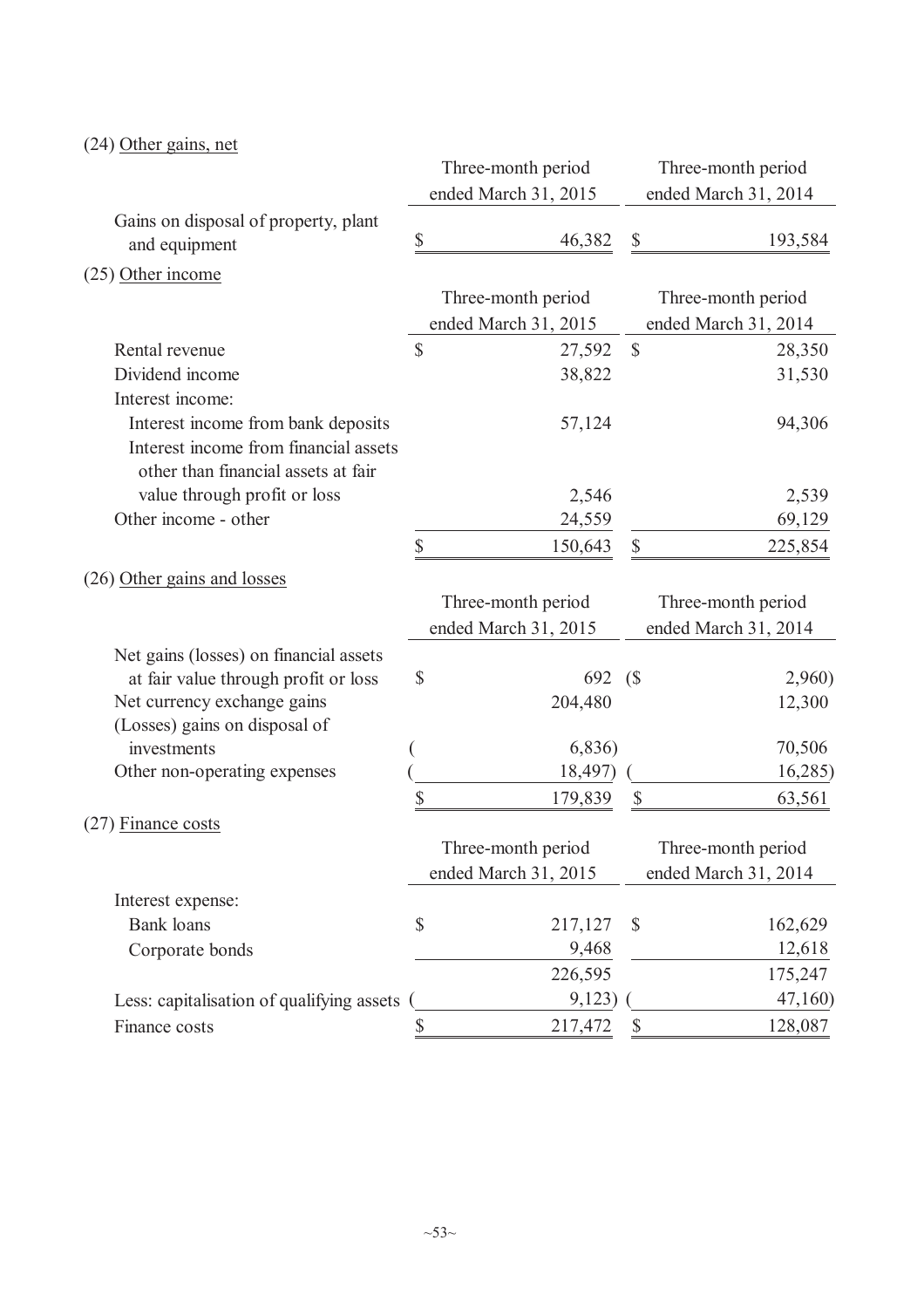# (28) Expenses by nature

|                                                                                         |               | Three-month period   |                    |                   |                            | Three-month period   |
|-----------------------------------------------------------------------------------------|---------------|----------------------|--------------------|-------------------|----------------------------|----------------------|
|                                                                                         |               | ended March 31, 2015 |                    |                   |                            | ended March 31, 2014 |
| Employee benefit expense                                                                | $\mathsf{\$}$ |                      | 1,600,920          | $\mathbb{S}$      |                            | 1,529,087            |
| Depreciation on property, plant<br>and equipment                                        |               |                      | 1,999,379          |                   |                            | 1,832,374            |
| Amortisation on intangible assets                                                       |               |                      | 3,863              |                   |                            | 2,910                |
| Other operating costs and expenses                                                      |               |                      | 29,907,400         |                   |                            | 32,531,016           |
|                                                                                         | \$            |                      | 33,511,562         | $\boldsymbol{\$}$ |                            | 35,895,387           |
| (29) Employee benefit expense                                                           |               |                      |                    |                   |                            |                      |
|                                                                                         |               | Three-month period   |                    |                   |                            | Three-month period   |
|                                                                                         |               | ended March 31, 2015 |                    |                   |                            | ended March 31, 2014 |
| Wages and salaries                                                                      | $\mathbb{S}$  |                      | 1,341,611          | \$                |                            | 1,265,319            |
| Labor and health insurance fees                                                         |               |                      | 81,807             |                   |                            | 88,488               |
| Pension costs                                                                           |               |                      | 95,517             |                   |                            | 100,388              |
| Other personnel expenses                                                                |               |                      | 81,985             |                   |                            | 74,892               |
|                                                                                         | \$            |                      | 1,600,920          | $\mathbb S$       |                            | 1,529,087            |
| (30) Income tax                                                                         |               |                      |                    |                   |                            |                      |
| A. Income tax expense                                                                   |               |                      |                    |                   |                            |                      |
| (a)Components of income tax expense:                                                    |               |                      |                    |                   |                            |                      |
|                                                                                         |               |                      | Three-month period |                   |                            | Three-month period   |
|                                                                                         |               | ended March 31, 2015 |                    |                   |                            | ended March 31, 2014 |
| Current tax:                                                                            |               |                      |                    |                   |                            |                      |
| Current tax on profits for the period                                                   |               | \$                   | 225,334            |                   | \$                         | 106,641              |
| Adjustments in respect of prior years                                                   |               |                      |                    | 11)               |                            | 13, 133)             |
| Total current tax                                                                       |               |                      | 225,323            |                   |                            | 93,508               |
| Deferred tax:                                                                           |               |                      |                    |                   |                            |                      |
| Origination and reversal of                                                             |               |                      |                    |                   |                            |                      |
| temporary differences                                                                   |               |                      | 8,625              |                   |                            | 73,677)              |
| Total deferred tax                                                                      |               |                      | 8,625              |                   |                            | 73,677)              |
| Income tax expense                                                                      |               | \$                   | 233,948            |                   |                            | 19,831               |
| (b) The income tax (charge)/credit relating to components of other comprehensive income |               |                      |                    |                   |                            |                      |
| is as follows:                                                                          |               |                      |                    |                   |                            |                      |
|                                                                                         |               |                      | Three-month period |                   |                            | Three-month period   |
|                                                                                         |               | ended March 31, 2015 |                    |                   |                            | ended March 31, 2014 |
|                                                                                         |               |                      |                    |                   |                            |                      |
| Fair value gains/losses on available-<br>for-sale financial assets                      |               | (                    | $14,632)$ (\$)     |                   |                            | 1,132)               |
| Exchange differences on translating                                                     |               |                      |                    |                   |                            |                      |
| the financial statements of foreign                                                     |               |                      |                    |                   |                            |                      |
| operations                                                                              |               |                      |                    | 8                 |                            | 12)                  |
| Cash flow hedges                                                                        |               |                      |                    | 263               |                            |                      |
|                                                                                         |               | (\$                  | 14,361)            |                   | $\left( \text{\$} \right)$ | 1,144)               |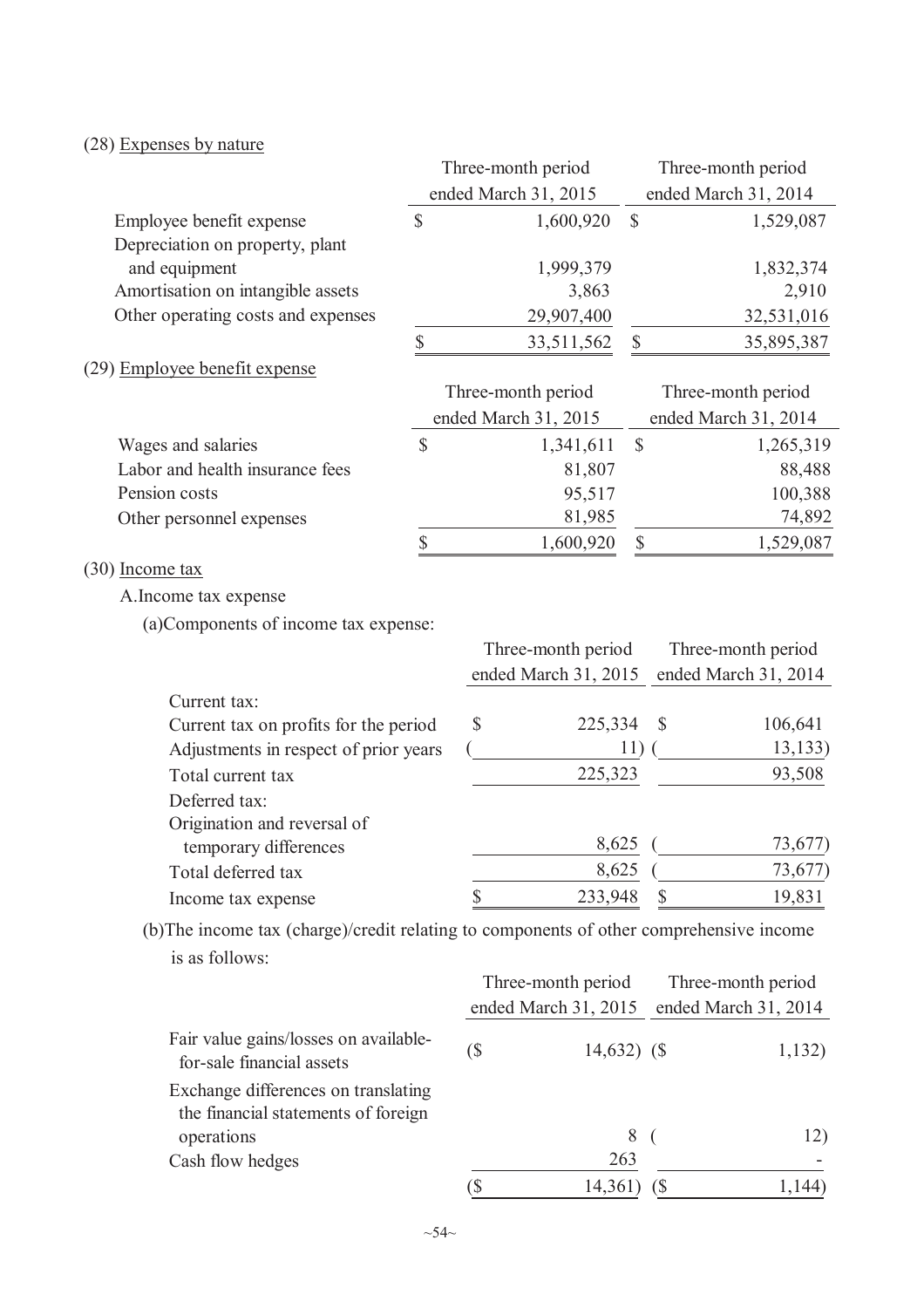B.As of March 31, 2015, the Company's income tax returns through 2012 have been assessed and approved by the Tax Authority.

C.Unappropriated retained earnings:

|                                       | March 31, 2015 |  | December 31, 2014 |  |  |
|---------------------------------------|----------------|--|-------------------|--|--|
| Earnings generated in and before 1997 | $1,673,273$ \$ |  | 1,673,273         |  |  |
| Earnings generated in and after 1998  | 7,093,186      |  | 5,567,234         |  |  |
|                                       | 8,766,459      |  | 7,240,507         |  |  |

D.As of March 31, 2015, December 31, 2014 and March 31, 2014 the balance of the imputation tax credit account was \$1,616,279, \$1,616,279 and \$438,661, respectively. The creditable tax rate was 0% for 2013 and the estimated creditable tax rate is 28.88% for 2014.

(31) Earnings (loss) per share

|                                                                                                                 | Three-month period ended March 31, 2015 |                  |                                        |                      |  |  |  |
|-----------------------------------------------------------------------------------------------------------------|-----------------------------------------|------------------|----------------------------------------|----------------------|--|--|--|
|                                                                                                                 |                                         |                  | Weighted average<br>number of ordinary |                      |  |  |  |
|                                                                                                                 |                                         |                  | shares outstanding                     | Earnings per share   |  |  |  |
|                                                                                                                 |                                         | Amount after tax | (share in thousands)                   | (in dollars)         |  |  |  |
| Basic earnings per share<br>Net income attributable to<br>ordinary shareholders of the<br>parent                | \$                                      | 1,525,952        | 3,477,580                              | $\mathbb{S}$<br>0.44 |  |  |  |
| Diluted earnings per share<br>Net income attributable to<br>ordinary shareholders of the                        |                                         |                  |                                        |                      |  |  |  |
| parent<br>Assumed conversion of all<br>dilutive potential ordinary<br>shares<br>Convertible bonds               |                                         | 1,525,952        | 3,477,580                              |                      |  |  |  |
| Net income attributable to<br>ordinary shareholders of the<br>parent plus assumed<br>conversion of all dilutive |                                         |                  |                                        |                      |  |  |  |
| potential ordinary shares                                                                                       | \$                                      | 1,525,952        | 3,477,580                              | 0.44                 |  |  |  |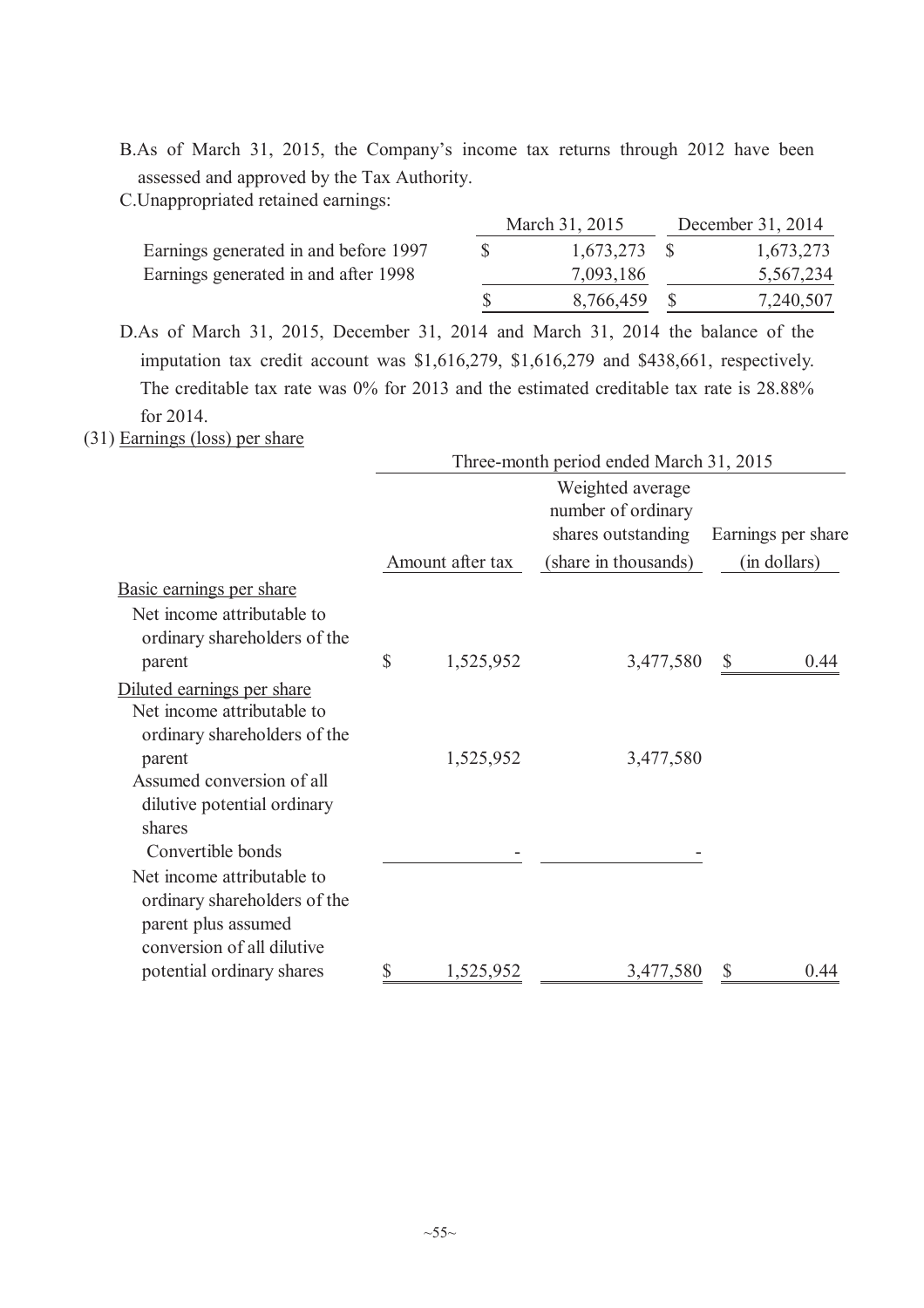|                                                                                                                                     |                            | Three-month period ended March 31, 2014 |                                                              |                      |  |  |  |  |  |
|-------------------------------------------------------------------------------------------------------------------------------------|----------------------------|-----------------------------------------|--------------------------------------------------------------|----------------------|--|--|--|--|--|
|                                                                                                                                     |                            |                                         | Weighted average<br>number of ordinary<br>shares outstanding | Loss per share       |  |  |  |  |  |
|                                                                                                                                     |                            | Amount after tax                        | (share in thousands)                                         | (in dollars)         |  |  |  |  |  |
| Basic loss per share                                                                                                                |                            |                                         |                                                              |                      |  |  |  |  |  |
| Net loss attributable to<br>ordinary shareholders of<br>the parent                                                                  | $\left( \text{\$} \right)$ | 1,693,835)                              | 3,474,952                                                    | (0.49)<br>(\$        |  |  |  |  |  |
| Diluted loss per share                                                                                                              |                            |                                         |                                                              |                      |  |  |  |  |  |
| Net loss attributable to<br>ordinary shareholders of<br>the parent<br>Assumed conversion of all                                     |                            | 1,693,835)                              | 3,474,952                                                    |                      |  |  |  |  |  |
| dilutive potential ordinary<br>shares                                                                                               |                            |                                         |                                                              |                      |  |  |  |  |  |
| Convertible bonds                                                                                                                   |                            | Note 1                                  | Note 1                                                       |                      |  |  |  |  |  |
| Net loss attributable to<br>ordinary shareholders of the<br>parent plus assumed<br>conversion of all<br>dilutive potential ordinary |                            |                                         |                                                              |                      |  |  |  |  |  |
| shares                                                                                                                              | `S                         | 1,693,835)                              | 3,474,952                                                    | (0.49)<br>$\sqrt{5}$ |  |  |  |  |  |
|                                                                                                                                     |                            |                                         |                                                              |                      |  |  |  |  |  |

Note 1:

According to IAS 33 "Earnings per share", the potential common stock should not be considered in calculation of basic loss per share, due to net loss from continuing operation for the three-month period ended March 31, 2014, which leads to anti-dilutive effect.

## (32) Supplemental cash flow information

A.Investing activities with partial cash payments

(a)Property, plant and equipment

|                                                                                |   | Three-month period   | Three-month period<br>ended March 31, 2014 |                       |  |
|--------------------------------------------------------------------------------|---|----------------------|--------------------------------------------|-----------------------|--|
|                                                                                |   | ended March 31, 2015 |                                            |                       |  |
| Purchase of property, plant and<br>equipment                                   | S | 1,284,886 \$         |                                            | 2,231,570             |  |
| Add: opening balance of payable<br>on equipment                                |   | 1,556                |                                            | 1,118                 |  |
| Less: ending balance of payable<br>on equipment<br>Cash paid during the period |   | 363,633)<br>922,809  | S                                          | 800,201)<br>1,432,487 |  |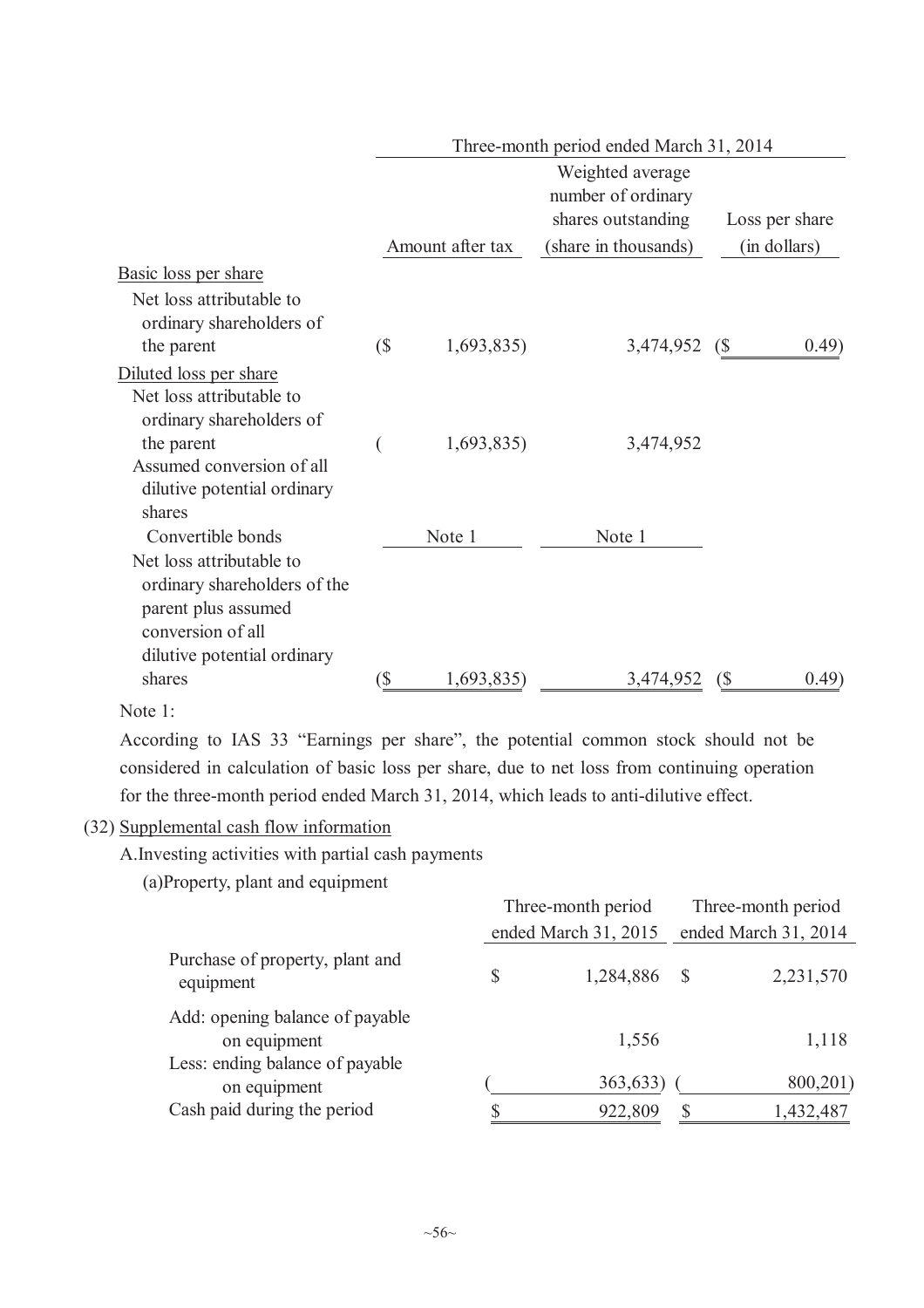(b)Prepayments for equipment

|                                                   |              | Three-month period   |               | Three-month period   |
|---------------------------------------------------|--------------|----------------------|---------------|----------------------|
|                                                   |              | ended March 31, 2015 |               | ended March 31, 2014 |
| Purchase of prepayments for equipment             | <sup>S</sup> | 3,281,633            | $\mathcal{S}$ | 5,653,981            |
| Add: opening balance of payable                   |              |                      |               |                      |
| on prepayments for equipment                      |              | 277,413              |               | 4,597                |
| Less: ending balance of payable                   |              |                      |               |                      |
| on prepayments for equipment                      |              | $64,312)$ (          |               | 19,444)              |
| capitalisation of qualifying                      |              |                      |               |                      |
| assets                                            |              | 9,123)               |               | 47,160)              |
| Cash paid during the period                       |              | 3,485,611            | \$            | 5,591,974            |
| (c) Disposal of interest in consolidated entities |              |                      |               |                      |
|                                                   |              | Three-month period   |               | Three-month period   |
|                                                   |              | ended March 31, 2015 |               | ended March 31, 2014 |
| Sales proceeds from disposal of                   |              |                      |               |                      |
| interest in consolidated entities                 | \$           |                      | $\mathcal{S}$ | 5,760                |
| Add: opening balance of other                     |              |                      |               |                      |
| receivables                                       |              |                      |               |                      |
| Less: ending balance of other                     |              |                      |               |                      |
| receivables                                       |              |                      |               | 5,760)               |
| Cash received during the period                   |              |                      |               |                      |
|                                                   |              |                      |               |                      |

# 7. RELATED PARTY TRANSACTIONS

(1) Significant related party transactions and balances

A.Operating revenue:

|                       |   | Three-month period   | Three-month period<br>ended March 31, 2014 |           |  |
|-----------------------|---|----------------------|--------------------------------------------|-----------|--|
|                       |   | ended March 31, 2015 |                                            |           |  |
| Sales of services:    |   |                      |                                            |           |  |
| Associates            | S | 804,866 \$           |                                            | 766,489   |  |
| Other related parties |   | 2,748,750            |                                            | 1,895,256 |  |
|                       |   | 3,553,616            |                                            | 2,661,745 |  |

The business terms on which the Group transacts with related parties are of no difference from those with non-related parties.

### B.Purchases:

|                        | Three-month period<br>ended March 31, 2015 |            |  | Three-month period   |  |  |
|------------------------|--------------------------------------------|------------|--|----------------------|--|--|
|                        |                                            |            |  | ended March 31, 2014 |  |  |
| Purchases of services: |                                            |            |  |                      |  |  |
| Associates             | S                                          | 721,657 \$ |  | 1,190,196            |  |  |
| Other related parties  |                                            | 1,515,045  |  | 1,672,303            |  |  |
|                        |                                            | 2,236,702  |  | 2,862,499            |  |  |

Goods and services are purchased from associates and other related parties on normal commercial terms and conditions.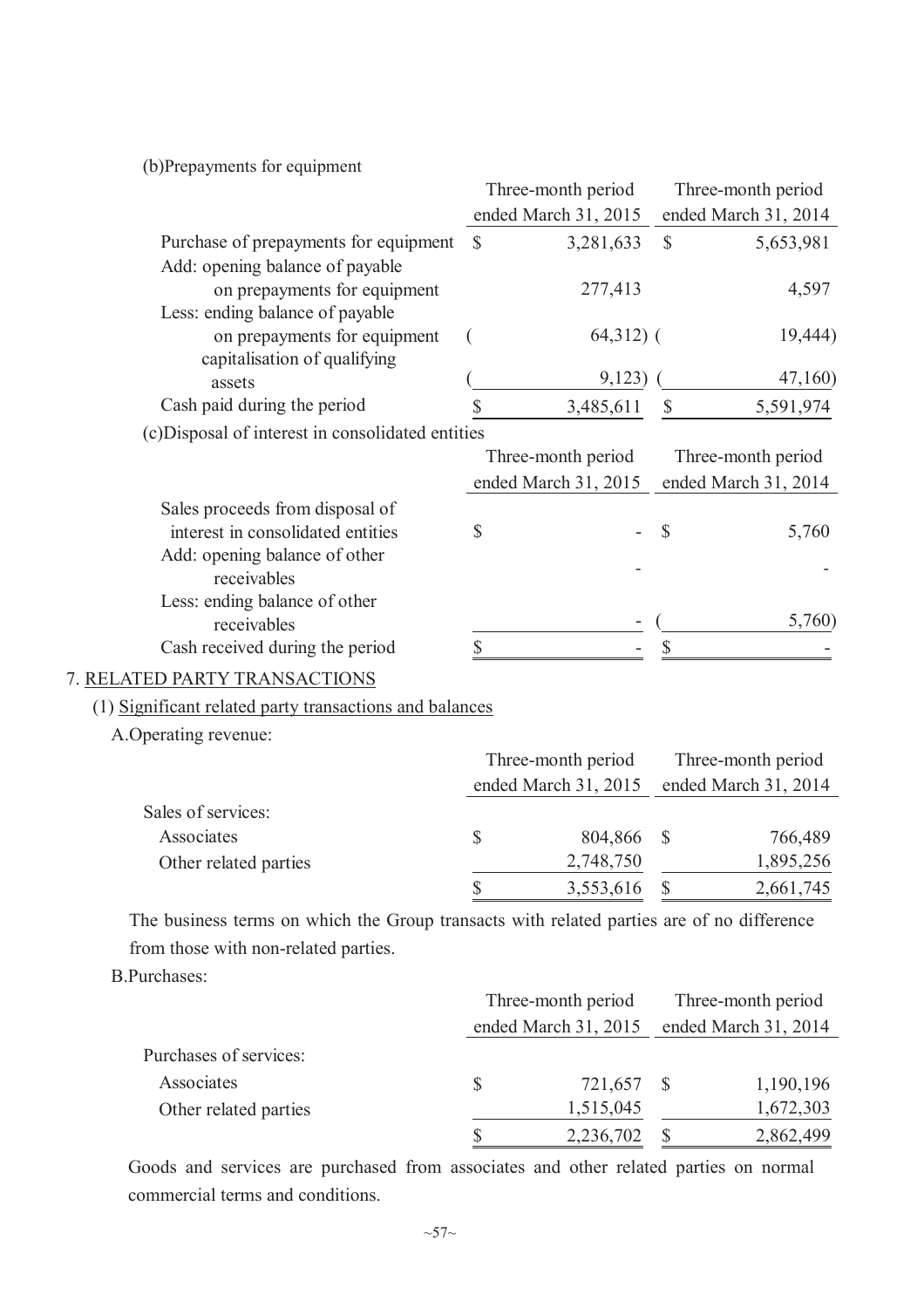C.Receivables from related parties :

|                       |    |           | March 31, 2015 December 31, 2014 March 31, 2014 |         |               |         |
|-----------------------|----|-----------|-------------------------------------------------|---------|---------------|---------|
| Accounts receivable:  |    |           |                                                 |         |               |         |
| Associates            | \$ | 142,704   | $\mathcal{S}$                                   | 192,207 | S             | 96,563  |
| Other related parties |    | 720,258   |                                                 | 258,878 |               | 273,303 |
| Subtotal              |    | 862,962   | S                                               | 451,085 | S             | 369,866 |
| Other receivables:    |    |           |                                                 |         |               |         |
| Associates            | \$ | 4,026     | S                                               | 1,941   | $\mathcal{S}$ | 2,261   |
| Other related parties |    | 154,905   |                                                 | 7,384   |               | 102,526 |
| Subtotal              |    | 158,931   |                                                 | 9,325   |               | 104,787 |
| Total                 |    | 1,021,893 | ς                                               | 460,410 |               | 474,653 |

The receivables from related parties arise mainly from sale transactions and dividends paid by associates. The receivables are unsecured in nature and bear no interest. There are no provisions held against receivables from related parties.

D.Payables to related parties:

|                       |    |         | March 31, 2015 December 31, 2014 March 31, 2014 |         |              |         |
|-----------------------|----|---------|-------------------------------------------------|---------|--------------|---------|
| Accounts payable:     |    |         |                                                 |         |              |         |
| Associates            | \$ | 113,752 | S                                               | 146,828 | $\mathbb{S}$ | 119,200 |
| Other related parties |    | 542,732 |                                                 | 520,741 |              | 130,852 |
| Subtotal              |    | 656,484 | S                                               | 667,569 | S            | 250,052 |
| Other payables:       |    |         |                                                 |         |              |         |
| Associates            | \$ | 8,302   | S                                               | 6,535   | S            | 6,242   |
| Other related parties |    | 12,895  |                                                 | 36,177  |              | 31,404  |
| Subtotal              |    | 21,197  |                                                 | 42,712  |              | 37,646  |
| Total                 |    | 677,681 | S                                               | 710,281 | S            | 287,698 |

The payables to related parties arise mainly from purchase transactions. The payables bear no interest.

E.Property transactions:

|                                                  | Three-month period ended Three-month period ended |                |    |  |
|--------------------------------------------------|---------------------------------------------------|----------------|----|--|
|                                                  | March 31, 2015                                    | March 31, 2014 |    |  |
| Acquisition of property,<br>plant and equipment: |                                                   |                |    |  |
| Associates                                       | 544                                               |                | 28 |  |
|                                                  |                                                   |                |    |  |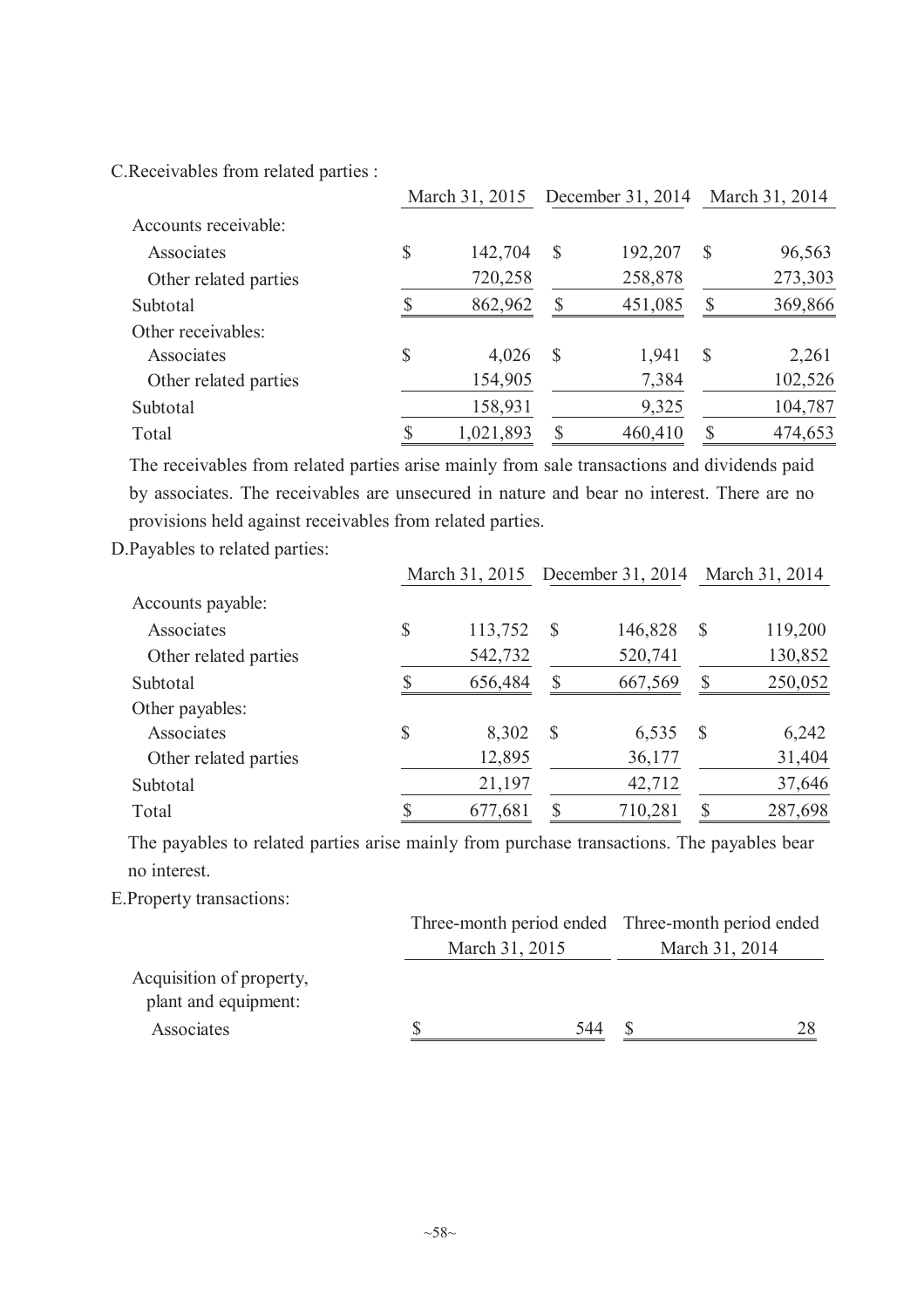F.Agency accounts:

|                                         |                           | March 31, 2015 December 31, 2014 March 31, 2014   |                            |                                  |               |                |
|-----------------------------------------|---------------------------|---------------------------------------------------|----------------------------|----------------------------------|---------------|----------------|
| Debit balance of agency accounts:       |                           |                                                   |                            |                                  |               |                |
| Associates                              | $\mathbb{S}$              | 103,741                                           | $\mathcal{S}$              | 11,688                           | $\mathbb{S}$  | 6,751          |
| Other related parties                   |                           |                                                   |                            |                                  |               | 108,113        |
|                                         | $\mathbb{S}$              | 103,741                                           | $\mathcal{S}$              | 11,688                           | $\$$          | 114,864        |
|                                         |                           | March 31, 2015 December 31, 2014 March 31, 2014   |                            |                                  |               |                |
| Credit balance of agency accounts:      |                           |                                                   |                            |                                  |               |                |
| Associates                              | $\mathbb{S}$              | $\qquad \qquad \blacksquare$                      | (S)                        | 8,630)                           | $\mathcal{S}$ |                |
| Other related parties                   |                           | 2,850)                                            |                            | 33,920)                          |               |                |
|                                         | $(\$\)$                   | 2,850)                                            | $\left( \text{\$} \right)$ | 42,550)                          | $\mathbb{S}$  |                |
| G.Shipowner's accounts:                 |                           |                                                   |                            |                                  |               |                |
|                                         |                           | March 31, 2015 December 31, 2014 March 31, 2014   |                            |                                  |               |                |
| Debit balance of shipowner's accounts:  |                           |                                                   |                            |                                  |               |                |
| Associates                              | \$                        | 312,232                                           | $\mathbb{S}$               | 106,445                          | $\mathbb{S}$  |                |
| Other related parties                   |                           | 986,358                                           |                            | 1,312,578                        |               | 1,392,235      |
|                                         | $\mathbb{S}$              | 1,298,590                                         | $\mathcal{S}$              | 1,419,023                        | $\mathbb S$   | 1,392,235      |
|                                         |                           | March 31, 2015 December 31, 2014 March 31, 2014   |                            |                                  |               |                |
| Credit balance of shipowner's accounts: |                           |                                                   |                            |                                  |               |                |
| Associates                              | \$                        |                                                   | $\mathcal{S}$              | (\$                              |               | 273,425)       |
| Other related parties                   |                           | 121,826)                                          |                            | 635,072)                         |               | 842,055)       |
|                                         | $\sqrt{S}$                | 121,826)                                          | (S)                        | 635,072)                         | (S)           | 1,115,480)     |
| H.Loans to/from related parties:        |                           |                                                   |                            |                                  |               |                |
| (a) Loans to related parties:           |                           |                                                   |                            |                                  |               |                |
| i.Outstanding balance:                  |                           |                                                   |                            |                                  |               |                |
|                                         |                           | March 31, 2015 December 31, 2014 March 31, 2014   |                            |                                  |               |                |
| Associates                              | $\boldsymbol{\mathsf{S}}$ | 309,647                                           | $\boldsymbol{\mathsf{S}}$  | 308,738                          | $\mathbb{S}$  | 289,721        |
| ii.Interest income                      |                           |                                                   |                            |                                  |               |                |
|                                         |                           | Three-month period ended Three-month period ended |                            |                                  |               |                |
|                                         |                           | March 31, 2015                                    |                            |                                  |               | March 31, 2014 |
| Associates                              | $\sqrt{\frac{2}{5}}$      |                                                   |                            | 982<br>$\boldsymbol{\mathsf{S}}$ |               | 1,043          |
|                                         |                           |                                                   |                            |                                  |               |                |

The loans to associates carry interest at floating rates for the three-month periods ended March 31, 2015 and 2014.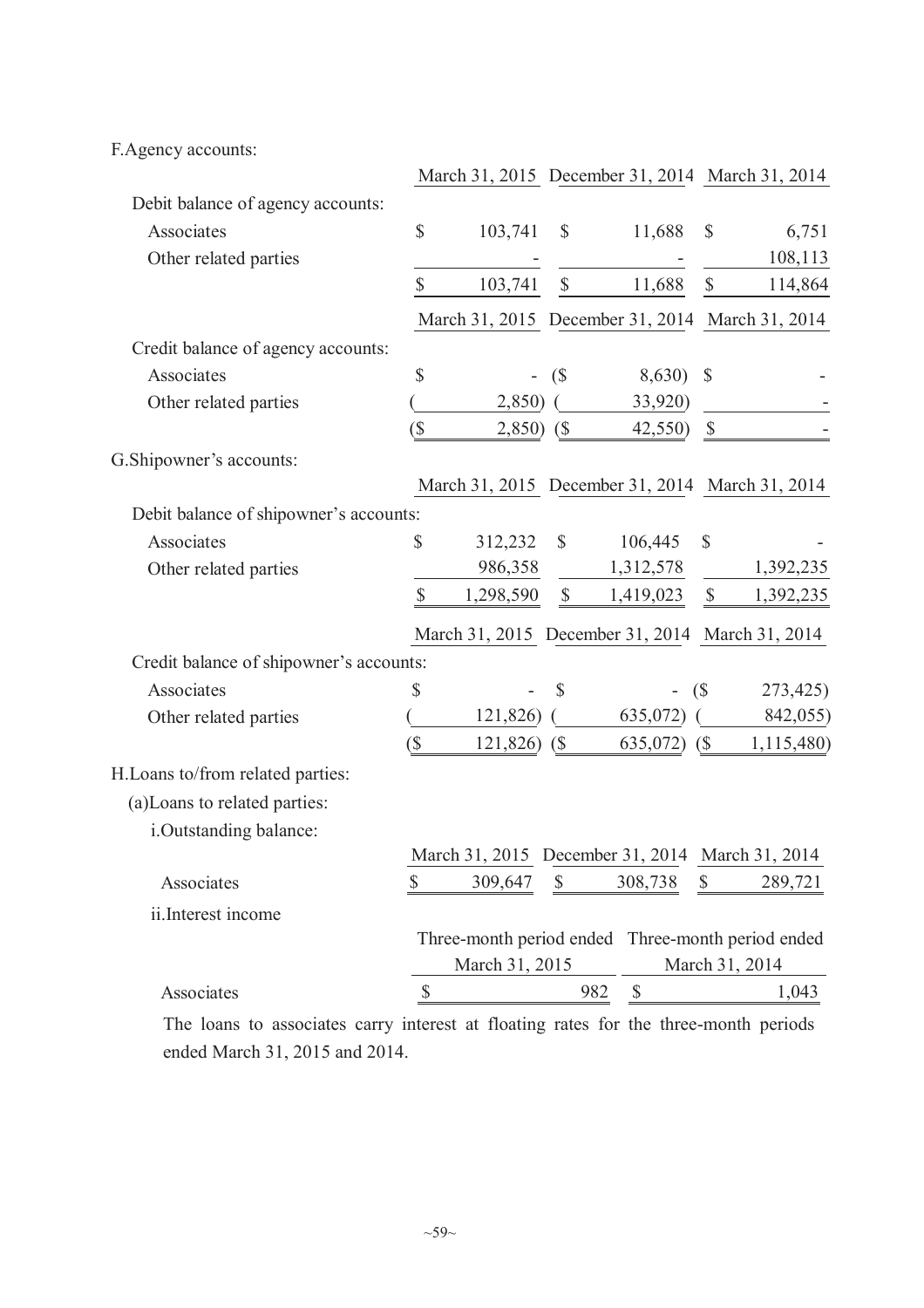(b)Loans from related parties:

i.Outstanding balance:

|                       | March 31, 2015 December 31, 2014 March 31, 2014   |     |        |                |        |  |
|-----------------------|---------------------------------------------------|-----|--------|----------------|--------|--|
| Associates            | 46,947                                            | \$  | 47,530 | S              | 45,691 |  |
| Other related parties | 27,946                                            |     | 28,593 |                | 36,973 |  |
|                       | 74,893                                            | S   | 76,123 |                | 82,664 |  |
| ii.Interest expense:  |                                                   |     |        |                |        |  |
|                       | Three-month period ended Three-month period ended |     |        |                |        |  |
|                       | March 31, 2015                                    |     |        | March 31, 2014 |        |  |
| Associates            |                                                   | 154 |        |                | 154    |  |
|                       |                                                   |     |        |                |        |  |

The loans from associates carry interest at floating rates for the three-month periods ended March 31, 2015 and 2014.

I.Endorsements and guarantees provided to related parties:

|                                 | March 31, 2015 December 31, 2014 March 31, 2014 |              |                          |                |           |
|---------------------------------|-------------------------------------------------|--------------|--------------------------|----------------|-----------|
| Associates                      | 1,615,676                                       | <sup>S</sup> | 1,778,407                |                | 2,358,737 |
| (2) Key management compensation |                                                 |              |                          |                |           |
|                                 | Three-month period ended                        |              | Three-month period ended |                |           |
|                                 | March 31, 2015                                  |              |                          | March 31, 2014 |           |
| Salaries and other short-term   |                                                 |              |                          |                |           |
| employee benefits               | \$                                              | 39,880       | <sup>S</sup>             |                | 39,785    |
| Post-employment benefits        |                                                 | 793          |                          |                | 637       |
|                                 |                                                 | 40,673       |                          |                | 40,422    |
|                                 |                                                 |              |                          |                |           |

# 8. PLEDGED ASSETS

The Group's assets pledged as collateral are as follows:

|                                                   |                  |    | Book value                                      |               |            |                          |
|---------------------------------------------------|------------------|----|-------------------------------------------------|---------------|------------|--------------------------|
| Pledged assets                                    |                  |    | March 31, 2015 December 31, 2014 March 31, 2014 |               |            | Purpose                  |
| Other financial assets<br>- Pledged time deposits | \$<br>212,877    | S  | 275,244                                         | $\mathcal{S}$ | 277,870    | Performance<br>guarantee |
| Refundable deposits                               |                  |    |                                                 |               |            |                          |
| - Pledged time deposits                           | 2,000            |    | 2,000                                           |               | 2,000      | $^{\prime\prime}$        |
| Property, plant and equipment                     |                  |    |                                                 |               |            |                          |
| -Land                                             | 514,312          |    | 514,312                                         |               |            | 514,312 Long-term loan   |
| -Buildings                                        | 208,611          |    | 210,452                                         |               | 215,974    | n                        |
| -Loading and unloading<br>equipment               | 2,608,837        |    | 1,277,922                                       |               | 1,136,680  | $^{\prime\prime}$        |
| -Ships                                            | 58,078,498       |    | 55,950,332                                      |               | 43,277,932 | $^{\prime\prime}$        |
| -Transportation equipment                         | 1,042,294        |    | 1,092,935                                       |               | 1,160,311  | $^{\prime\prime}$        |
| Investment property                               |                  |    |                                                 |               |            |                          |
| -Land                                             | 1,285,781        |    | 1,285,781                                       |               |            | 1,285,781 Long-term loan |
| -Buildings                                        | 521,527          |    | 526,129                                         |               | 539,934    | $^{\prime\prime}$        |
|                                                   | \$<br>64,474,737 | \$ | 61,135,107                                      | \$            | 48,410,794 |                          |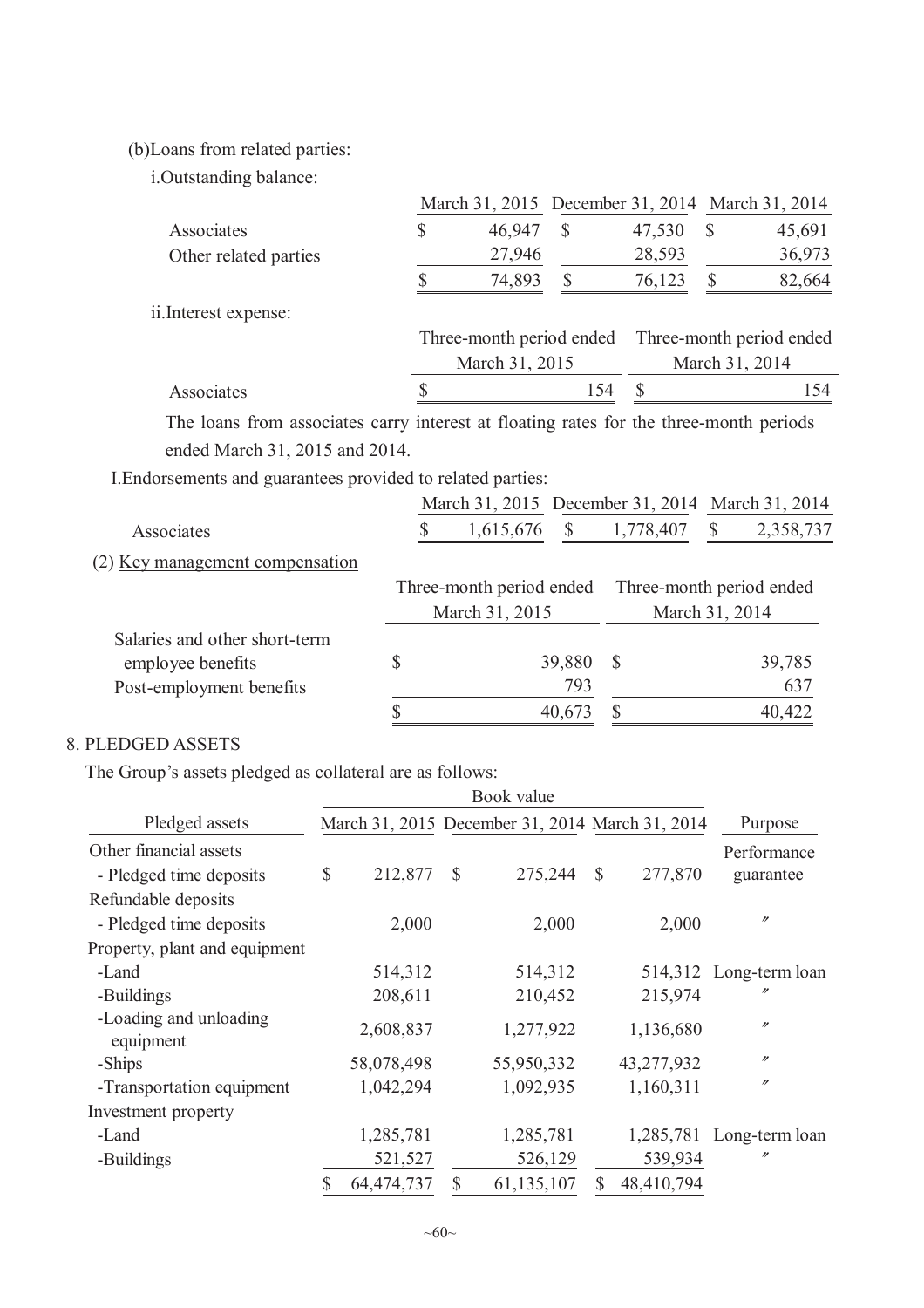# 9. SIGNIFICANT CONTINGENT LIABILITIES AND UNRECOGNISED CONTRACT COMMITMENTS

(1) Contingencies

None.

- (2) Commitments
	- A.As of March 31, 2015, the Company had delegated ANZ Bank to issue Standby Letter of Credit amounting to USD 5,000 thousand.
	- B.A former stockholder of the Company sold some of its shares through issuance of global depository receipts (GDRs). The issuance of GDRs was approved by the SEC on June 19, 1996 as per Letter (85) Tai-Cai-Zheng (1) No. 35410. On August 2, 1996, the GDRs were approved by the UK governing authority to be listed on the London Stock Exchange and were issued in Asia, Europe and the US. The initial number of units issued was 5,449,592, representing 54,495,920 shares of the Company's common stock at \$50.50 (in dollars) per share, and the number of supplementary units issued was 817,438. In total, the number of units issued was 6,267,030, representing 62,670,300 shares of the Company's common stock at \$50.50 (in dollars) per share, and the GDRs issued amounted to USD115,000 thousand. Another 2,085,856 units, representing 20,858,634 shares of the Company's common stock, were issued during the period from 1997 to March 31, 2015. As of March 31, 2015, 8,013,574 units were redeemed and 339,312 units were outstanding, representing 3,393,194 shares of the Company's common stock.
	- C.As of March 31, 2015, the long-term and medium-term loan facilities granted by the financial institutions with the resolution from the Board of Directors to finance the Group's purchase of new ships and general working capital requirement amounted to \$83,875,284 and the unutilized credits was \$8,270,218.
	- D.Operating lease

The estimated amount of charter expense in the following years under long-term contracts is set forth as follows:

|               |            | March 31, 2015 |
|---------------|------------|----------------|
| Within 1 year | <b>USD</b> | 317,099        |
| $1-5$ years   |            | 927,657        |
| Over 5 years  |            | 363,622        |
|               | USD.       | 1,608,378      |

- E.As of March 31, 2015, the amount of guaranteed notes issued by the Company for loans borrowed was \$43,731,771.
- F.To meet operational needs, the Group signed the shipbuilding contracts with Taiwan Shipbuilding Co., Ltd. As of March 31, 2015, the total price of shipbuilding contracts for undelivered ships amounted to USD310,160 thousand, USD124,760 thousand of which remain unpaid.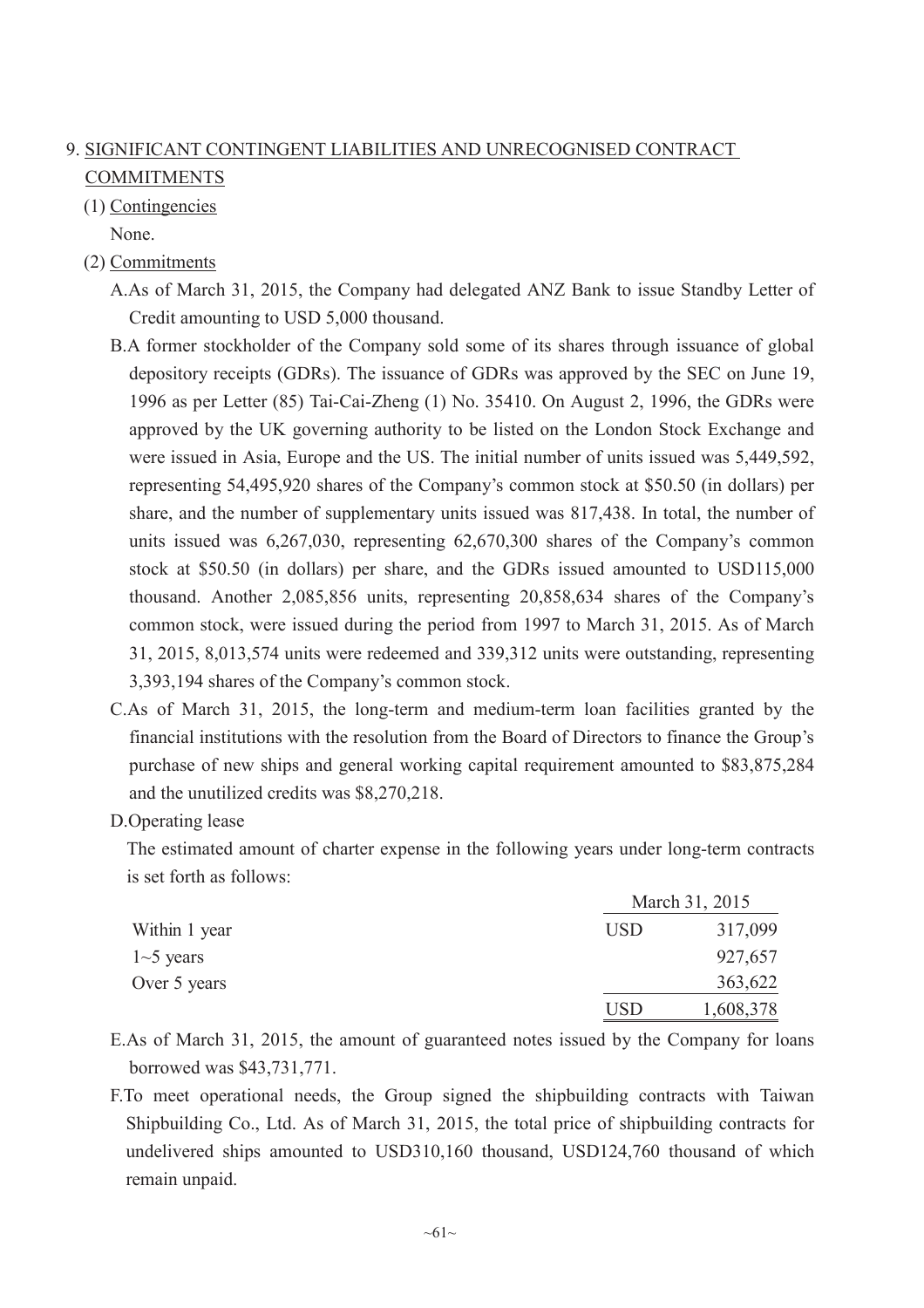- G.To meet operational needs, the Group signed the refrigerator contracts with Carrier Transicold Pte. Ltd. As of March 31, 2015, the total price of refrigerator contracts for undelivered refrigerators amounted to USD18,500 thousand, USD3,700 thousand of which remain unpaid.
- H.To meet operational needs, the Group signed the container building contracts with China International Marine Containers (Group) Co., Ltd. and Singamas Container Holdings Ltd. As of March 31, 2015, the total price of container building contracts for undelivered containers amounted to USD23,782 thousand and USD1,580 thousand, respectively, USD14,137 thousand and USD1,580 thousand of which remain unpaid, respectively.
- I.The Group has assessed that the ships, UNI-CHART, UNI-CORONA and UNI-CROWN, have reached their durable life, due to the old age of the ship and have been unable to meet the operational requirements. As a result, the Group signed the vessel-transaction contracts with Maximus Shipping Ltd. As of March 19, 2015, the total price of vessel-transaction contracts amounted to USD5,708 thousand, and delivery vessels in the Port of Kaohsiung is between April 20 to 24, 2015.
- 10. SIGNIFICANT DISASTER LOSS
	- None.

# 11. SIGNIFICANT EVENTS AFTER THE BALANCE SHEET DATE None.

- 12. OTHERS
	- (1) Capital management

The Group's objectives when managing capital are to safeguard the Group's ability to continue as a going concern in order to provide returns for shareholders and to maintain an optimal capital structure to reduce the cost of capital. In order to maintain or adjust the capital structure, the Group may adjust the amount of dividends paid to shareholders, return capital to shareholders and issue new shares to maintain an optimal capital.

- (2) Financial instruments
	- A.Fair value information of financial instruments
		- (a)Except for those listed in the table below, the book value of cash and cash equivalents and financial instruments measured at amortised cost (including notes receivable, accounts receivable, other receivables, other financial assets, refundable deposits, guarantee deposits received, held-to-maturity financial assets, short-term loans, accounts payable and other payables) are approximate to their fair values. The fair value information of financial instruments measured at fair value is provided in Note 12(3).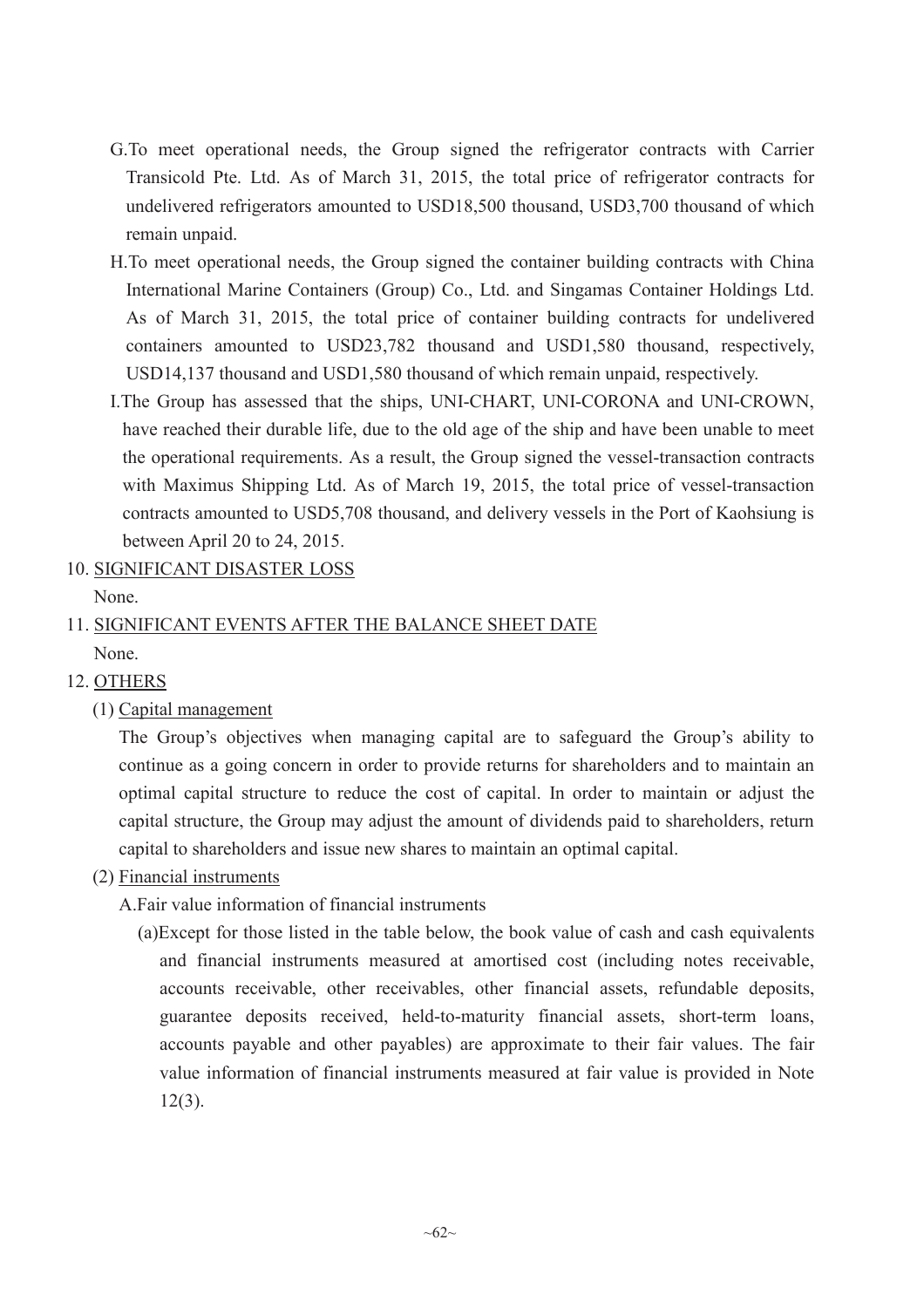|                                             |              | March 31, 2015    |               |            |
|---------------------------------------------|--------------|-------------------|---------------|------------|
|                                             |              |                   |               | Fair value |
|                                             |              | Book value        |               | Level 3    |
| Financial liabilities:                      |              |                   |               |            |
| Bonds payable                               | $\mathbb{S}$ | 3,000,000         | $\mathcal{S}$ | 3,052,297  |
| Long-term loans (including current portion) |              | 75,574,879        |               | 79,822,879 |
|                                             | \$           | 78,574,879        | $\mathbb{S}$  | 82,875,176 |
|                                             |              | December 31, 2014 |               |            |
|                                             |              | Book value        |               | Fair value |
| Financial liabilities:                      |              |                   |               |            |
| Bonds payable                               | \$           | 3,000,000         | $\mathcal{S}$ | 3,038,469  |
| Long-term loans (including current portion) |              | 75,192,889        |               | 79,405,440 |
|                                             | \$           | 78,192,889        | $\mathbb{S}$  | 82,443,909 |
|                                             |              | March 31, 2014    |               |            |
|                                             |              | Book value        |               | Fair value |
| Financial liabilities:                      |              |                   |               |            |
| Bonds payable (including current portion)   | $\mathbb{S}$ | 3,564,173         | $\mathcal{S}$ | 3,579,562  |
| Long-term loans (including current portion) |              | 75,551,455        |               | 81,447,932 |
|                                             | \$           | 79,115,628        | $\mathbb{S}$  | 85,027,494 |
|                                             |              |                   |               |            |

(b)The methods and assumptions of fair value measurement are as follows:

i.Bonds payable: Corporate bonds issued by the Group, and the corporate bonds rate is equal to the market rate. This is due to the discounted value of the expected cash flows to estimate the fair value is equivalent with the carrying amount.

ii.Long-term loans: The Group estimates the fair value using the discounted value of the expected cash flows.

B.Financial risk management policies

- (a)The Group's activities expose it to a variety of financial risks: market risk (including foreign exchange risk, interest rate risk and price risk), credit risk and liquidity risk. The Group's overall risk management programme focuses on the unpredictability of financial markets and seeks to minimize potential adverse effects on the Group's financial position and financial performance.
- (b)Risk management is carried out by the Group's Finance Department under policies approved by the Board of Directors. The Group's Finance Department identifies, evaluates and hedges financial risks in close co-operation with the Group's Operating Department. The Board of Directors provides written principles for overall risk management, as well as written policies covering specific areas and matters, such as foreign exchange risk, interest rate risk, credit risk, use of derivative financial instruments and non-derivative financial instruments, and investment of excess liquidity.
- C.Significant financial risks and degrees of financial risks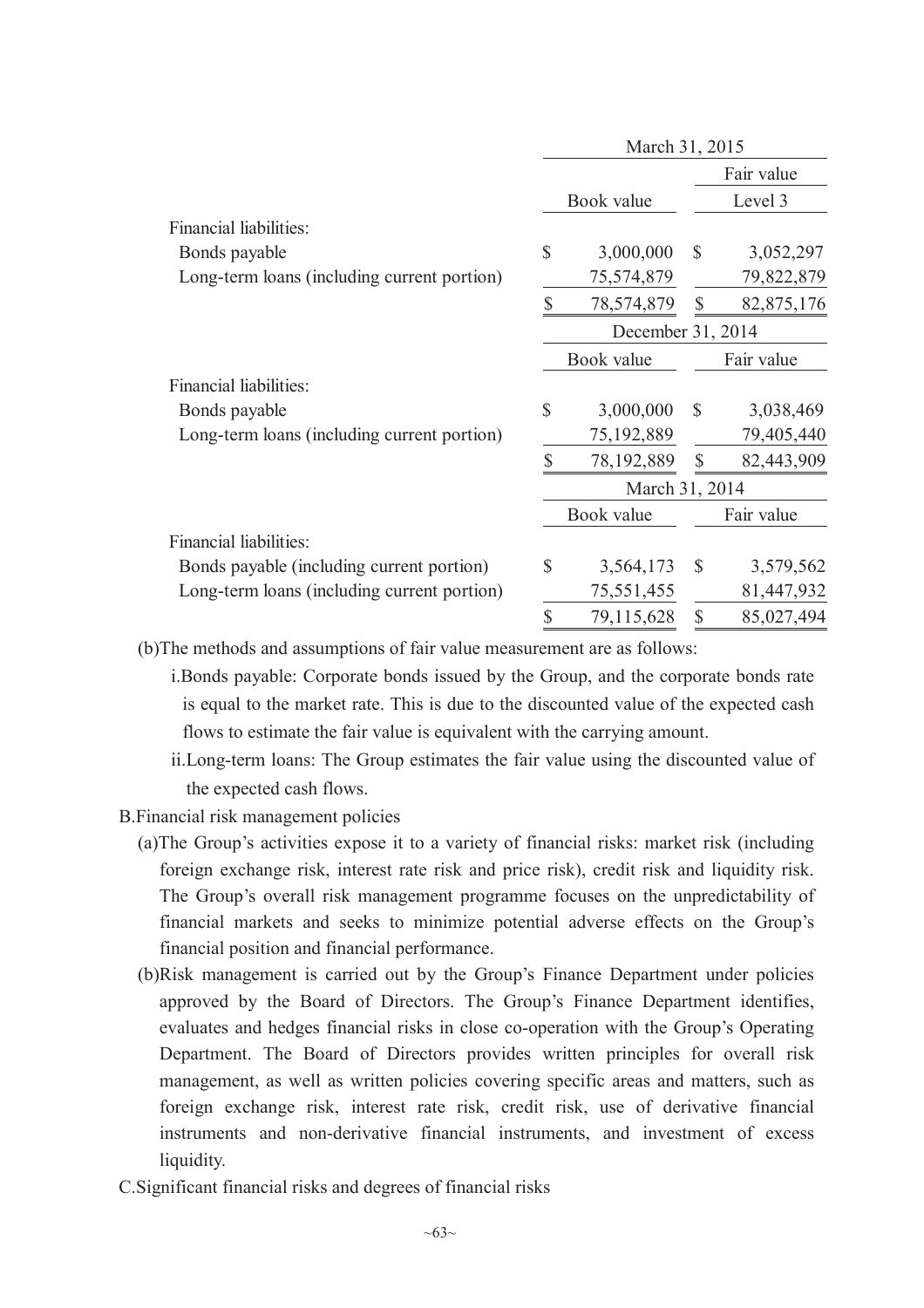### (a)Market risk

Foreign exchange risk

- i. The Group operates internationally and is exposed to foreign exchange risk arising from various currency exposures, primarily with respect to the USD, RMB, GBP and EUR. Foreign exchange risk arises from future commercial transactions, recognised assets and liabilities and net investment in foreign operations.
- ii. The Group's management has set up a policy to require group companies to manage their foreign exchange risk against their functional currency. The group companies are required to hedge their entire foreign exchange risk exposure with the Group's Finance Department. To manage their foreign exchange risk arising from future commercial transactions and recognised assets and liabilities, entities in the Group use forward foreign exchange contracts, transacted with Group's Finance Department. Foreign exchange risk arises when future commercial transactions or recognised assets or liabilities are denominated in a foreign currency that is not the entity's functional currency.
- iii. The Group's businesses involve some non-functional currency operations (the Company's and certain subsidiaries' functional currency: NTD; other certain subsidiaries' functional currency: USD, EUR and others). The information on assets and liabilities denominated in foreign currencies whose values would be materially affected by the exchange rate fluctuations is as follows:

|                                         | March 31, 2015                |         |                              |              |            |
|-----------------------------------------|-------------------------------|---------|------------------------------|--------------|------------|
|                                         | Foreign<br>currency<br>amount |         |                              |              | Book value |
|                                         |                               |         | (In Thousands) Exchange rate |              | (NTD)      |
| (Foreign currency: functional currency) |                               |         |                              |              |            |
| Financial assets                        |                               |         |                              |              |            |
| Monetary <i>items</i>                   |                               |         |                              |              |            |
| <b>USD:NTD</b>                          | $\mathbf S$                   | 938,862 | 31.2980                      | $\mathbb{S}$ | 29,384,503 |
| <b>EUR:NTD</b>                          |                               | 1,655   | 33.6719                      |              | 55,727     |
| <b>EUR:USD</b>                          |                               | 3,479   | 1.0758                       |              | 117,139    |
| <b>Financial liabilities</b>            |                               |         |                              |              |            |
| Monetary items                          |                               |         |                              |              |            |
| <b>USD:NTD</b>                          | $\mathsf{\$}$                 | 925,584 | 31.2980                      | $\mathbb{S}$ | 28,968,928 |
| GBP:USD                                 |                               | 89,592  | 1.4795                       |              | 4,148,593  |
| <b>EUR:USD</b>                          |                               | 3,717   | 1.0758                       |              | 125,153    |
| <b>RMB:USD</b>                          |                               | 21,443  | 0.1611                       |              | 108,118    |
|                                         |                               |         |                              |              |            |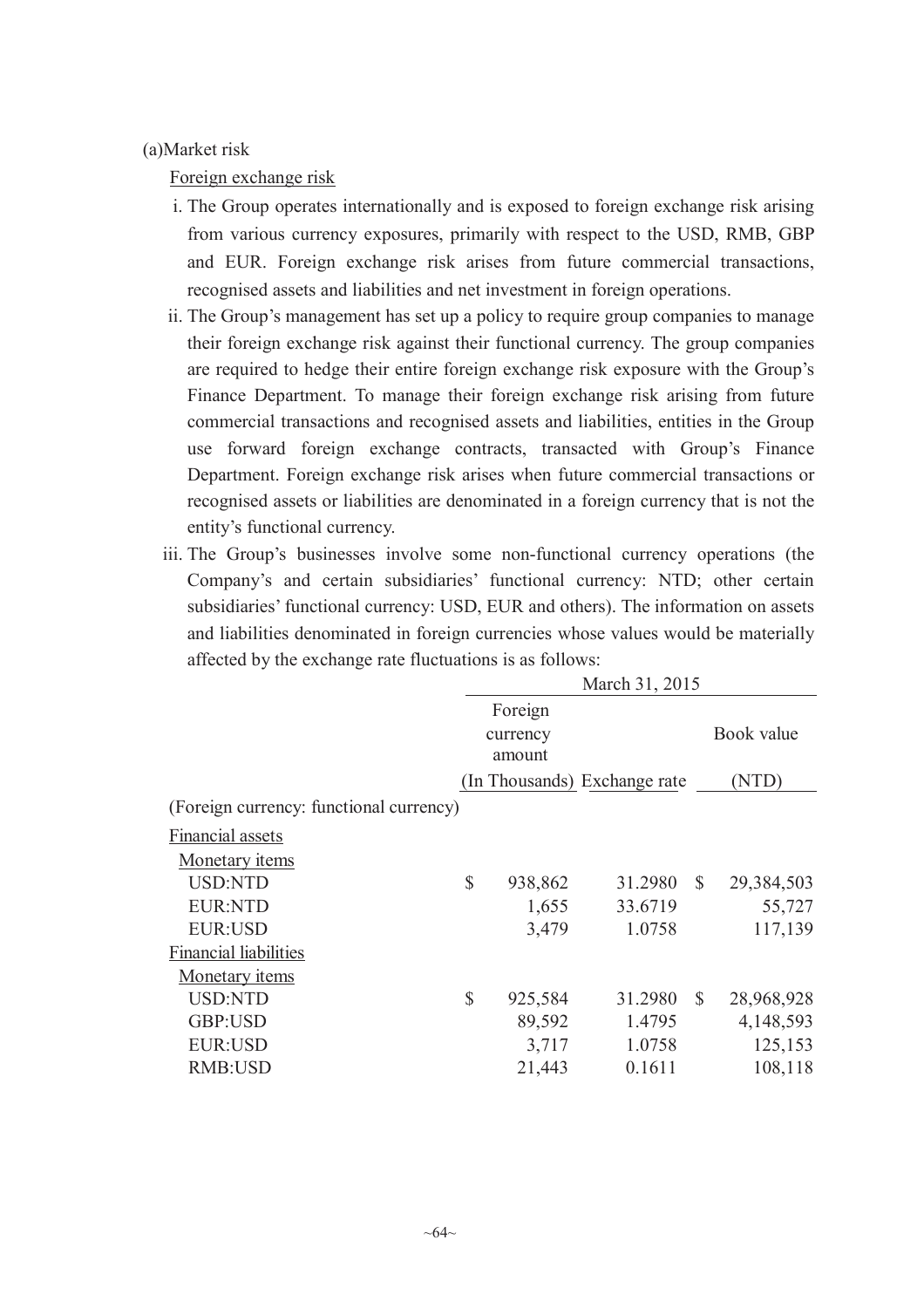| Foreign<br>Book value<br>currency<br>amount<br>(In Thousands) Exchange rate<br>(NTD)<br>(Foreign currency: functional currency)<br><b>Financial assets</b><br>Monetary items<br>$\mathbb{S}$<br><b>USD:NTD</b><br>839,143<br>31.6865<br>$\mathbb{S}$<br>26,589,505<br><b>Financial liabilities</b><br><b>Monetary items</b><br>\$<br><b>USD:NTD</b><br>787,069<br>$\mathcal{S}$<br>31.6865<br>24,939,462<br>GBP:USD<br>90,242<br>1.5567<br>4,451,311<br>March 31, 2014<br>Foreign<br>Book value<br>currency<br>amount<br>(In Thousands) Exchange rate<br>(NTD)<br>(Foreign currency: functional currency)<br>Financial assets<br>Monetary items<br>\$<br><b>USD:NTD</b><br>400,954<br>$\mathcal{S}$<br>30.4605<br>12,213,259<br><b>RMB:NTD</b><br>20,724<br>4.9028<br>101,606 |
|-------------------------------------------------------------------------------------------------------------------------------------------------------------------------------------------------------------------------------------------------------------------------------------------------------------------------------------------------------------------------------------------------------------------------------------------------------------------------------------------------------------------------------------------------------------------------------------------------------------------------------------------------------------------------------------------------------------------------------------------------------------------------------|
|                                                                                                                                                                                                                                                                                                                                                                                                                                                                                                                                                                                                                                                                                                                                                                               |
|                                                                                                                                                                                                                                                                                                                                                                                                                                                                                                                                                                                                                                                                                                                                                                               |
|                                                                                                                                                                                                                                                                                                                                                                                                                                                                                                                                                                                                                                                                                                                                                                               |
|                                                                                                                                                                                                                                                                                                                                                                                                                                                                                                                                                                                                                                                                                                                                                                               |
|                                                                                                                                                                                                                                                                                                                                                                                                                                                                                                                                                                                                                                                                                                                                                                               |
|                                                                                                                                                                                                                                                                                                                                                                                                                                                                                                                                                                                                                                                                                                                                                                               |
|                                                                                                                                                                                                                                                                                                                                                                                                                                                                                                                                                                                                                                                                                                                                                                               |
|                                                                                                                                                                                                                                                                                                                                                                                                                                                                                                                                                                                                                                                                                                                                                                               |
|                                                                                                                                                                                                                                                                                                                                                                                                                                                                                                                                                                                                                                                                                                                                                                               |
|                                                                                                                                                                                                                                                                                                                                                                                                                                                                                                                                                                                                                                                                                                                                                                               |
|                                                                                                                                                                                                                                                                                                                                                                                                                                                                                                                                                                                                                                                                                                                                                                               |
|                                                                                                                                                                                                                                                                                                                                                                                                                                                                                                                                                                                                                                                                                                                                                                               |
|                                                                                                                                                                                                                                                                                                                                                                                                                                                                                                                                                                                                                                                                                                                                                                               |
|                                                                                                                                                                                                                                                                                                                                                                                                                                                                                                                                                                                                                                                                                                                                                                               |
|                                                                                                                                                                                                                                                                                                                                                                                                                                                                                                                                                                                                                                                                                                                                                                               |
|                                                                                                                                                                                                                                                                                                                                                                                                                                                                                                                                                                                                                                                                                                                                                                               |
|                                                                                                                                                                                                                                                                                                                                                                                                                                                                                                                                                                                                                                                                                                                                                                               |
|                                                                                                                                                                                                                                                                                                                                                                                                                                                                                                                                                                                                                                                                                                                                                                               |
|                                                                                                                                                                                                                                                                                                                                                                                                                                                                                                                                                                                                                                                                                                                                                                               |
|                                                                                                                                                                                                                                                                                                                                                                                                                                                                                                                                                                                                                                                                                                                                                                               |
|                                                                                                                                                                                                                                                                                                                                                                                                                                                                                                                                                                                                                                                                                                                                                                               |
|                                                                                                                                                                                                                                                                                                                                                                                                                                                                                                                                                                                                                                                                                                                                                                               |
| 101,045<br>2,406<br><b>EUR:NTD</b><br>41.9971                                                                                                                                                                                                                                                                                                                                                                                                                                                                                                                                                                                                                                                                                                                                 |
| 204,814<br><b>EUR:USD</b><br>1.3787<br>4,877                                                                                                                                                                                                                                                                                                                                                                                                                                                                                                                                                                                                                                                                                                                                  |
| <b>Financial liabilities</b>                                                                                                                                                                                                                                                                                                                                                                                                                                                                                                                                                                                                                                                                                                                                                  |
| Monetary items                                                                                                                                                                                                                                                                                                                                                                                                                                                                                                                                                                                                                                                                                                                                                                |
| \$<br><b>USD:NTD</b><br>385,660<br>30.4605<br>$\mathbb{S}$<br>11,747,396                                                                                                                                                                                                                                                                                                                                                                                                                                                                                                                                                                                                                                                                                                      |
| 90,577<br>GBP:USD<br>1.6642<br>4,591,562                                                                                                                                                                                                                                                                                                                                                                                                                                                                                                                                                                                                                                                                                                                                      |
| <b>EUR:USD</b><br>1,602<br>67,277<br>1.3787                                                                                                                                                                                                                                                                                                                                                                                                                                                                                                                                                                                                                                                                                                                                   |

iv. The total exchange gain, including realised and unrealised arising from significant foreign exchange variation on the monetary items held by the Group for the three-month periods ended March 31, 2015 and 2014 amounted to \$204,480 and \$12,300, respectively.

v. Analysis of foreign currency market risk arising from significant foreign exchange variation: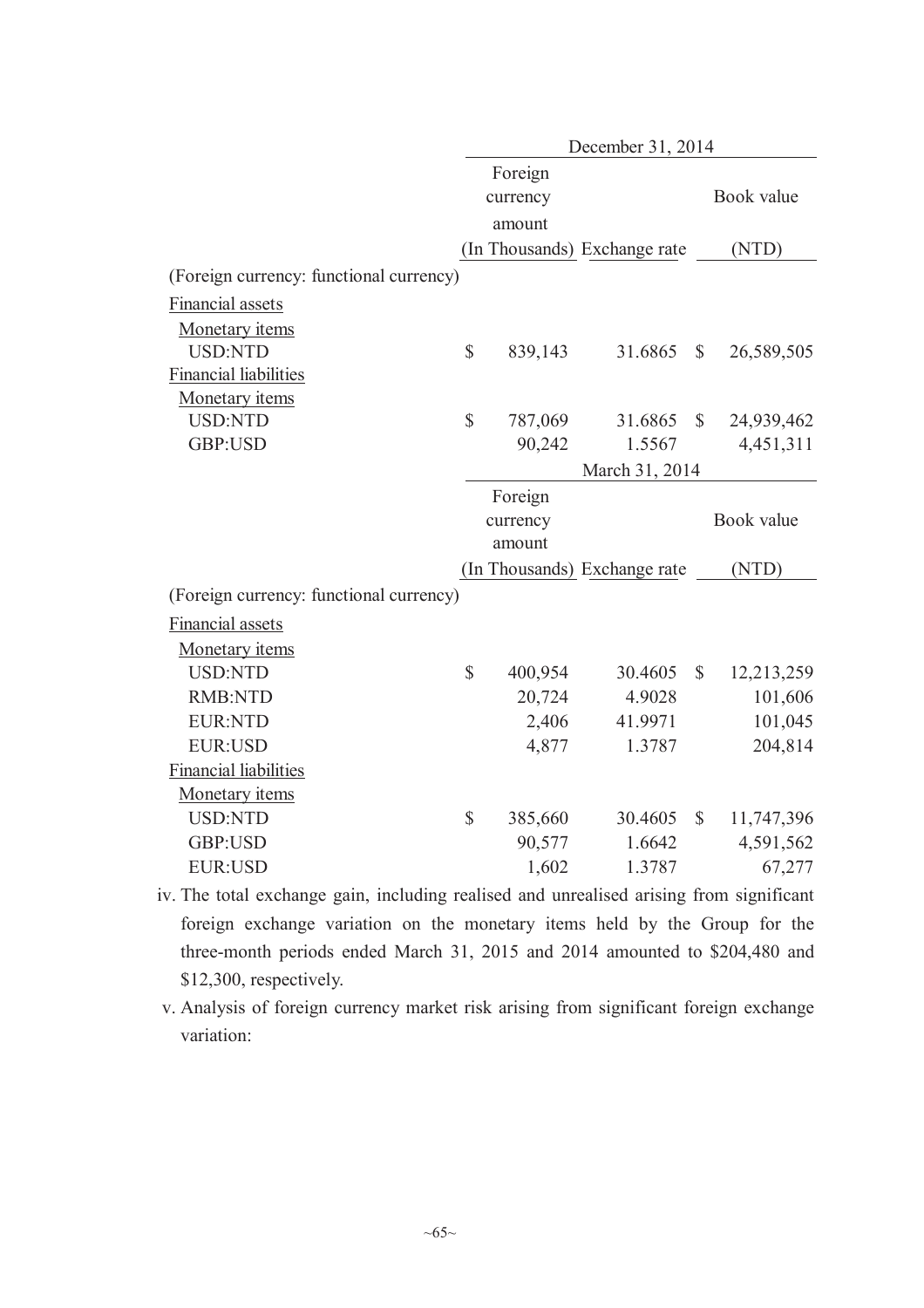|                                         | Sensitivity analysis                    |               |                      |                           |                 |
|-----------------------------------------|-----------------------------------------|---------------|----------------------|---------------------------|-----------------|
|                                         |                                         |               |                      |                           | Effect on other |
|                                         | Degree of                               |               | Effect on            |                           | comprehensive   |
|                                         | variation                               |               | profit or loss       |                           | income          |
| (Foreign currency: functional currency) |                                         |               |                      |                           |                 |
| Financial assets                        |                                         |               |                      |                           |                 |
|                                         |                                         |               |                      |                           |                 |
| Monetary items<br><b>USD:NTD</b>        | $1\%$                                   | $\mathbb{S}$  |                      |                           |                 |
|                                         |                                         |               | 293,845              | $\boldsymbol{\mathsf{S}}$ |                 |
| <b>EUR:NTD</b>                          | $1\%$                                   |               | 557                  |                           |                 |
| <b>EUR:USD</b>                          | $1\%$                                   |               | 1,171                |                           |                 |
| <b>Financial liabilities</b>            |                                         |               |                      |                           |                 |
| Monetary items                          |                                         |               |                      |                           |                 |
| <b>USD:NTD</b>                          | $1\%$                                   | \$            | 289,689              | $\mathbb{S}$              |                 |
| GBP:USD                                 | $1\%$                                   |               | 41,486               |                           |                 |
| <b>EUR:USD</b>                          | $1\%$                                   |               | 1,252                |                           |                 |
| <b>RMB:USD</b>                          | $1\%$                                   |               | 1,081                |                           |                 |
|                                         | Three-month period ended March 31, 2014 |               |                      |                           |                 |
|                                         |                                         |               | Sensitivity analysis |                           |                 |
|                                         |                                         |               |                      |                           | Effect on other |
|                                         | Degree of                               |               | Effect on            |                           | comprehensive   |
|                                         | variation                               |               | profit or loss       |                           | income          |
| (Foreign currency: functional currency) |                                         |               |                      |                           |                 |
| <b>Financial assets</b>                 |                                         |               |                      |                           |                 |
| Monetary items                          |                                         |               |                      |                           |                 |
| <b>USD:NTD</b>                          | $1\%$                                   | $\mathcal{S}$ | 122,133              | $\boldsymbol{\mathsf{S}}$ |                 |
| <b>RMB:NTD</b>                          | $1\%$                                   |               | 1,016                |                           |                 |
| <b>EUR:NTD</b>                          | $1\%$                                   |               | 1,010                |                           |                 |
| <b>EUR:USD</b>                          | $1\%$                                   |               |                      |                           |                 |
|                                         |                                         |               | 2,048                |                           |                 |
| <b>Financial liabilities</b>            |                                         |               |                      |                           |                 |
| Monetary items                          |                                         |               |                      |                           |                 |
| <b>USD:NTD</b>                          | $1\%$                                   | $\mathbb{S}$  | 117,474              | $\mathcal{S}$             |                 |
| GBP:USD                                 | $1\%$                                   |               | 45,916               |                           |                 |
| <b>EUR:USD</b>                          | $1\%$                                   |               | 673                  |                           |                 |
| Price risk                              |                                         |               |                      |                           |                 |

Three-month period ended March 31, 2015

- i. The Group is exposed to equity securities price risk because of investments held by the Group and classified on the consolidated balance sheet either as available-for-sale or at fair value through profit or loss. The Group is not exposed to commodity price risk. To manage its price risk arising from investments in equity securities, the Group diversifies its portfolio. Diversification of the portfolio is done in accordance with the limits set by the Group.
- ii. The Group's investments in equity securities comprise domestic listed and unlisted stocks. The prices of equity securities would change due to the change of the future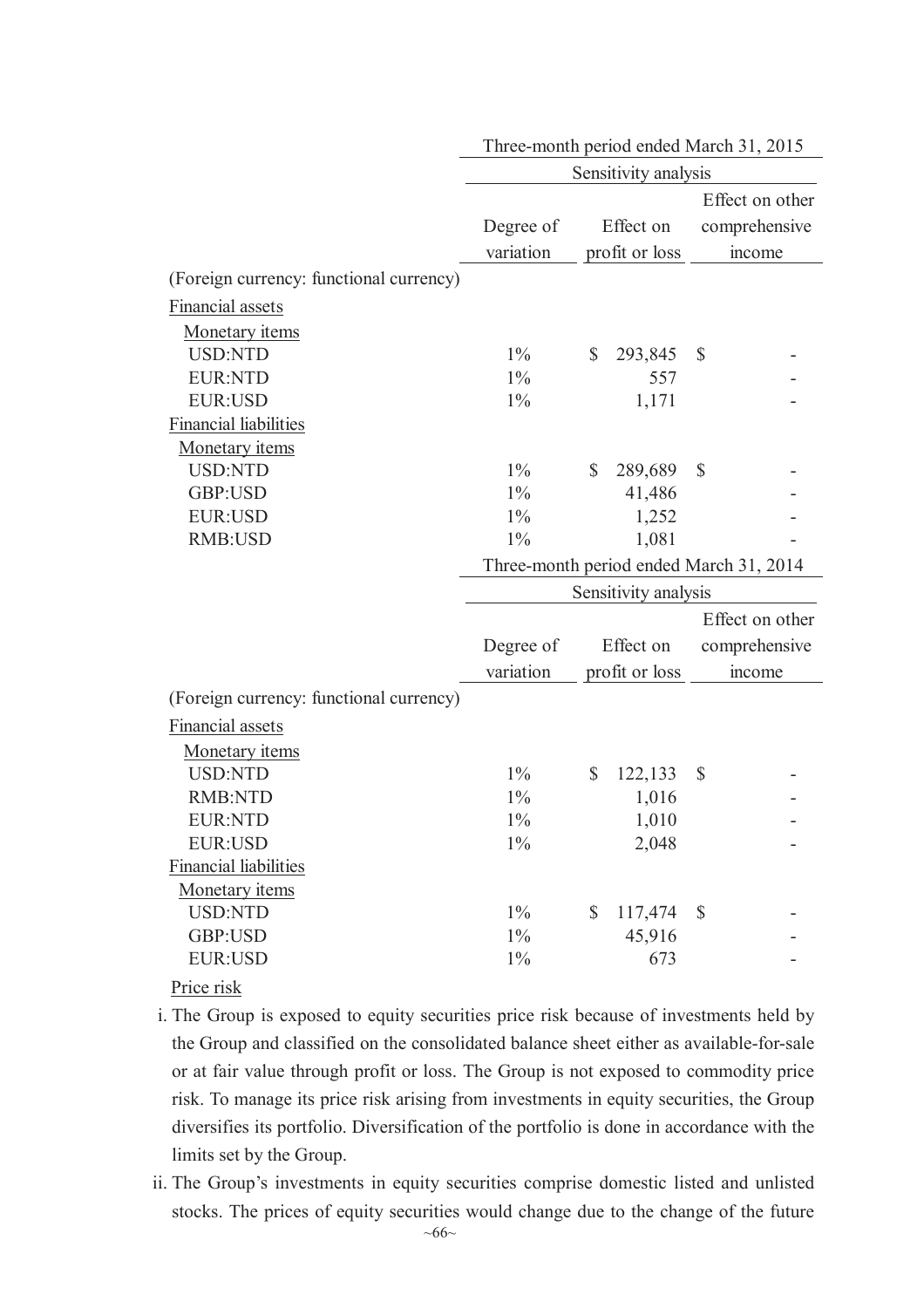value of investee companies. If the prices of these equity securities had increased/decreased by 1% with all other variables held constant, equity would have increased/decreased by \$26,866 and \$19,221 for the three-month periods ended March 31, 2015 and 2014, respectively, as a result of gains/losses on equity securities classified as available-for-sale.

Interest rate risk

- i. The Group's interest rate risk arises from long-term borrowings. Borrowings issued at variable rates expose the Group to cash flow interest rate risk which is partially offset by cash and cash equivalents held at variable rates. Borrowings issued at fixed rates expose the Group to fair value interest rate risk. During the three-month periods ended March 31, 2015 and 2014, the Group's borrowings at variable rate were denominated in the NTD, USD and GBP.
- ii. At March 31, 2015 and 2014, if interest rates on borrowings had been 1% higher/lower with all other variables held constant, post-tax profit for three-month periods ended March 31, 2015 and 2014 would have been \$626,160 and \$640,596 lower/higher, respectively, mainly as a result of higher/lower interest expense on floating rate borrowings.
- (b)Credit risk
	- i. Credit risk refers to the risk of financial loss to the Group arising from default by the clients or counterparties of financial instruments on the contract obligations. According to the Group's credit policy, each local entity in the Group is responsible for managing and analysing the credit risk for each of their new clients before standard payment and delivery terms and conditions are offered. Internal risk control assesses the credit quality of the customers, taking into account their financial position, past experience and other factors. Individual risk limits are set based on internal or external ratings in accordance with limits set by the Board of Directors. The utilisation of credit limits is regularly monitored. Credit risk arises from cash and cash equivalents, derivative financial instruments and deposits with banks and financial institutions, as well as credit exposures to wholesale and retail customers, including outstanding receivables and committed transactions. For banks and financial institutions, only independently rated parties with high reputation are accepted.
	- ii. No credit limits were exceeded during the reporting periods, and management does not expect any significant losses from non-performance by these counterparties.
	- iii. For credit quality information of financial assets that are neither past due nor impaired, please refer to Note 6(5).
- (c)Liquidity risk
	- i. Cash flow forecasting is performed in the operating entities of the Group and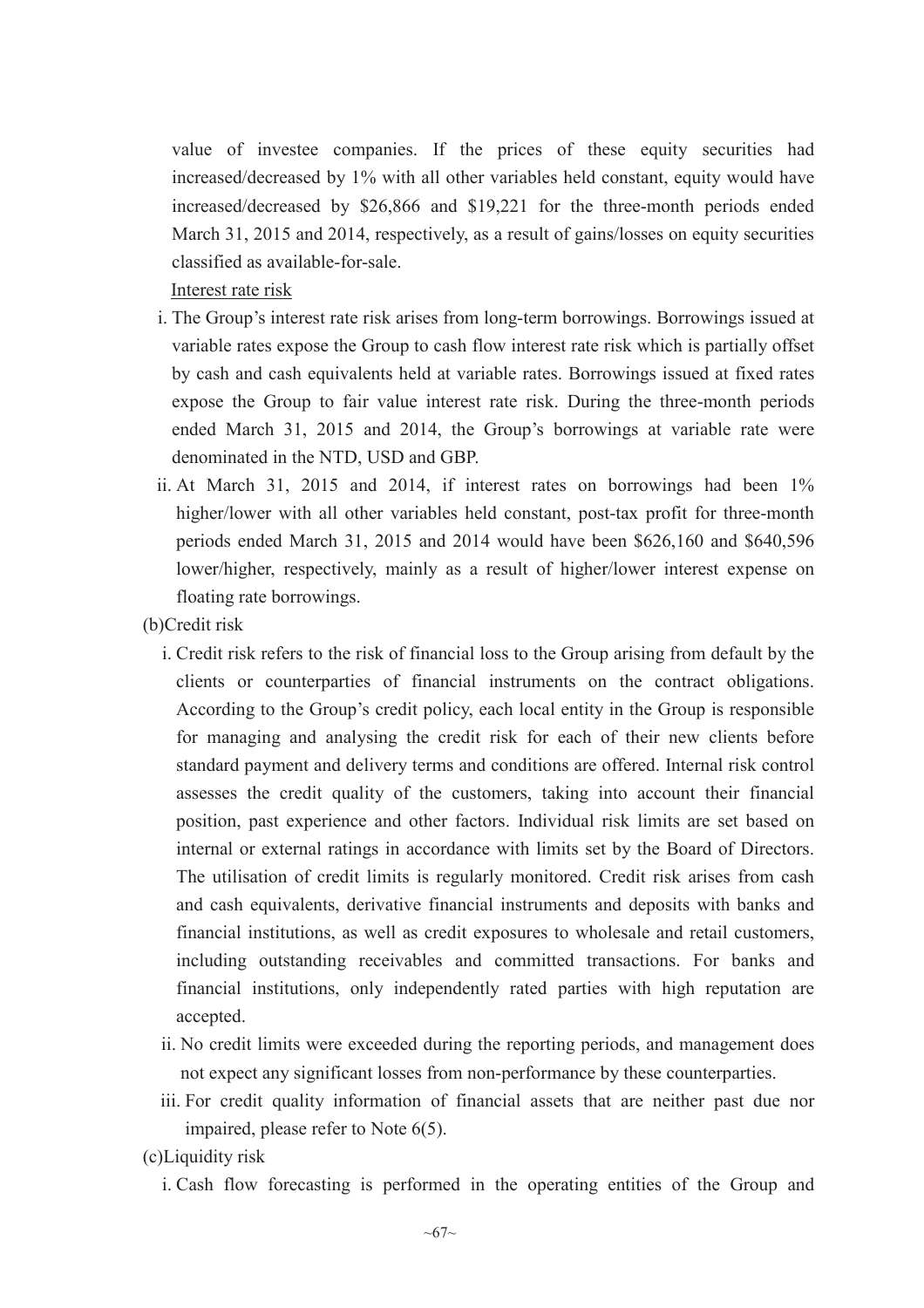aggregated by Group treasury. Group treasury monitors rolling forecasts of the Group's liquidity requirements to ensure it has sufficient cash to meet operational needs.

ii. The table below analyses the Group's non-derivative financial liabilities and net-settled or gross-settled derivative financial liabilities into relevant maturity groupings based on the remaining period at the balance sheet date to the contractual maturity date for non-derivative financial liabilities and to the expected maturity date for derivative financial liabilities.

|                                                                               |              | Between 3               |                                |                                |                                           |              |
|-------------------------------------------------------------------------------|--------------|-------------------------|--------------------------------|--------------------------------|-------------------------------------------|--------------|
| March 31, 2015                                                                | Less than 3  | months and              | Between 1                      | Between 2                      | Over 5                                    |              |
|                                                                               | months       | 1 year                  | and 2 years                    | and 5 years                    | years                                     | Total        |
| Accounts payable                                                              | \$16,280,092 | $\mathbb{S}$<br>79,938  | $\mathbb{S}$<br>$\overline{a}$ | $\mathbb{S}$<br>$\overline{a}$ | $\mathcal{S}$                             | \$16,360,030 |
| Accounts payable<br>- related parties                                         | 656,484      |                         |                                |                                |                                           | 656,484      |
| Other payables                                                                | 1,720,830    | 127,825                 | 212,520                        | 1                              | 1,254                                     | 2,062,430    |
| Other payables<br>- related parties                                           | 20,062       | 76,028                  |                                |                                |                                           | 96,090       |
| Bonds payable                                                                 | 38,400       |                         | 38,400                         | 3,038,400                      |                                           | 3,115,200    |
| Long-term loans<br>(including current<br>portion)<br>Long-term leases payable | 5,608,170    | 10,682,143              | 15,182,293                     | 21,579,329                     | 26,854,917                                | 79,906,852   |
| (including current<br>portion)                                                | 379,768      | 1,826,622               | 1,646,414                      | 4,460,682                      | 8,182,379                                 | 16,495,865   |
| Guarantee deposits<br>received                                                | 348          | 104                     | 30,875                         | 894                            | 9,413                                     | 41,634       |
| Non-derivative financial liabilities:                                         |              |                         |                                |                                |                                           |              |
|                                                                               |              | Between 3               |                                |                                |                                           |              |
| December 31, 2014                                                             | Less than 3  | months and              | Between 1                      | Between 2                      | Over 5                                    |              |
|                                                                               | months       | 1 year                  | and 2 years                    | and 5 years                    | years                                     | Total        |
| Accounts payable                                                              | \$14,285,805 | $\mathcal{S}$<br>99,506 | 34<br>$\mathcal{S}$            | $\mathbb{S}$<br>$\overline{a}$ | $\mathcal{S}$<br>$\overline{\phantom{a}}$ | \$14,385,345 |
| Accounts payable<br>- related parties                                         | 633,291      | 34,278                  |                                |                                |                                           | 667,569      |
| Other payables                                                                | 1,875,653    | 519,013                 | 3,939                          |                                | 1,362                                     | 2,399,967    |
| Other payables<br>- related parties                                           | 36,361       | 82,474                  |                                |                                |                                           | 118,835      |
| Bonds payable                                                                 |              | 38,400                  | 38,400                         | 3,038,400                      |                                           | 3,115,200    |
| Long-term loans<br>(including current<br>portion)                             | 3,207,598    | 11,978,586              | 17,692,705                     | 20,996,789                     | 25,646,208                                | 79,521,886   |
| Long-term leases payable<br>(including current<br>portion)                    | 693,251      | 1,502,273               | 1,877,805                      | 4,572,603                      | 8,747,946                                 | 17,393,878   |

Non-derivative financial liabilities:

Guarantee deposits

received 345 5,401 27,189 879 9,554 43,368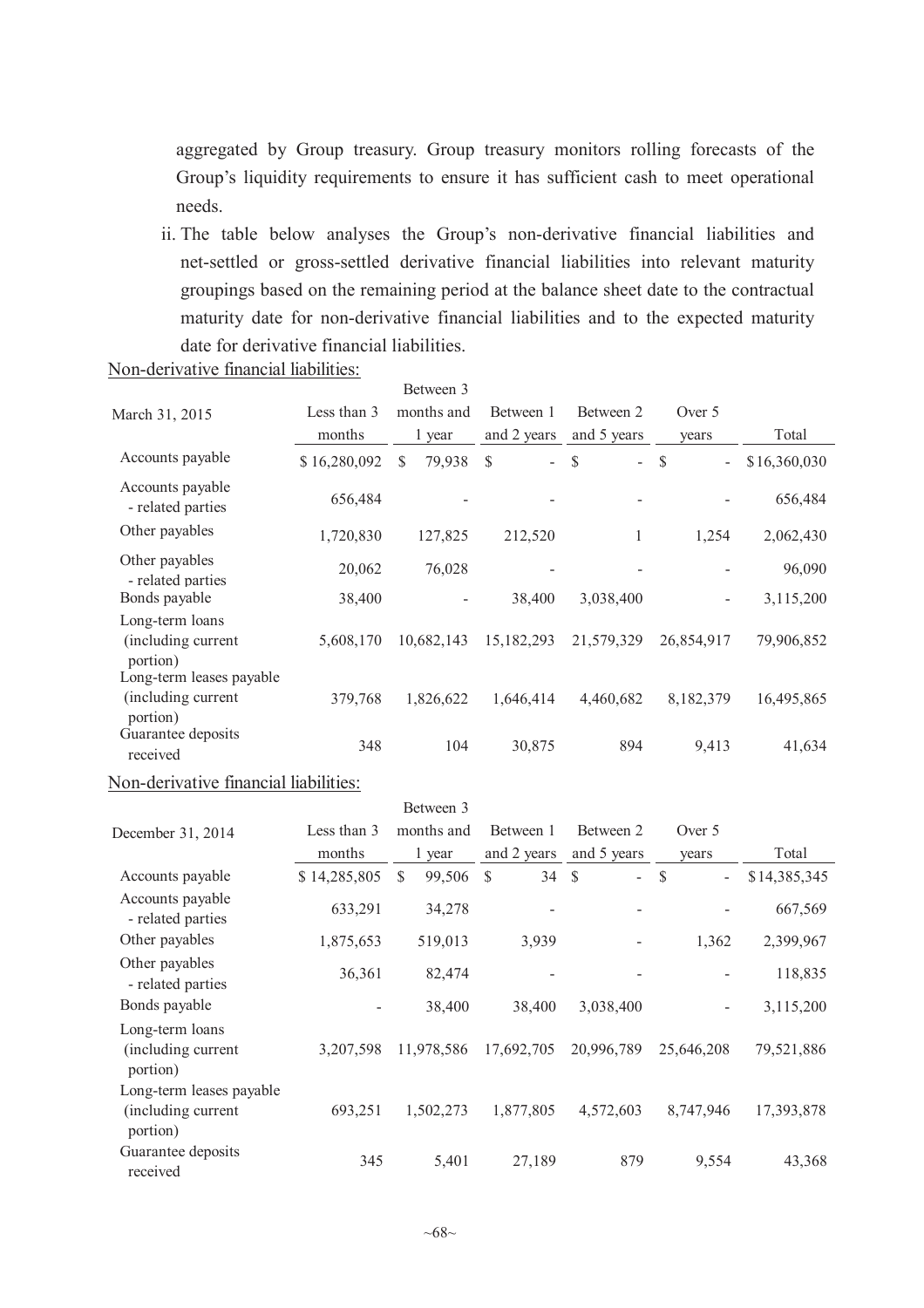|                                                            |                 | Between 3                                 |                        |                                     |                                           |             |
|------------------------------------------------------------|-----------------|-------------------------------------------|------------------------|-------------------------------------|-------------------------------------------|-------------|
| March 31, 2014                                             | Less than 3     | months and                                | Between 1              | Between 2                           | Over 5                                    |             |
|                                                            | months          | 1 year                                    | and 2 years            | and 5 years                         | years                                     | Total       |
| Short-term loans                                           | 1,218,420<br>S. | $\mathcal{S}$<br>$\overline{\phantom{0}}$ | $\mathbb{S}$<br>$\sim$ | $\mathbb{S}$<br>$\mathcal{L}^{\pm}$ | $\mathcal{S}$<br>$\overline{\phantom{0}}$ | \$1,218,420 |
| Accounts payable                                           | 13,348,810      | 12,880                                    |                        |                                     |                                           | 13,361,690  |
| Accounts payable<br>- related parties                      | 250,052         |                                           |                        |                                     |                                           | 250,052     |
| Other payables                                             | 2,143,654       | 389,781                                   | 40,856                 | 1,076                               | 1,043                                     | 2,576,410   |
| Other payables<br>- related parties                        | 36,604          | 83,706                                    |                        |                                     |                                           | 120,310     |
| Bonds payable<br>(including current<br>portion)            | 2,630           | 564,173                                   | 38,400                 | 3,076,800                           |                                           | 3,682,003   |
| Long-term loans<br>(including current<br>portion)          | 3,238,525       | 10,046,055                                | 15,584,682             | 26,522,964                          | 26, 143, 811                              | 81,536,037  |
| Long-term leases payable<br>(including current<br>portion) | 370,102         | 1,895,807                                 | 2,219,510              | 4,248,443                           | 9,549,877                                 | 18,283,739  |
| Guarantee deposits<br>received                             | 517             | 6,664                                     | 26,176                 | 824                                 | 48                                        | 34,229      |

#### Non-derivative financial liabilities:

iii. The Group does not expect the timing of occurrence of the cash flows estimated through the maturity date analysis will be significantly earlier, nor expect the actual cash flow amount will be significantly different.

### (3) Fair value estimation

- A.Details of the fair value of the Group's financial assets and financial liabilities not measured at fair value are provided in Note 12(2)A. Details of the fair value of the Group's investment property measured at cost are provided in Note 6(10).
- B.The different levels that the inputs to valuation techniques are used to measure fair value of financial and non-financial instruments have been defined as follows:

Level 1: Inputs that are quoted prices (unadjusted) in active markets for identical assets or liabilities. A market is regarded as active if it meets all the following conditions: the items traded in the market are homogeneous; willing buyers and sellers can normally be found at any time; and prices are available to the public.

Level 2: Inputs other than quoted prices included within Level 1 that are observable for the asset or liability, either directly (that is, as prices) or indirectly (that is, derived from prices).

Level 3: Inputs for the asset or liability that are not based on observable market data.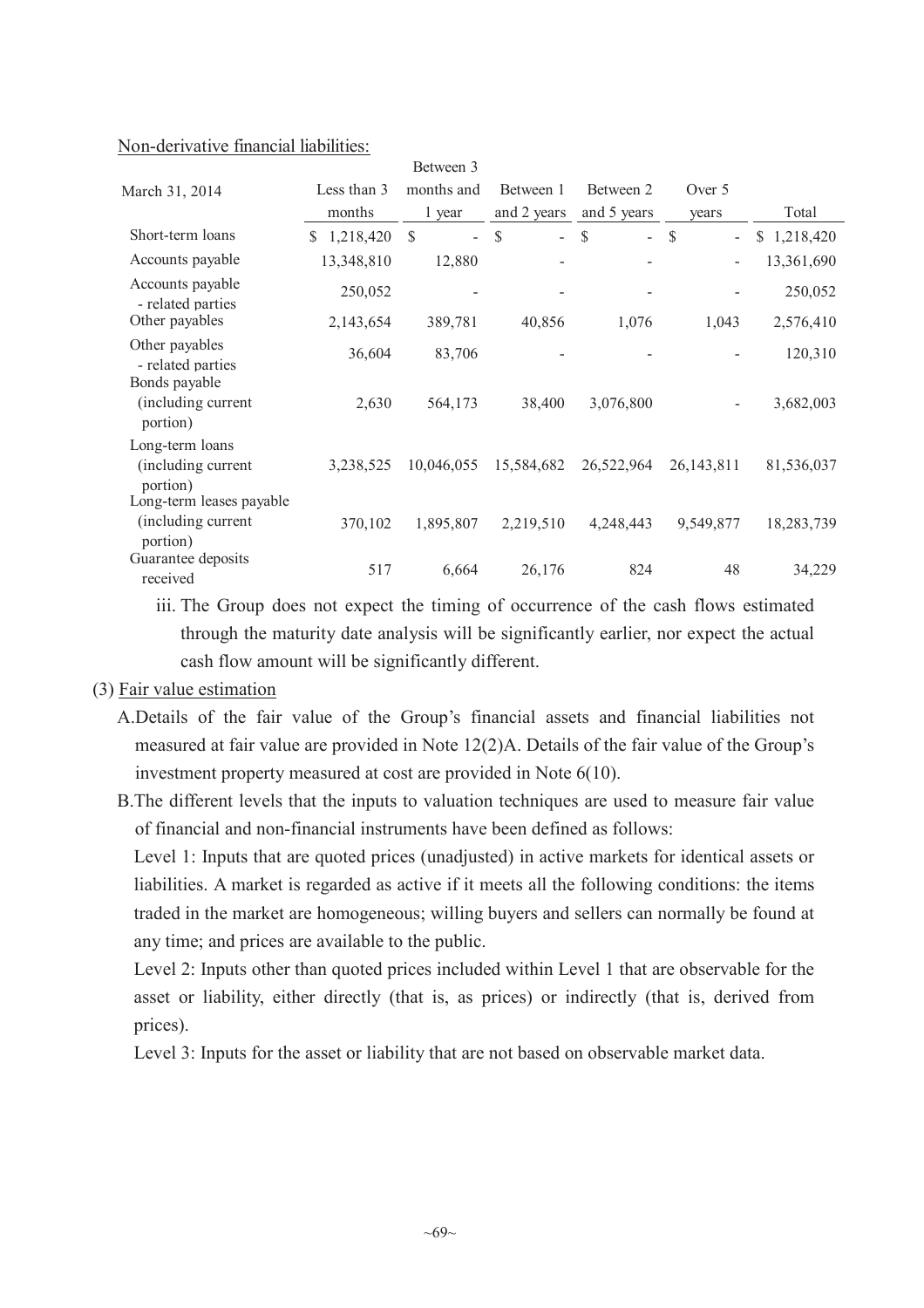| March 31, 2015, December 31, 2014 and March 31, 2014 is as follows: |                         |               |                           |                                    |
|---------------------------------------------------------------------|-------------------------|---------------|---------------------------|------------------------------------|
| March 31, 2015                                                      | Level 1                 | Level 2       | Level 3                   | Total                              |
| <b>Assets:</b>                                                      |                         |               |                           |                                    |
| Recurring fair value                                                |                         |               |                           |                                    |
| measurements                                                        |                         |               |                           |                                    |
| Financial assets at fair value                                      |                         |               |                           |                                    |
| through profit or loss                                              |                         |               |                           |                                    |
| Beneficiary certificates                                            | $\mathbb{S}$<br>531,065 | $\mathcal{S}$ | $\mathbb{S}$              | 531,065<br>$\mathbb{S}$            |
| Available-for-sale financial assets                                 |                         |               |                           |                                    |
| Equity securities                                                   | 1,422,494               |               | 1,319,419                 | 2,741,913                          |
|                                                                     | \$1,953,559             | $\$$          |                           | \$1,319,419 \$3,272,978            |
| <b>Liabilities:</b>                                                 |                         |               |                           |                                    |
| Recurring fair value                                                |                         |               |                           |                                    |
| measurements                                                        |                         |               |                           |                                    |
| Derivative financial liabilities                                    |                         |               |                           |                                    |
| for hedging                                                         | \$                      | \$<br>6,135   | $\boldsymbol{\mathsf{S}}$ | 6,135<br>$\boldsymbol{\mathsf{S}}$ |
| December 31, 2014                                                   | Level 1                 | Level 2       | Level 3                   | Total                              |
| <b>Assets:</b>                                                      |                         |               |                           |                                    |
| Recurring fair value                                                |                         |               |                           |                                    |
| measurements                                                        |                         |               |                           |                                    |
| Available-for-sale financial assets                                 |                         |               |                           |                                    |
| Equity securities                                                   | \$1,266,490             | $\mathbb{S}$  | \$ 944,879                | \$2,211,369                        |
| March 31, 2014                                                      | Level 1                 | Level 2       | Level 3                   | Total                              |
| <b>Assets:</b>                                                      |                         |               |                           |                                    |
| Recurring fair value                                                |                         |               |                           |                                    |
| measurements                                                        |                         |               |                           |                                    |
| Financial assets at fair value                                      |                         |               |                           |                                    |
| through profit or loss                                              |                         |               |                           |                                    |
| Beneficiary certificates                                            | 350,578<br>$\mathbb{S}$ | $\mathbb{S}$  | $\mathcal{S}$             | 350,578<br>$\mathbb{S}$            |
| <b>Embedded derivatives</b>                                         |                         |               | 1,819                     | 1,819                              |
| Available-for-sale financial assets                                 |                         |               |                           |                                    |
| Equity securities                                                   | 1,345,079               |               | 602,988                   | 1,948,067                          |
|                                                                     | \$1,695,657             | \$            | $\mathbb{S}$<br>604,807   | \$2,300,464                        |

C.The related information of financial and non-financial instruments measured at fair value by level on the basis of the nature, characteristics and risks of the assets and liabilities at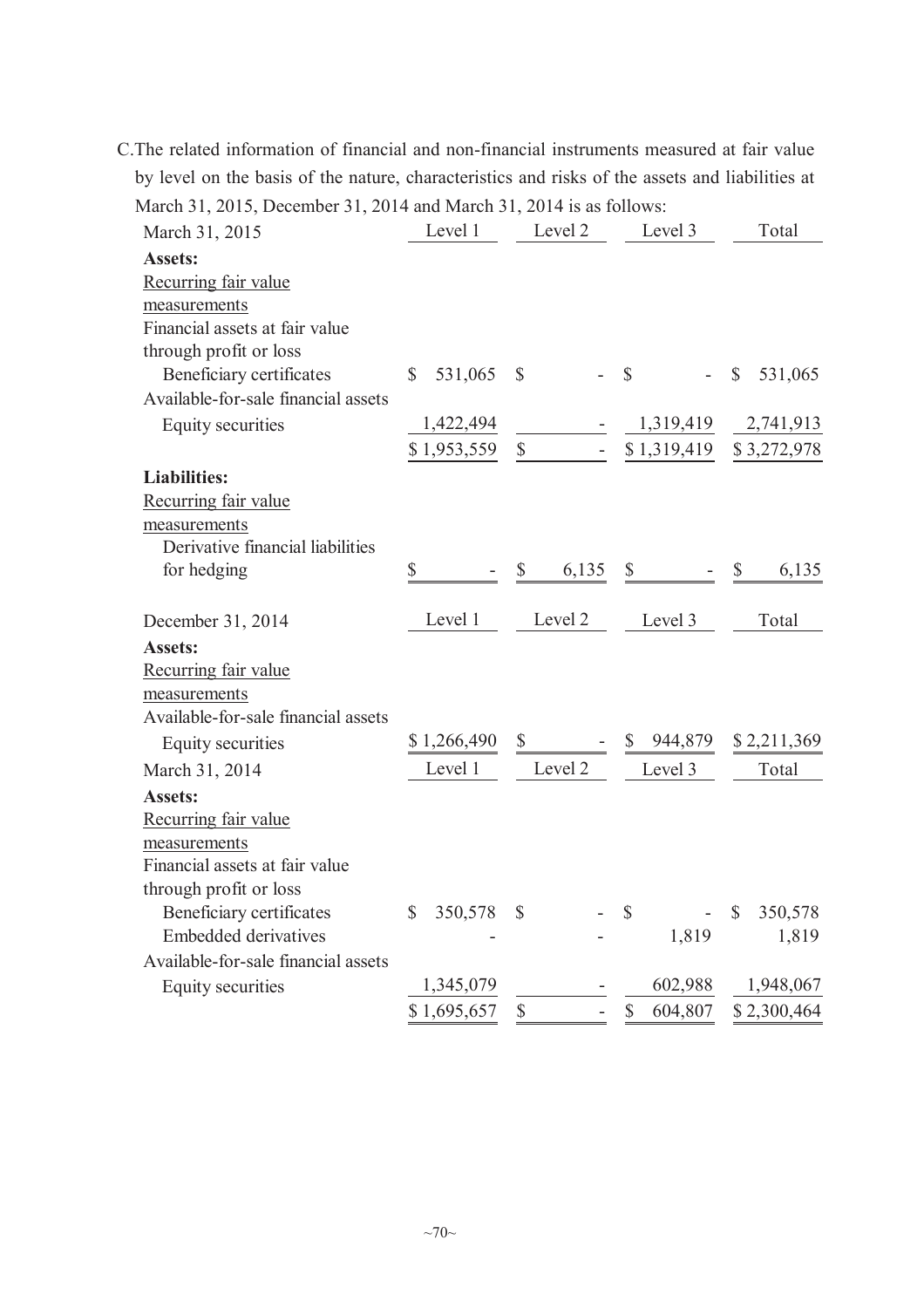- D. The methods and assumptions the Group used to measure fair value are as follows:
	- (a)The instruments the Group used market quoted prices as their fair values (that is, Level 1) are listed below by characteristics:

|                     | Listed shares | Open-end fund   |
|---------------------|---------------|-----------------|
| Market quoted price | Closing price | Net asset value |

- (b)Except for financial instruments with active markets, the fair value of other financial instruments is measured by using valuation techniques or by reference to counterparty quotes. The fair value of financial instruments measured by using valuation techniques can be referred to current fair value of instruments with similar terms and characteristics in substance, discounted cash flow method or other valuation methods, including calculated by applying model using market information available at the consolidated balance sheet date (i.e. yield curves on the Taipei Exchange, average commercial paper interest rates quoted from Reuters).
- (c)When assessing non-standard and low-complexity financial instruments, for example, debt instruments without active market, interest rate swap contracts, foreign exchange swap contracts and options, the Group adopts valuation technique that is widely used by market participants. The inputs used in the valuation method to measure these financial instruments are normally observable in the market.
- (d)The valuation of derivative financial instruments is based on valuation model widely accepted by market participants, such as present value techniques and option pricing models. Forward exchange contracts are usually valued based on the current forward exchange rate. Structured interest derivative instruments are measured by using appropriate option pricing models (i.e. Black-Scholes model) or other valuation methods, such as Monte Carlo simulation.
- (e)The output of valuation model is an estimated value and the valuation technique may not be able to capture all relevant factors of the Group's financial and non-financial instruments. Therefore, the estimated value derived using valuation model is adjusted accordingly with additional inputs, for example, model risk or liquidity risk and etc. In accordance with the Group's management policies and relevant control procedures relating to the valuation models used for fair value measurement, management believes adjustment to valuation is necessary in order to reasonably represent the fair value of financial and non-financial instruments at the consolidated balance sheet. The inputs and pricing information used during valuation are carefully assessed and adjusted based on current market conditions.
- (f) The Group takes into account adjustments for credit risks to measure the fair value of financial and non-financial instruments to reflect credit risk of the counterparty and the Group's credit quality.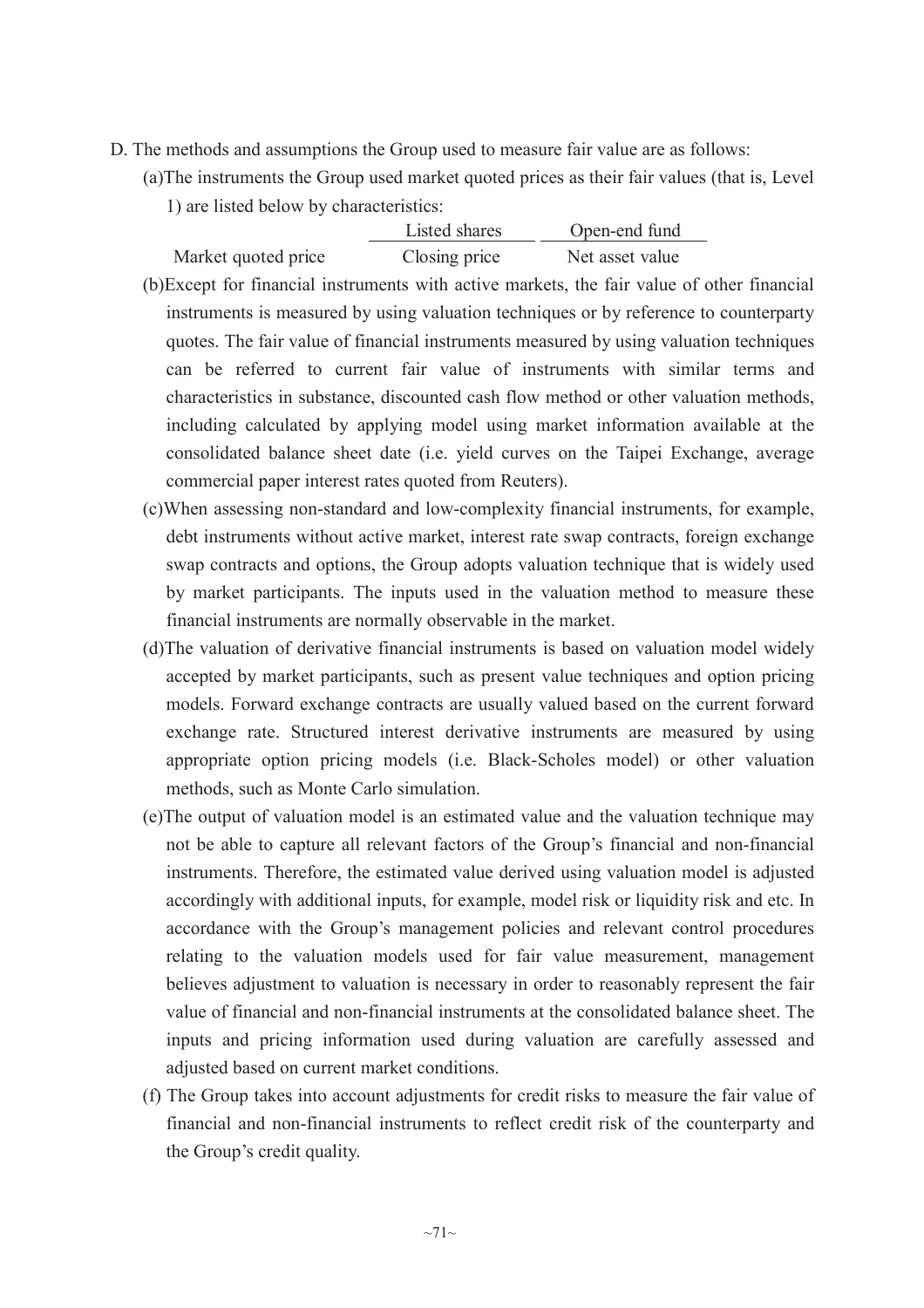- E.For the three-month periods ended March 31, 2015 and 2014, there was no transfer between Level 1 and Level 2.
- F.The following chart is the movement of Level 3 for the three-month periods ended March 31, 2015 and 2014:

|                             |                   |                 |      | Derivative  |             |
|-----------------------------|-------------------|-----------------|------|-------------|-------------|
|                             |                   |                 |      | financial   |             |
|                             | Equity securities | Debt securities |      | instruments | Total       |
| At January 1, 2015          | 944,879           |                 | - \$ |             | 944,879     |
| Gains and losses recognised |                   |                 |      |             |             |
| in other comprehensive      |                   |                 |      |             |             |
| income (Note 1)             | 374,540           |                 |      |             | 374,540     |
| At March 31, 2015           | 1,319,419         | ۰               |      | -           | \$1,319,419 |

Note 1: Recorded as unrealised valuation gain or loss of available-for-sale financial assets.

|                                                       |                   |                 |  |             | Derivative  |         |
|-------------------------------------------------------|-------------------|-----------------|--|-------------|-------------|---------|
|                                                       |                   |                 |  |             | financial   |         |
|                                                       | Equity securities | Debt securities |  | instruments |             | Total   |
| At January 1, 2014                                    | \$<br>560,047     | $\mathcal{S}$   |  | $-$ \$      | $5,172$ \$  | 565,219 |
| Gains and losses recognised<br>in net income (Note 1) |                   |                 |  | $-$ (       | $3,353$ ) ( | 3,353   |
| Gains and losses recognised<br>in other comprehensive |                   |                 |  |             |             |         |
| income (Note 2)                                       | 42,941            |                 |  |             |             | 42,941  |
| At March 31, 2014                                     | 602,988           |                 |  |             | 1,819       | 604,807 |

Note 1: Recorded as non-operating income and expense.

Note 2: Recorded as unrealised valuation gain or loss of available-for-sale financial assets.

- G.For the three-month periods ended March 31, 2015 and 2014, there was no transfer into or out from Level 3.
- H.The Group is in charge of valuation procedures for fair value measurements being categorised within Level 3, which is to verify independent fair value of financial instruments. Such assessment is to ensure the valuation results are reasonable by applying independent information to make results close to current market conditions, confirming the resource of information is independent, reliable and in line with other resources and represented as the exercisable price, and frequently calibrating valuation model, performing back-testing, updating inputs used to the valuation model and making any other necessary adjustments to the fair value.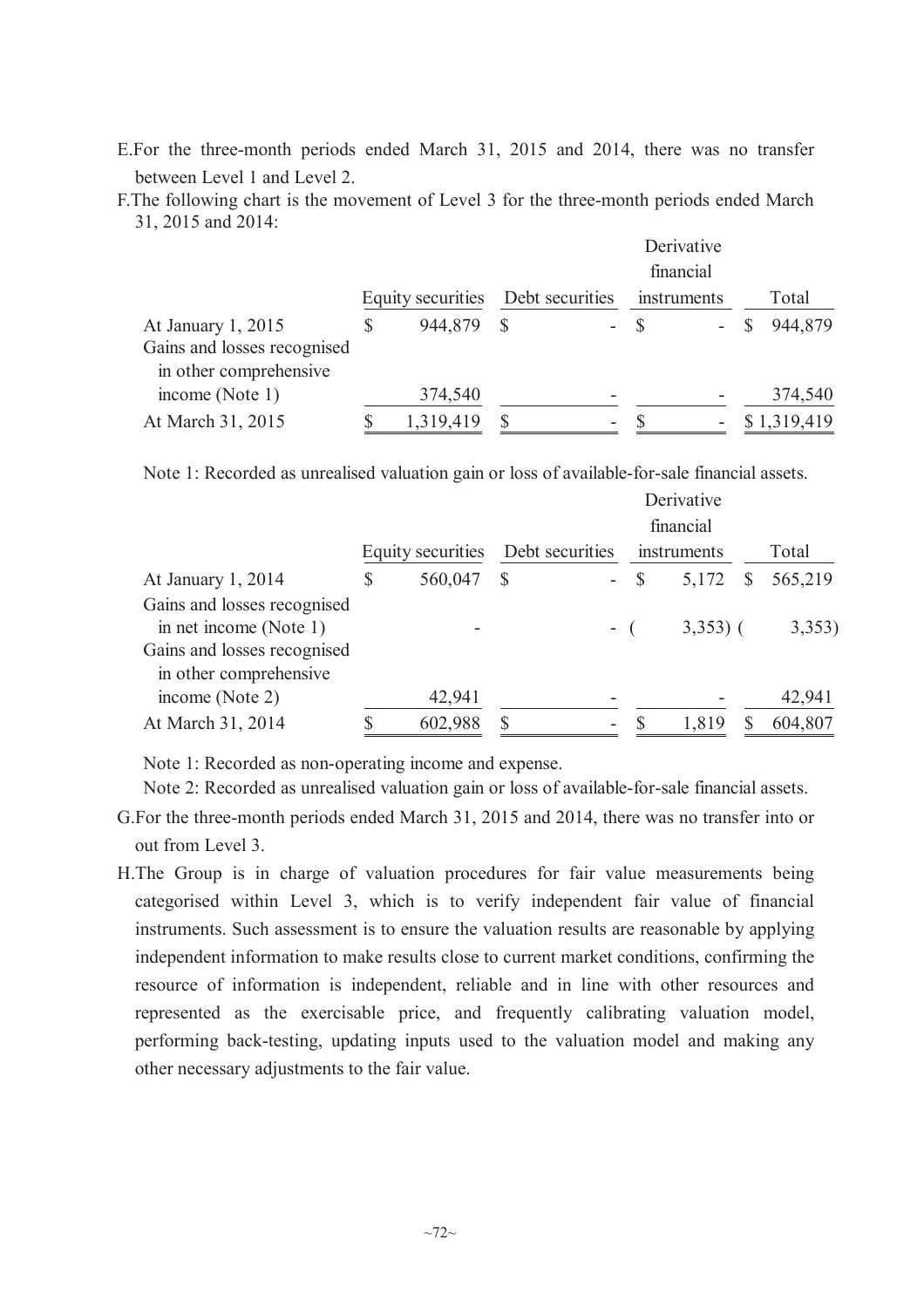I.The following is the qualitative information of significant unobservable inputs and sensitivity analysis of changes in significant unobservable inputs to valuation model used in Level 3 fair value measurement:

|                                                             | Fair value at |                                   | Significant                                              | Range            |                                                                                                                        |
|-------------------------------------------------------------|---------------|-----------------------------------|----------------------------------------------------------|------------------|------------------------------------------------------------------------------------------------------------------------|
|                                                             | March 31,     | Valuation                         | unobservable                                             | (weighted)       | Relationship of inputs to                                                                                              |
|                                                             | 2015          | technique                         | input                                                    | average)         | fair value                                                                                                             |
| Non-derivative equity<br>instrument:                        |               |                                   |                                                          |                  |                                                                                                                        |
| Unlisted shares                                             | \$1,309,250   | Market<br>comparable<br>companies | Price to<br>earnings ratio $8.45 \sim 37.16$<br>multiple |                  | The higher the multiple<br>and control premium, the<br>higher the fair value                                           |
|                                                             |               |                                   | Price to book<br>ratio multiple                          | $0.56 - 1.05$    | The higher the multiple<br>and control premium, the<br>higher the fair value                                           |
|                                                             |               |                                   | Discount for<br>lack of<br>marketability                 | $20\% \sim 30\%$ | The higher the weighted<br>average cost of capital<br>and discount for lack of<br>control, the lower the<br>fair value |
| Venture capital shares<br>Private equity fund<br>investment | 10,169        | Net asset<br>value                | Net asset<br>value                                       |                  | The higher the net asset<br>value, the higher the fair<br>value                                                        |

J. The Group has carefully assessed the valuation models and assumptions used to measure fair value; therefore, the fair value measurement is reasonable. However, use of different valuation models or assumptions may result in difference measurement. The following is the effect of profit or loss or of other comprehensive income from financial assets and liabilities categorised within Level 3 if the inputs used to valuation models have changed:  $M_{\text{enob}}$  31, 2015

|                         |                                                                                           |           | March $31, 2015$               |                                                 |                        |                        |  |  |  |  |  |  |
|-------------------------|-------------------------------------------------------------------------------------------|-----------|--------------------------------|-------------------------------------------------|------------------------|------------------------|--|--|--|--|--|--|
|                         |                                                                                           |           |                                | Recognised in profit or                         |                        | Recognised in other    |  |  |  |  |  |  |
|                         |                                                                                           |           |                                | loss                                            |                        | comprehensive income   |  |  |  |  |  |  |
|                         |                                                                                           |           |                                | Favourable Unfavourable Favourable Unfavourable |                        |                        |  |  |  |  |  |  |
|                         | Input                                                                                     | Change    | change                         | change                                          | change                 | change                 |  |  |  |  |  |  |
| <b>Financial assets</b> |                                                                                           |           |                                |                                                 |                        |                        |  |  |  |  |  |  |
| Equity<br>instrument    | Price to earnings<br>ratio/ price to book<br>ratio/ discount for<br>lack of marketability | $\pm 1\%$ | \$<br>$\overline{\phantom{0}}$ | <b>S</b><br>$\sim$ $-$                          | 13,092<br>$\mathbb{S}$ | 13,092<br><sup>S</sup> |  |  |  |  |  |  |
|                         | Net asset value                                                                           | $\pm 1\%$ |                                |                                                 | 102                    | 102                    |  |  |  |  |  |  |
|                         |                                                                                           |           | \$<br>$\overline{\phantom{0}}$ | \$<br>$\overline{\phantom{a}}$                  | 13,194<br>\$           | 13,194<br>$\mathbb{S}$ |  |  |  |  |  |  |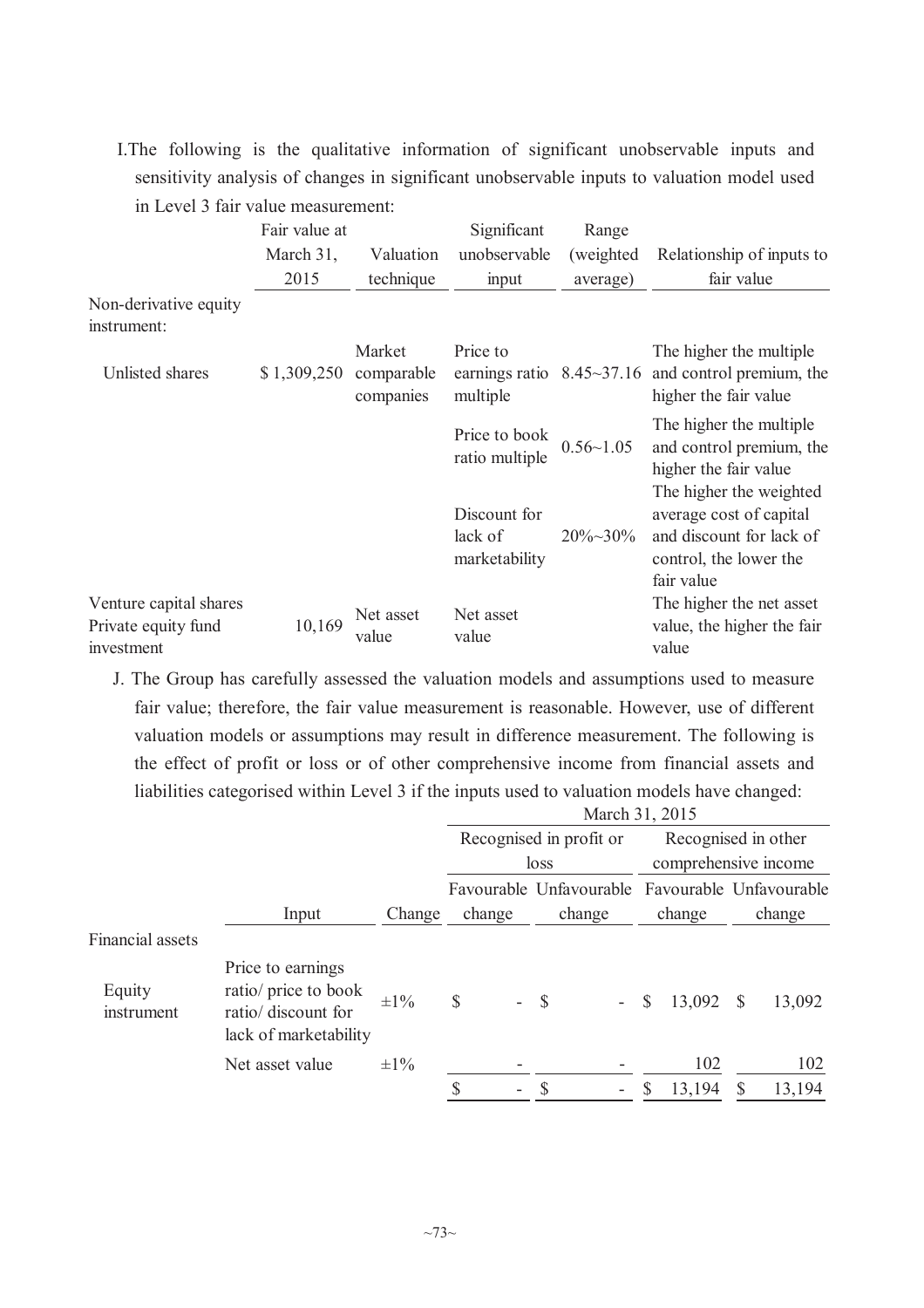|                         |                                                                                           |           | December 31, 2014 |        |               |                         |                |                                             |               |                                                           |  |  |
|-------------------------|-------------------------------------------------------------------------------------------|-----------|-------------------|--------|---------------|-------------------------|----------------|---------------------------------------------|---------------|-----------------------------------------------------------|--|--|
|                         |                                                                                           |           |                   |        | loss          | Recognised in profit or |                | Recognised in other<br>comprehensive income |               |                                                           |  |  |
|                         |                                                                                           |           |                   |        |               | Favourable Unfavourable |                |                                             |               | Favourable Unfavourable                                   |  |  |
|                         | Input                                                                                     | Change    |                   | change |               | change                  |                | change                                      |               | change                                                    |  |  |
| <b>Financial</b> assets |                                                                                           |           |                   |        |               |                         |                |                                             |               |                                                           |  |  |
| Equity<br>instrument    | Price to earnings<br>ratio/ price to book<br>ratio/ discount for<br>lack of marketability | $\pm 1\%$ | \$                |        | $\mathbb{S}$  |                         | $\$$           | 9,347                                       | $\mathbb{S}$  | 9,347                                                     |  |  |
|                         | Net asset value                                                                           | $\pm 1\%$ |                   |        |               |                         |                | 102                                         |               | 102                                                       |  |  |
|                         |                                                                                           |           | $\mathcal{S}$     |        | $\mathsf{\$}$ |                         | \$             | 9,449                                       | $\mathbb{S}$  | 9,449                                                     |  |  |
|                         |                                                                                           |           |                   |        |               |                         | March 31, 2014 |                                             |               |                                                           |  |  |
|                         |                                                                                           |           |                   |        | loss          | Recognised in profit or |                | Recognised in other<br>comprehensive income |               |                                                           |  |  |
|                         | Input                                                                                     | Change    |                   | change |               | change                  |                | change                                      |               | Favourable Unfavourable Favourable Unfavourable<br>change |  |  |
| <b>Financial</b> assets |                                                                                           |           |                   |        |               |                         |                |                                             |               |                                                           |  |  |
| Equity<br>instrument    | Price to earnings<br>ratio/ price to book<br>ratio/ discount for<br>lack of marketability | $\pm 1\%$ | \$                |        | \$            |                         | $\mathbb S$    | 5,954                                       | $\mathcal{S}$ | 5,954                                                     |  |  |
|                         | Net asset value                                                                           | $\pm 1\%$ |                   |        |               |                         |                | 76                                          |               | 76                                                        |  |  |
| Derivative              | Volatility                                                                                | $\pm 1\%$ |                   | 18     |               | 18                      |                |                                             |               |                                                           |  |  |
|                         |                                                                                           |           | \$                | 18     | \$            | 18                      | \$             | 6,030                                       | \$            | 6,030                                                     |  |  |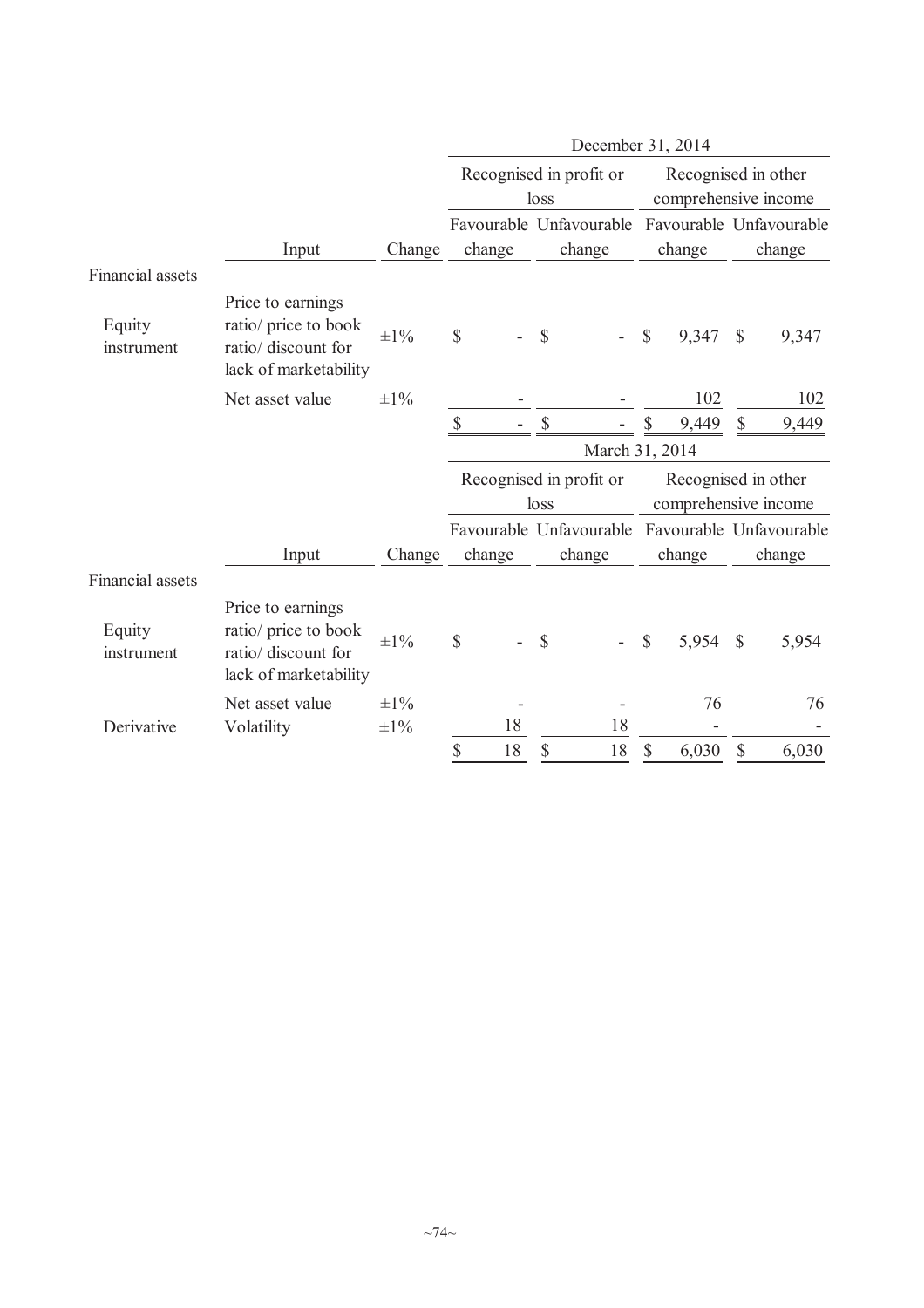# 13. SUPPLEMENTARY DISCLOSURES<br>(1)Significant transactions information<br>A. Loans to others:

|                    |                                     |                                                        |                                                    |                       |                                                                                                           |                                            |                                   |                                   |                               |                                                               |                                                   |                                          |                          |                     |                                                            | Unit: Thousands of New Taiwan Dollars         |          |
|--------------------|-------------------------------------|--------------------------------------------------------|----------------------------------------------------|-----------------------|-----------------------------------------------------------------------------------------------------------|--------------------------------------------|-----------------------------------|-----------------------------------|-------------------------------|---------------------------------------------------------------|---------------------------------------------------|------------------------------------------|--------------------------|---------------------|------------------------------------------------------------|-----------------------------------------------|----------|
| Number<br>(Note 1) | Creditor                            | Borrower                                               | General ledger<br>account<br>(Note 2)              | Is a related<br>party | Maximum<br>outstanding<br>balance during<br>the three-month<br>period ended<br>March 31, 2015<br>(Note 3) | Balance at<br>March 31<br>2015<br>(Note 8) | Actual<br>amount<br>drawn<br>down | Interest<br>rate<br>$(^{0}/_{0})$ | Nature of<br>loan<br>(Note 4) | Amount of<br>transactions<br>with the<br>borrower<br>(Note 5) | Reason for<br>short-term<br>financing<br>(Note 6) | Allowance<br>for<br>doubtful<br>accounts | Item                     | Collateral<br>Value | Limit on loans<br>granted to a<br>single party<br>(Note 7) | Ceiling on total<br>loans granted<br>(Note 7) | Footnote |
| - 1                | Peony<br>Investment<br>S.A.         | Kingtrans<br>Intl.Logistics<br>(Tianjin) Co.,<br>Ltd.  | Receivables<br>from related<br>parties<br>(Note 9) | Yes                   | $\mathbf{s}$<br>47.304                                                                                    | $\frac{1}{2}$ \$ 46.947 \ \ \$             |                                   | 1.3253                            | 2                             | s                                                             | Working<br>capital<br>requirement                 | <sup>\$</sup><br>$\sim$                  | $\sim$                   | $S -$               | \$8,082,713                                                | \$20,206,783                                  |          |
|                    | Peony<br>Investment<br>S.A.         | Luanta<br>Investment<br>(Netherlands)<br>N.V.          | Receivables<br>from related<br>parties             | Yes                   | 473.040                                                                                                   | 469,470                                    | 307.153                           | $1.2710-$<br>1.2775               | 2                             |                                                               | Working<br>capital<br>requirement                 |                                          | $\overline{\phantom{a}}$ | ٠                   | 8,082,713                                                  | 20,206,783                                    |          |
|                    | Peony<br>Investment<br>S.A.         | Clove Holding<br>Ltd.                                  | Receivables<br>from related<br>parties<br>(Note 9) | Yes                   | 346,896                                                                                                   | 344,278                                    | 328,629                           | $1.2715-$<br>1.2740               | 2                             |                                                               | Working<br>capital<br>requirement                 |                                          |                          | ٠                   | 16,165,427                                                 | 20,206,783                                    |          |
|                    | Peony<br>Investment<br>S.A.         | Hemlock<br>Equipment LLC.                              | Receivables<br>from related<br>parties<br>(Note 9) | Yes                   | 78,840                                                                                                    | 78,245                                     | 78,245                            | 1.2556                            | $\overline{2}$                |                                                               | Working<br>capital<br>requirement                 |                                          | $\sim$                   | ÷.                  | 16,165,427                                                 | 20,206,783                                    |          |
| 2                  | Clove Holding Whitney<br>Ltd.       | Equipment LLC                                          | Receivables<br>from related<br>parties<br>(Note 9) | Yes                   | 78,840                                                                                                    | 46,947                                     | 46.947                            | 1.2556                            | 2                             | ٠                                                             | Working<br>capital<br>requirement                 |                                          | $\overline{\phantom{a}}$ | ٠                   | 1,070,999                                                  | 1,338,749                                     |          |
| 3                  | Evergreen<br>Marine (UK)<br>Limited | Kingtrans Intl.<br>Logistics<br>(Tianjin) Co.,<br>Ltd. | Receivables<br>from related<br>parties<br>(Note 9) | Yes                   | 47,304                                                                                                    | 46,947                                     |                                   | 1.3253                            | 2                             |                                                               | Working<br>capital<br>requirement                 | ٠                                        | $\overline{\phantom{a}}$ | ٠                   | 1,093,091                                                  | 2,186,182                                     |          |

 $~175~$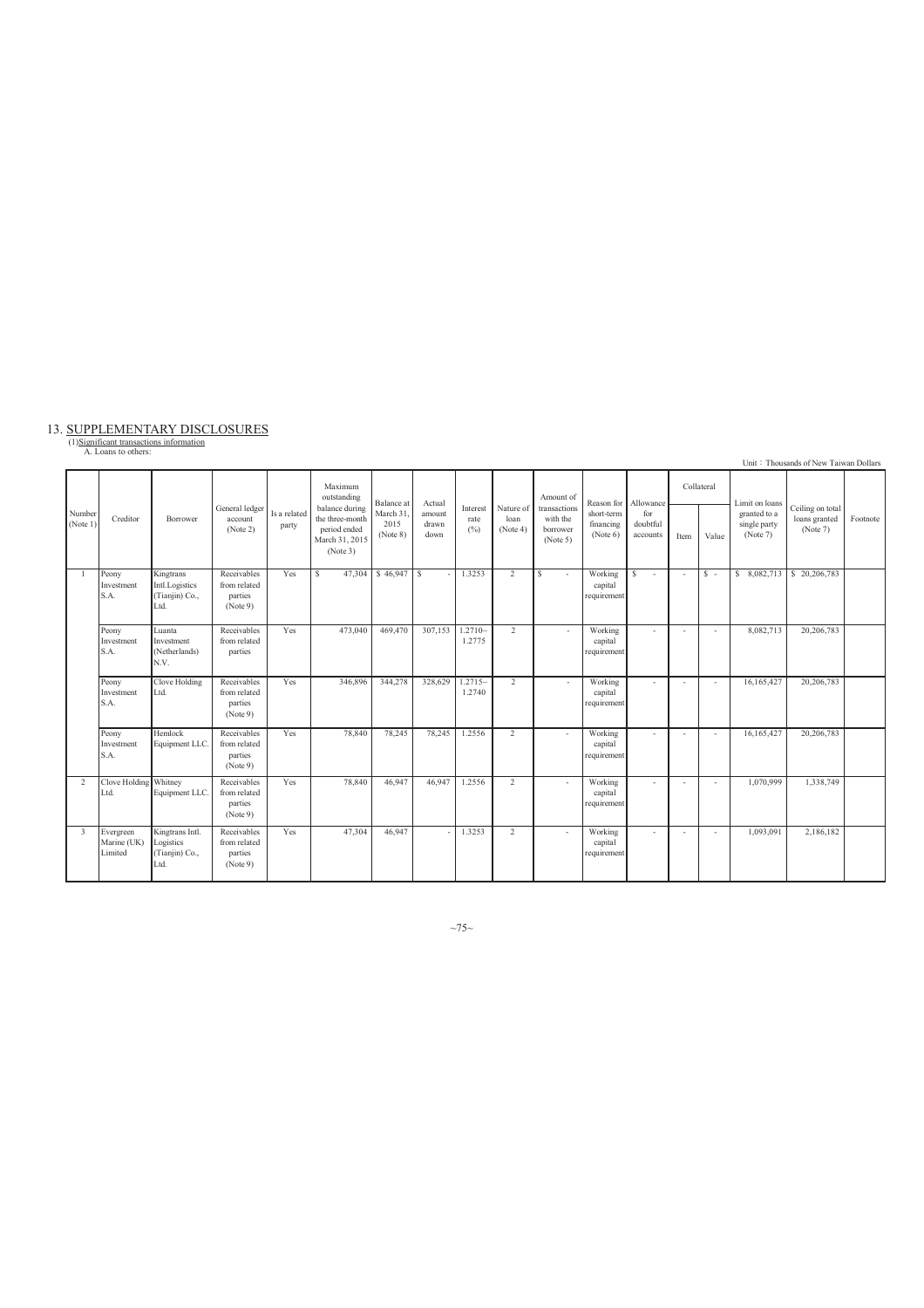Note 1: The numbers filled in for the loans provided by the Company or subsidiaries are as follows:

- (1) The Company is '0'.
- (2) The subsidiaries are numbered in order starting from '1'. Note 2: Fill in the name of account in which the loans are recognised, such as receivables-related parties, current account with stockholders, prepayments, temporary payments, etc.
- 
- Note 3: Fill in the year-to-date maximum outstanding balance of loans to others as of the reporting period. Note 4: The column of 'Nature of loan' shall fill in 1.'Business association' or 2.'Short-term financing'.
- 
- Note 5: Fill in the amount of business transactions when nature of the loan is related to business transactions, which is the amount of business transactions occurred between the creditor and borrower in the current year.<br>
- Note 7: Fill in limit on loans granted to a single party and ceiling on total loans granted as prescribed in the creditor company's "Procedures for Provision of Loans",
- - and state each individual party to which the loans have been provided and the calculation for ceiling on total loans granted in the footnote.<br>1.According to the company's credit policy, the total amount of loans granted to
		- The calculation is as follows:
		- PEONY USD1,291,251\*31.298\*20%=8,082,713
		- EMU USD174,626\*31.298\*20%=1,093,091
		- The Company held 100% voting shares directly and indirectly in foreign company, that the total amount of loans granted to a single company shoud not exceed 40% of the net worth stated in the financial statements. The calculation is as follows:
		- PEONY USD1,291,251\*31.298\*40%=16,165,427
		- CLOVE USD85,549\*31.298\*40%=1,070,999
- 2.According to the company's credit policy, the total amount of loans granted by the company should not exceed 40% of the net worth stated in the latest financial statements.
	- The calculation is as follows: EMU USD174,626\*31.298\*40%=2,186,182
	- The Company held 100% voting shares directly and indirectly in foreign company, that the total amount of loans granted to the company shoud not exceed 50% of the net worth stated in the financial statements.
	- The calculation is as follows: PEONY USD1,291,251\*31.298\*50%=20,206,783
	- CLOVE USD85,549\*31.298\*50%=1,338,749

Note 8: The amounts of funds to be loaned to others which have been approved by the board of directors of a public company in accordance with Article 14,

Item 1 of the "Regulations Governing Loaning of Funds and Making of Endorsements/Guarantees by Public Companies" should be included in

its published balance of loans to others at the end of the reporting period to reveal the risk of loaning the public company bears,<br>even though they have not yet been appropriated. However, this balance should exclude the

- In addition, if the board of directors of a public company has authorized the chairman to loan funds in instalments or in revolving within certain lines and within one year in accordance with<br>Article 14, Item 2 of the "Reg
- the published balance of loans to others at the end of the reporting period should also include these lines of loaning approved by the board of directors,
- and these lines of loaning should not be excluded from this balance even though the loans are repaid subsequently, for taking into consideration they could be loaned again thereafter.
- Note 9: This transaction was written off when the consolidated financial statement were prepared.

 $~10~$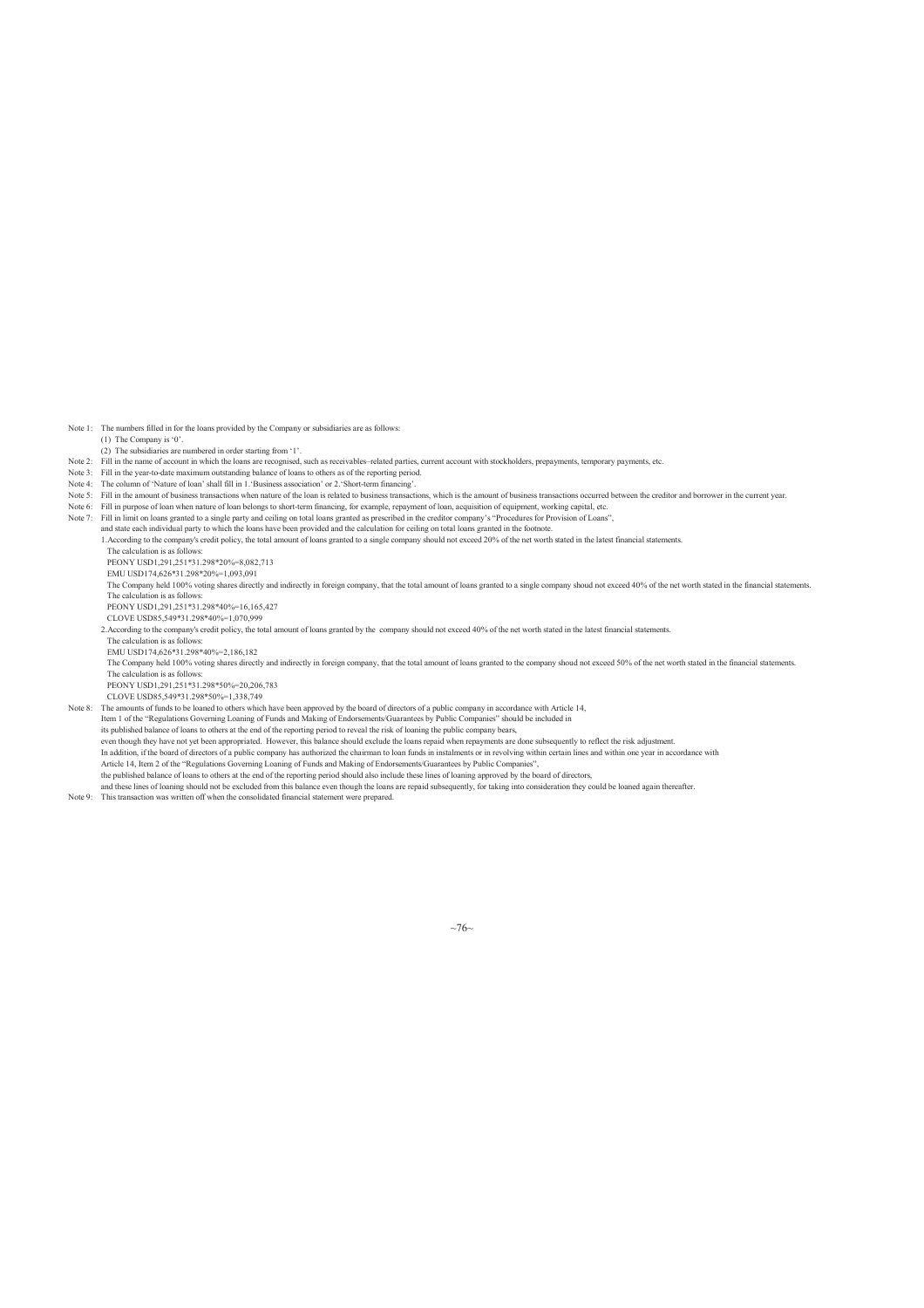|                    | D. I TOVISION OF CHAOLSCHICHES and guarantees to others. |                                                   |                                                                |                                                                                      |                                                                                                                                       |                                                                                     |                                         |                                                                        |                                                                                                                                     |                                                                                  |                                                                                              |                                                                                              | Unit: Thousands of New Taiwan Dollars                                                            |          |
|--------------------|----------------------------------------------------------|---------------------------------------------------|----------------------------------------------------------------|--------------------------------------------------------------------------------------|---------------------------------------------------------------------------------------------------------------------------------------|-------------------------------------------------------------------------------------|-----------------------------------------|------------------------------------------------------------------------|-------------------------------------------------------------------------------------------------------------------------------------|----------------------------------------------------------------------------------|----------------------------------------------------------------------------------------------|----------------------------------------------------------------------------------------------|--------------------------------------------------------------------------------------------------|----------|
| Number<br>(Note 1) | Endorser/guarantor                                       | Party being endorsed / guaranteed<br>Company name | Relationship<br>with the<br>endorser/<br>guarantor<br>(Note 2) | Limit on<br>endorsements/<br>gurantees<br>provided for a<br>single party<br>(Note 3) | Maximum<br>outstanding<br>endorsement/<br>guarantee<br>amount during<br>the three-month<br>period ended March<br>31, 2015<br>(Note 4) | Outstanding<br>endorsement/<br>guarantee<br>amount at<br>March 31,<br>2015 (Note 5) | Actual amount<br>drawn down<br>(Note 6) | Amount of<br>endorsements<br>/guarantees<br>secured with<br>collateral | Ratio of<br>accumulated<br>endorsement/<br>guarantee<br>amount to net asset<br>value of the<br>endorser/guarantor<br>company<br>(%) | Ceiling on total<br>amount of<br>endorsements<br>guarantees<br>provided (Note 3) | Provision of<br>endorsements<br>guarantees by<br>parent company<br>to subsidiary<br>(Note 7) | Provision of<br>endorsements<br>guarantees by<br>subsidiary to<br>parent company<br>(Note 7) | Provision of<br>endorsements /<br>guarantees to<br>the party in<br>Mainland<br>China<br>(Note 7) | Footnote |
| $\Omega$           | Evergreen Marine Greencompass<br>Corporation             | Marine S.A.                                       | $3 -$                                                          | \$125,820,534 \$                                                                     |                                                                                                                                       | 29.919.996   \$29,694,192                                                           | \$19.204.771                            | l s                                                                    | 47.20                                                                                                                               | 157,275,668<br>S.                                                                | Y                                                                                            | N                                                                                            | N                                                                                                |          |
| $\theta$           | Evergreen Marine<br>Corporation                          | Peony Investment<br>S.A.                          | $\overline{2}$                                                 | 125,820,534                                                                          | 466,733                                                                                                                               | 463,210                                                                             | 306,720                                 |                                                                        | 0.74                                                                                                                                | 157,275,668                                                                      | Y                                                                                            | N                                                                                            | N                                                                                                |          |
| $\theta$           | Evergreen Marine Evergreen Marine<br>Corporation         | (UK) Limited                                      | $\overline{3}$                                                 | 125,820,534                                                                          | 42,396,528                                                                                                                            | 42,396,528                                                                          | 37,397,629                              |                                                                        | 67.39                                                                                                                               | 157,275,668                                                                      | Y                                                                                            | N                                                                                            | N                                                                                                |          |
| $\theta$           | Evergreen Marine<br>Corporation                          | Whitney<br>Equipment LLC.                         | $\overline{3}$                                                 | 125,820,534                                                                          | 1,150,164                                                                                                                             | 1,141,484                                                                           | 1,061,409                               |                                                                        | 1.81                                                                                                                                | 157,275,668                                                                      | Y                                                                                            | N                                                                                            | N                                                                                                |          |
| $\Omega$           | Evergreen Marine Hemlock<br>Corporation                  | Equipment LLC.                                    | 3                                                              | 125,820,534                                                                          | 711,786                                                                                                                               | 711.786                                                                             | 513,814                                 |                                                                        | 1.13                                                                                                                                | 157,275,668                                                                      | Y                                                                                            | N                                                                                            | N                                                                                                |          |
| $\theta$           | Evergreen Marine<br>Corporation                          | Colon Container<br>Terminal S.A.                  | 6                                                              | 31,455,134                                                                           | 692,531                                                                                                                               | 687.304                                                                             | 177,576                                 |                                                                        | 1.09                                                                                                                                | 157,275,668                                                                      | N                                                                                            | N                                                                                            | N                                                                                                |          |
| $\theta$           | Evergreen Marine<br>Corporation                          | <b>Balsam</b> Investment<br>(Netherlands) N.V.    | 6                                                              | 31,455,134                                                                           | 911,706                                                                                                                               | 904,825                                                                             | 782,137                                 |                                                                        | 1.44                                                                                                                                | 157,275,668                                                                      | N                                                                                            | N                                                                                            | N                                                                                                |          |
|                    | Greencompass<br>Marine S.A.                              | <b>Taranto Container</b><br>Terminal S.p.A.       | -1                                                             | 46,136                                                                               | 24,830                                                                                                                                | 23,547                                                                              | 23,547                                  |                                                                        | 0.09                                                                                                                                | 62,681,426                                                                       | N                                                                                            | N                                                                                            | N                                                                                                |          |

B. Provision of endorsements and guarantees to others:

 $~\sim$ 77 $\sim$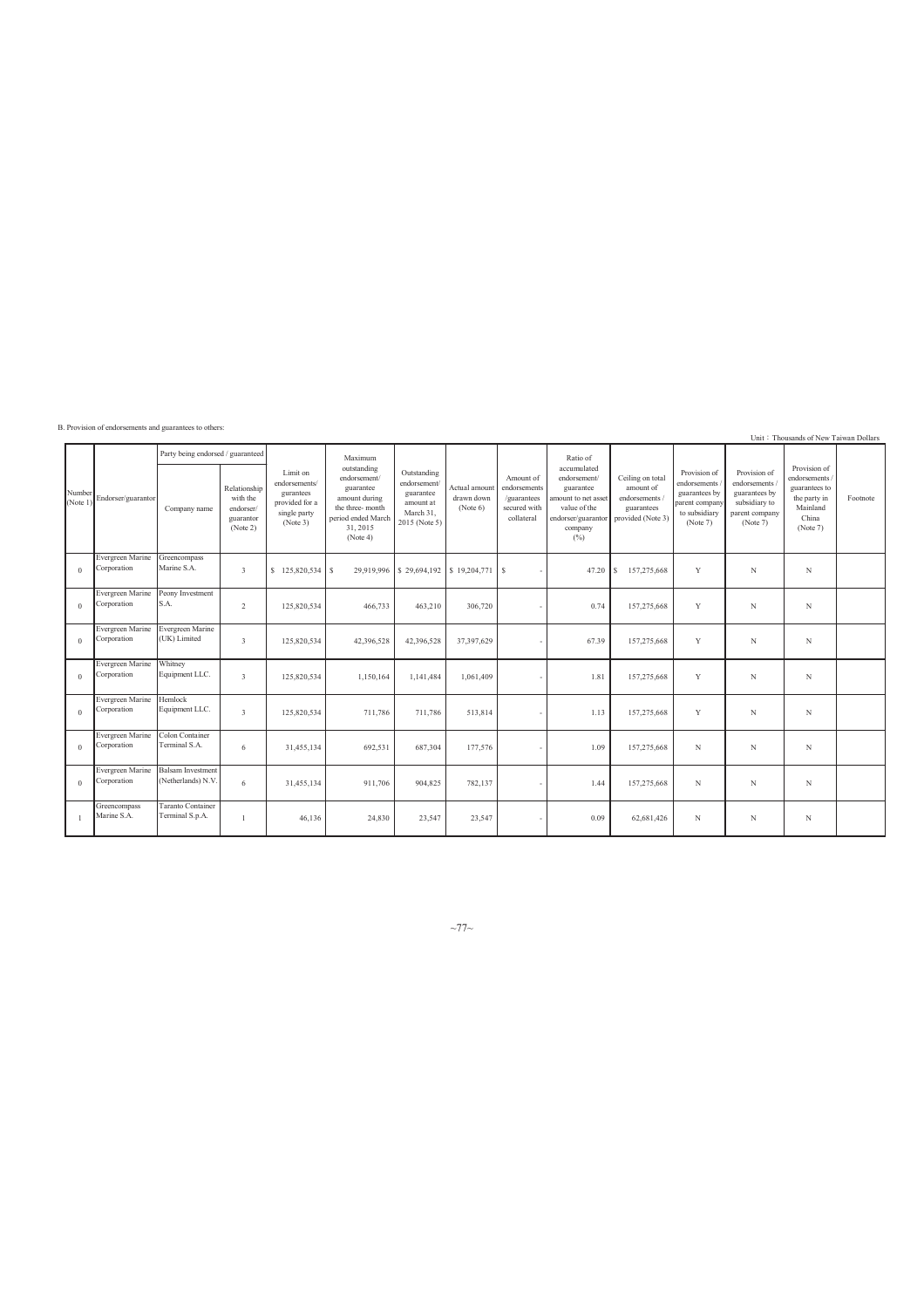Note 1: The numbers filled in for the endorsements/guarantees provided by the Company or subsidiaries are as follows: (1) The Company is '0'

(2) The subsidiaries are numbered in order starting from '1'.<br>Note 2: Relationship between the endorser/guarantor and the party being endorsed/guaranteed is classified into the following six categories; fill in the number (1) Having business relationship.

(2) The endorser/guarantor parent company owns directly more than 50% voting shares of the endorsed/guaranteed subsidiary.

(3) The endorser/guarantor parent company and its subsidiaries jointly own more than 50% voting shares of the endorsed/guaranteed company.

(4) The endorsed/guaranteed parent company directly or indirectly owns more than 50% voting shares of the endorser/guarantor subsidiary. (5) Mutual guarantee of the trade as required by the construction contract.

(6) Due to joint venture, each shareholder provides endorsements/guarantees to the endorsed/guaranteed company in proportion to its ownership.<br>Note 3: Fill in limit on endorsements/guarantees provided for a single party an

endorsements/guarantees provided in the footnote.<br>According to the Company's credit policy, the total amount of endorsements or gurantees provided by the company should not exceed 250% of the net worth stated in the latest

The Company: 62,910,268 x 250% = 157,275,668

Limit on endorsement or guarantees provided by the Company for a single enticy is \$31,455,134 (amounting to 50% of its net worth)<br>When the company owns more than 50% voting shares of the endorsed/guaranteed company, the li

The calculation is as follows: USD 801,092\*31.298\*250%=62,681,426

The amount of endorsement or guarantees provided by the Company for a single entity should not exceed the transaction for the latest fiscal year with the entity. The calculation is as follows:USD 1,474\*31.298=46,136

Note 4: Fill in the year-to-date maximum outstanding balance of endorsements/guarantees provided as of the reporting period.

- 
- 
- Note 5: Once endorsement/guarantee contracts or promissory notes are signed/issued by the endorser/guarantor company to the banks, the endorser/guarantor company bears endorsement/guarantee liabilities.<br>And all other event

 $~10$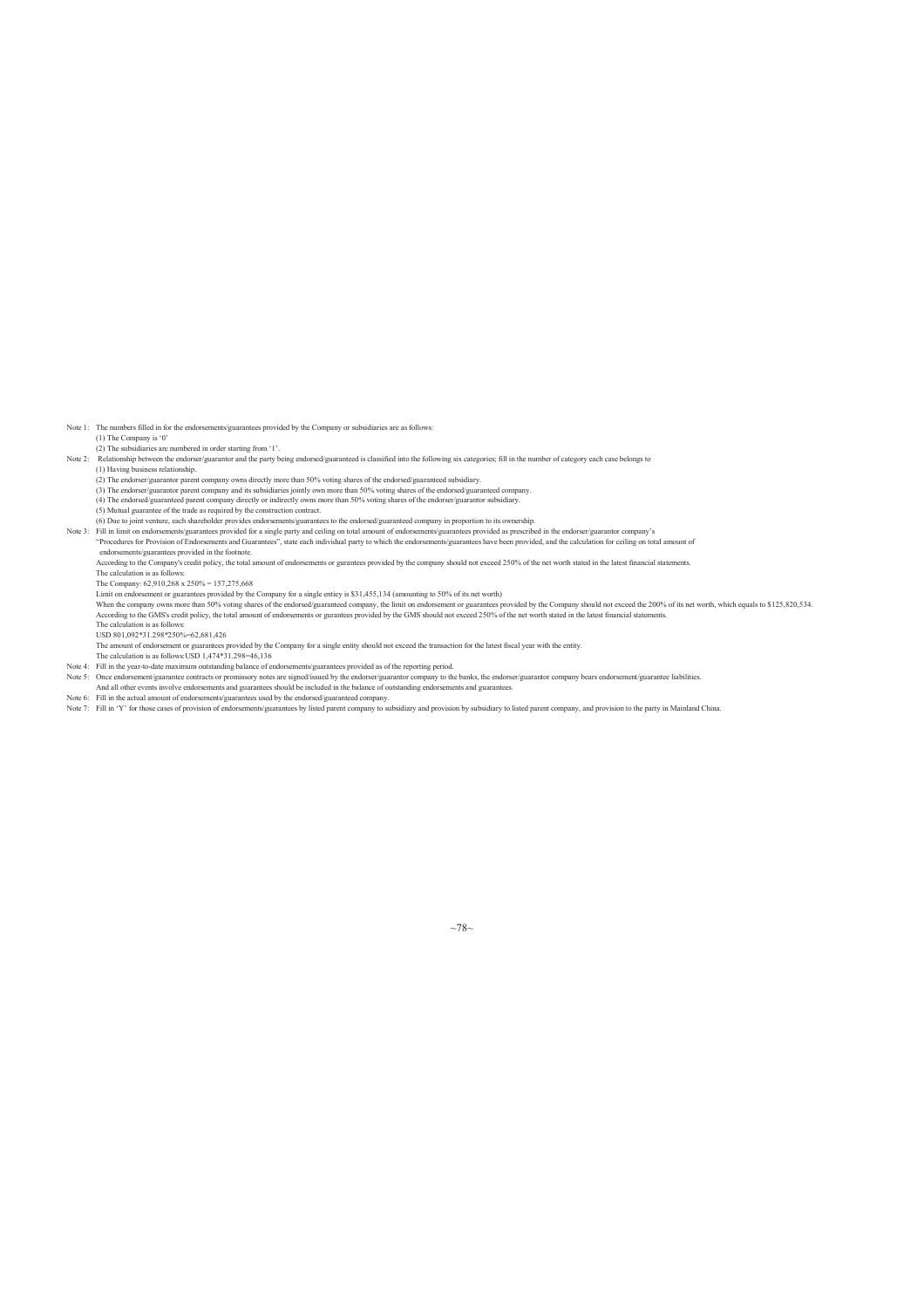C. Holding of marketable securities at the end of the period (not including subsidiaries, associates and joint ventures):

Unit: Thousands of New Taiwan Dollars / Thousands of shares Number of shares Securities held by Marketable securities<br>
(Note 1) Marketable securities issuer (Note 4) Securities in the Mumber of Book value Ownership Fair value (Note 3) wnership  $\begin{array}{c} \text{Far value} \\ \text{[No]} \end{array}$ tock: Power World Fund Inc. Available-for-sale financial assets - non-current  $1,017$  S  $10,169$   $5,68$  S  $10,169$ Taiwan HSR Consortium 1998 Consortium 1998 1.95 603,259 1.95 603,259 1.95 603,259 1.95 603,259 1.95 Linden Technologies, Inc. 26,662 1.44 26,662 1.44 26,662 TopLogis, Inc. 17.48 4,487 17.48 4,487 4,487 4,487 4,487 4,487 4,487 4,487 4,487 4,487 4,487 4,487 4,487 4,487 4,487 4,487 4,487 4,487 4,487 4,487 4,487 4,487 4,487 4,487 4,487 4,487 4,487 4,487 4,487 4,487 4,487 4,487 4,4 Ever Accord Construction Corp. 102,272 17.50 102,272 17.50 102,272 17.50 102,272 Central Reinsurance Corp. 2819,235 8.45 819,235 8.45 819,235 8.45 819,235 8.45 819,235 8.45 819,235 8.45 819,235 8.45 819,235 8.45 819,235 8.45 819,235 8.45 819,235 8.45 819,235 8.45 819,235 8.45 819,235 8.45 819,235 8.45 Beneficiary certificates: Taishin 1699 Money Market Fund Financial assets at fair value through<br>
profit or loss - current 2,284 30,390 - 30,390 Mega Diamond Money Market Fund 1996,675 - 500,675 - 500,675 - 500,675 - 500,675 - 500,675 - 500,675 - 500,675 - 500,675 - 500,675 - 500,675 - 500,675 - 500,675 - 500,675 - 500,675 - 500,675 - 500,675 - 500,675 - 500,675 - Financial bonds: Bank of Taichung Unsecured Subordinated Financial Debentures Held-to-maturity financial asset<br>- non-current  $-$  220,000  $-$  220,000 Ta Chong Commercial Bank 1st Unsecured Subordinate Financial Debentures-B Issue in 2009  $\frac{1}{2}$  - 100,000 - 100,000 Sunny Bank 1st Subordinate Financial Debentures- B Issue in 2010  $\frac{1}{2}$  -  $\frac{1}{2}$  -  $\frac{50,000}{2}$  -  $\frac{50,000}{2}$ Footnote<br>(Note 4) (Note 1) Relationship with the securities issuer (Note 2) General ledger account As of March 31, 2015 Evergreen Marine Corporation

 $~10~$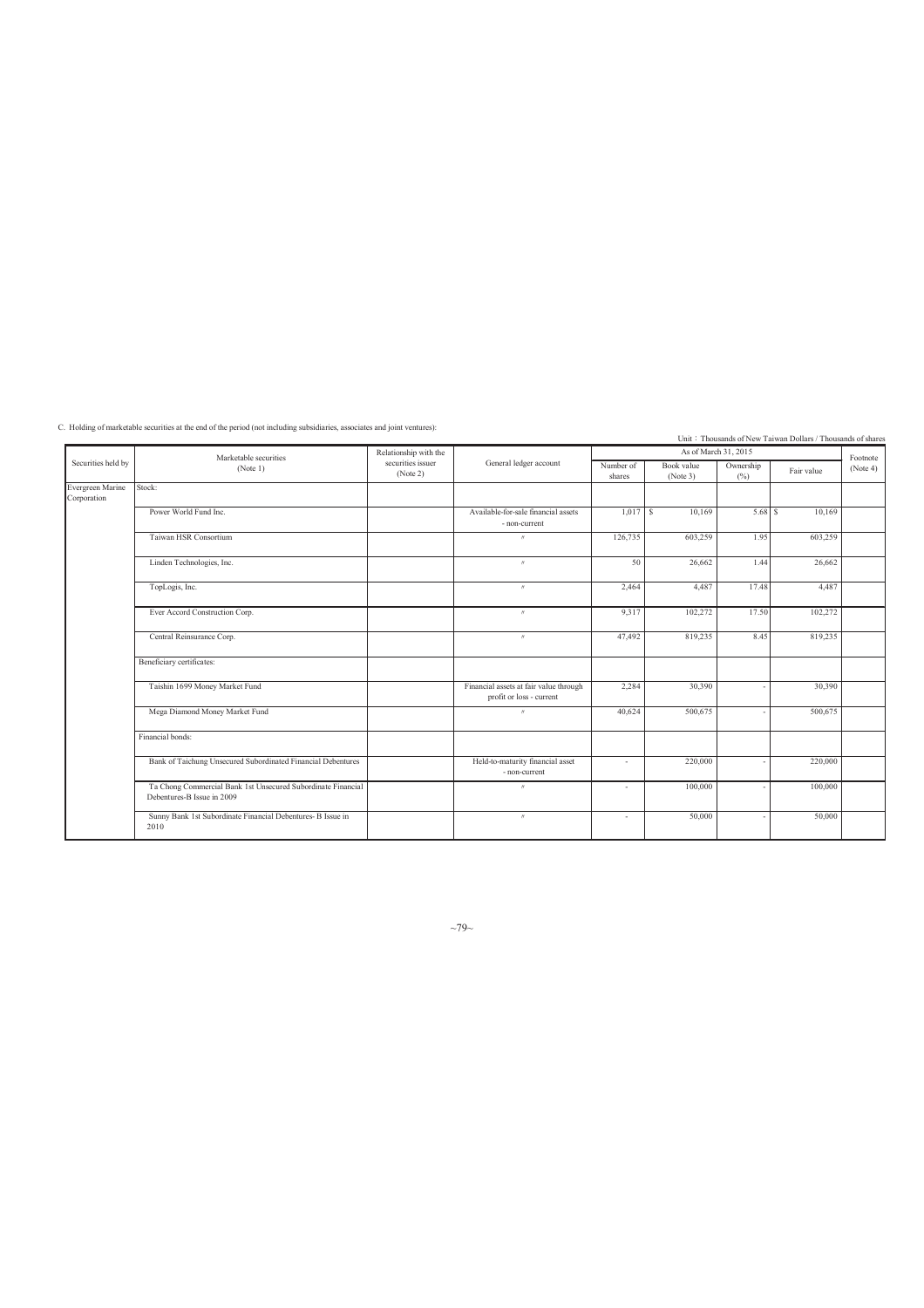Unit: Thousands of New Taiwan Dollars / Thousands of sh

|                                                                                    |                                              |                                            |                                                      |                     |            |                        | UIII · I HOUSAIRES OF NEW TAIWAH DOHALS / THOUSAIRES OF STATES |            |            |          |
|------------------------------------------------------------------------------------|----------------------------------------------|--------------------------------------------|------------------------------------------------------|---------------------|------------|------------------------|----------------------------------------------------------------|------------|------------|----------|
|                                                                                    | Marketable securities                        | Relationship with the<br>securities issuer |                                                      |                     |            | As of March 31, 2015   |                                                                |            |            | Footnote |
| Securities held by                                                                 | (Note 1)                                     | (Note 2)                                   | General ledger account                               | Number of<br>shares |            | Book value<br>(Note 3) | Ownership<br>$(\%)$                                            |            | Fair value | (Note 4) |
| Peony Investment S.A.                                                              | Dongbu Pusan Container Terminal Co., Ltd.    |                                            | Available-for-sale financial assets<br>- non-current |                     | $300$ USD  | 12,478                 | $15.00$ USD                                                    |            | 12,478     |          |
|                                                                                    | Hutchison Inland Container Depots Ltd.       |                                            |                                                      |                     | $0.75$ USD | 365                    |                                                                | 7.50 USD   | 365        |          |
|                                                                                    | South Asia Gateway Termainals (Private) Ltd. |                                            |                                                      | 18.942 USD          |            | 24,648                 |                                                                | $5.00$ USD | 24,648     |          |
| Evergreen Shipping Agency<br>(Singapore) Pte Ltd.                                  | RTW Air Services (s) Pte. Ltd.               |                                            |                                                      |                     | $30$ SGD   | 44                     |                                                                | $2.00$ SGD | 44         |          |
| Evergreen Shipping Agency (Thailand) Green Siam Air Service Co., Ltd.<br>Co., Ltd. |                                              |                                            |                                                      |                     | THB        | 1.160                  | 2.00                                                           | <b>THB</b> | 1,160      |          |
| Evergreen Shipping Agency<br>(Deutschland)<br>GmbH                                 | Zoll Pool Hafen hamburg AG                   |                                            |                                                      |                     | $10$ EUR   | 10                     |                                                                | 2.86 EUR   | 10         |          |

Note 1: Marketable securities in the table refer to stocks, bonds, beneficiary certificates and other related derivative securities within the scope of IAS 39 'Financial instruments : recognition and measurement.'

Note 2: Leave the column blank if the issuer of marketable securities is non-related party.

Note 3: Fill in the amount after adjusted at fair value and deducted by accumulated impairment for the marketable securities measured at fair value; fill in the acquisition cost or amortised cost deducted by accumulated impairment for the marketable securities not measured at fair value.

Note 4: The number of shares of securities and their amounts pledged as security or pledged for loans and their restrictions on use under some agreements should be stated in the footnote if the securities presented herein such conditions.

### $~80~$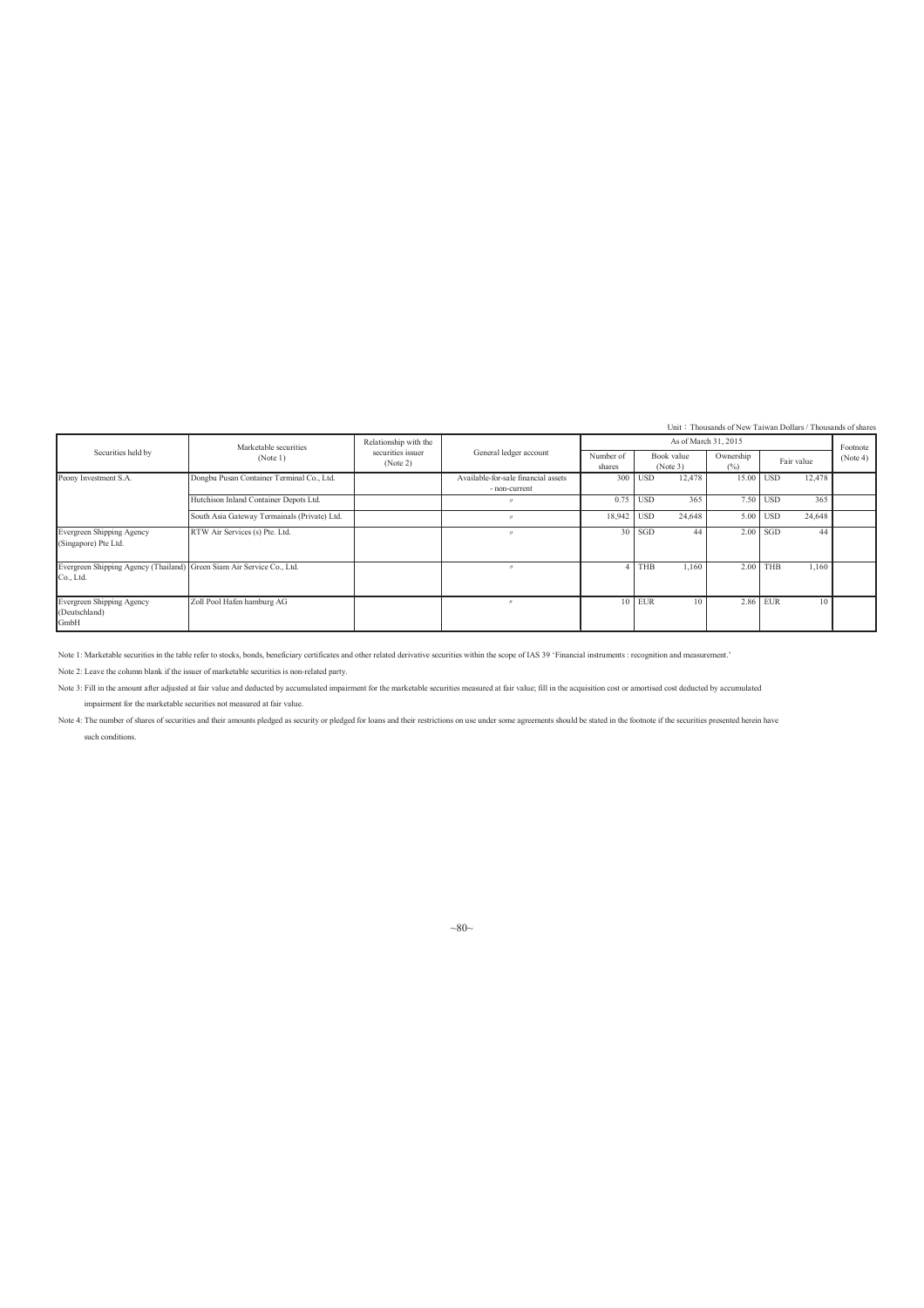D. Acquisition or sale of the same security with the accumulated cost exceeding \$300 million or 20% of the Company's paid-in capital:

|                                    |                                   |                                                                      |              |                          |                     |                                  |                     |                      |                     |                  |                            |             |                                 | Unit: Thousands of New Taiwan Dollars / Thousands of shares |
|------------------------------------|-----------------------------------|----------------------------------------------------------------------|--------------|--------------------------|---------------------|----------------------------------|---------------------|----------------------|---------------------|------------------|----------------------------|-------------|---------------------------------|-------------------------------------------------------------|
| Investor                           | Marketable securities             | General                                                              | Counterparty | Relationship<br>with the |                     | Balance as at<br>January 1, 2015 |                     | Addition<br>(Note 3) |                     |                  | Disposal<br>(Note 3)       |             |                                 | Balance as at March 31,<br>2015                             |
|                                    | (Note 1)                          | ledger account                                                       | (Note 2)     | investor<br>(Note 2)     | Number of<br>shares | Amount                           | Number of<br>shares | Amount               | Number of<br>shares | Selling<br>price | Book value                 | on disposal | Gain (loss) Number of<br>shares | Amount                                                      |
| Evergreen<br>Marine<br>Corporation | Beneficiary Certificates:         |                                                                      |              |                          |                     |                                  |                     |                      |                     |                  |                            |             |                                 |                                                             |
|                                    | Taishin 1699 Money<br>Market Fund | Financial assets at fair<br>value through profit or<br>loss -current |              |                          |                     |                                  | 45,129              | 600.000              |                     |                  | 42,845 \$570,000 \$569,627 | 373<br>S    | 2,284                           | 30,373                                                      |
|                                    | Capital Money<br>Market           |                                                                      |              |                          |                     |                                  | 25,233              | 400,000              | 25,233              | 400,322          | 400,000                    | 322         |                                 |                                                             |
|                                    | Mega Diamond Bond<br>Fund         |                                                                      |              |                          |                     |                                  | 40,624              | 500,000              |                     |                  |                            |             | 40,624                          | 500,000                                                     |

Note 1: Marketable securities in the table refer to stocks, bonds, beneficiary certificates and other related derivative securities.

Note 2: Fill in the columns the counterparty and relationship if securities are accounted for under the equity method; otherwise leave the columns blank.

Note 3: Aggregate purchases and sales amounts should be calculated separately at their market values to verify whether they individually reach NT\$300 million or 20% of paid-in capital or more.

Note 4: Paid-in capital referred to herein is the paid-in capital of parent company. In the case that shares were issued with no par value or a par value other than NT\$10 dollars per share, the 20 % of

paid-in capital shall be replaced by 10% of equity attributable to owners of the parent.in the calculation.

E.Acquisition of real estate reaching NT\$300 million or 20% of paid-in capital or more: None.

F.Disposal of real estate reaching NT\$300 million or 20% of paid-in capital or more: None.

 $~1~1~$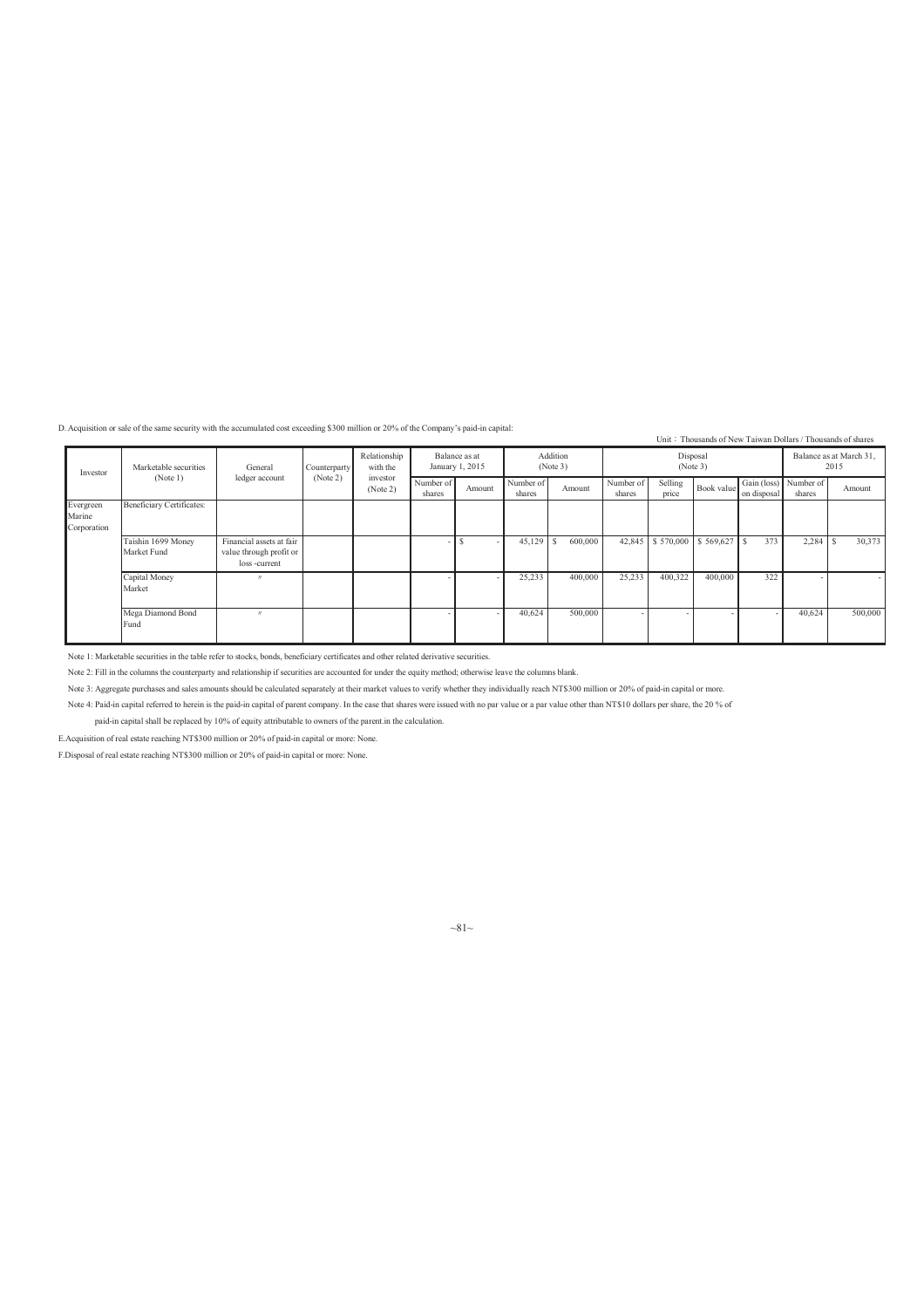G. Purchases or sales of goods from or to related parties reaching NT\$100 million or 20% of paid-in capital or more: Unit Chousands of New Taiwan Dollars

|                                       |                                                           |                                                         |                     | Transaction   |                                                |                |            | Differences in transaction<br>terms compared to third party<br>transactions (Note 1) |             | Notes/accounts receivable<br>(payable)                              |                      |
|---------------------------------------|-----------------------------------------------------------|---------------------------------------------------------|---------------------|---------------|------------------------------------------------|----------------|------------|--------------------------------------------------------------------------------------|-------------|---------------------------------------------------------------------|----------------------|
| Purchaser/seller                      | Counterparty                                              | Relationship with the<br>Counterparty                   | Purchases/<br>Sales | Amount        | Percentage of<br>total<br>purchases /<br>sales | Credit term    | Unit price | Credit term                                                                          | Balance     | Percentage of<br>total<br>notes/accounts<br>receivable<br>(payable) | Footnote<br>(Note 2) |
| Evergreen Marine<br>Corporation       | Evergreen International<br>Storage and Transport<br>Corp. | Investee accounted for using<br>equity method           | Purchases           | 104.973<br>S. | 2%                                             | 30~60 Days     | Is.        |                                                                                      | 6,793<br>(S |                                                                     |                      |
|                                       | Evergreen International<br>Corp.                          | Investee of the Company's<br>major shareholder          | <b>Sales</b>        | 384,431       | 5%                                             | $30 - 60$ Days |            | -                                                                                    | 67,491      | 3%                                                                  |                      |
|                                       |                                                           |                                                         | Purchases           | 113,152       | 2%                                             | 30~60 Days     |            |                                                                                      | 24,300)     | $1\%$                                                               |                      |
|                                       | <b>Faiwan Terminal Services</b><br>Co., Ltd.              | Subsidiary of the Company                               | Purchases           | 173,041       | 3%                                             | 30~60 Days     |            |                                                                                      | 24,846)     | 1%                                                                  | (Note)               |
|                                       | Gaining Enterprise S.A.                                   | Subsidiary of EITC accounted<br>for using equity method | Purchases           | 406,685       | 6%                                             | 30~60 Days     |            |                                                                                      |             |                                                                     |                      |
|                                       | Greencompass Marine S.A.                                  | Indirect subsidiary of the                              | <b>Sales</b>        | 357,348       | 5%                                             | $30 - 60$ Days |            |                                                                                      | 9,866       |                                                                     | (Note)               |
|                                       |                                                           | Company                                                 | Purchases           | 277,246       | 4%                                             | $30 - 60$ Days |            |                                                                                      |             |                                                                     | (Note)               |
|                                       | Evergreen Marine (UK)<br>Limited                          | Indirect subsidiary of the<br>Company                   | Sales               | 293,674       | 4%                                             | 30~60 Days     |            |                                                                                      | 8,508       |                                                                     | (Note)               |
|                                       | Italia Marittima S.p.A.                                   | Investee of Balsam                                      | Sales               | 198,240       | 3%                                             | 30~60 Days     |            |                                                                                      | 21,151      | $1\%$                                                               |                      |
|                                       | Evergreen Marine<br>(Singapore) Pte. Ltd.                 | Investee of the Company's<br>major shareholder          | Sales               | 421,789       | 6%                                             | 30~60 Days     |            |                                                                                      | 39,947      | 2%                                                                  |                      |
| Taiwan Terminal<br>Services Co., Ltd. | Evergreen Marine Corp.                                    | The parent                                              | Sales               | 173,041       | 89%                                            | 30~60 Days     |            |                                                                                      | 24,846      | 32%                                                                 | (Note)               |

 ${\sim}82{\sim}$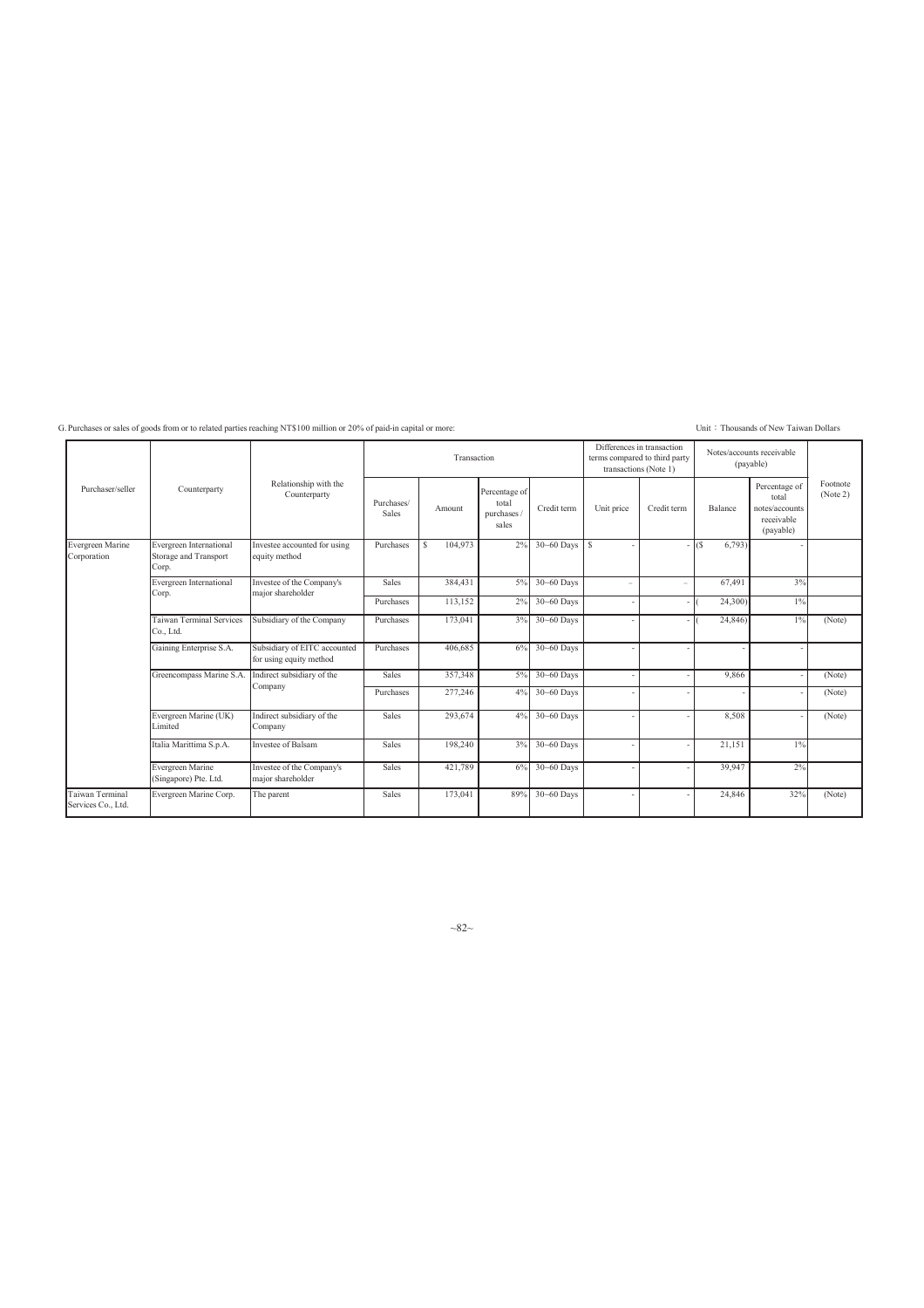| Purchaser/seller                          |                                           |                                                       |                     |            | Transaction |                                              |                | Differences in transaction | terms compared to third party<br>transactions (Note 1) |            |         | Notes/accounts receivable<br>(payable)                              |                      |
|-------------------------------------------|-------------------------------------------|-------------------------------------------------------|---------------------|------------|-------------|----------------------------------------------|----------------|----------------------------|--------------------------------------------------------|------------|---------|---------------------------------------------------------------------|----------------------|
|                                           | Counterparty                              | Relationship with the<br>Counterparty                 | Purchases/<br>Sales |            | Amount      | Percentage of<br>total<br>purchases<br>sales | Credit term    | Unit price                 | Credit term                                            |            | Balance | Percentage of<br>total<br>notes/accounts<br>receivable<br>(payable) | Footnote<br>(Note 2) |
| <b>Everport Terminal</b><br>Services Inc. | Evergreen Marine<br>(Singapore) Pte. Ltd. | Investee of the Parent<br>Company's major shareholder | Sales               | <b>USD</b> | 5,503       | 29%                                          | 10 Days        | S                          |                                                        | <b>USD</b> | 1,550   | 22%                                                                 |                      |
|                                           | Evergreen Marine (UK)<br>Limited          | Indirect subsidiary of the<br>Parent Company          | Sales               | <b>USD</b> | 5,502       | 29%                                          | 10 Days        |                            |                                                        | <b>USD</b> | 1.977   | 29%                                                                 | (Note)               |
| Greencompass Marine<br>S.A.<br>S.A.       | Evergreen Marine (Hong<br>Kong) Ltd.      | Investee of the Parent<br>Company's major shareholder | Purchases           | <b>USD</b> | 9.703       | 2%                                           | $15-30$ Days   |                            |                                                        | (USD)      | 2,992)  | $1\%$                                                               |                      |
|                                           | Evergreen International                   | Major shareholder of the Parent<br>Company's          | Purchases           | <b>USD</b> | 4,032       | $1\%$                                        | 15~30 Days     |                            |                                                        | (USD)      | 3,275   | $1\%$                                                               |                      |
|                                           | Evergreen Marine (UK)<br>Limited          | Indirect subsidiary of the<br>Parent Company          | Sales               | <b>USD</b> | 7,615       | 2%                                           | $15 - 30$ Days |                            |                                                        | <b>USD</b> | 252     |                                                                     | (Note)               |
|                                           |                                           |                                                       | Purchases           | <b>USD</b> | 3,582       | $1\%$                                        | $15 - 30$ Days |                            |                                                        |            |         |                                                                     | (Note)               |
|                                           | Evergreen Marine<br>(Singapore) Pte. Ltd. | Investee of the Parent<br>Company's major shareholder | Sales               | <b>USD</b> | 16,894      | 3%                                           | $15-30$ Days   |                            |                                                        | <b>USD</b> | 378     |                                                                     |                      |
|                                           | Italia Marittima S.p.A.                   | Investee of Balsam                                    | Sales               | <b>USD</b> | 8,105       | 2%                                           | $15 - 30$ Days |                            |                                                        | <b>USD</b> | 32      |                                                                     |                      |
|                                           |                                           |                                                       | Purchases           | <b>USD</b> | 7,987       | 2%                                           | $15 - 30$ Days |                            |                                                        |            |         |                                                                     |                      |
|                                           | Evergreen Marine Corp.                    | The parent                                            | Sales               | <b>USD</b> | 8,793       | 2%                                           | 30~60 Days     |                            |                                                        |            |         |                                                                     | (Note)               |
|                                           |                                           |                                                       | Purchases           | <b>USD</b> | 11.333      | 2%                                           | 30~60 Days     |                            |                                                        | (USD       | 315     |                                                                     | (Note)               |

 $~1 - 83$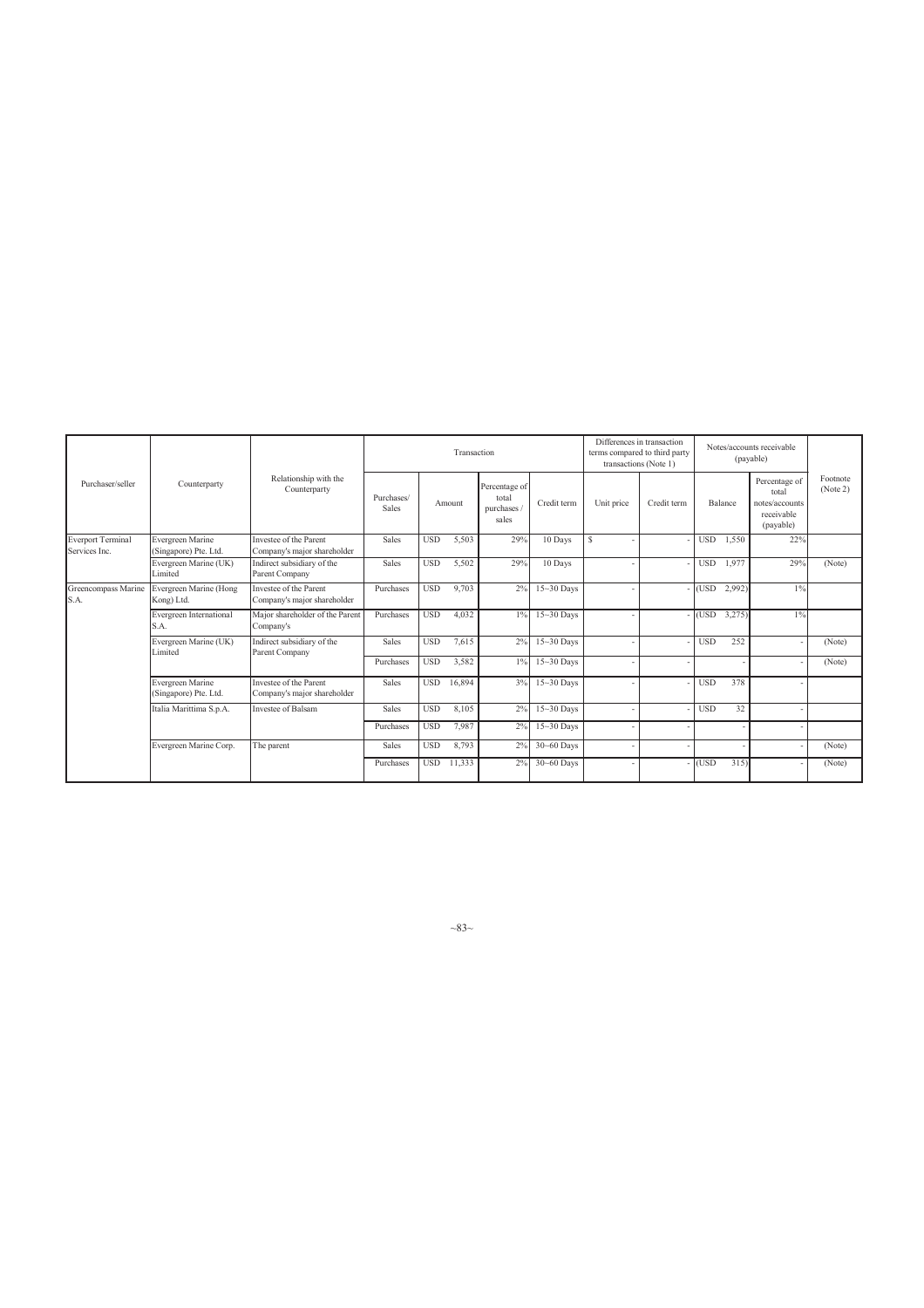|                                                  |                                           |                                                       |                     |            | Transaction |                                                |                | Differences in transaction<br>terms compared to third party<br>transactions (Note 1) |             |            | Notes/accounts receivable<br>(payable) |                                                                     |                      |
|--------------------------------------------------|-------------------------------------------|-------------------------------------------------------|---------------------|------------|-------------|------------------------------------------------|----------------|--------------------------------------------------------------------------------------|-------------|------------|----------------------------------------|---------------------------------------------------------------------|----------------------|
| Purchaser/seller                                 | Counterparty                              | Relationship with the<br>Counterparty                 | Purchases/<br>Sales |            | Amount      | Percentage of<br>total<br>purchases /<br>sales | Credit term    | Unit price                                                                           | Credit term |            | Balance                                | Percentage of<br>total<br>notes/accounts<br>receivable<br>(payable) | Footnote<br>(Note 2) |
| Evergreen Marine<br>(UK) Limited                 | Greencompass Marine S.A.                  | Indirect subsidiary of the<br>Parent Company          | Sales               | <b>USD</b> | 3,582       | 1%                                             | 30~60 Days     | <sup>\$</sup>                                                                        |             | S          |                                        |                                                                     | (Note)               |
|                                                  |                                           |                                                       | Purchases           | <b>USD</b> | 7,615       | 2%                                             | 30~60 Days     |                                                                                      |             | USD        | 252)                                   |                                                                     | (Note)               |
|                                                  | Evergreen Marine<br>(Singapore) Pte. Ltd. | Investee of the Parent<br>Company's major shareholder | Sales               | <b>USD</b> | 6,245       | 2%                                             | 30~60 Days     |                                                                                      |             | USD        | 2,122                                  | $1\%$                                                               |                      |
|                                                  | Eevrgreen Terminal<br>Services Inc.       | Subsidiary of the Parent<br>Company                   | Purchases           | <b>USD</b> | 5,502       | $1\%$                                          | $30 - 60$ Days |                                                                                      |             | <b>USD</b> | 1,977)                                 | $1\%$                                                               | (Note)               |
|                                                  | Evergreen Marine Corp.                    | The Parent                                            | Purchases           | <b>USD</b> | 9,314       | 2%                                             | $30 - 60$ Days |                                                                                      |             | <b>USD</b> | 272)                                   | ٠                                                                   | (Note)               |
|                                                  | Italia Marittima S.p.A.                   | Investee of Balsam                                    | Sales               | <b>USD</b> | 4,160       | $1\%$                                          | 30~60 Days     |                                                                                      |             | <b>USD</b> | 901                                    | $1\%$                                                               |                      |
|                                                  |                                           |                                                       | Purchases           | <b>USD</b> | 6,929       | 2%                                             | 30~60 Days     |                                                                                      |             |            |                                        |                                                                     |                      |
| Evergreen Heavy<br>Industrial Corp<br>(M) Berhad | Gaining Enterprise S. A.                  | Investee of EITC                                      | Sales               |            | MYR 77,426  | 99%                                            | 45 Days        |                                                                                      |             |            | MYR 40,581                             | 100%                                                                |                      |

Note: This transaction was written off when the consolidated financial statements were prepared.<br>
Note 1: If terms of related-party transactions are different from third-party transactions, explain the differences and reas

 $~84~$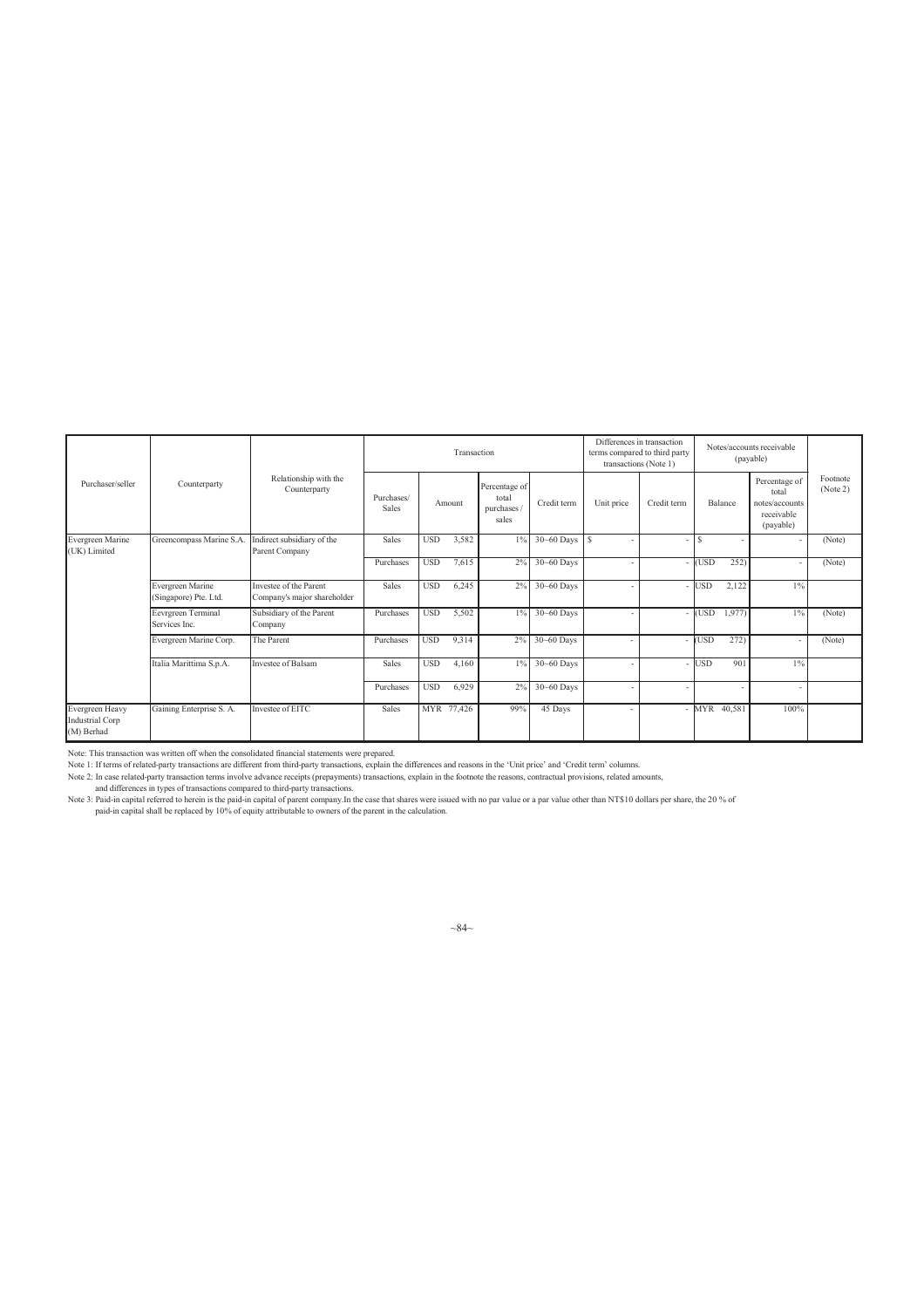H. Receivables from related parties reaching NT\$100 million or 20% of paid-in capital or more:

#### Unit: Thousands of New Taiwan Dollars

| Creditor               | Counterparty                            | Relationship with the Counterparty             | Balance as at March  | Turnover rate | Overdue receivables |                     | Amount collected<br>subsequent to the | Allowance for<br>doubtful |
|------------------------|-----------------------------------------|------------------------------------------------|----------------------|---------------|---------------------|---------------------|---------------------------------------|---------------------------|
|                        |                                         |                                                | $31, 2015$ (Note 1)  |               | Amount              | <b>Action Taken</b> | balance sheet date                    | accounts                  |
| Evergreen Marine Corp. | Evergreen International<br>Corporation  | Investee of the Company's major<br>shareholder | 212,227              |               |                     |                     | 158,545                               | $\sim$                    |
| Peony Investment S.A   | Clove Holding Ltd. (Note)               | Subsidiary of the Company                      | 10,536<br><b>USD</b> |               |                     |                     |                                       |                           |
|                        | Luanta Investment (Netherlands)<br>N.V. | Related Company of Peony<br>Investment S.A.    | 9.894<br><b>USD</b>  |               |                     |                     |                                       |                           |

Note: This transaction was written off when the consolidated financial statements were prepared.

Note 1: Fill in separately the balances of accounts receivable–related parties, notes receivable–related parties, other receivables–related parties, etc.

Note 2: Paid-in capital referred to herein is the paid-in capital of parent company.In the case that shares were issued with no par value or a par value other than NT\$10 dollars per share, the 20 % of

paid-in capital shall be replaced by 10% of equity attributable to owners of the parent in the calculation.

I. Derivative financial instruments undertaken during the three-month period ended March 31, 2015:

|                          |                                 |                                                |            |                                      |                                                                         | Unit: Thousands of New Taiwan Dollars                         |
|--------------------------|---------------------------------|------------------------------------------------|------------|--------------------------------------|-------------------------------------------------------------------------|---------------------------------------------------------------|
| Engaged company          | Hedged items                    | Derivative instruments<br>designated as hedges | Fair value | Period of anticipated cash<br>flow   | Period of gain (loss)<br>expected to be recognised<br>in profit or loss | Amount recognised in<br>other comprehensive<br>income or loss |
| Greencompass Marine S.A. | Oil of floating price in market | Oil price exchange contract                    |            | 6,135) May, $2015 \sim$ June, $2015$ | April, 2015~ May, 2015 \[\$                                             | $6,135$ )                                                     |

### $~85~$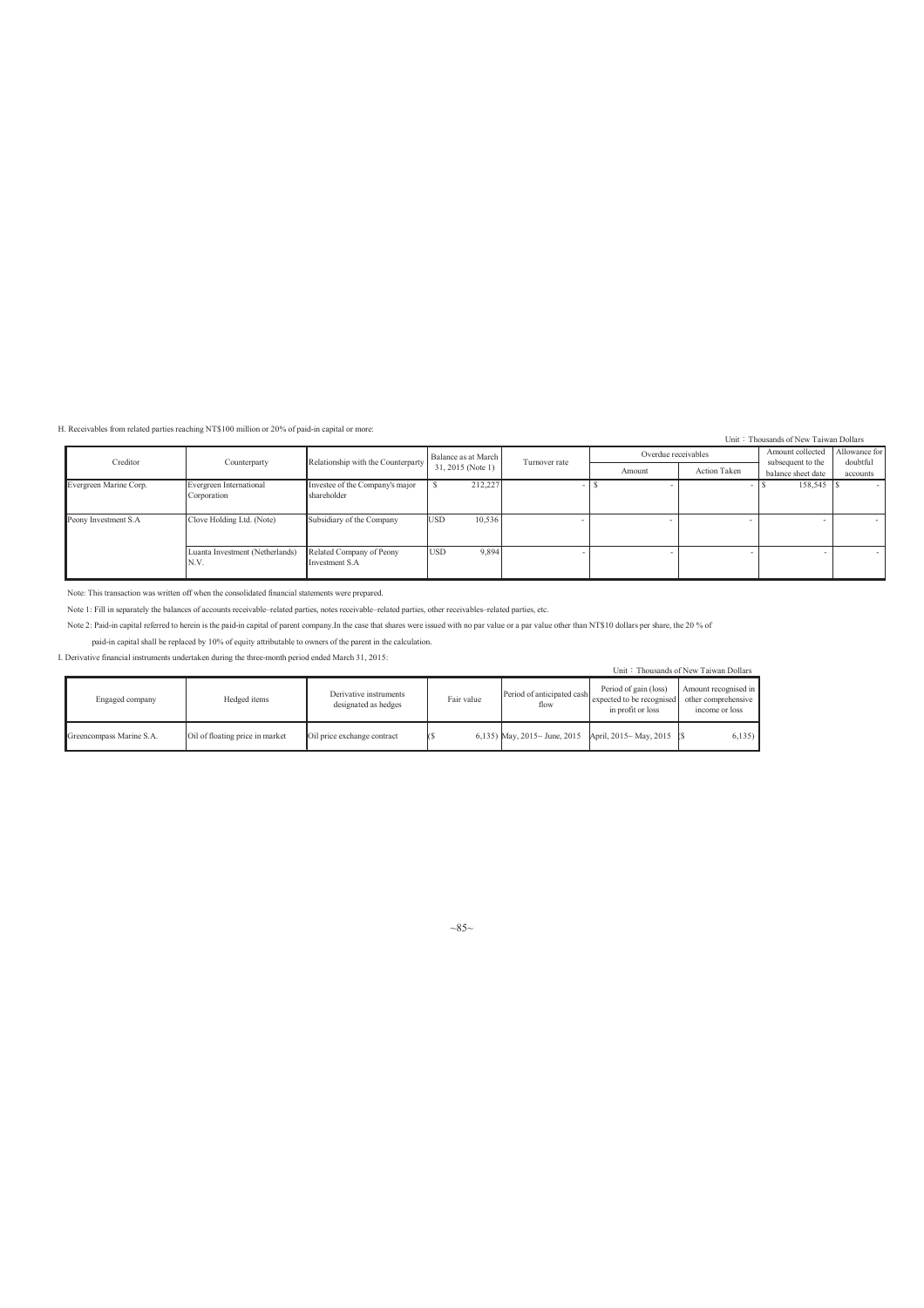J. Significant inter-company transactions during the three-month period ended March 31, 2015:

#### Unit: Thousands of New Taiwan Dollars

|                    |                               |                                   |                          |                               |         | Transaction          |                                                                                 |
|--------------------|-------------------------------|-----------------------------------|--------------------------|-------------------------------|---------|----------------------|---------------------------------------------------------------------------------|
| Number<br>(Note 1) | Company name                  | Counterparty                      | Relationship<br>(Note 2) | General ledger account        | Amount  | Transaction terms    | Percentage of consolidated total operating<br>revenues or total assets (Note 3) |
|                    | Evergreen Marine Corporation  | Taiwan Terminal Service Co., Ltd. |                          | Operating cost                | 173,041 | Note 4               | 0.49                                                                            |
|                    | Evergreen Marine Corporation  | Greencompass Marine S.A.          |                          | Shipowner's accounts - credit | 795,120 |                      | 0.42                                                                            |
|                    | Evergreen Marine Corporation  | Greencompass Marine S.A.          |                          | Operating revenue             | 357,348 |                      | 1.01                                                                            |
|                    | Evergreen Marine Corporation  | Greencompass Marine S.A.          |                          | Operating cost                | 277,246 |                      | 0.79                                                                            |
|                    | Evergreen Marine Corporation  | Evergreen Marine (UK) Limited     |                          | Shipowner's accounts - credit | 551,301 |                      | 0.29                                                                            |
|                    | Evergreen Marine Corporation  | Evergreen Marine (UK) Limited     |                          | Operating revenue             | 293,674 |                      | 0.83                                                                            |
|                    | Greencompass Marine S.A.      | Evergreen Marine (UK) Limited     | 3                        | Operating revenue             | 240,098 |                      | 0.68                                                                            |
|                    | Greencompass Marine S.A.      | Evergreen Marine (UK) Limited     | $\overline{\mathbf{3}}$  | Operating cost                | 112,943 |                      | 0.32                                                                            |
|                    | Greencompass Marine S.A.      | Evergreen Marine (UK) Limited     | 3                        | Shipowner's accounts - debit  | 240,192 |                      | 0.13                                                                            |
|                    | Evergreen Marine (UK) Limited | Everport Terminal Services Inc.   | $\overline{\mathbf{3}}$  | Operating cost                | 173,491 |                      | 0.49                                                                            |
|                    | Peony Investment S.A          | Clove Holding Ltd.                | 3                        | Other receivables             | 329,769 | $\ddot{\phantom{1}}$ | 0.17                                                                            |

Note 1: The numbers filled in for the transaction company in respect of inter-company transactions are as follows:

(1) Parent company is '0'.<br>(2) The subsidiaries are numbered in order starting from '1'.<br>Note 2: Relationship between ransaction company and counterparty is classified into the following three categories; fill in the numbe

(1) Parent company to subsidiary.<br>
(2) Subsidiary to parent company.<br>
(3) Subsidiary to subsidiary.<br>
Note 3: Regarding percentage of transaction amount to consolidated total operating revenues or total assets, it is comput

period to consolidated total operating revenues for income statement accounts.<br>Note 4: Terms are approximately the same as for general transactions.<br>Note 5: The Company may decide to disclose or not to disclose transactio

 $~86~$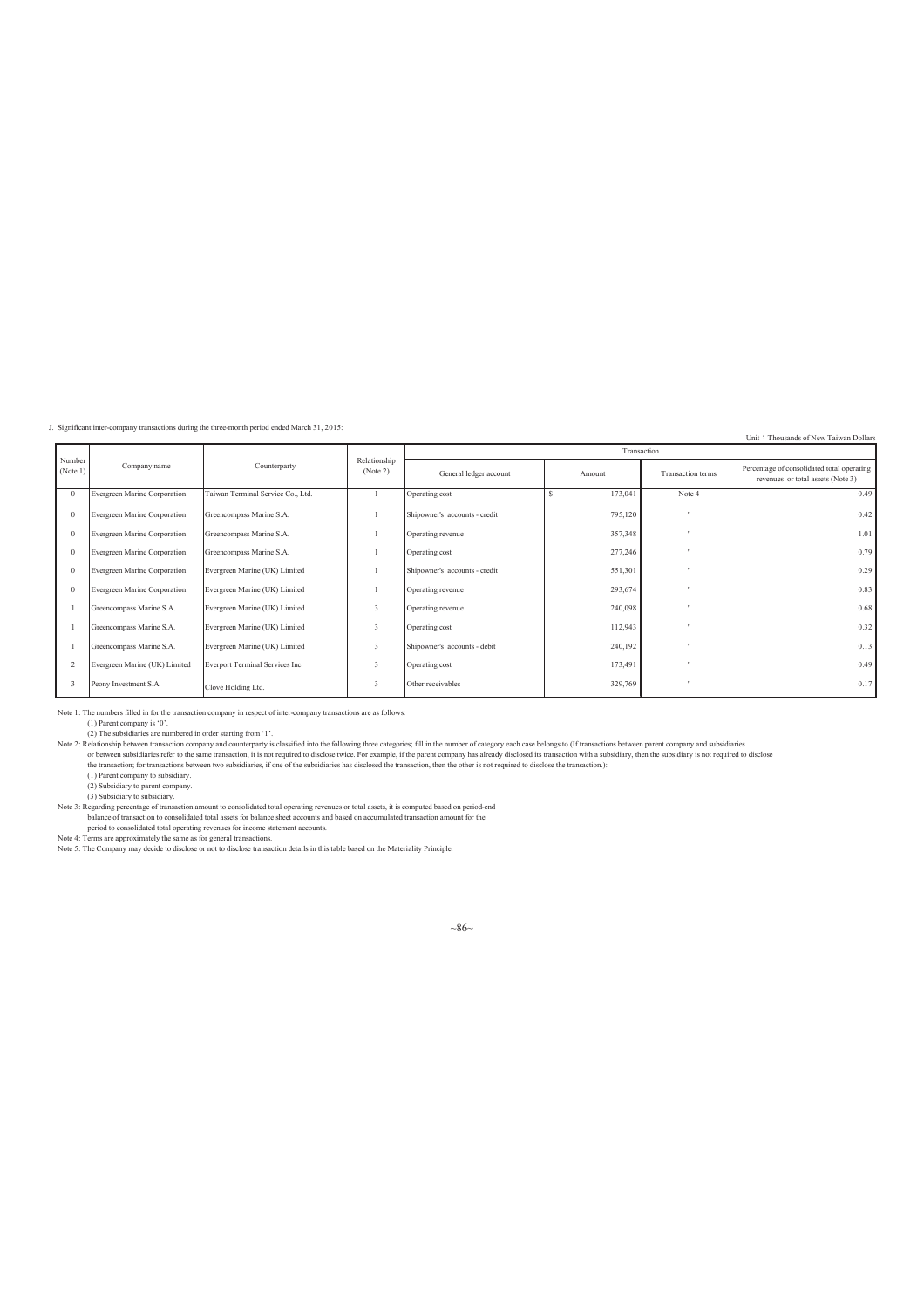(2)Information on investees (not including investees in Mainland China)

Unit: Thousands of shares/Thousands of New Taiwan Dolla

|                           |                                                                    |                    |                                                                                   |                                    |                                       |                     |                                  |                   | Unit $\frac{1}{2}$ Thousands of shares/Thousands of New Taiwan Dollars                                     |                                                                                                             |                                                  |
|---------------------------|--------------------------------------------------------------------|--------------------|-----------------------------------------------------------------------------------|------------------------------------|---------------------------------------|---------------------|----------------------------------|-------------------|------------------------------------------------------------------------------------------------------------|-------------------------------------------------------------------------------------------------------------|--------------------------------------------------|
|                           |                                                                    |                    |                                                                                   |                                    | Initial investment amount             |                     | Shares held as at March 31, 2015 |                   |                                                                                                            | Investment income                                                                                           |                                                  |
| Investor                  | Investee<br>(Notes 1 and 2)                                        | Location           | Main business<br>activities                                                       | Balance as at<br>March 31,<br>2015 | Balance as at<br>December 31,<br>2014 | Number of<br>shares | Ownership (%)                    | Book value        | Net profit (loss) of the<br>investee for the three-<br>month period ended<br>March 31, 2015<br>(Note 2(2)) | (loss) recognized<br>by the Company<br>for the three-month<br>period ended<br>March 31, 2015<br>(Note 2(3)) | Footnote                                         |
| Evergreen<br>Marine Corp. | Peony<br>Investment S.A.                                           | Republic of Panama | Investment activities                                                             | 14,913,497<br>s                    | S<br>14,913,497                       | 4,765               | 100.00                           | 40,289,286<br>l s | <b>Is</b><br>689,086                                                                                       | 679,335<br>S                                                                                                | Subsidiary of the<br>Company (Note)              |
|                           | Taiwan Terminal<br>Services Co., Ltd.                              | Taiwan             | Loading and<br>discharging<br>operations of<br>container yards                    | 55,000                             | 55,000                                | 5,500               | 55.00                            | 40.560            | 7,816                                                                                                      | 4,299                                                                                                       | (Note)                                           |
|                           | <b>Everport Terminal</b><br>Services Inc.                          | U.S.A              | Terminal services                                                                 | 3,130                              | 3,130                                 | $\overline{1}$      | 100.00                           | 161,812           | 16,395                                                                                                     | 16,395                                                                                                      | (Note)                                           |
|                           | Charng Yang<br>Development Co.,<br>Ltd.                            | Taiwan             | Development, rental,<br>and sale of<br>residential and<br>commercial<br>buildings | 320,000                            | 320,000                               | 55,622              | 40.00                            | 500,952           | 41,943                                                                                                     | 16,777                                                                                                      | Investee accounted<br>for using equity<br>method |
|                           | Evergreen<br>International Storage<br>and Transport<br>Corporation | Taiwan             | Container<br>transportation and<br>gas stations                                   | 4,753,514                          | 4,753,514                             | 424,062             | 39.74                            | 8,387,623         | 196,306                                                                                                    | 78,721                                                                                                      | $\overline{a}$                                   |
|                           | <b>Evergreen Security</b><br>Corporation                           | Taiwan             | General security<br>guards services                                               | 25,000                             | 25,000                                | 6,336               | 31.25                            | 80,904            | 15,119                                                                                                     | 4,725                                                                                                       | $\overline{''}$                                  |
|                           | <b>EVA Airways</b><br>Corporation                                  | Taiwan             | International<br>passenger and cargo<br>transportation                            | 10,767,879                         | 10,767,879                            | 629,483             | 16.31                            | 7,626,183         | 2,012,361                                                                                                  | 337,420                                                                                                     |                                                  |
|                           | Taipei Port<br>Container Terminal<br>Corporation                   | Taiwan             | Container<br>distribution and<br>cargo stevedoring                                | 1,094,073                          | 1,094,073                             | 109.378             | 21.03                            | 999,168           | 29,094)                                                                                                    | 6,120                                                                                                       |                                                  |

 $~\sim$ 87 $\sim$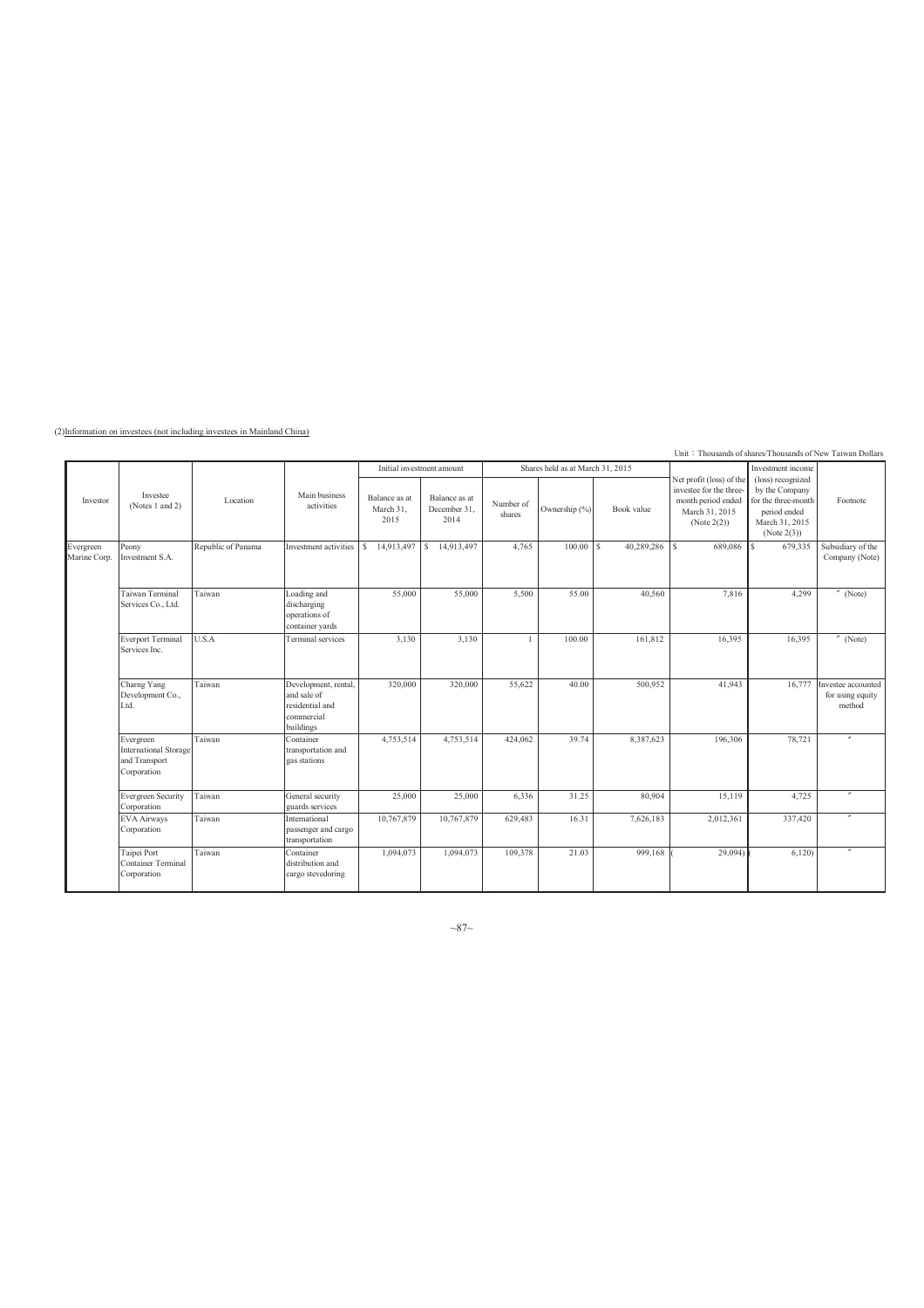|                             |                                                              |                               |                               |                                    | Initial investment amount             |                     | Shares held as at March 31, 2015 |            |                                                                                                            | Investment income                                                                                           |                                                  |
|-----------------------------|--------------------------------------------------------------|-------------------------------|-------------------------------|------------------------------------|---------------------------------------|---------------------|----------------------------------|------------|------------------------------------------------------------------------------------------------------------|-------------------------------------------------------------------------------------------------------------|--------------------------------------------------|
| Investor                    | Investee<br>(Notes 1 and 2)                                  | Location                      | Main business<br>activities   | Balance as at<br>March 31,<br>2015 | Balance as at<br>December 31,<br>2014 | Number of<br>shares | Ownership (%)                    | Book value | Net profit (loss) of the<br>investee for the three-<br>month period ended<br>March 31, 2015<br>(Note 2(2)) | (loss) recognized<br>by the Company<br>for the three-month<br>period ended<br>March 31, 2015<br>(Note 2(3)) | Footnote                                         |
| Evergreen<br>Marine Corp.   | Evergreen Marine<br>(Latin America),<br>S.A.                 | Republic of Panama            | Management<br>consultancy     | S                                  | 3,286                                 | 105                 | $17.50$ \ \$                     | $3,845$ \$ | $394$ $\overline{\text{S}}$                                                                                | 69                                                                                                          | Investee accounted<br>for using equity<br>method |
| Peony<br>Investment<br>S.A. | Clove Holding Ltd.                                           | <b>British Virgin Islands</b> | Investment holding<br>company | 1,644,687                          | 1,644,687                             | 10                  | 100.00                           | 2,677,498  | 13,464                                                                                                     | 13,464                                                                                                      | Indirect subsidiary<br>of the Company<br>(Note)  |
|                             | <b>Evergreen Shipping</b><br>Agency<br>(Deutschland)<br>GmbH | Germany                       | Shipping agency               | 260,274                            | 260,274                               |                     | 100.00                           | 212,158    | 2,672                                                                                                      | 2,672                                                                                                       | $''$ (Note)                                      |
|                             | Evergreen Shipping<br>Agency (Ireland)<br>Ltd.               | Ireland                       | Shipping agency               | 2,973                              | 2,973                                 | 0.1                 | 100.00                           | 7,373      | 193                                                                                                        | 193                                                                                                         | (Note)                                           |
|                             | <b>Evergreen Shipping</b><br>Agency (Korea)<br>Corporation   | South Korea                   | Shipping agency               | 75,929                             | 75,929                                | 121                 | 100.00                           | 50,373     | 7,062                                                                                                      | 7,062                                                                                                       | $''$ (Note)                                      |
|                             | <b>Evergreen Shipping</b><br>Agency<br>(Netherlands) B.V.    | Netherlands                   | Shipping agency               | 124,472                            | 124,472                               | 0.047               | 100.00                           | 81,765     | 25,924)                                                                                                    | 25,924)                                                                                                     | $''$ (Note)                                      |
|                             | <b>Evergreen Shipping</b><br>Agency (Poland) SP.<br>ZO.O     | Poland                        | Shipping agency               | 20,719                             | 20,719                                | $\overline{2}$      | 100.00                           | 10,477     | 123                                                                                                        | 123                                                                                                         | $^{\prime\prime}$ (Note)                         |

 $~88~$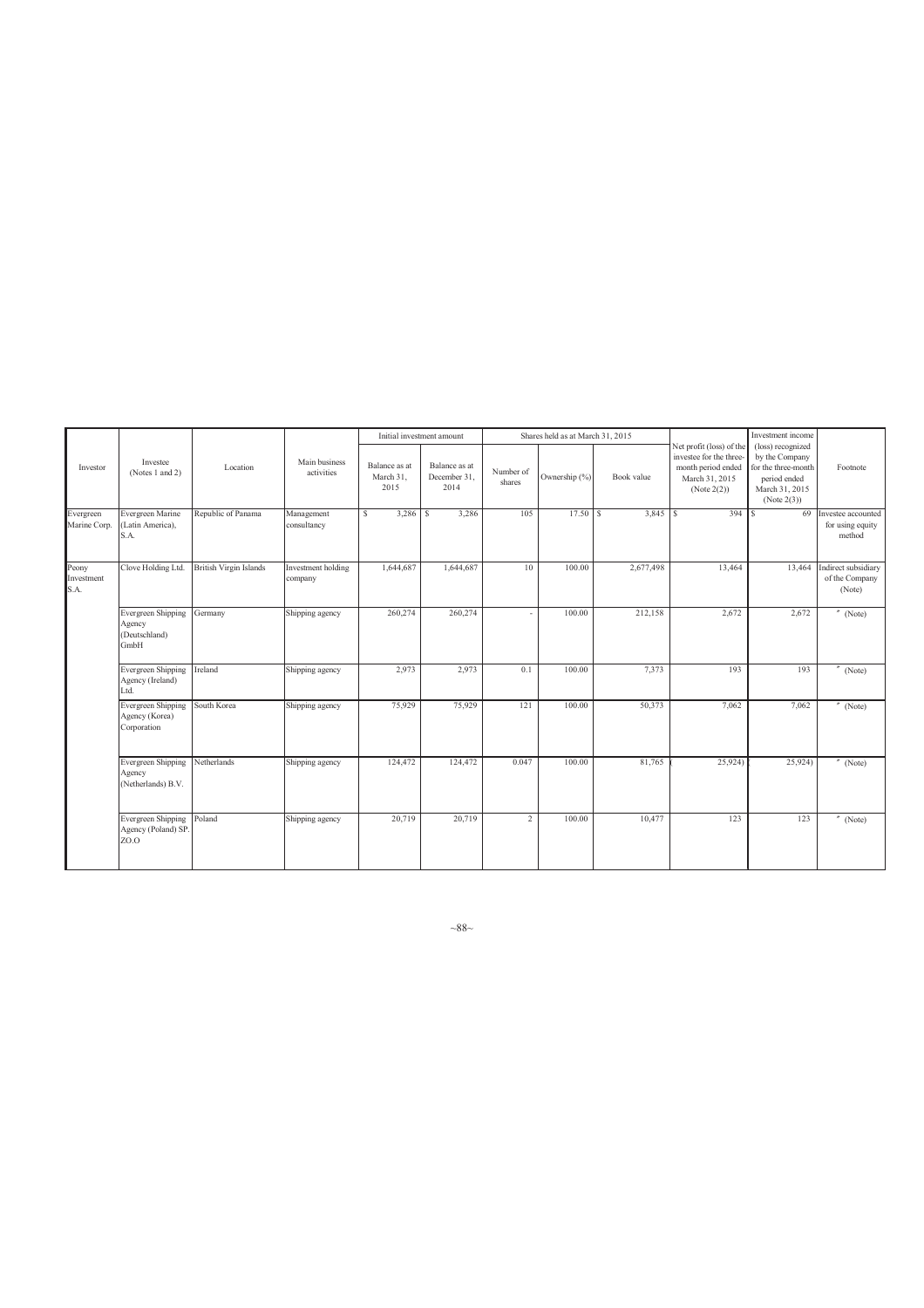|                             |                                                   |                    |                                                                                             |                                    | Initial investment amount             |                     | Shares held as at March 31, 2015 |               |                                                                                                            | Investment income                                                                                           |                                                 |
|-----------------------------|---------------------------------------------------|--------------------|---------------------------------------------------------------------------------------------|------------------------------------|---------------------------------------|---------------------|----------------------------------|---------------|------------------------------------------------------------------------------------------------------------|-------------------------------------------------------------------------------------------------------------|-------------------------------------------------|
| Investor                    | Investee<br>(Notes 1 and 2)                       | Location           | Main business<br>activities                                                                 | Balance as at<br>March 31,<br>2015 | Balance as at<br>December 31,<br>2014 | Number of<br>shares | Ownership (%)                    | Book value    | Net profit (loss) of the<br>investee for the three-<br>month period ended<br>March 31, 2015<br>(Note 2(2)) | (loss) recognized<br>by the Company<br>for the three-month<br>period ended<br>March 31, 2015<br>(Note 2(3)) | Footnote                                        |
| Peony<br>Investment<br>S.A. | Greencompass<br>Marine S.A.                       | Republic of Panama | Marine<br>transportation                                                                    | \$11,063,843                       | \$11,063,843                          | 3,535               | $100.00$ S                       | 25,072,570 \$ | 545,562 \$                                                                                                 | 545,562                                                                                                     | Indirect subsidiary<br>of the Company<br>(Note) |
|                             | Evergreen Shipping<br>Agency (India) Pvt.<br>Ltd. | India              | Shipping agency                                                                             | 36,831                             | 36,831                                | 100                 | 99.99                            | 171,935       | 7,791                                                                                                      | 7,791                                                                                                       | $''$ (Note)                                     |
|                             | Evergreen Argentina Argentina<br>S.A.             |                    | Leasing                                                                                     | 4,382                              | 4,382                                 | 150                 | 95.00                            | 2,870         | 1,338)                                                                                                     | 1,271)                                                                                                      | (Note)                                          |
|                             | Evergreen Shipping<br>Agency France<br>S.A.S.     | France             | Shipping agency                                                                             | 28,387                             | 28,387                                | 5 <sup>1</sup>      | 100.00                           | 56,046        | 1.649                                                                                                      | 1,649                                                                                                       | $^{\prime\prime}$ (Note)                        |
|                             | PT. Multi Bina Pura Indonesia<br>International    |                    | Loading and<br>discharging<br>operations of<br>container yards and<br>inland transportation | 245,406                            | 245,406                               | 17                  | 95.03                            | 379,058       | 19,202                                                                                                     | 18,247                                                                                                      | $^{\prime\prime}$ (Note)                        |
|                             | PT. Multi Bina<br>Transport                       | Indonesia          | Container repair,<br>cleaning and inland<br>transportation                                  | 25,173                             | 25,173                                | $\overline{c}$      | 17.39                            | 13,814        | 5,924                                                                                                      | 1,030                                                                                                       | $^{\prime\prime}$ (Note)                        |

 $~89~$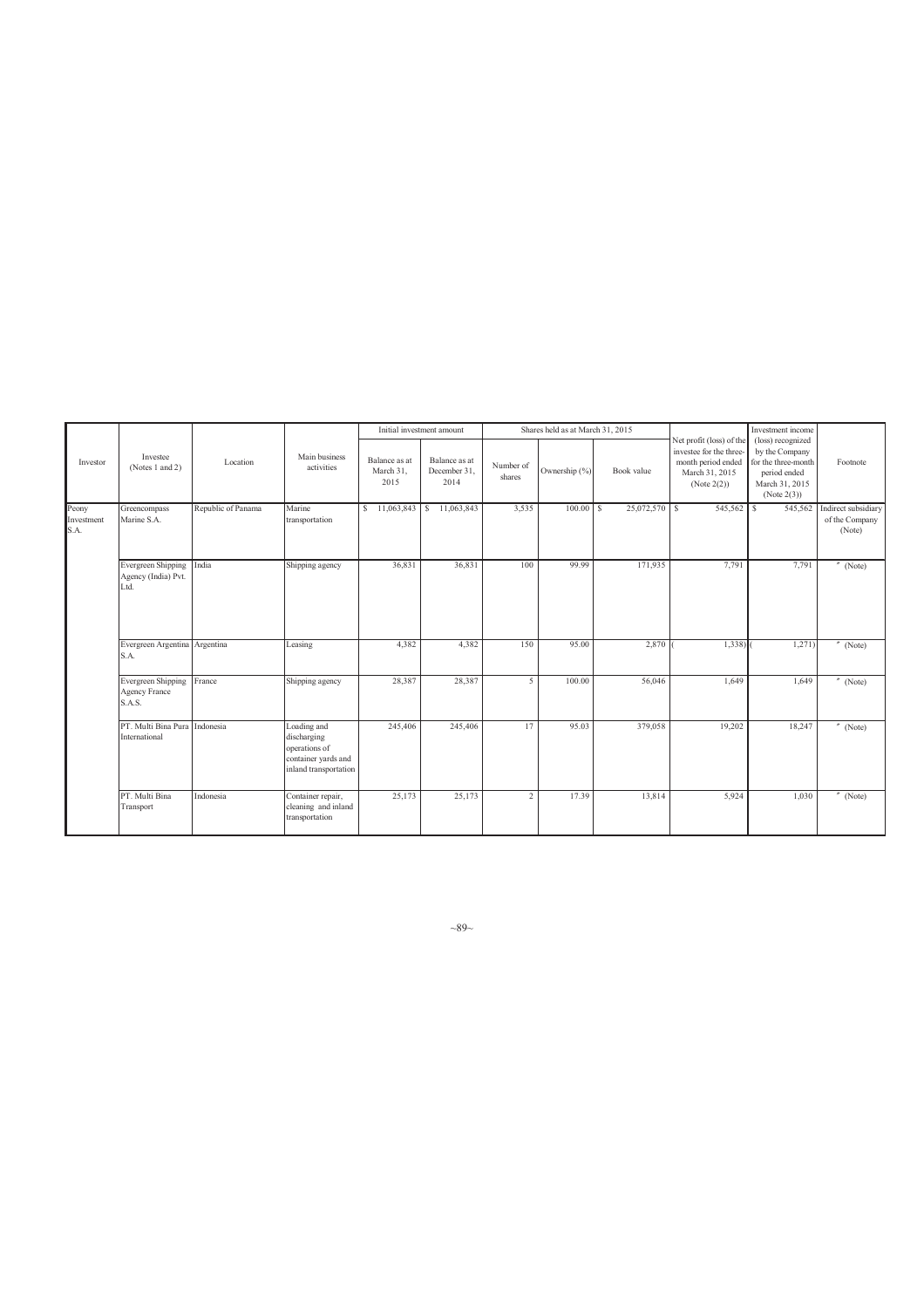|                             |                                                            |           |                               |                                    | Initial investment amount             |                     | Shares held as at March 31, 2015  |                |                                                                                                            | Investment income                                                                                           |                                                 |
|-----------------------------|------------------------------------------------------------|-----------|-------------------------------|------------------------------------|---------------------------------------|---------------------|-----------------------------------|----------------|------------------------------------------------------------------------------------------------------------|-------------------------------------------------------------------------------------------------------------|-------------------------------------------------|
| Investor                    | Investee<br>(Notes 1 and 2)                                | Location  | Main business<br>activities   | Balance as at<br>March 31,<br>2015 | Balance as at<br>December 31,<br>2014 | Number of<br>shares | Ownership (%)                     | Book value     | Net profit (loss) of the<br>investee for the three-<br>month period ended<br>March 31, 2015<br>(Note 2(2)) | (loss) recognized<br>by the Company<br>for the three-month<br>period ended<br>March 31, 2015<br>(Note 2(3)) | Footnote                                        |
| Peony<br>Investment<br>S.A. | Evergreen Heavy<br>Industrial<br>Corp.(Malaysia)<br>Berhad | Malaysia  | Container<br>manufacturing    | 854,274 \$<br>s                    | 854,274                               | 42,120              | $84.44$ $\overline{\phantom{1}5}$ | $1,271,443$ \$ | 65,008 \$                                                                                                  | 54,892                                                                                                      | Indirect subsidiary<br>of the Company<br>(Note) |
|                             | <b>Armand Investment</b><br>(Netherlands) N.V.             | Curacao   | Investment holding<br>company | 360,319                            | 360,319                               |                     | 70.00                             | 322,179        | 3,461                                                                                                      | 2,423                                                                                                       | (Note)                                          |
|                             | <b>Evergreen Shipping</b><br>(Spain) S.L.                  | Spain     | Shipping agency               | 121,123                            | 121,123                               | $\overline{3}$      | 55.00                             | 108,460        | 28,391                                                                                                     | 15,615                                                                                                      | (Note)                                          |
|                             | Evergreen Shipping<br>Agency (Italy)<br>S.p.A.             | Italy     | Shipping agency               | 73,613                             | 73,613                                | 0.55                | 55.00                             | 72,846         | 5,362                                                                                                      | 2,949                                                                                                       | (Note)                                          |
|                             | Evergreen Marine<br>(UK) Limited.                          | U.K.      | Marine<br>transportation      | 1,004,748                          | 1,004,748                             | 765                 | 51.00                             | 2,787,282      | 478,741                                                                                                    | 244,158                                                                                                     | (Note)                                          |
|                             | Evergreen Shipping<br>Agency (Australia)<br>Pty. Ltd.      | Australia | Shipping agency               | 7,733                              | 7,733                                 | 0.675               | 67.50                             | 47,227         | 13,908                                                                                                     | 9,388                                                                                                       | (Note)                                          |

 $~10~$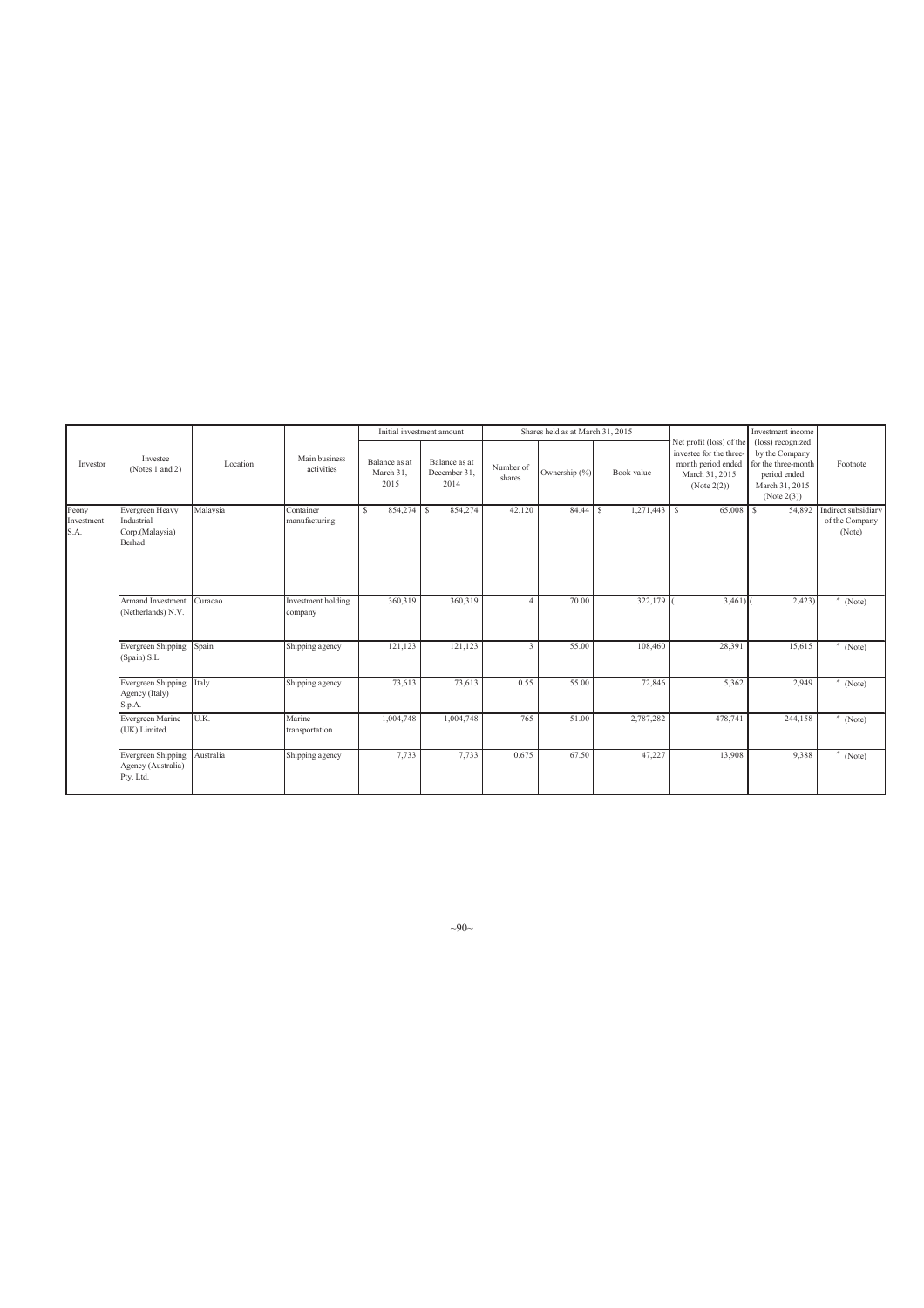|                             |                                                              |              |                             |                                    | Initial investment amount             |                     | Shares held as at March 31, 2015 |            |                                                                                                            | Investment income                                                                                           |                                                                      |
|-----------------------------|--------------------------------------------------------------|--------------|-----------------------------|------------------------------------|---------------------------------------|---------------------|----------------------------------|------------|------------------------------------------------------------------------------------------------------------|-------------------------------------------------------------------------------------------------------------|----------------------------------------------------------------------|
| Investor                    | Investee<br>(Notes 1 and 2)                                  | Location     | Main business<br>activities | Balance as at<br>March 31,<br>2015 | Balance as at<br>December 31,<br>2014 | Number of<br>shares | Ownership (%)                    | Book value | Net profit (loss) of the<br>investee for the three-<br>month period ended<br>March 31, 2015<br>(Note 2(2)) | (loss) recognized<br>by the Company<br>for the three-month<br>period ended<br>March 31, 2015<br>(Note 2(3)) | Footnote                                                             |
| Peony<br>Investment<br>S.A. | <b>Evergreen Shipping</b><br>Agency (Russia)<br>Ltd.         | Russia       | Shipping agency             | 26,541<br>S                        | 26,541<br><sup>S</sup>                |                     | $51.00$ S                        | 10,874     | $16,623$ S                                                                                                 | 8,478                                                                                                       | Indirect subsidiary<br>of the Company<br>(Note)                      |
|                             | <b>Evergreen Shipping</b><br>Agency (Singapore)<br>Pte. Ltd. | Singapore    | Shipping agency             | 67,510                             | 67,510                                | 765                 | 51.00                            | 143,942    | 19,518                                                                                                     | 9,954                                                                                                       | $"$ (Note)                                                           |
|                             | Evergreen Shipping<br>Agency (Thailand)<br>Co., Ltd.         | Thailand     | Shipping agency             | 46,133                             | 46,133                                | 408                 | 51.00                            | 33,762     | 18,672                                                                                                     | 9,523                                                                                                       | $''$ (Note)                                                          |
|                             | Evergreen Shipping<br>Agency (Vietnam)<br>Corp.              | Vietnam      | Shipping agency             | 14,209                             | 14,209                                |                     | 51.00                            | 17,782     | 19,405                                                                                                     | 9,896                                                                                                       | (Note)                                                               |
|                             | Evergreen Agency<br>(South Africa) (Pty)<br>Ltd.             | South Africa | Shipping agency             | 18,177                             | 18,177                                | 5,500               | 55.00                            | 147,906    | 31,227                                                                                                     | 17,175                                                                                                      | (Note)                                                               |
|                             | PT. Evergreen<br>Shipping Agency<br>Indonesia                | Indonesia    | Shipping agency             | 30,453                             | 30,453                                | 0.441               | 49.00                            | 123,702    | 26,847                                                                                                     | 13,155                                                                                                      | Investee company<br>of Peony accounted<br>for using equity<br>method |

 $\sim 91$ ~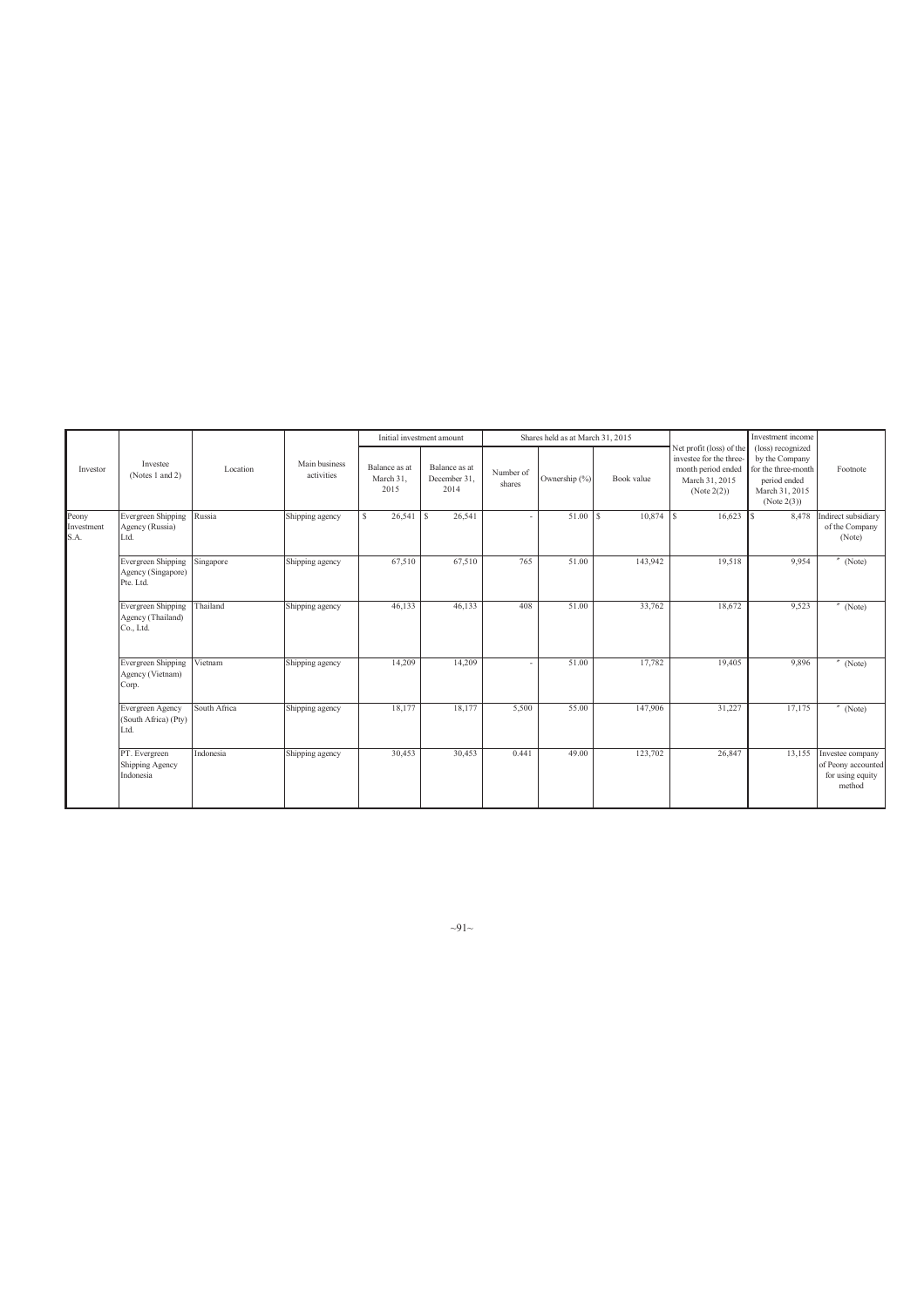|                                               |                                                         |             |                                                    |                                    | Initial investment amount             |                     | Shares held as at March 31, 2015 |                  |                                                                                                            | Investment income                                                                                           |                                                                                      |
|-----------------------------------------------|---------------------------------------------------------|-------------|----------------------------------------------------|------------------------------------|---------------------------------------|---------------------|----------------------------------|------------------|------------------------------------------------------------------------------------------------------------|-------------------------------------------------------------------------------------------------------------|--------------------------------------------------------------------------------------|
| Investor                                      | Investee<br>(Notes 1 and 2)                             | Location    | Main business<br>activities                        | Balance as at<br>March 31,<br>2015 | Balance as at<br>December 31,<br>2014 | Number of<br>shares | Ownership (%)                    | Book value       | Net profit (loss) of the<br>investee for the three-<br>month period ended<br>March 31, 2015<br>(Note 2(2)) | (loss) recognized<br>by the Company<br>for the three-month<br>period ended<br>March 31, 2015<br>(Note 2(3)) | Footnote                                                                             |
| Peony<br>Investment<br>S.A.                   | Luanta Investment<br>(Netherlands) N.V.                 | Curagao     | Investment holding<br>company                      | 1,427,177<br>s                     | 1,412,294<br>$\mathbf{I}$ s           | 460                 | $50.00$ S                        | $2,363,218$ (\$) | $108,032$ (\$)                                                                                             | 54,016)                                                                                                     | Investee company<br>of Peony accounted<br>for using equity<br>method                 |
|                                               | <b>Balsam Investment</b><br>(Netherlands) N.V.          | Curagao     | Investment holding<br>company                      | 8,101,847                          | 8,101,847                             | 0.451               | 49.00                            | 338,970          | 586,571)                                                                                                   | 287,419)                                                                                                    | $^{\prime\prime}$                                                                    |
|                                               | Green Peninsula<br>Agencies SDN.<br>BHD.                | Malaysia    | Investment holding<br>company                      | 227,067                            | 227,067                               | 1,500               | 30.00                            | 250,824          | 52,737                                                                                                     | 15,821                                                                                                      | $^{\prime\prime}$                                                                    |
|                                               | <b>Evergreen Shipping</b><br>Agency Co.(U.A.E.)<br>LLC. | U.A.E       | Shipping agency                                    | 65,162                             | 65,162                                |                     | 49.00                            | 50,363           | 28,606                                                                                                     | 14,017                                                                                                      | $^{\prime\prime}$                                                                    |
|                                               | Greenpen Properties Malaysia<br>Sdn. Bhd.               |             | Renting estate and<br>storehouse company           | 13,334                             | 2,838                                 | 300                 | 30.00                            | 43,419           | 1,677                                                                                                      | 503                                                                                                         | $^{\prime\prime}$                                                                    |
| Armand<br>Investment<br>(Netherlands)<br>N.V. | Armand Estate B.V.                                      | Netherlands | Investment holding<br>company                      | 530,061                            | 530,061                               | 0.045               | 100.00                           | 461,365          | 3,295                                                                                                      | 3,295                                                                                                       | Indirect subsidiary<br>of the Company<br>(Note)                                      |
| Armand Estate Taipei Port<br>B.V.             | Container Terminal<br>Corporation                       | Taiwan      | Container<br>distribution and<br>cargo stevedoring | 506,019                            | 506,019                               | 50,602              | 9.73                             | 461,478          | 29,094                                                                                                     | 2,831                                                                                                       | Investee company<br>of Armand Estate<br>B.V. accounted for<br>using equity<br>method |

 $\sim$ 92 $\sim$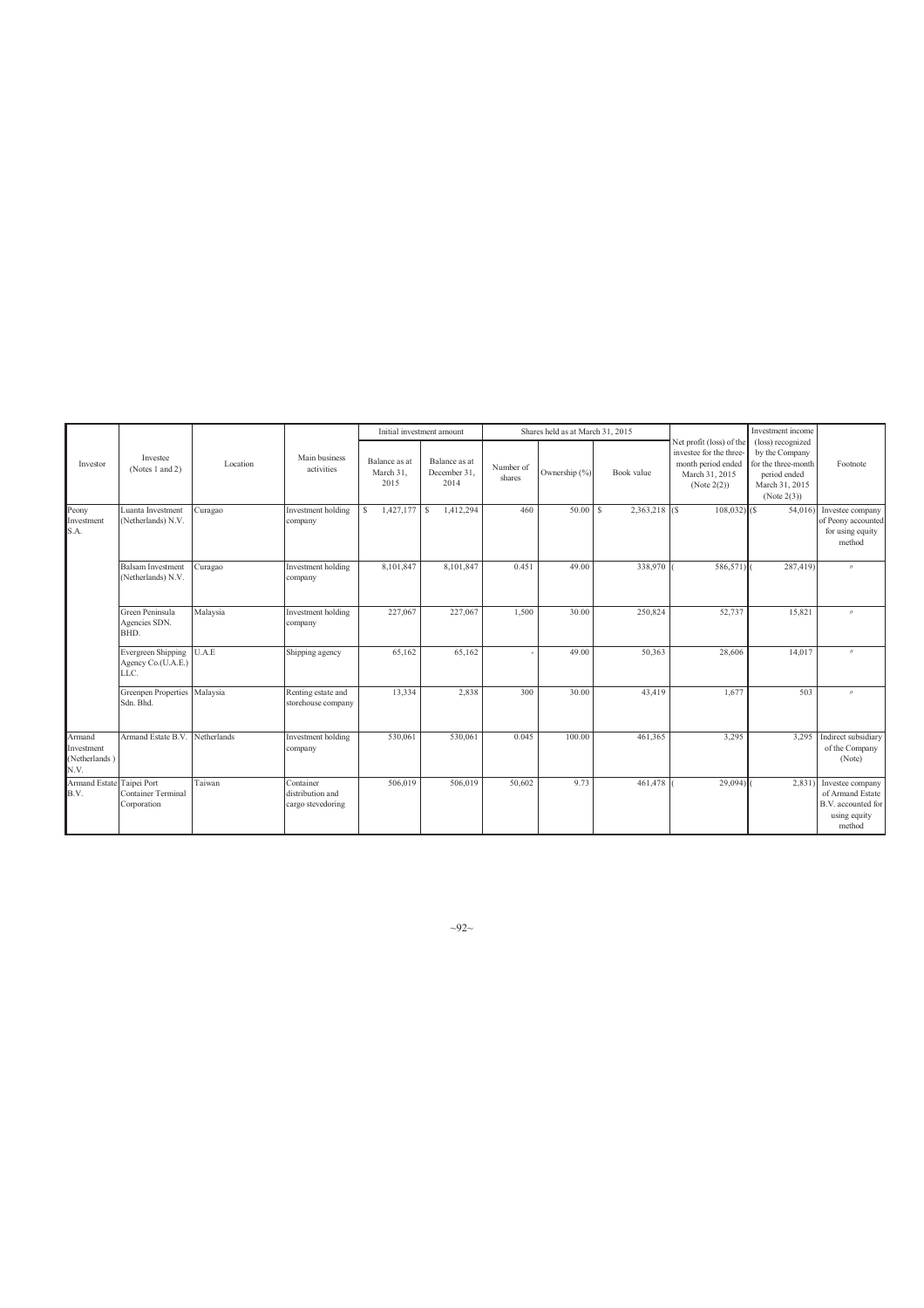|                                  |                                                |                    |                                         |                                    | Initial investment amount             |                     | Shares held as at March 31, 2015 |                     |                                                                                                            | Investment income                                                                                           |                                                                                              |
|----------------------------------|------------------------------------------------|--------------------|-----------------------------------------|------------------------------------|---------------------------------------|---------------------|----------------------------------|---------------------|------------------------------------------------------------------------------------------------------------|-------------------------------------------------------------------------------------------------------------|----------------------------------------------------------------------------------------------|
| Investor                         | Investee<br>(Notes 1 and 2)                    | Location           | Main business<br>activities             | Balance as at<br>March 31,<br>2015 | Balance as at<br>December 31,<br>2014 | Number of<br>shares | Ownership (%)                    | Book value          | Net profit (loss) of the<br>investee for the three-<br>month period ended<br>March 31, 2015<br>(Note 2(2)) | (loss) recognized<br>by the Company<br>for the three-month<br>period ended<br>March 31, 2015<br>(Note 2(3)) | Footnote                                                                                     |
| Ltd.                             | Clove Holding Colon Container<br>Terminal S.A. | Republic of Panama | Inland container<br>storage and loading | 715,472 \$<br>£.                   | 715,472                               | 22,860              | 40.00                            | $2,644,383$ \$<br>s | 16,941                                                                                                     | 6,776<br><sup>S</sup>                                                                                       | Investee company<br>of Clove Holding<br>Ltd. accounted for<br>using equity<br>method         |
|                                  | <b>Island Equipment</b><br>LLC.                | U.S.A              | Investment holding<br>company           | 4,507                              | 4,507                                 |                     | 36.00                            | 134,599             | 21,236                                                                                                     | 7.645                                                                                                       | Indirect subsidiary<br>of the Company<br>(Note)                                              |
| Island<br>Equipment<br>LLC.      | Whitney Equipment<br>LLC.                      | U.S.A              | <b>Equipment</b> leasing<br>company     | 6,260                              | 6,260                                 |                     | 100.00                           | 134,931             | 20,377                                                                                                     | 20,377                                                                                                      | $''$ (Note)                                                                                  |
|                                  | Hemlock Equipment U.S.A<br>LLC.                |                    | <b>Equipment</b> leasing<br>company     | 6,260                              | 6,260                                 |                     | 100.00                           | 250,706             | 11,794                                                                                                     | 11,794                                                                                                      | $''$ (Note)                                                                                  |
| Evergreen<br>Marine (UK)<br>Ltd. | <b>Island Equipment</b><br>LLC.                | U.S.A              | Investment holding<br>company           | 1,878                              | 1,878                                 |                     | 15.00                            | 56,083              | 21,236                                                                                                     | 3,185                                                                                                       | $"$ (Note)                                                                                   |
|                                  | Evergreen Shipping<br>Agency (UK)<br>Limited   | U.K.               | Shipping agency                         | 0.06                               | 0.06                                  |                     | 100.00                           | 55,854              | 2,320                                                                                                      | 2,320                                                                                                       | (Note)                                                                                       |
|                                  | Evergreen Marine<br>(Latin America),<br>S.A.   | Republic of Panama | Management<br>consultancy               | 3,099                              | 3,099                                 | 99                  | 16.50                            | 3,626               | 394                                                                                                        | 65                                                                                                          | Investee company<br>of Evergreen<br>Marine (UK) Ltd.<br>accounted for using<br>equity method |

 $\sim$ 93 $\sim$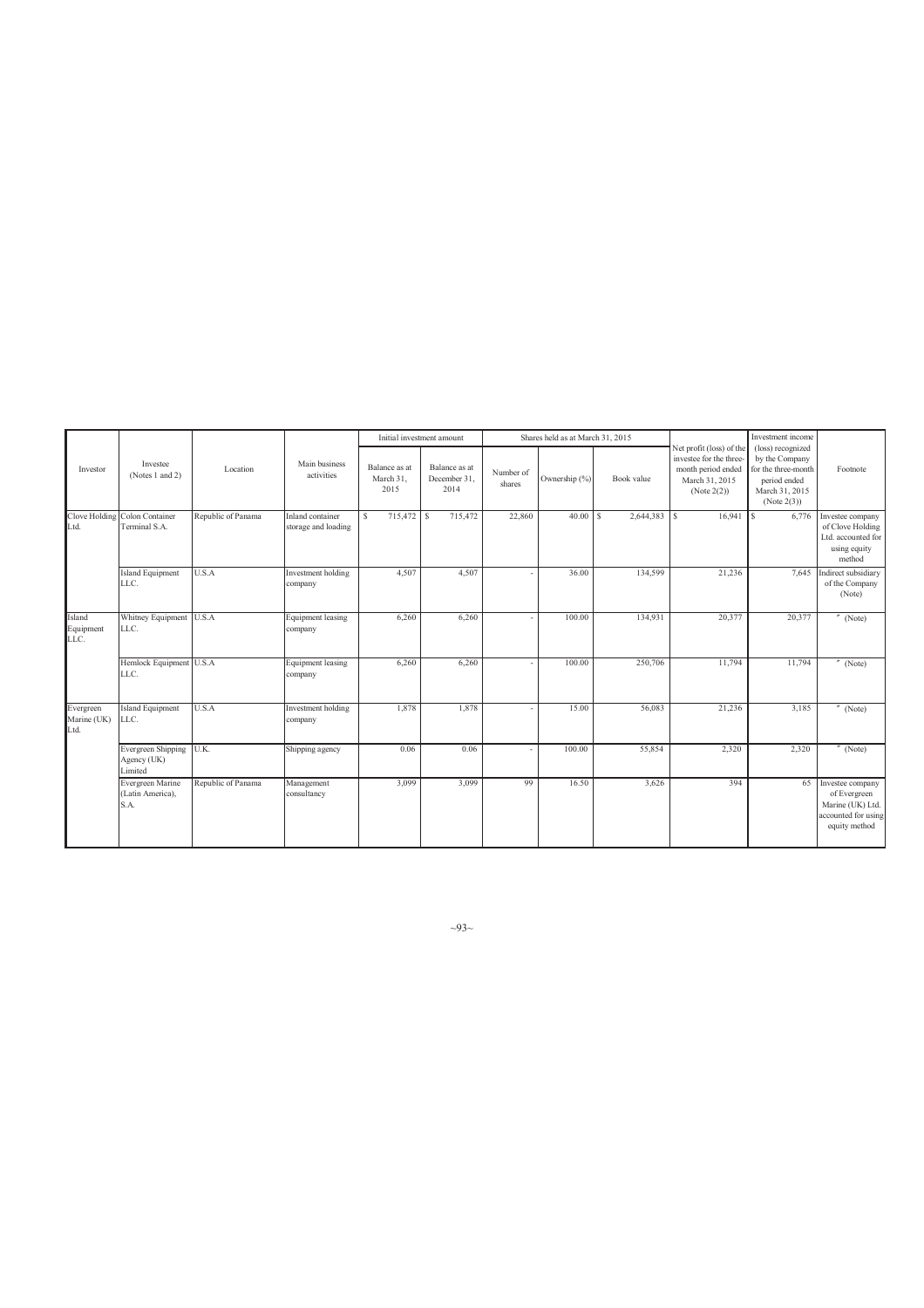|                                         |                                                    |             |                                                            | Initial investment amount          |                                       |                     | Shares held as at March 31, 2015 |            |                                                                                                               | Investment income                                                                                           |                                                 |
|-----------------------------------------|----------------------------------------------------|-------------|------------------------------------------------------------|------------------------------------|---------------------------------------|---------------------|----------------------------------|------------|---------------------------------------------------------------------------------------------------------------|-------------------------------------------------------------------------------------------------------------|-------------------------------------------------|
| Investor                                | Investee<br>(Notes 1 and 2)                        | Location    | Main business<br>activities                                | Balance as at<br>March 31,<br>2015 | Balance as at<br>December 31,<br>2014 | Number of<br>shares | Ownership (%)                    | Book value | Net profit (loss) of the<br>investee for the three-<br>month period ended<br>March 31, 2015<br>(Note $2(2)$ ) | (loss) recognized<br>by the Company<br>for the three-month<br>period ended<br>March 31, 2015<br>(Note 2(3)) | Footnote                                        |
| PT. Multi<br>Bina Pura<br>International | PT. Multi Bina<br>Transport                        | Indonesia   | Container repair,<br>cleaning and inland<br>transportation | 103,328<br>S                       | 103,328<br>$\cdot$ s                  |                     | 72.95                            | 57,950 \$  | $5,924$ \$                                                                                                    | 4,321                                                                                                       | Indirect subsidiary<br>of the Company<br>(Note) |
| Evergreen<br>Shipping<br>Agency         | Evergreen Shipping<br>Agency (Austria)<br>GmbH     | Austria     | Shipping agency                                            | 612                                | 612                                   |                     | 100.00                           | 6,460      | 40 <sub>1</sub>                                                                                               | 40 <sub>1</sub>                                                                                             | (Note)                                          |
| (Deutschland)<br>GmbH                   | Evergreen Shipping<br>Agency<br>(Switzerland) S.A. | Switzerland | Shipping agency                                            | 2,319                              | 2,319                                 |                     | 100.00                           | 8,982      | 223                                                                                                           | 223                                                                                                         | (Note)                                          |

Note:This transaction was written off when the consolidated financial statements were prepared.

Note 1: If a public company is equipped with an overseas holding company and takes consolidated financial report as the main financial report according to the local law rules,

it can only disclose the information of the overseas holding company about to the disclosure of related overseas investee information.

Note 2: If situation does not belong to Note 1, fill in the columns according to the following regulations:

(1) The columns of 'Investee', 'Location', 'Main business activities', 'Initial investment amount' and 'Shares held as at March 31, 2015' should fill orderly in the Company's (public company's) information on investees and every directly or indirectly controlled investee's investment information, and note the relationship between the Company (public company)

and its investee each (ex. direct subsidiary or indirect subsidiary) in the 'footnote' column.

(2) The 'Net profit (loss) of the investee for the three-month period ended March 31, 2015' column should fill in amount of net profit (loss) of the investee for this period.

(3) The 'Investment income (loss) recognized by the Company for the three-month period ended March 31, 2015' column should fill in the Company (public company) recognized

investment income (loss) of its direct subsidiary and recognized investment income (loss) of its investee accounted for under the equity method for this period. When filling in recognized investment income (loss) of its direct subsidiary, the Company (public company) should confirm that direct subsidiary's net profit (loss) for this period has included its investment income (loss) which shall be recognized by regulations.

 $\sim$ 94 $\sim$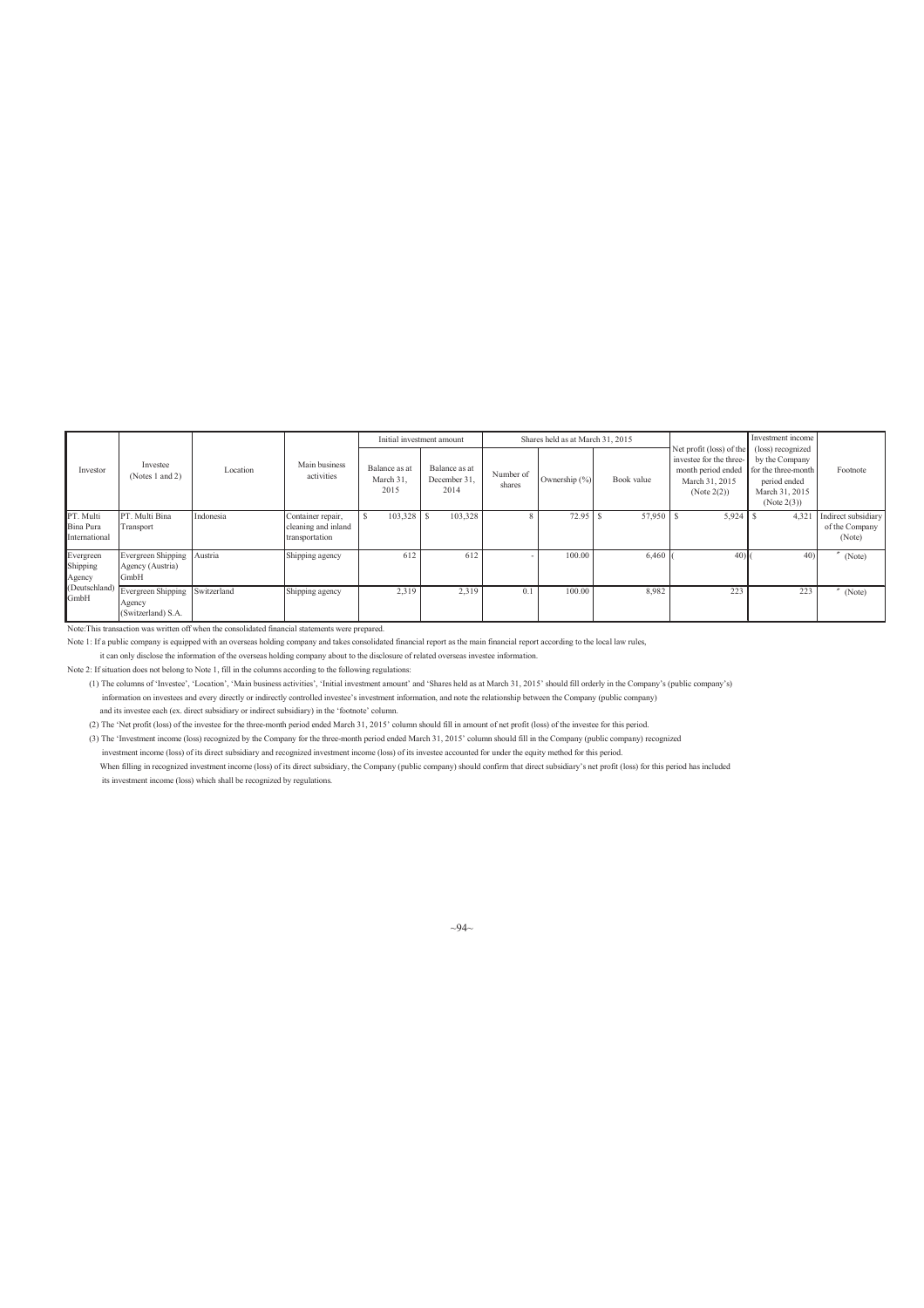(3)Information on investments in Mainland China

|                                                                             |                                                                                                                  |                 |                      |                                                          |                                  |                                                                                                                                           |                                                                           |                                            |                                                   |                                                                                    | Unit: Thousands of New Taiwan Dollars                      |                                                           |
|-----------------------------------------------------------------------------|------------------------------------------------------------------------------------------------------------------|-----------------|----------------------|----------------------------------------------------------|----------------------------------|-------------------------------------------------------------------------------------------------------------------------------------------|---------------------------------------------------------------------------|--------------------------------------------|---------------------------------------------------|------------------------------------------------------------------------------------|------------------------------------------------------------|-----------------------------------------------------------|
| Investee in Mainland<br>China                                               | Main business activities                                                                                         | Paid-in capital | Investment<br>method | Accumulated<br>amount of<br>remittance from<br>Taiwan to |                                  | Amount remitted from Taiwan<br>to Mainland China/ Amount<br>remitted back to Taiwan for the<br>three-month period ended<br>March 31, 2015 | Accumulated<br>amount of<br>remittance from investee for the<br>Taiwan to | Net profit<br>(loss) of the<br>three-month | Ownership<br>held by the<br>Company<br>(direct or | Investment<br>income (loss)<br>recognized by the<br>Company for the<br>three-month | Book value of<br>investments in<br>Mainland<br>China as of | Accumulated<br>amount of<br>investment<br>income remitted |
|                                                                             |                                                                                                                  |                 | (Note 1)             | Mainland China<br>as of January 1<br>2015                | Remitted to<br>Mainland<br>China | Remitted back<br>to Taiwan                                                                                                                | Mainland China<br>as of March 31<br>2015                                  | period ended<br>March 31,<br>2015          | indirect)<br>$(\%)$                               | period ended<br>March 31, 2015<br>(Note $2(2)2$ )                                  | March 31.<br>2015                                          | back to Taiwan<br>as of March 31,<br>2015                 |
| Ningbo Victory<br>Container Co., Ltd.                                       | Inland container<br>transportation, container<br>storage, loading, discharging,<br>repair and related activities | 121,617<br>-S   | (2)                  | $31,846$ \$<br>-S                                        |                                  | s                                                                                                                                         | $\mathbf{s}$<br>$31,846$ (\$)                                             | 2,619                                      | $40.00$ (\$)                                      | $1,048$ \$                                                                         | 69,950                                                     | l S                                                       |
| <b>Qingdao</b> Evergreen<br>Container Storage &<br>Transportation Co., Ltd. | Inland container<br>transportation, storage,<br>loading, discharging, repair,<br>cleaning and related activities | 466,422         | (2)                  | 139,180                                                  |                                  |                                                                                                                                           | 139,180                                                                   | 44,227                                     | 40.00                                             | 17,691                                                                             | 291,826                                                    |                                                           |
| Kingtrans Intl. Logistics<br>(Tianjin) Co., Ltd.                            | Inland container<br>transportation, storage,<br>loading, discharging, repair,<br>cleaning and related activities | 392,951         | (2)                  | 125,192                                                  |                                  |                                                                                                                                           | 125,192                                                                   | 6,436                                      | 40.00                                             | 2,574                                                                              | 209,714                                                    |                                                           |

 $\sim 95$ ~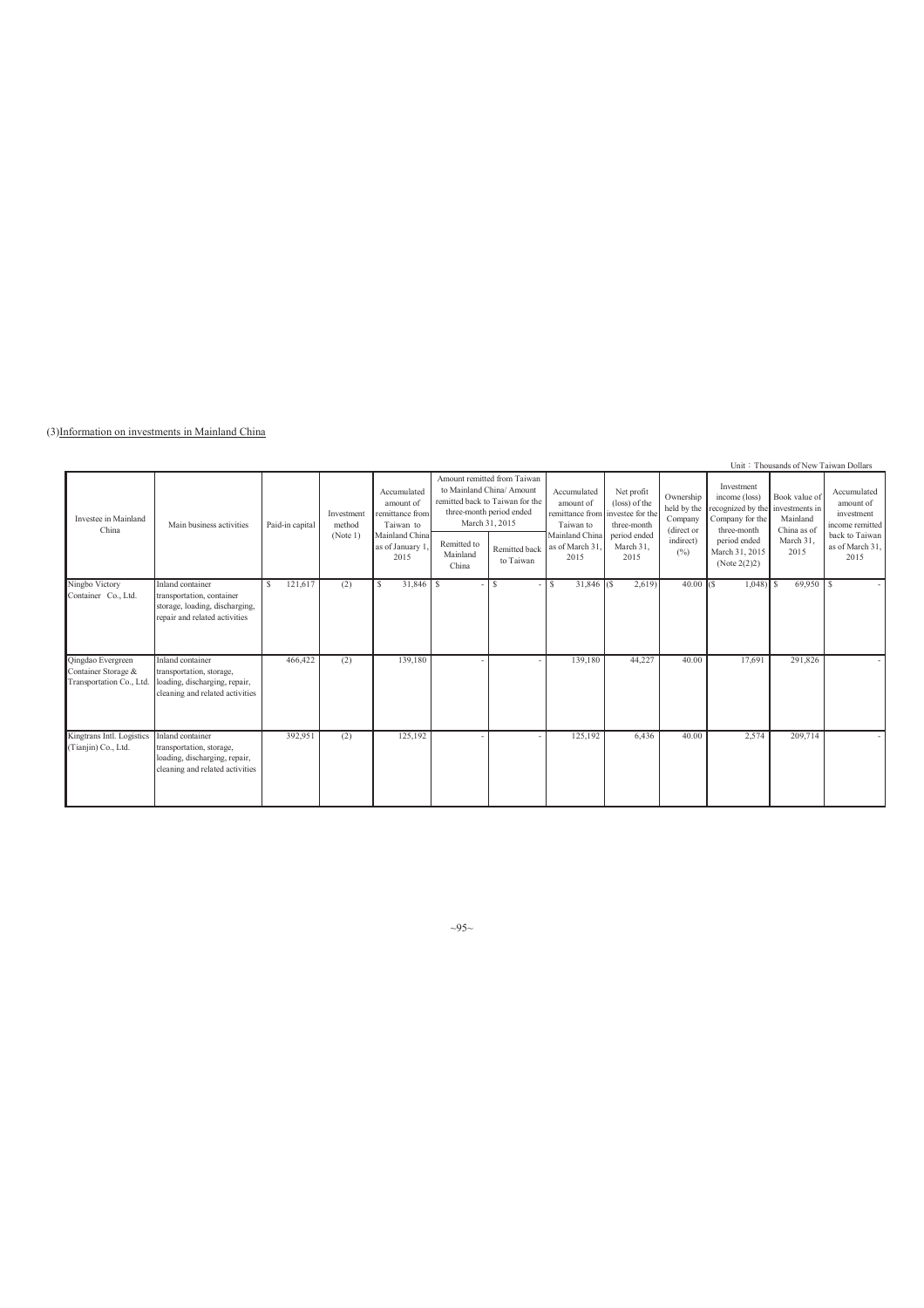| Company name              | Accumulated amount of     | Investment amount approved   | Ceiling on investments in     |
|---------------------------|---------------------------|------------------------------|-------------------------------|
|                           | remittance from Taiwan to | by the Investment Commission | Mainland China imposed by the |
|                           | Mainland China as of      | of the Ministry of Economic  | Investment Commission of      |
|                           | March 31, 2015            | Affairs (MOEA) (Note 3)      | <b>MOEA</b>                   |
| Evergreen Marine Corp. \$ | 296,218                   | 1,129,617                    | 40,203,892                    |

1.Note 1: Investment methods are classified into the following three categories; fill in the number of category each case belongs to:

(1) Investing directly in Mainland China

(2) Through investing in an existing company, Peony Investment S.A., in the third area, which then invested in the investee in Mainland China. (3) Others

Note 2: In the 'Investment income (loss) recognized by the Company for the three-month period ended March 31, 2015' column:

(1) It should be indicated if the investee was still in the incorporation arrangements and had not yet any profit during this period.

(2) Indicate the basis for investment income (loss) recognition in the number of one of the following three categories:

1. The financial statements that are audited and attested by international accounting firm which has cooperative relationship with accounting firm in R.O.C.

2. The financial statements that are audited and attested by R.O.C. parent company's CPA.

3. Others.

Note 3: The numbers in this table are expressed in New Taiwan Dollars.

2. Significant transactions conducted with investees in Mainland China directly or indirectly through other companies in the third areas: None

 $\sim 96$ ~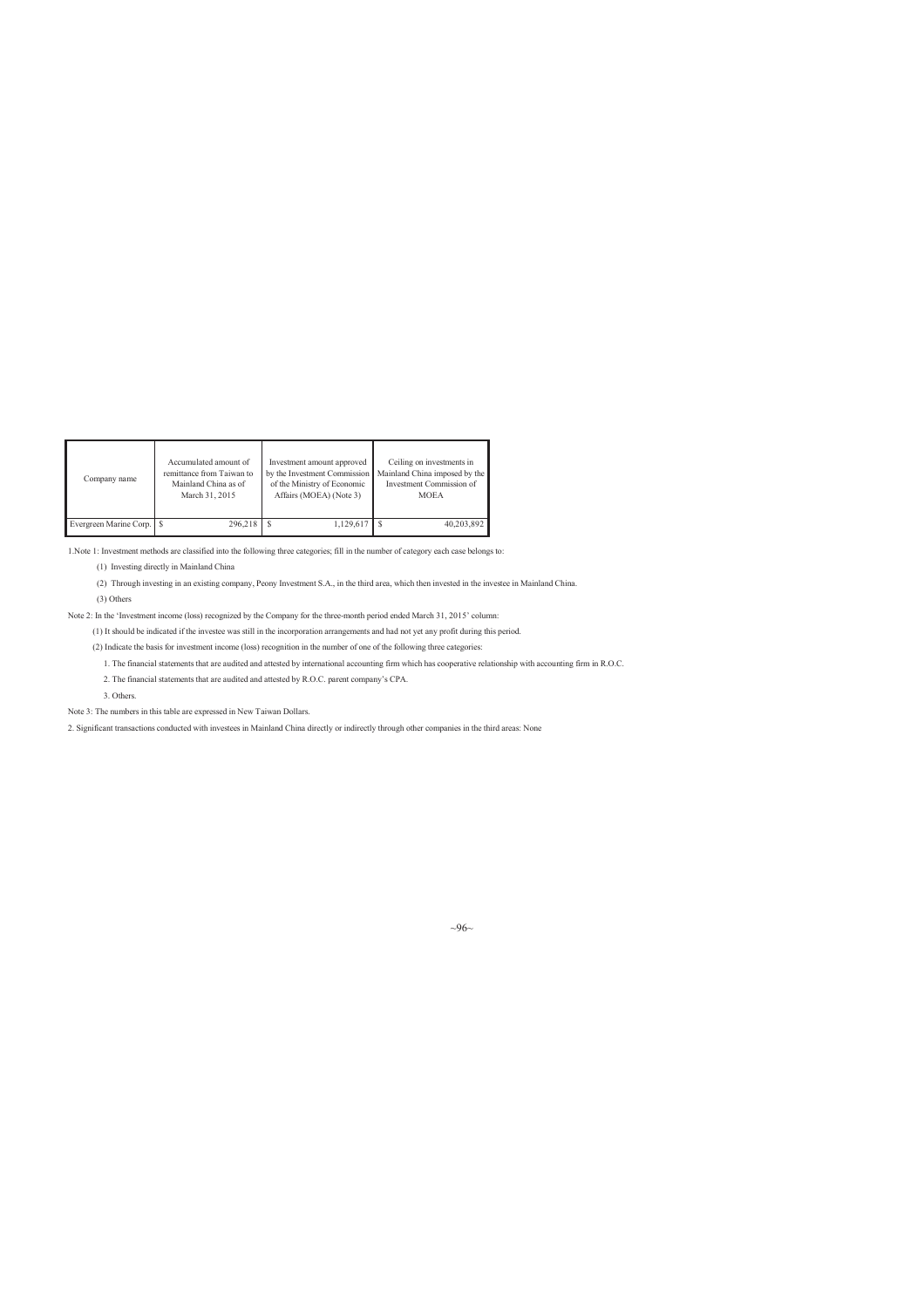# 14. SEGMENT INFORMATION

# (1) General information

A.Management has determined the operating segments based on the reports reviewed by the chief operating decision-maker that are used to make strategic decisions.

B.There is no material change in the basis for formation of entities and division of segments in the Group or in the measurement basis for segment information in this period.

## (2) Segment information

The segment information provided to the chief operating decision-maker for the reportable segments is as follows:

|                                                                                                 | For the three-month period<br>ended March 31, 2015 |                              |               |                      |              |                                |    |             |  |
|-------------------------------------------------------------------------------------------------|----------------------------------------------------|------------------------------|---------------|----------------------|--------------|--------------------------------|----|-------------|--|
|                                                                                                 |                                                    | Transportation<br>Department |               | Other<br>Departments |              | Adjustments and<br>written-off |    | Total       |  |
| Revenue from<br>external customers                                                              | \$                                                 | 34,491,652                   | $\mathcal{S}$ | 812,348              | $\mathbb{S}$ |                                | \$ | 35,304,000  |  |
| Revenue from<br>internal customers                                                              |                                                    | 2,924,679                    |               |                      |              | 2,924,679)                     |    |             |  |
| Segment revenue                                                                                 |                                                    | 37,416,331                   |               | 812,348 (            |              | 2,924,679)                     |    | 35,304,000  |  |
| Interest income                                                                                 |                                                    | 56,729                       |               | 2,941                |              |                                |    | 59,670      |  |
| Interest expense<br>Depreciation                                                                |                                                    | 217,472)                     |               |                      |              | $\overline{\phantom{0}}$       |    | 217,472)    |  |
| and amortisation<br>Share of income (loss) of<br>associates and joint<br>ventures accounted for |                                                    | $1,912,893$ (                |               | 95,279)              |              |                                |    | 2,008,172)  |  |
| using equity method                                                                             |                                                    | 431,657 (                    |               | 277,351)             |              |                                |    | 154,306     |  |
| Other items                                                                                     |                                                    | 30,618,376)                  |               | 583,446)             |              |                                |    | 31,201,822) |  |
| Segment profit (loss)                                                                           | \$                                                 | 5,155,976 (\$                |               | $140,787$ (\$)       |              | 2,924,679)                     | \$ | 2,090,510   |  |
| Recognizable assets<br>Investments accounted for                                                | \$                                                 | 159,684,337                  | \$            | 7,083,742            | \$           |                                | \$ | 166,768,079 |  |
| using equity method                                                                             |                                                    | 17,602,302                   |               | 6,638,132            |              |                                |    | 24,240,434  |  |
| Segment assets                                                                                  | \$                                                 | 177,286,639                  | \$            | 13,721,874           | \$           |                                | \$ | 191,008,513 |  |
| Segment liabilities                                                                             | \$                                                 | 121,517,843                  | \$            | 2,484,183            | \$           |                                | \$ | 124,002,026 |  |